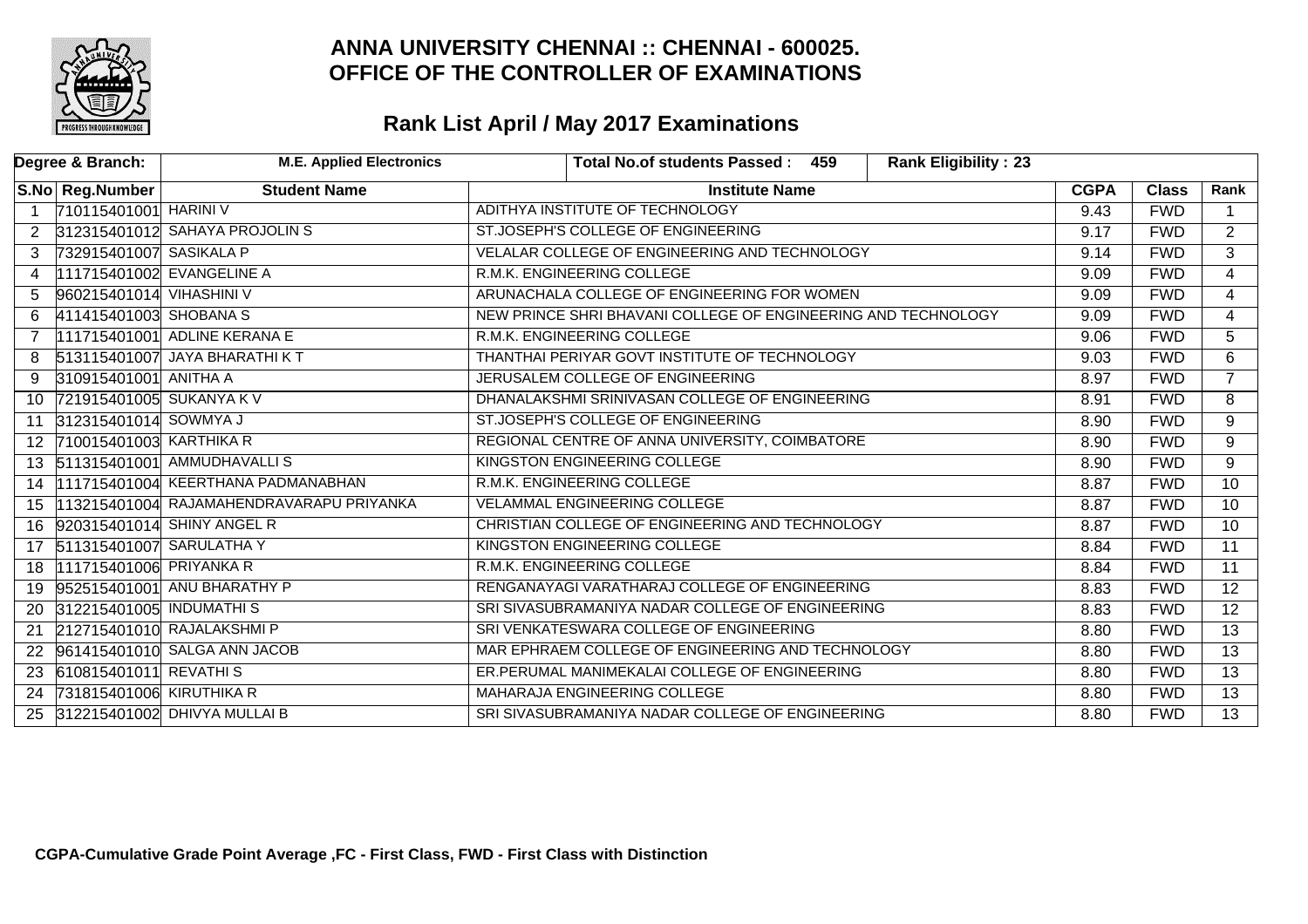

|    | Degree & Branch:          | <b>M.E. Applied Electronics</b>      | Total No.of students Passed: 459<br><b>Rank Eligibility: 23</b> |             |              |                 |
|----|---------------------------|--------------------------------------|-----------------------------------------------------------------|-------------|--------------|-----------------|
|    | S.No Reg.Number           | <b>Student Name</b>                  | <b>Institute Name</b>                                           | <b>CGPA</b> | <b>Class</b> | Rank            |
|    |                           | 26 922515401004 MAHALAKSHMI M        | V.S.B. ENGINEERING COLLEGE                                      | 8.80        | <b>FWD</b>   | 13              |
| 27 | 922515401005 NISHANTHI R  |                                      | V.S.B. ENGINEERING COLLEGE                                      | 8.78        | <b>FWD</b>   | $\overline{14}$ |
|    | 28 961415401007 NESIKA Y  |                                      | MAR EPHRAEM COLLEGE OF ENGINEERING AND TECHNOLOGY               | 8.78        | <b>FWD</b>   | 14              |
| 29 |                           | 922515401006 RAJANANDHINI G          | V.S.B. ENGINEERING COLLEGE                                      | 8.77        | <b>FWD</b>   | 15              |
| 30 |                           | 962215401019 SHARON TRAFEENA MATHIAS | ST.XAVIER'S CATHOLIC COLLEGE OF ENGINEERING                     | 8.77        | <b>FWD</b>   | $\overline{15}$ |
| 31 |                           | 312215401006 PRADEESHA SK            | SRI SIVASUBRAMANIYA NADAR COLLEGE OF ENGINEERING                | 8.77        | <b>FWD</b>   | $\overline{15}$ |
| 32 | 622515401005 RADHA R      |                                      | SELVAM COLLEGE OF TECHNOLOGY                                    | 8.74        | <b>FWD</b>   | $\overline{16}$ |
|    |                           | 33 822315401002 DAFNY PAUL P M       | VANDAYAR ENGINEERING COLLEGE                                    | 8.74        | <b>FWD</b>   | 16              |
| 34 |                           | 953415401003 CARIN SHARON C          | <b>V V COLLEGE OF ENGINEERING</b>                               | 8.74        | <b>FWD</b>   | $\overline{16}$ |
| 35 |                           | [111715401005] PRIYADHARSHINIS       | R.M.K. ENGINEERING COLLEGE                                      | 8.74        | <b>FWD</b>   | 16              |
| 36 | 420715401003 RUBALA R     |                                      | C.K. COLLEGE OF ENGINEERING & TECHNOLOGY                        | 8.72        | <b>FWD</b>   | $\overline{17}$ |
| 37 |                           | 212715401006 KOPPERUNDEVI P          | SRI VENKATESWARA COLLEGE OF ENGINEERING                         | 8.72        | <b>FWD</b>   | $\overline{17}$ |
| 38 | 113215401006 SANJANA A    |                                      | <b>VELAMMAL ENGINEERING COLLEGE</b>                             | 8.71        | <b>FWD</b>   | 18              |
| 39 |                           | 952615401004 GUNACHITRA C            | S.VEERASAMY CHETTIAR COLLEGE OF ENGINEERING AND TECHNOLOGY      | 8.71        | <b>FWD</b>   | $\overline{18}$ |
| 40 | 732915401009 SURENDER S   |                                      | VELALAR COLLEGE OF ENGINEERING AND TECHNOLOGY                   | 8.71        | <b>FWD</b>   | 18              |
| 41 | 312215401011 SUDAR DEVI M |                                      | SRI SIVASUBRAMANIYA NADAR COLLEGE OF ENGINEERING                | 8.70        | <b>FWD</b>   | $\overline{19}$ |
| 42 | 820315401001 DIVYA M      |                                      | A.V.C COLLEGE OF ENGINEERING                                    | 8.70        | <b>FWD</b>   | 19              |
| 43 |                           | 212715401007 MAGESHWARIN             | SRI VENKATESWARA COLLEGE OF ENGINEERING                         | 8.68        | <b>FWD</b>   | 20              |
| 44 |                           | 113215401003 LINCY GOLDA CARELINES   | <b>VELAMMAL ENGINEERING COLLEGE</b>                             | 8.68        | <b>FWD</b>   | $\overline{20}$ |
| 45 | 922515401003 KOHILA M     |                                      | V.S.B. ENGINEERING COLLEGE                                      | 8.67        | <b>FWD</b>   | $\overline{21}$ |
| 46 |                           | 312315401015 STEFFI SNOW P           | ST.JOSEPH'S COLLEGE OF ENGINEERING                              | 8.65        | <b>FWD</b>   | $\overline{22}$ |
| 47 | 950615401001 ANITHA P     |                                      | EINSTEIN COLLEGE OF ENGINEERING                                 | 8.65        | <b>FWD</b>   | 22              |
| 48 |                           | 732915401005 SAKTHI PRIYA V          | VELALAR COLLEGE OF ENGINEERING AND TECHNOLOGY                   | 8.64        | <b>FWD</b>   | $\overline{23}$ |
| 49 | 960315401005 JIJITHA P V  |                                      | BETHLAHEM INSTITUTE OF ENGINEERING                              | 8.64        | <b>FWD</b>   | $\overline{23}$ |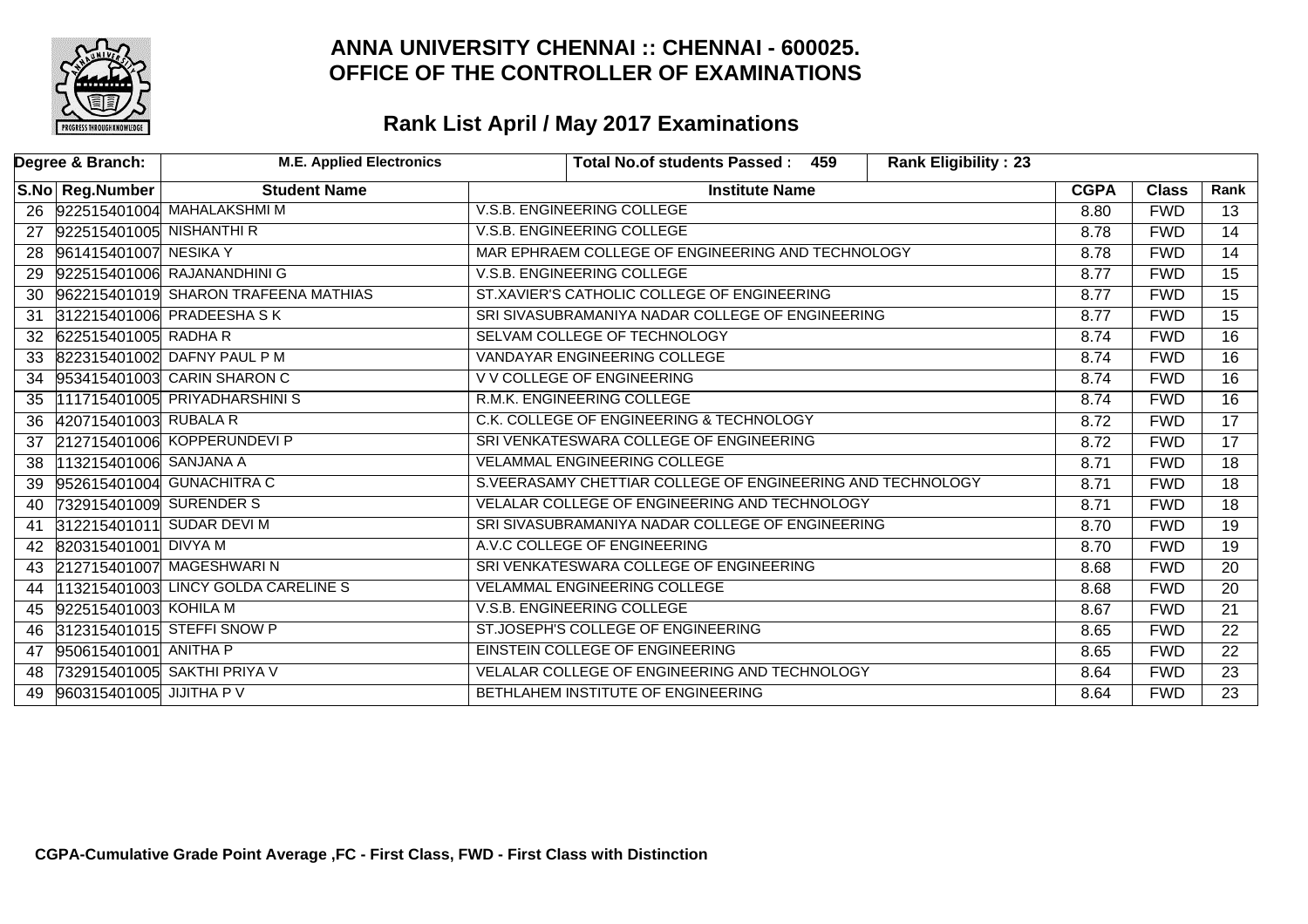

|    | Degree & Branch:         | <b>M.E. CAD/CAM Engineering</b> | <b>Rank Eligibility: 7</b><br>Total No.of students Passed :<br>130 |             |              |      |
|----|--------------------------|---------------------------------|--------------------------------------------------------------------|-------------|--------------|------|
|    | S.No Reg.Number          | <b>Student Name</b>             | <b>Institute Name</b>                                              | <b>CGPA</b> | <b>Class</b> | Rank |
|    |                          | 953415402001 JACKSON DURAI B    | V V COLLEGE OF ENGINEERING                                         | 9.21        | <b>FWD</b>   |      |
|    | 953415402002 JOHN K M    |                                 | V V COLLEGE OF ENGINEERING                                         | 8.93        | FWD          | ົ    |
|    | 621615402005 SARANYA P   |                                 | MUTHAYAMMAL ENGINEERING COLLEGE                                    | 8.86        | FWD          | 3    |
|    | 962615402003 SUDHAN V    |                                 | UDAYA SCHOOL OF ENGINEERING                                        | 8.85        | <b>FWD</b>   |      |
|    |                          | 910615402001 PONSURIYAPRAKASH S | K.L.N.COLLEGE OF ENGINEERING                                       | 8.75        | FWD.         | 5.   |
| 6. | 821715402004 MURUGESH S  |                                 | SIR ISSAC NEWTON COLLEGE OF ENGINEERING AND TECHNOLOGY             | 8.72        | FWD          | 6    |
|    | 911715402005 SRIVIDHYA K |                                 | MOUNT ZION COLLEGE OF ENGINEERING AND TECHNOLOGY                   | 8.64        | <b>FWD</b>   |      |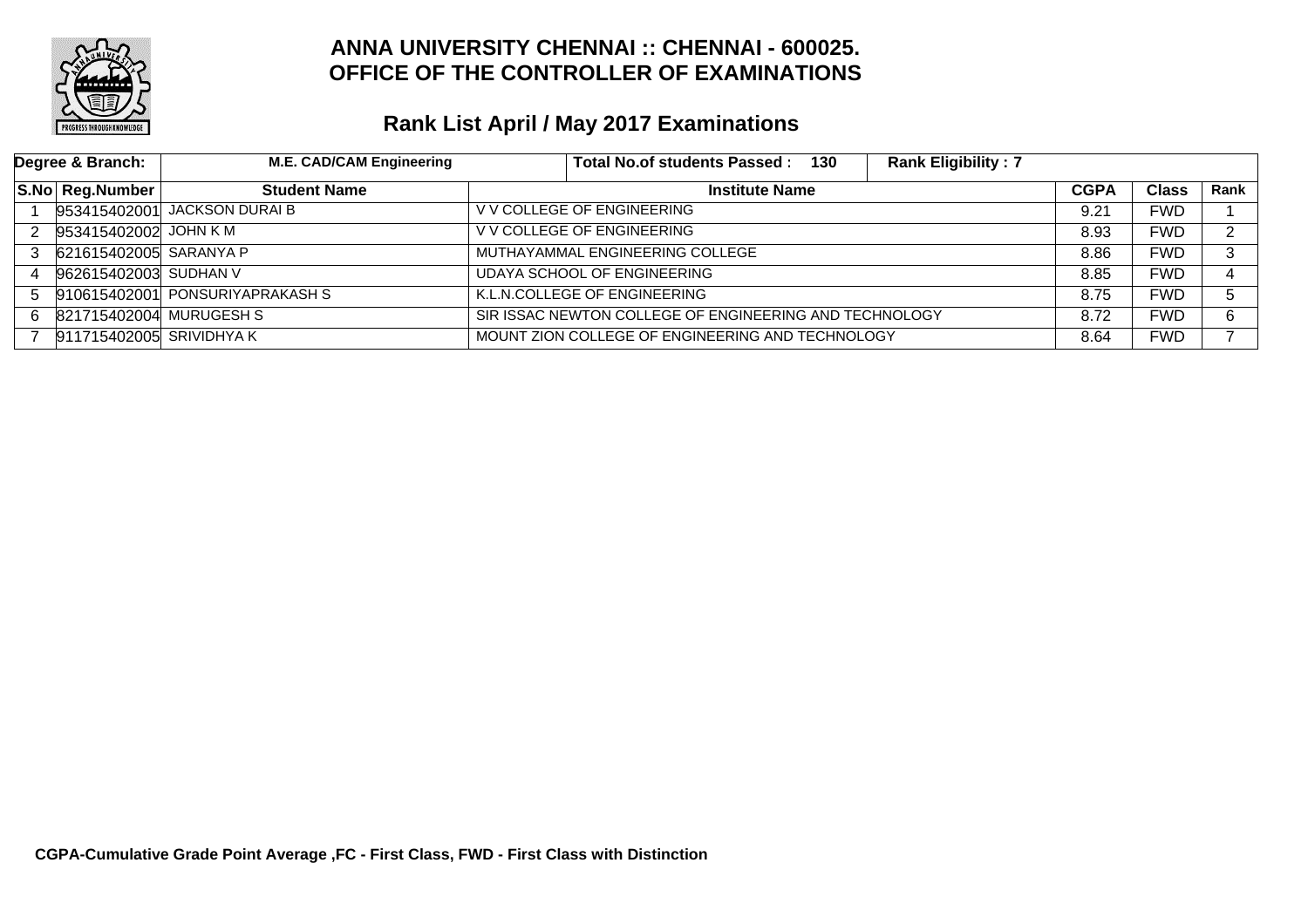

|                      | Degree & Branch:            | <b>M.E. Communication Systems</b> | <b>Rank Eligibility: 27</b><br>Total No.of students Passed: 549 |             |              |                 |
|----------------------|-----------------------------|-----------------------------------|-----------------------------------------------------------------|-------------|--------------|-----------------|
|                      | S.No   Reg.Number           | <b>Student Name</b>               | <b>Institute Name</b>                                           | <b>CGPA</b> | <b>Class</b> | Rank            |
| $\overline{1}$       | 310615403005 KARUNYA M      |                                   | <b>EASWARI ENGINEERING COLLEGE</b>                              | 9.32        | <b>FWD</b>   |                 |
| $\mathbf{2}^{\circ}$ | 710015403005 JEBA W         |                                   | REGIONAL CENTRE OF ANNA UNIVERSITY, COIMBATORE                  | 9.30        | <b>FWD</b>   | $\overline{2}$  |
| 3                    | 511915403006 NIVEDHA R      |                                   | PRIYADARSHINI ENGINEERING COLLEGE                               | 9.20        | <b>FWD</b>   | $\overline{3}$  |
| 4                    | 961915403009 SOWMIYA C N    |                                   | RAJAS INTERNATIONAL INSTITUTE OF TECHNOLOGY FOR WOMEN           | 9.19        | <b>FWD</b>   | $\overline{4}$  |
| 5                    | 211615403003 GAYATHRIC V    |                                   | RAJALAKSHMI ENGINEERING COLLEGE                                 | 9.17        | <b>FWD</b>   | 5               |
| 6.                   | 311015403001 KIRUTHIKA V    |                                   | K.C.G. COLLEGE OF TECHNOLOGY                                    | 9.17        | <b>FWD</b>   | 5               |
| $\overline{7}$       |                             | 212715403015 VIJAYALAKSHMIS       | SRI VENKATESWARA COLLEGE OF ENGINEERING                         | 9.12        | <b>FWD</b>   | 6               |
| 8                    |                             | 412515403010 PRIYANGA RUBENI D    | SRI SAIRAM ENGINEERING COLLEGE                                  | 9.04        | <b>FWD</b>   | $7^{\circ}$     |
| 9                    |                             | 412515403003 JAISA MARIAM JACOB   | SRI SAIRAM ENGINEERING COLLEGE                                  | 9.01        | <b>FWD</b>   | 8               |
| 10                   | 963015403013 FERNISHA S R   |                                   | VINS CHRISTIAN WOMEN'S COLLEGE OF ENGINEERING                   | 8.97        | <b>FWD</b>   | 9               |
| 11                   |                             | 910015403010 SHYAMALAPRASANNA A   | REGIONAL CENTRE OF ANNA UNIVERSITY, MADURAI                     | 8.94        | <b>FWD</b>   | 10              |
|                      |                             | 12 910015403002 ALAGU SEVIGA G    | REGIONAL CENTRE OF ANNA UNIVERSITY, MADURAI                     | 8.93        | <b>FWD</b>   | $\overline{11}$ |
|                      | 13 963015403020 SHALINI R J |                                   | VINS CHRISTIAN WOMEN'S COLLEGE OF ENGINEERING                   | 8.93        | <b>FWD</b>   | 11              |
|                      |                             | 14 910615403005 RAJALAKSHMIM      | K.L.N.COLLEGE OF ENGINEERING                                    | 8.91        | <b>FWD</b>   | $\overline{12}$ |
|                      | 15 911715403004 HEMALATHA P |                                   | MOUNT ZION COLLEGE OF ENGINEERING AND TECHNOLOGY                | 8.90        | <b>FWD</b>   | $\overline{13}$ |
|                      |                             | 16 821215403002 JOSEPHINE MEENA X | P.R.ENGINEERING COLLEGE                                         | 8.90        | <b>FWD</b>   | $\overline{13}$ |
|                      |                             | 17 922115403002 ANTONY PRIYA T    | SSM INSTITUTE OF ENGINEERING AND TECHNOLOGY                     | 8.87        | <b>FWD</b>   | 14              |
|                      |                             | 18 960215403002 BERYL JASPER J    | ARUNACHALA COLLEGE OF ENGINEERING FOR WOMEN                     | 8.86        | <b>FWD</b>   | $\overline{15}$ |
|                      |                             | 19 421615403003 BHUVANESWARIK     | <b>MAILAM ENGINEERING COLLEGE</b>                               | 8.86        | <b>FWD</b>   | $\overline{15}$ |
| 20                   | 962215403013 MAHIBHA J S    |                                   | ST.XAVIER'S CATHOLIC COLLEGE OF ENGINEERING                     | 8.86        | <b>FWD</b>   | $\overline{15}$ |
| 21                   |                             | 813815403002 DHIVYABHARATHI B     | SARANATHAN COLLEGE OF ENGINEERING                               | 8.86        | <b>FWD</b>   | $\overline{15}$ |
|                      |                             | 22 421615403008 PRABAVATHI K      | MAILAM ENGINEERING COLLEGE                                      | 8.86        | <b>FWD</b>   | $\overline{15}$ |
| 23                   | 720515403005 SHAMNA A       |                                   | EASA COLLEGE OF ENGINEERING AND TECHNOLOGY                      | 8.84        | <b>FWD</b>   | $\overline{16}$ |
| 24                   | 412515403013 YAMINIS        |                                   | SRI SAIRAM ENGINEERING COLLEGE                                  | 8.83        | <b>FWD</b>   | $\overline{17}$ |
| 25                   |                             | 962515403005 MEENA KUMARI M S     | RAJAS ENGINEERING COLLEGE                                       | 8.81        | <b>FWD</b>   | $\overline{18}$ |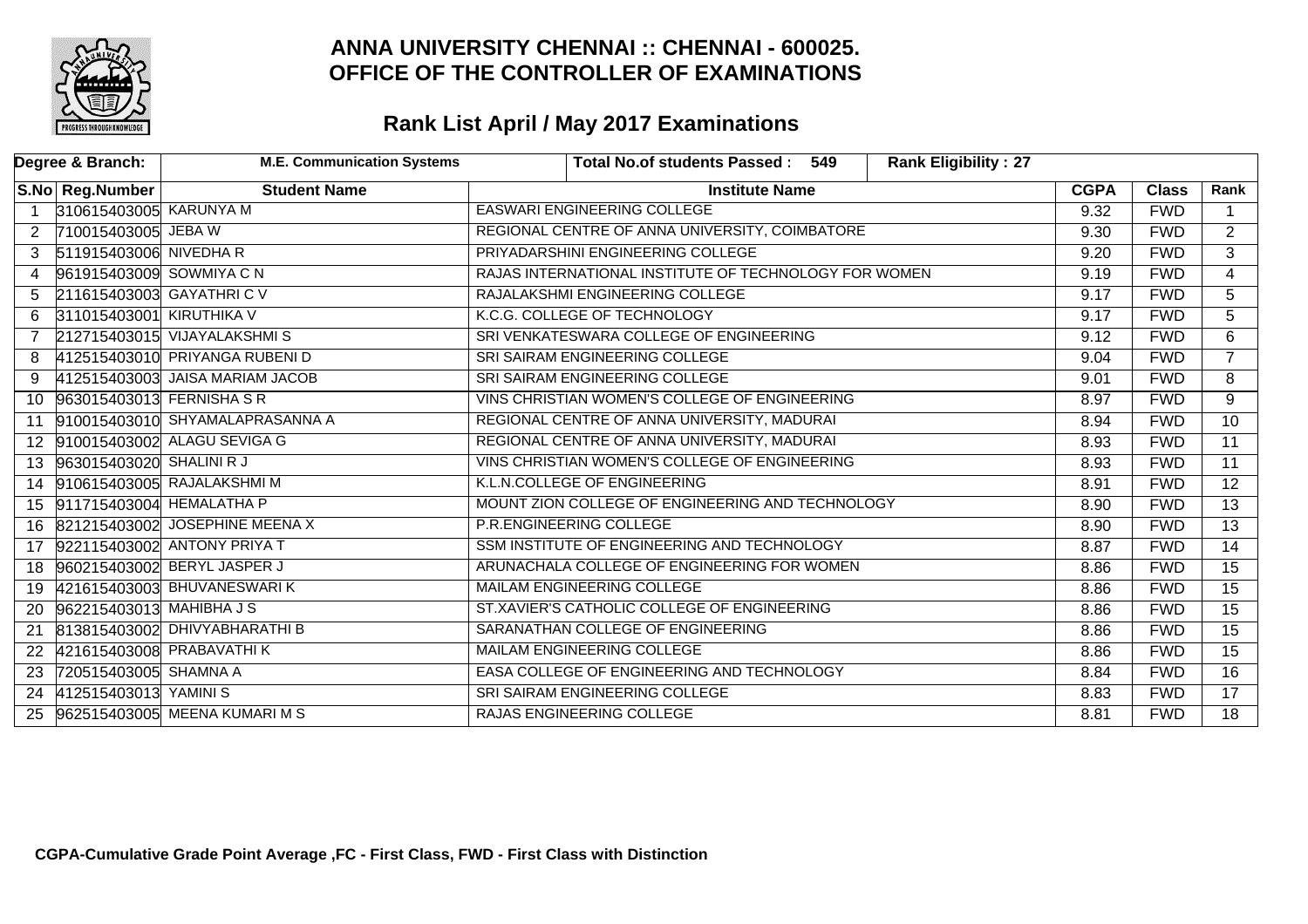

|    | Degree & Branch:           | <b>M.E. Communication Systems</b>   |                                                  | Total No.of students Passed: 549                 | <b>Rank Eligibility: 27</b> |             |              |                 |
|----|----------------------------|-------------------------------------|--------------------------------------------------|--------------------------------------------------|-----------------------------|-------------|--------------|-----------------|
|    | S.No Reg.Number            | <b>Student Name</b>                 |                                                  | <b>Institute Name</b>                            |                             | <b>CGPA</b> | <b>Class</b> | Rank            |
|    |                            | 26 910015403003 CHRISTY VIMILITHA C | REGIONAL CENTRE OF ANNA UNIVERSITY, MADURAI      |                                                  |                             | 8.80        | <b>FWD</b>   | 19              |
| 27 |                            | 962115403001 AMMUKUTTY M S          | SIVAJI COLLEGE OF ENGINEERING AND TECHNOLOGY     |                                                  |                             | 8.78        | <b>FWD</b>   | $\overline{20}$ |
| 28 | 960315403021 SUNITHA X     |                                     | BETHLAHEM INSTITUTE OF ENGINEERING               |                                                  |                             | 8.78        | <b>FWD</b>   | $\overline{20}$ |
| 29 | 421615403012 SANJEEVINI N  |                                     | <b>MAILAM ENGINEERING COLLEGE</b>                |                                                  |                             | 8.75        | <b>FWD</b>   | $\overline{21}$ |
|    | 30 212715403013 SNEHA V    |                                     | SRI VENKATESWARA COLLEGE OF ENGINEERING          |                                                  |                             | 8.74        | <b>FWD</b>   | $\overline{22}$ |
| 31 |                            | 312215403028 SUBHASHINI R           |                                                  | SRI SIVASUBRAMANIYA NADAR COLLEGE OF ENGINEERING |                             |             | <b>FWD</b>   | $\overline{23}$ |
|    | 32 910615403002 KOWSALYA M |                                     | K.L.N.COLLEGE OF ENGINEERING                     |                                                  |                             | 8.71        | <b>FWD</b>   | 24              |
| 33 | 962215403023 VIBITHA M     |                                     | ST.XAVIER'S CATHOLIC COLLEGE OF ENGINEERING      |                                                  |                             | 8.71        | <b>FWD</b>   | $\overline{24}$ |
|    | 34 312215403012 LENA D S K |                                     | SRI SIVASUBRAMANIYA NADAR COLLEGE OF ENGINEERING |                                                  |                             | 8.70        | <b>FWD</b>   | 25              |
|    | 35 312215403011 KANCHANA D |                                     | SRI SIVASUBRAMANIYA NADAR COLLEGE OF ENGINEERING |                                                  |                             | 8.70        | <b>FWD</b>   | $\overline{25}$ |
| 36 | 111915403007 RAGAVID       |                                     | S.A. ENGINEERING COLLEGE                         |                                                  |                             | 8.70        | <b>FWD</b>   | $\overline{25}$ |
| 37 |                            | 710015403007 JUDELIN VINITHA V      | REGIONAL CENTRE OF ANNA UNIVERSITY, COIMBATORE   |                                                  |                             | 8.70        | <b>FWD</b>   | $\overline{25}$ |
| 38 | 911715403003 ELAKKIYA B    |                                     | MOUNT ZION COLLEGE OF ENGINEERING AND TECHNOLOGY |                                                  |                             | 8.68        | <b>FWD</b>   | 26              |
| 39 |                            | 963015403021 SREE THANU NAGAM R K   | VINS CHRISTIAN WOMEN'S COLLEGE OF ENGINEERING    |                                                  |                             | 8.68        | <b>FWD</b>   | $\overline{26}$ |
| 40 | 412815403002 ASSA RAJ M    |                                     | VALLIAMMAI ENGINEERING COLLEGE                   |                                                  |                             | 8.68        | <b>FWD</b>   | $\overline{26}$ |
| 41 | 421615403002 ASWINI G      |                                     | MAILAM ENGINEERING COLLEGE                       |                                                  |                             | 8.67        | <b>FWD</b>   | $\overline{27}$ |
| 42 |                            | 962215403004 ANUSHKA SHYJI Y A      | ST.XAVIER'S CATHOLIC COLLEGE OF ENGINEERING      |                                                  |                             | 8.67        | <b>FWD</b>   | $\overline{27}$ |
| 43 | 960215403012 SANTHIYA R I  |                                     | ARUNACHALA COLLEGE OF ENGINEERING FOR WOMEN      |                                                  |                             | 8.67        | <b>FWD</b>   | $\overline{27}$ |
| 44 | 911515403002 ANUSUYA K     |                                     | MOHAMED SATHAK ENGINEERING COLLEGE               |                                                  |                             | 8.67        | <b>FWD</b>   | $\overline{27}$ |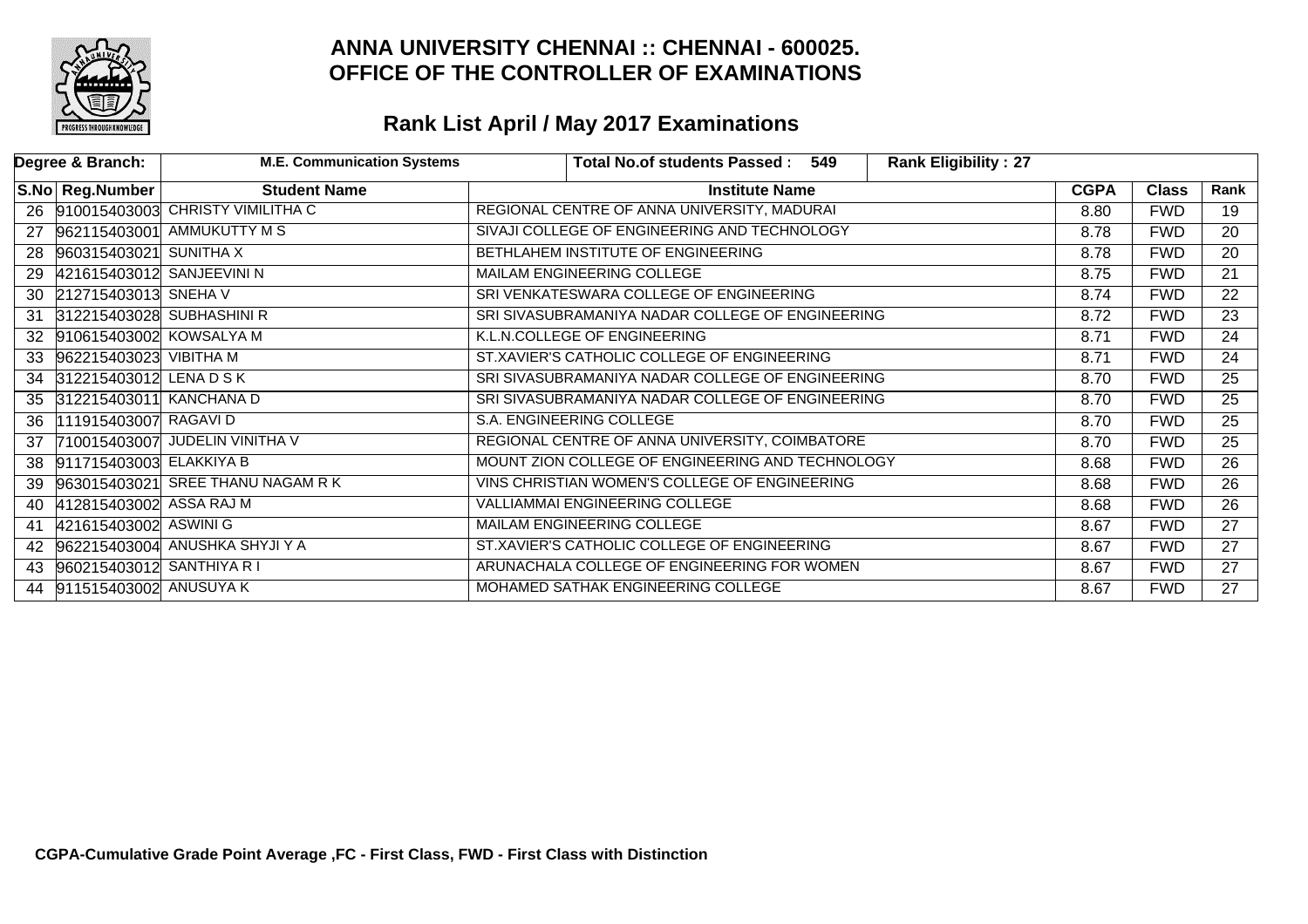

| Degree & Branch: |                        | M.E. Computer Aided Design    | <b>Rank Eligibility: 2</b><br>Total No.of students Passed : |             |              |        |
|------------------|------------------------|-------------------------------|-------------------------------------------------------------|-------------|--------------|--------|
|                  | <b>S.No Reg.Number</b> | <b>Student Name</b>           | <b>Institute Name</b>                                       | <b>CGPA</b> | <b>Class</b> | Rank l |
|                  |                        | 212715404003 DINESH KUMAR P K | SRI VENKATESWARA COLLEGE OF ENGINEERING                     | 8.93        | FWD          |        |
|                  | 212715404009           | VISHAL V                      | SRI VENKATESWARA COLLEGE OF ENGINEERING                     | 8.64        | FWD          |        |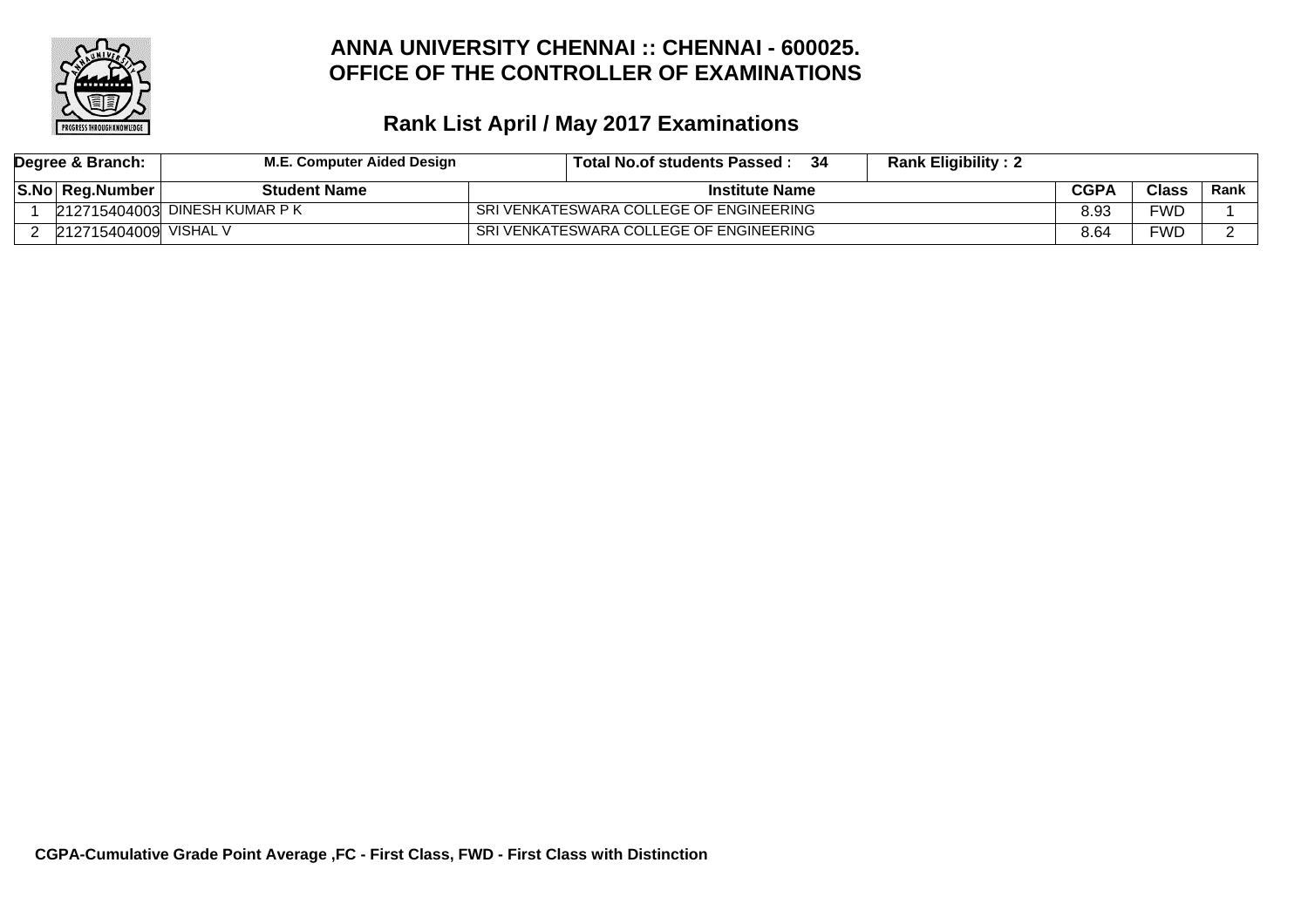

|                      | Degree & Branch:             | M.E. Computer Science and Engineering | <b>Rank Eligibility: 50</b><br>Total No.of students Passed: 1309    |             |              |                 |
|----------------------|------------------------------|---------------------------------------|---------------------------------------------------------------------|-------------|--------------|-----------------|
|                      | S.No Reg.Number              | <b>Student Name</b>                   | <b>Institute Name</b>                                               | <b>CGPA</b> | <b>Class</b> | Rank            |
| $\overline{1}$       |                              | 913115405002 SATHIYA VADIVOO D V      | VELAMMAL COLLEGE OF ENGINEERING AND TECHNOLOGY                      | 9.20        | <b>FWD</b>   | $\mathbf{1}$    |
| $\mathbf{2}^{\circ}$ |                              | 910615405002 NANCY FERNANDO E         | K.L.N.COLLEGE OF ENGINEERING                                        | 9.19        | <b>FWD</b>   | $\overline{2}$  |
| 3                    |                              | 113215405005 PREETHI PATTABIRAMAN     | <b>VELAMMAL ENGINEERING COLLEGE</b>                                 | 9.16        | <b>FWD</b>   | $\overline{3}$  |
| 4                    | 960215405016 RADHA BAI E     |                                       | ARUNACHALA COLLEGE OF ENGINEERING FOR WOMEN                         | 9.05        | <b>FWD</b>   | $\overline{4}$  |
| 5.                   |                              | 812615405008 SIVARANJANI S            | MAM COLLEGE OF ENGINEERING<br>9.04                                  |             | <b>FWD</b>   | 5               |
| 6.                   | 111715405004 PREETHIR        |                                       | R.M.K. ENGINEERING COLLEGE<br>9.03                                  |             | <b>FWD</b>   | 6               |
|                      | 921315405003 ARTHY S         |                                       | PSNA COLLEGE OF ENGINEERING AND TECHNOLOGY                          | 9.00        | <b>FWD</b>   | $\overline{7}$  |
| 8                    | 112815405004 MENAKA S        |                                       | T.J.S. ENGINEERING COLLEGE                                          | 9.00        | <b>FWD</b>   | $7^{\circ}$     |
| 9                    |                              | 113215405010 SHANMUGHAPRIYA M         | <b>VELAMMAL ENGINEERING COLLEGE</b>                                 | 8.97        | <b>FWD</b>   | 8               |
|                      | 10 212715405001 ELAKKIYA J   |                                       | SRI VENKATESWARA COLLEGE OF ENGINEERING                             | 8.97        | <b>FWD</b>   | 8               |
|                      | 11 913115405001 ELAMPIRAIR   |                                       | VELAMMAL COLLEGE OF ENGINEERING AND TECHNOLOGY                      | 8.96        | <b>FWD</b>   | 9               |
|                      | 12 912815405003 KANMANI M    |                                       | SYED AMMAL ENGINEERING COLLEGE                                      | 8.93        | <b>FWD</b>   | 10 <sup>°</sup> |
|                      | 13 953415405008 KALAIVANI P  |                                       | V V COLLEGE OF ENGINEERING                                          | 8.92        | <b>FWD</b>   | $\overline{11}$ |
|                      | 14 952015405005 SELVIT       |                                       | P.S.R.RENGASAMY COLLEGE OF ENGINEERING FOR WOMEN                    | 8.92        | <b>FWD</b>   | $\overline{11}$ |
|                      | 15 412515405002 JAYA SURYA P |                                       | SRI SAIRAM ENGINEERING COLLEGE                                      | 8.92        | <b>FWD</b>   | $\overline{11}$ |
| 16                   | 820815405002 DELPHY P        |                                       | E.G.S.PILLAY ENGINEERING COLLEGE                                    | 8.89        | <b>FWD</b>   | $\overline{12}$ |
|                      | 17 813515405002 DHIVYA G     |                                       | ROEVER ENGINEERING COLLEGE                                          | 8.87        | <b>FWD</b>   | $\overline{13}$ |
|                      | 18 952015405002 MANJUR       |                                       | P.S.R.RENGASAMY COLLEGE OF ENGINEERING FOR WOMEN                    | 8.85        | <b>FWD</b>   | $\overline{14}$ |
| 19                   |                              | 111915405001 DENIS INFANTEENA S       | S.A. ENGINEERING COLLEGE                                            | 8.85        | <b>FWD</b>   | $\overline{14}$ |
| 20                   |                              | 961615405004 REJITHA RAJAN R Y        | MARTHANDAM COLLEGE OF ENGINEERING AND TECHNOLOGY                    | 8.84        | <b>FWD</b>   | 15              |
| 21                   |                              | 911715405001 CHARLIN MONISHA A        | MOUNT ZION COLLEGE OF ENGINEERING AND TECHNOLOGY                    | 8.84        | <b>FWD</b>   | 15              |
| 22                   | 113115405004 HEMALATHA D     |                                       | VEL TECH MULTI TECH DR.RANGARAJAN DR.SAKUNTHALA ENGINEERING COLLEGE | 8.84        | <b>FWD</b>   | $\overline{15}$ |
|                      |                              | 23 912715405008 SARANYA DEVIR         | ST.MICHAEL COLLEGE OF ENGINEERING & TECHNOLOGY                      | 8.84        | <b>FWD</b>   | $\overline{15}$ |
| 24                   | 111515405003 JAUSMIN KJ      |                                       | R.M.D. ENGINEERING COLLEGE                                          | 8.81        | <b>FWD</b>   | 16              |
|                      | 25 212715405005 LAVANYA A    |                                       | SRI VENKATESWARA COLLEGE OF ENGINEERING                             | 8.81        | <b>FWD</b>   | 16              |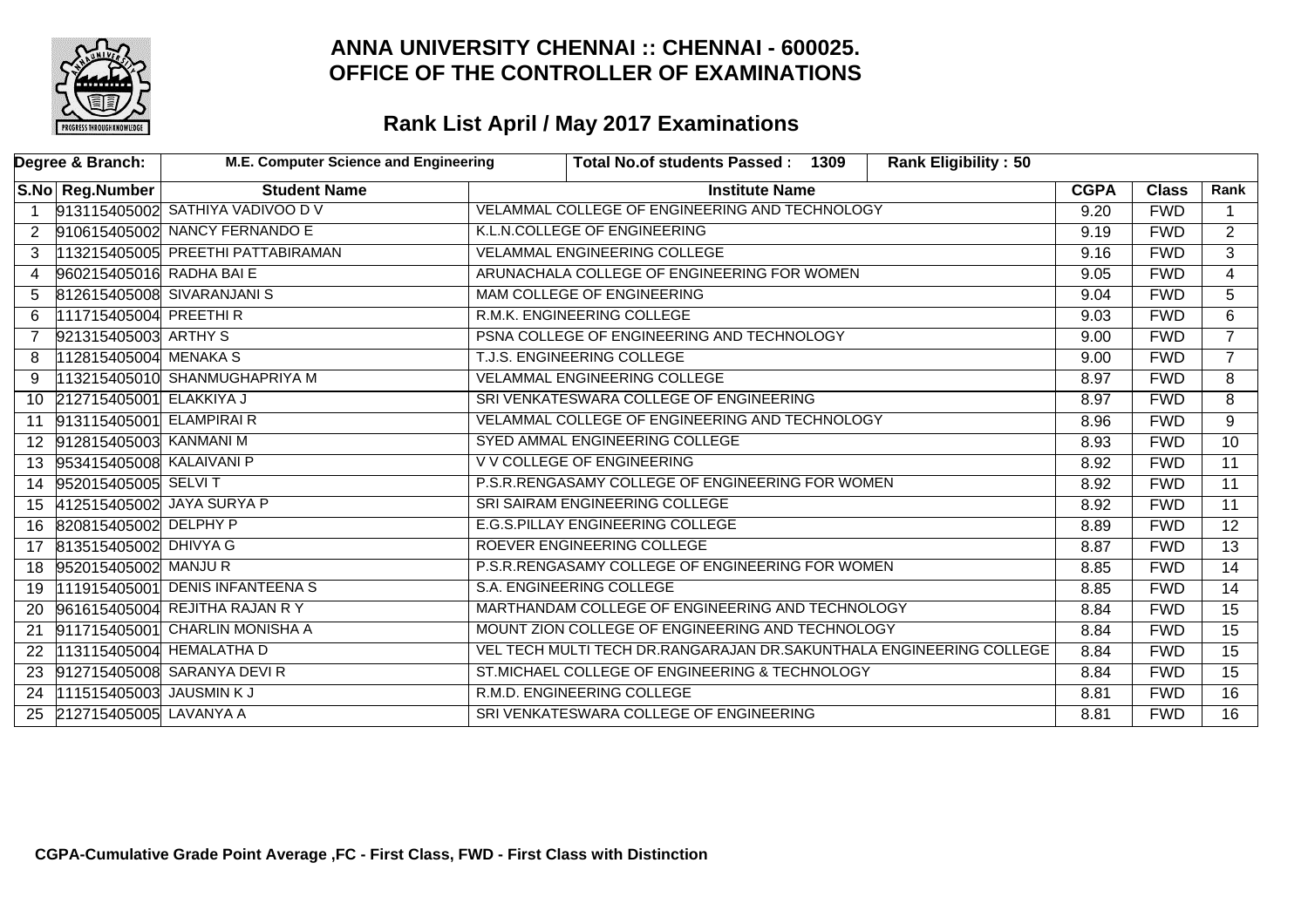

|    | Degree & Branch:             | M.E. Computer Science and Engineering |                                                | Total No.of students Passed: 1309                                   | <b>Rank Eligibility: 50</b> |             |              |                 |
|----|------------------------------|---------------------------------------|------------------------------------------------|---------------------------------------------------------------------|-----------------------------|-------------|--------------|-----------------|
|    | S.No   Reg.Number            | <b>Student Name</b>                   |                                                | <b>Institute Name</b>                                               |                             | <b>CGPA</b> | <b>Class</b> | Rank            |
|    |                              | 26 211615405005 JAEYALAKSHMI M        |                                                | RAJALAKSHMI ENGINEERING COLLEGE                                     |                             | 8.80        | <b>FWD</b>   | 17              |
| 27 | 732115405004 PRIYA D         |                                       |                                                | NANDHA COLLEGE OF TECHNOLOGY                                        |                             | 8.80        | <b>FWD</b>   | $\overline{17}$ |
|    |                              | 28 910615405005 PRIYADARSHINIS        |                                                | K.L.N.COLLEGE OF ENGINEERING                                        |                             | 8.79        | <b>FWD</b>   | $\overline{18}$ |
|    | 29 412515405008 SHARMILA P   |                                       |                                                | SRI SAIRAM ENGINEERING COLLEGE                                      |                             |             | <b>FWD</b>   | $\overline{18}$ |
| 30 | 910615405003 NARMATHA M      |                                       |                                                | K.L.N.COLLEGE OF ENGINEERING                                        |                             |             | <b>FWD</b>   | $\overline{18}$ |
| 31 | 952615405009 VIJI PA         |                                       |                                                | S.VEERASAMY CHETTIAR COLLEGE OF ENGINEERING AND TECHNOLOGY          |                             |             | <b>FWD</b>   | $\overline{18}$ |
|    | 32 960215405017 SAPTHIKA V   |                                       |                                                | ARUNACHALA COLLEGE OF ENGINEERING FOR WOMEN                         |                             |             |              | $\overline{19}$ |
| 33 | 731815405017 SUGANYA S       |                                       |                                                | MAHARAJA ENGINEERING COLLEGE                                        |                             |             |              | $\overline{20}$ |
| 34 | 721715405001 ABINAYA R       |                                       |                                                | P A COLLEGE OF ENGINEERING AND TECHNOLOGY                           |                             |             |              | 20              |
| 35 | 710015405014 RAKAVI B        |                                       |                                                | REGIONAL CENTRE OF ANNA UNIVERSITY, COIMBATORE                      |                             | 8.76        | <b>FWD</b>   | $\overline{20}$ |
| 36 |                              | 111515405002 BHAGYALAKSHMI A          |                                                | R.M.D. ENGINEERING COLLEGE                                          |                             | 8.76        | <b>FWD</b>   | $\overline{20}$ |
| 37 | 113115405007 SUSHANTHI A     |                                       |                                                | VEL TECH MULTI TECH DR.RANGARAJAN DR.SAKUNTHALA ENGINEERING COLLEGE |                             | 8.75        | <b>FWD</b>   | $\overline{21}$ |
| 38 | 310615405003 DEEPTHI M       |                                       |                                                | <b>EASWARI ENGINEERING COLLEGE</b>                                  |                             | 8.75        | <b>FWD</b>   | $\overline{21}$ |
|    | 39 912415405001 ANUPRIYA N   |                                       |                                                | SHANMUGANATHAN ENGINEERING COLLEGE                                  |                             | 8.75        | <b>FWD</b>   | $\overline{21}$ |
|    | 40 961415405003 AKHILAKJ     |                                       |                                                | MAR EPHRAEM COLLEGE OF ENGINEERING AND TECHNOLOGY                   |                             | 8.75        | <b>FWD</b>   | $\overline{21}$ |
|    |                              | 41 912715405007 SARANYA DEVI M        |                                                | ST.MICHAEL COLLEGE OF ENGINEERING & TECHNOLOGY                      |                             | 8.75        | <b>FWD</b>   | $\overline{21}$ |
|    |                              | 42 611215405001 GEETHANJALI K         |                                                | KNOWLEDGE INSTITUTE OF TECHNOLOGY                                   |                             | 8.75        | <b>FWD</b>   | $\overline{21}$ |
|    |                              | 43 811515405003 NITHYALAKSHMIG        |                                                | K. RAMAKRISHNAN COLLEGE OF ENGINEERING                              |                             | 8.73        | <b>FWD</b>   | $\overline{22}$ |
|    |                              | 44 212715405013 VIDHYALAKSHMI V S     |                                                | SRI VENKATESWARA COLLEGE OF ENGINEERING                             |                             | 8.73        | <b>FWD</b>   | $\overline{22}$ |
|    | 45 310615405013 SWETHAR      |                                       |                                                | <b>EASWARI ENGINEERING COLLEGE</b>                                  |                             | 8.72        | <b>FWD</b>   | $\overline{23}$ |
| 46 | 111715405003 KAVYA SRIM      |                                       |                                                | R.M.K. ENGINEERING COLLEGE                                          |                             | 8.72        | <b>FWD</b>   | $\overline{23}$ |
|    | 47 212715405009 NAGAMALINI V |                                       |                                                | SRI VENKATESWARA COLLEGE OF ENGINEERING                             |                             | 8.71        | <b>FWD</b>   | $\overline{24}$ |
|    | 48 912715405003 DHARANI V    |                                       | ST.MICHAEL COLLEGE OF ENGINEERING & TECHNOLOGY |                                                                     |                             | 8.71        | <b>FWD</b>   | $\overline{24}$ |
| 49 | 963015405003 BENISHYA M      |                                       |                                                | VINS CHRISTIAN WOMEN'S COLLEGE OF ENGINEERING                       |                             | 8.71        | <b>FWD</b>   | $\overline{24}$ |
|    | 50 611215405006 VANITHA N    |                                       |                                                | KNOWLEDGE INSTITUTE OF TECHNOLOGY                                   |                             | 8.69        | <b>FWD</b>   | $\overline{25}$ |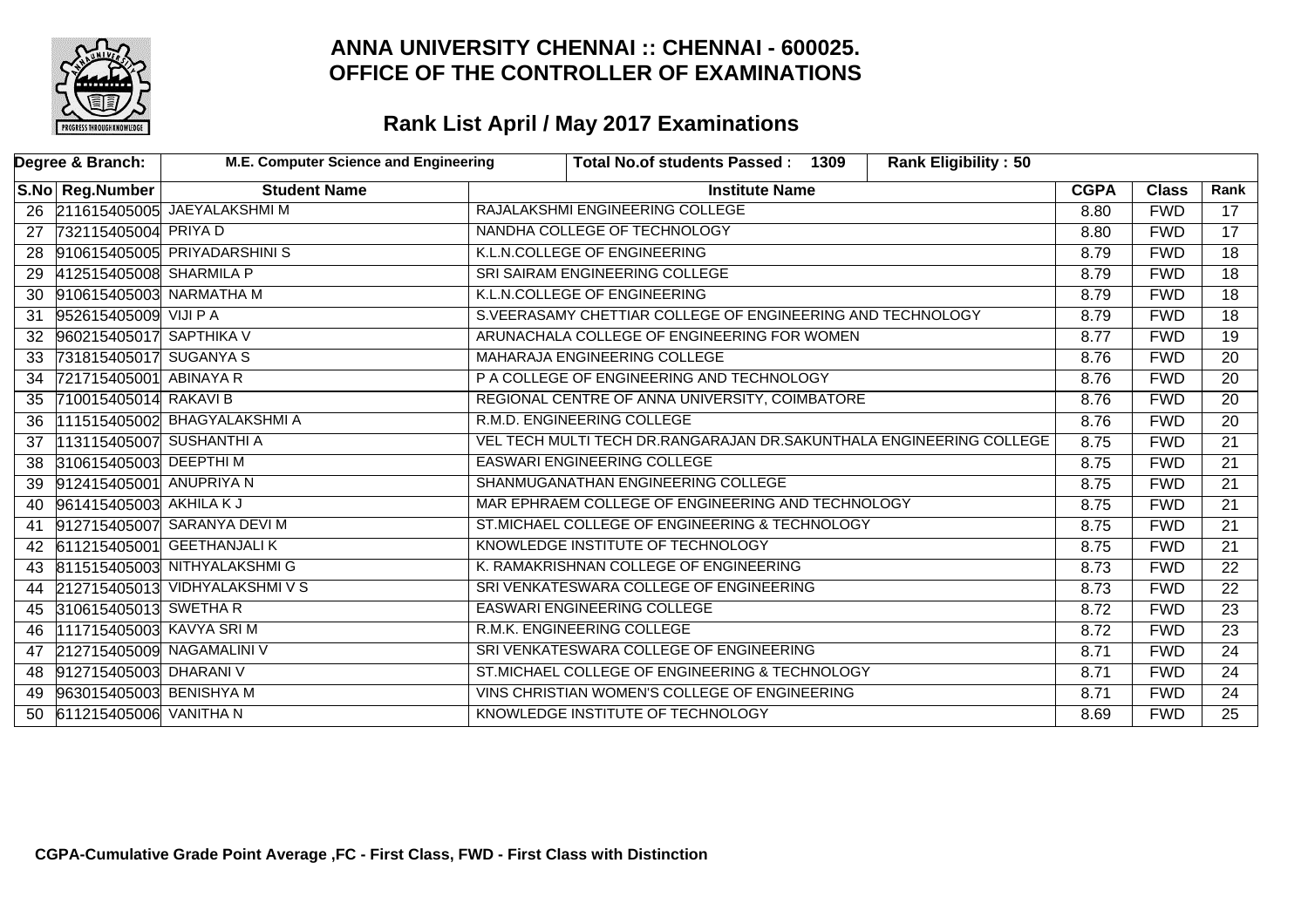

|    | Degree & Branch:            | M.E. Computer Science and Engineering |                                                      | Total No.of students Passed: 1309                       | <b>Rank Eligibility: 50</b> |             |              |                 |
|----|-----------------------------|---------------------------------------|------------------------------------------------------|---------------------------------------------------------|-----------------------------|-------------|--------------|-----------------|
|    | S.No   Reg.Number           | <b>Student Name</b>                   |                                                      | <b>Institute Name</b>                                   |                             | <b>CGPA</b> | <b>Class</b> | Rank            |
|    | 51 960515405002 DIVIYA A    |                                       |                                                      | CAPE INSTITUTE OF TECHNOLOGY                            |                             | 8.69        | <b>FWD</b>   | 25              |
|    | 52 710715405002 RATHIDEVI M |                                       |                                                      | DR.N G P INSTITUTE OF TECHNOLOGY                        |                             | 8.68        | <b>FWD</b>   | $\overline{26}$ |
|    | 53 912715405001 ADITHYA KK  |                                       |                                                      | ST.MICHAEL COLLEGE OF ENGINEERING & TECHNOLOGY          |                             | 8.68        | <b>FWD</b>   | $\overline{26}$ |
|    | 54 710015405010 KEERTHANA V |                                       |                                                      | REGIONAL CENTRE OF ANNA UNIVERSITY, COIMBATORE          |                             |             | <b>FWD</b>   | $\overline{27}$ |
|    |                             | 55 812615405007 SHAKILABANUS          |                                                      | MAM COLLEGE OF ENGINEERING                              |                             | 8.67        | <b>FWD</b>   | 27              |
|    |                             | 56 212715405012 PRIYADHARSINI N       |                                                      | SRI VENKATESWARA COLLEGE OF ENGINEERING                 |                             |             | <b>FWD</b>   | $\overline{27}$ |
| 57 |                             | 722815405002 SANTHOSH KUMAR K         |                                                      | SRI ESHWAR COLLEGE OF ENGINEERING                       |                             | 8.67        | <b>FWD</b>   | $\overline{27}$ |
| 58 | 732115405002 DHIVYA P       |                                       |                                                      | NANDHA COLLEGE OF TECHNOLOGY                            |                             | 8.65        | <b>FWD</b>   | $\overline{28}$ |
|    | 59 312215405007 ARUNMOZHI M |                                       |                                                      | SRI SIVASUBRAMANIYA NADAR COLLEGE OF ENGINEERING        |                             |             | <b>FWD</b>   | $\overline{28}$ |
| 60 | 720415405005 HYBA H         |                                       |                                                      | C M S COLLEGE OF ENGINEERING AND TECHNOLOGY             |                             | 8.65        | <b>FWD</b>   | $\overline{28}$ |
| 61 |                             | 950815405010 PRIYADHARSHINIS          |                                                      | <b>GOVERNMENT COLLEGE OF ENGINEERING - THIRUNELVELI</b> |                             | 8.65        | <b>FWD</b>   | $\overline{28}$ |
|    | 62 923015405003 SHANGAVI K  |                                       |                                                      | ARULMURUGAN COLLEGE OF ENGINEERING                      |                             | 8.64        | <b>FWD</b>   | $\overline{29}$ |
| 63 | 111715405007 SUGANYA S R    |                                       |                                                      | R.M.K. ENGINEERING COLLEGE                              |                             | 8.64        | <b>FWD</b>   | $\overline{29}$ |
| 64 |                             | 112515405010 VAITHEESHWARIS           |                                                      | SRI VENKATESWARA INSTITUTE OF SCIENCE AND TECHNOLOGY    |                             | 8.64        | <b>FWD</b>   | $\overline{29}$ |
|    | 65 731715405006 PUNITH V    |                                       |                                                      | M.P. NACHIMUTHU M. JAGANATHAN ENGINEERING COLLEGE       |                             | 8.63        | <b>FWD</b>   | $\overline{30}$ |
| 66 | 710015405007 INDHUMATHI A   |                                       |                                                      | REGIONAL CENTRE OF ANNA UNIVERSITY, COIMBATORE          |                             | 8.63        | <b>FWD</b>   | 30              |
| 67 |                             | 711615405006 VENGATESHWARAN M         |                                                      | KATHIR COLLEGE OF ENGINEERING                           |                             | 8.63        | <b>FWD</b>   | 30              |
| 68 |                             | 412315405001 JANAGAVALLI B            |                                                      | SRI RAMANUJAR ENGINEERING COLLEGE                       |                             | 8.63        | <b>FWD</b>   | $\overline{30}$ |
| 69 | 912815405002 DHIVYA G       |                                       |                                                      | SYED AMMAL ENGINEERING COLLEGE                          |                             | 8.63        | <b>FWD</b>   | $\overline{30}$ |
| 70 |                             | 113215405011 VIJAYASHREE S            |                                                      | <b>VELAMMAL ENGINEERING COLLEGE</b>                     |                             | 8.63        | <b>FWD</b>   | $\overline{30}$ |
| 71 | 950115405008 MANIMALA P     |                                       |                                                      | A.R. COLLEGE OF ENGINEERING AND TECHNOLOGY              |                             | 8.63        | <b>FWD</b>   | $\overline{30}$ |
| 72 | 112515405001 ARCHANA P      |                                       | SRI VENKATESWARA INSTITUTE OF SCIENCE AND TECHNOLOGY |                                                         |                             | 8.63        | <b>FWD</b>   | $\overline{30}$ |
|    | 73 511915405003 DIVYA KU    |                                       |                                                      | PRIYADARSHINI ENGINEERING COLLEGE                       |                             | 8.61        | <b>FWD</b>   | $\overline{31}$ |
|    |                             | 74 732115405003 NISHANTHINI S         |                                                      | NANDHA COLLEGE OF TECHNOLOGY                            |                             | 8.61        | <b>FWD</b>   | $\overline{31}$ |
|    |                             | 75 312015405001 DHANALAKSHMI J        |                                                      | S.R.R. ENGINEERING COLLEGE                              |                             | 8.61        | <b>FWD</b>   | $\overline{31}$ |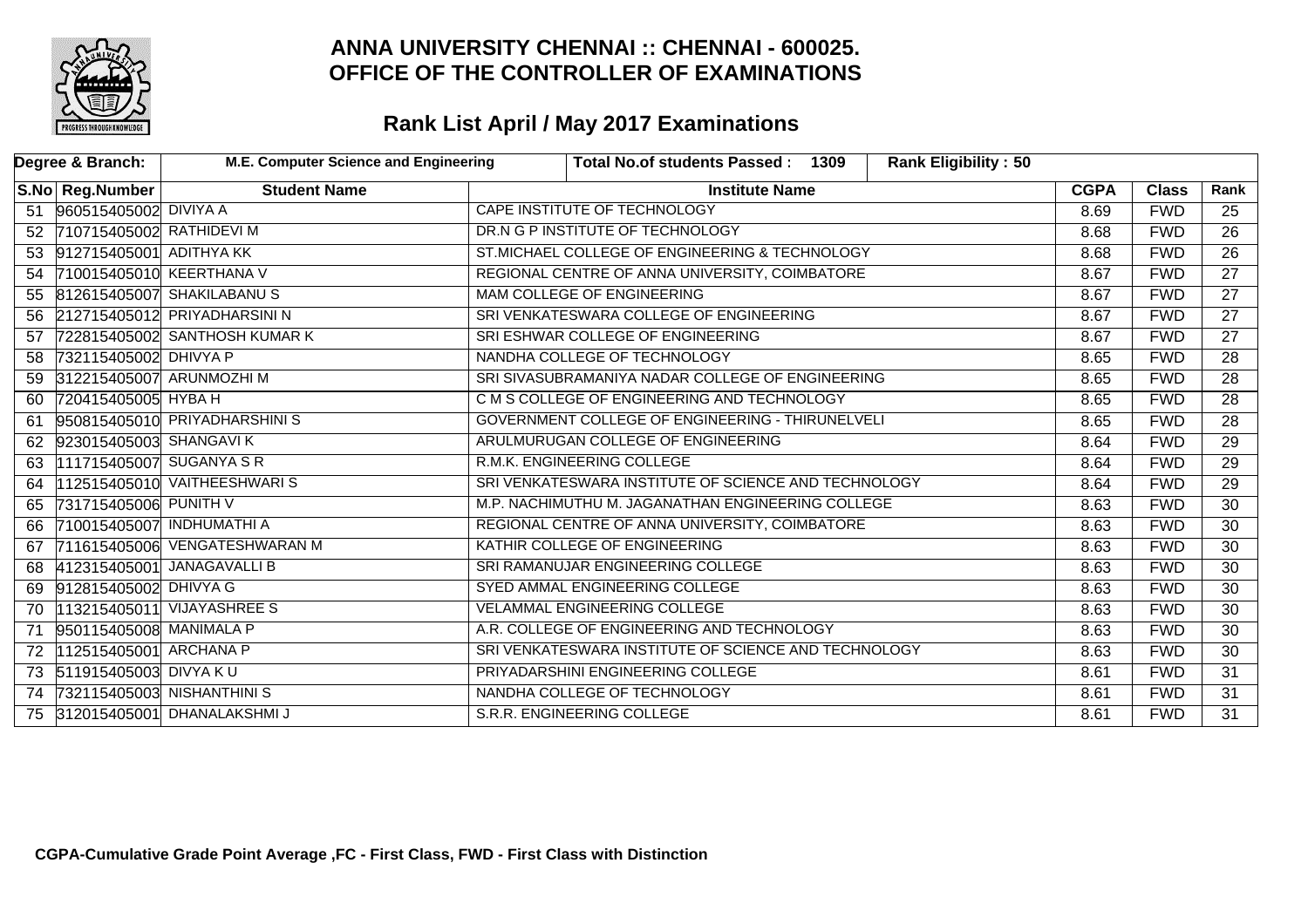

|    | Degree & Branch:          | M.E. Computer Science and Engineering |                                           | Total No.of students Passed: 1309                                   | <b>Rank Eligibility: 50</b> |             |                 |                 |
|----|---------------------------|---------------------------------------|-------------------------------------------|---------------------------------------------------------------------|-----------------------------|-------------|-----------------|-----------------|
|    | S.No   Reg.Number         | <b>Student Name</b>                   |                                           | <b>Institute Name</b>                                               |                             | <b>CGPA</b> | <b>Class</b>    | Rank            |
|    | 76 950015405003 BENCY N   |                                       |                                           | REGIONAL CENTRE OF ANNA UNIVERSITY, THIRUNELVELI                    |                             | 8.61        | <b>FWD</b>      | 31              |
| 77 |                           | 811515405001 CHRISTY PRABHA R         |                                           | K. RAMAKRISHNAN COLLEGE OF ENGINEERING                              |                             | 8.60        | <b>FWD</b>      | $\overline{32}$ |
| 78 | 960315405005 DAHLIA I     |                                       |                                           | BETHLAHEM INSTITUTE OF ENGINEERING                                  |                             |             | <b>FWD</b>      | $\overline{32}$ |
| 79 |                           | 111515405006 SHANKER SHALINI          |                                           | R.M.D. ENGINEERING COLLEGE                                          |                             | 8.60        | <b>FWD</b>      | $\overline{32}$ |
| 80 | 820315405007 RAMYAK       |                                       |                                           | A.V.C COLLEGE OF ENGINEERING                                        |                             | 8.60        | <b>FWD</b>      | $\overline{32}$ |
| 81 | 710015405004 ASWATHY N    |                                       |                                           | REGIONAL CENTRE OF ANNA UNIVERSITY, COIMBATORE                      |                             | 8.60        | <b>FWD</b>      | $\overline{32}$ |
| 82 |                           | 952815405007 ROJA BEGAM Y             |                                           | SCAD COLLEGE OF ENGINEERING AND TECHNOLOGY                          |                             |             |                 | $\overline{32}$ |
| 83 |                           | 960615405001 ANTONY PRATHISHA P       |                                           | DMI ENGINEERING COLLEGE                                             |                             | 8.59        | <b>FWD</b>      | $\overline{33}$ |
| 84 |                           | 113115405001 ARUNUDAYA R              |                                           | VEL TECH MULTI TECH DR.RANGARAJAN DR.SAKUNTHALA ENGINEERING COLLEGE |                             | 8.59        | <b>FWD</b>      | $\overline{33}$ |
| 85 | 922015405005 ROHINI P     |                                       |                                           | SRI VIDYA COLLEGE OF ENGINEERING & TECHNOLOGY                       |                             | 8.59        | <b>FWD</b>      | $\overline{33}$ |
| 86 | 821915405001 AKSHAYA K    |                                       |                                           | ST.JOSEPH'S COLLEGE OF ENGINEERING AND TECHNOLOGY                   |                             | 8.59        | <b>FWD</b>      | $\overline{33}$ |
| 87 | 811315405002 JEBARANI M   |                                       | J.J.COLLEGE OF ENGINEERING AND TECHNOLOGY |                                                                     | 8.59                        | <b>FWD</b>  | $\overline{33}$ |                 |
| 88 | 212715405011 NIRMALA B    |                                       |                                           | SRI VENKATESWARA COLLEGE OF ENGINEERING                             |                             | 8.59        | <b>FWD</b>      | $\overline{33}$ |
| 89 | 911715405007 SHOBINA K    |                                       |                                           | MOUNT ZION COLLEGE OF ENGINEERING AND TECHNOLOGY                    |                             | 8.59        | <b>FWD</b>      | $\overline{33}$ |
|    | 90 621115405001 DEEPIKA R |                                       |                                           | IDHAYA ENGINEERING COLLEGE FOR WOMEN                                |                             | 8.57        | <b>FWD</b>      | $\overline{34}$ |
| 91 | 910615405009 SUBHASHRIC   |                                       |                                           | K.L.N.COLLEGE OF ENGINEERING                                        |                             | 8.57        | <b>FWD</b>      | $\overline{34}$ |
| 92 |                           | 113115405006 NAZREEN BANU A           |                                           | VEL TECH MULTI TECH DR.RANGARAJAN DR.SAKUNTHALA ENGINEERING COLLEGE |                             | 8.57        | <b>FWD</b>      | 34              |
| 93 |                           | 310815405003 ASHOK SENTHIL KUMAR S    |                                           | JEPPIAAR ENGINEERING COLLEGE                                        |                             | 8.56        | <b>FWD</b>      | $\overline{35}$ |
|    |                           | 94 951815405001 FATHIMA MUBARAKKAA M  |                                           | NATIONAL COLLEGE OF ENGINEERING                                     |                             | 8.56        | <b>FWD</b>      | $\overline{35}$ |
| 95 | 621315405006 PAVITHRA R   |                                       |                                           | KONGUNADU COLLEGE OF ENGINEERING AND TECHNOLOGY                     |                             | 8.56        | <b>FWD</b>      | $\overline{35}$ |
| 96 |                           | 113215405008 SARAL JEEVA JOTHI D      |                                           | <b>VELAMMAL ENGINEERING COLLEGE</b>                                 |                             | 8.56        | <b>FWD</b>      | $\overline{35}$ |
| 97 | 111715405002 ISWARYA M    |                                       |                                           | R.M.K. ENGINEERING COLLEGE                                          |                             | 8.56        | <b>FWD</b>      | $\overline{35}$ |
| 98 | 421615405002 LAVANYA R    |                                       | MAILAM ENGINEERING COLLEGE                |                                                                     |                             | 8.56        | <b>FWD</b>      | $\overline{35}$ |
| 99 | 731615405003 SUGANYA K    |                                       |                                           | KSR INSTITUTE FOR ENGINEERING AND TECHNOLOGY                        |                             | 8.55        | <b>FWD</b>      | $\overline{36}$ |
|    | 100 710015405013 PREETHIJ |                                       |                                           | REGIONAL CENTRE OF ANNA UNIVERSITY, COIMBATORE                      |                             | 8.55        | <b>FWD</b>      | $\overline{36}$ |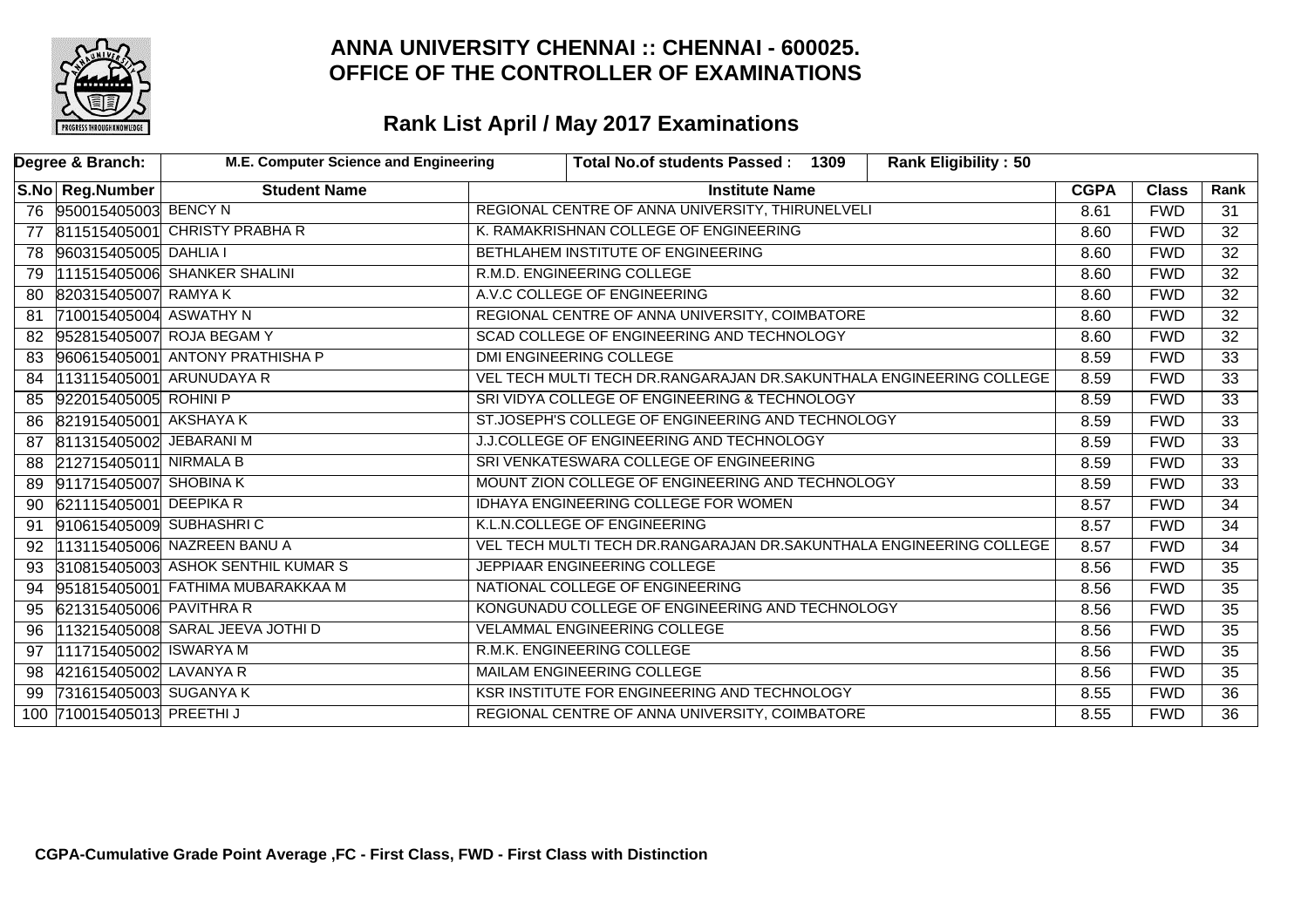

| Degree & Branch:             | M.E. Computer Science and Engineering    |                                             | Total No.of students Passed: 1309                          | <b>Rank Eligibility: 50</b> |             |              |                 |
|------------------------------|------------------------------------------|---------------------------------------------|------------------------------------------------------------|-----------------------------|-------------|--------------|-----------------|
| S.No Reg.Number              | <b>Student Name</b>                      |                                             | <b>Institute Name</b>                                      |                             | <b>CGPA</b> | <b>Class</b> | Rank            |
|                              | 101 950815405009 MOHANAPRIYA A           |                                             | GOVERNMENT COLLEGE OF ENGINEERING - THIRUNELVELI           |                             | 8.55        | <b>FWD</b>   | 36              |
|                              | 102 912815405005 NITHYA KALYANI B        |                                             | SYED AMMAL ENGINEERING COLLEGE                             |                             | 8.55        | <b>FWD</b>   | $\overline{36}$ |
|                              | 103 952715405004 MAHALAKSHMI P           |                                             | SARDAR RAJA COLLEGE OF ENGINEERING                         |                             | 8.55        | <b>FWD</b>   | $\overline{36}$ |
| 104 950515405001 AGALYA V    |                                          | DR.SIVANTHI ADITANAR COLLEGE OF ENGINEERING |                                                            |                             | 8.53        | <b>FWD</b>   | $\overline{37}$ |
| 105 720415405006 RESHMA P    |                                          |                                             | C M S COLLEGE OF ENGINEERING AND TECHNOLOGY                |                             |             | <b>FWD</b>   | $\overline{37}$ |
|                              | 106 910015405011 REHASH RUSHMI PAVITRA A | REGIONAL CENTRE OF ANNA UNIVERSITY, MADURAI |                                                            |                             |             | <b>FWD</b>   | $\overline{37}$ |
| 107 952815405005 PRIYA P     |                                          |                                             | SCAD COLLEGE OF ENGINEERING AND TECHNOLOGY                 |                             |             |              | $\overline{37}$ |
| 108 820615405008 SUREKA M    |                                          |                                             | ARASU ENGINEERING COLLEGE                                  |                             | 8.53        | <b>FWD</b>   | $\overline{37}$ |
| 109 921515405002 INDIRA P    |                                          |                                             | RATNAVEL SUBRAMANIAM COLLEGE OF ENGINEERING AND TECHNOLOGY |                             | 8.52        | <b>FWD</b>   | 38              |
| 110 111715405006 SEETHAR     |                                          |                                             | R.M.K. ENGINEERING COLLEGE                                 |                             | 8.52        | <b>FWD</b>   | $\overline{38}$ |
|                              | 111 962215405006 BENUSHA VIJAY V         |                                             | ST.XAVIER'S CATHOLIC COLLEGE OF ENGINEERING                |                             | 8.52        | <b>FWD</b>   | $\overline{38}$ |
| 112 420415405007 SUDHA R     |                                          |                                             | ADHIPARASAKTHI ENGINEERING COLLEGE                         |                             | 8.52        | <b>FWD</b>   | $\overline{38}$ |
| 113 211615405001 BHAVANI M   |                                          |                                             | RAJALAKSHMI ENGINEERING COLLEGE                            |                             | 8.51        | <b>FWD</b>   | $\overline{39}$ |
| 114 921315405009 LAVANYA S P |                                          |                                             | PSNA COLLEGE OF ENGINEERING AND TECHNOLOGY                 |                             | 8.51        | <b>FWD</b>   | $\overline{39}$ |
| 115 921515405001 BHARATHIST  |                                          |                                             | RATNAVEL SUBRAMANIAM COLLEGE OF ENGINEERING AND TECHNOLOGY |                             | 8.51        | <b>FWD</b>   | $\overline{39}$ |
| 116 621115405014 SARANYA M   |                                          |                                             | <b>IDHAYA ENGINEERING COLLEGE FOR WOMEN</b>                |                             | 8.51        | <b>FWD</b>   | $\overline{39}$ |
|                              | 117 731715405005 PREMALATHA R            |                                             | M.P. NACHIMUTHU M. JAGANATHAN ENGINEERING COLLEGE          |                             | 8.51        | <b>FWD</b>   | $\overline{39}$ |
| 118 812615405005 PRIYANKA E  |                                          |                                             | MAM COLLEGE OF ENGINEERING                                 |                             | 8.51        | <b>FWD</b>   | $\overline{39}$ |
| 119 111515405004 RAMYA E     |                                          |                                             | R.M.D. ENGINEERING COLLEGE                                 |                             | 8.51        | <b>FWD</b>   | $\overline{39}$ |
| 120 211615405009 RAMYA M     |                                          |                                             | RAJALAKSHMI ENGINEERING COLLEGE                            |                             | 8.51        | <b>FWD</b>   | $\overline{39}$ |
|                              | 121 950515405005 PREETHA KUMARI B        |                                             | DR.SIVANTHI ADITANAR COLLEGE OF ENGINEERING                |                             | 8.51        | <b>FWD</b>   | $\overline{39}$ |
| 122 110615405003 MONICA C    |                                          |                                             | INDIRA INSTITUTE OF ENGINEERING AND TECHNOLOGY             |                             | 8.49        | FC           | 40              |
|                              | 123 813515405010 RUBINA BEGAM N          |                                             | ROEVER ENGINEERING COLLEGE                                 |                             | 8.49        | FC           | 40              |
| 124 812615405006 PRIYANKA G  |                                          |                                             | <b>MAM COLLEGE OF ENGINEERING</b>                          |                             | 8.49        | FC           | 40              |
|                              | 125 710015405005 DIVYABHARATHI J         |                                             | REGIONAL CENTRE OF ANNA UNIVERSITY, COIMBATORE             |                             | 8.48        | FC           | 41              |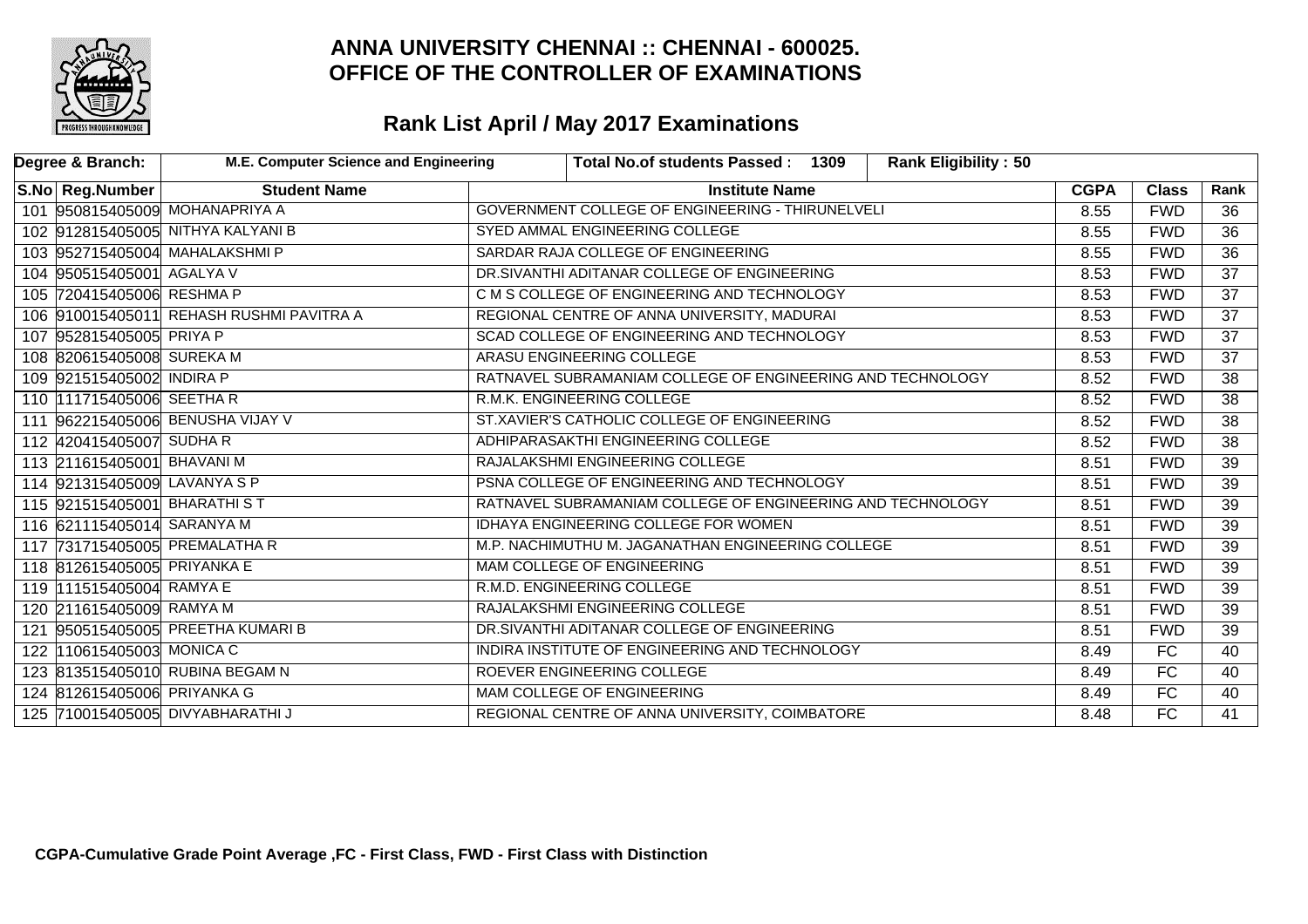

| Degree & Branch:                | M.E. Computer Science and Engineering       |                                                     | Total No.of students Passed: 1309                | <b>Rank Eligibility: 50</b> |             |                 |                 |
|---------------------------------|---------------------------------------------|-----------------------------------------------------|--------------------------------------------------|-----------------------------|-------------|-----------------|-----------------|
| S.No   Reg.Number               | <b>Student Name</b>                         |                                                     | <b>Institute Name</b>                            |                             | <b>CGPA</b> | <b>Class</b>    | Rank            |
| 126 811515405002 NANDHINI K     |                                             |                                                     | K. RAMAKRISHNAN COLLEGE OF ENGINEERING           |                             | 8.48        | $\overline{FC}$ | 41              |
| 127 710715405001 BRINDHAN       |                                             |                                                     | DR.N G P INSTITUTE OF TECHNOLOGY                 |                             | 8.48        | FC              | 41              |
| 128 421615405006 NIVEDHITHA S   |                                             |                                                     | <b>MAILAM ENGINEERING COLLEGE</b>                |                             |             | $\overline{FC}$ | $\overline{41}$ |
| 129 211615405006 NANDHINI LK    |                                             |                                                     | RAJALAKSHMI ENGINEERING COLLEGE                  |                             |             | FC              | 41              |
|                                 | 130 952015405001 ANNAPOORANIK @ SIVARANJANI |                                                     | P.S.R.RENGASAMY COLLEGE OF ENGINEERING FOR WOMEN |                             |             | FC              | $\overline{41}$ |
|                                 | 131 91715405005 REETA JOLDRINE A            |                                                     | MOUNT ZION COLLEGE OF ENGINEERING AND TECHNOLOGY |                             |             |                 | 41              |
| 132 110515405009 SUREKHA S      |                                             |                                                     | GOJAN SCHOOL OF BUSINESS AND TECHNOLOGY          |                             |             |                 | $\overline{41}$ |
|                                 | 133 312215405015 MEENU KUMARIC              |                                                     | SRI SIVASUBRAMANIYA NADAR COLLEGE OF ENGINEERING |                             |             |                 | 41              |
|                                 | 134 420415405009 YAMINI NIVETHA R           |                                                     | ADHIPARASAKTHI ENGINEERING COLLEGE               |                             | 8.47        | <b>FC</b>       | 42              |
| 135 963215405006 SHANTHINIS     |                                             |                                                     | PET ENGINEERING COLLEGE                          |                             | 8.47        | FC              | 42              |
| 136 412815405009 SUGANYA S      |                                             |                                                     | <b>VALLIAMMAI ENGINEERING COLLEGE</b>            |                             | 8.47        | FC              | 42              |
| 137 731615405002 RANJANI N      |                                             |                                                     | KSR INSTITUTE FOR ENGINEERING AND TECHNOLOGY     |                             | 8.47        | FC              | 42              |
| 138 950515405003 CHITHRA N      |                                             |                                                     | DR.SIVANTHI ADITANAR COLLEGE OF ENGINEERING      |                             | 8.47        | FC              | 42              |
| 139 210315405005 MONICA G K     |                                             |                                                     | ARIGNAR ANNA INSTITUTE OF SCIENCE AND TECHNOLOGY |                             | 8.47        | $\overline{FC}$ | 42              |
| 140 953415405002 BENCY EVELIN B |                                             |                                                     | V V COLLEGE OF ENGINEERING                       |                             | 8.47        | FC              | 42              |
| 141 510315405001 KALPANA S P    |                                             |                                                     | ARULMIGU MEENAKSHI AMMAN COLLEGE OF ENGINEERING  |                             | 8.47        | FC              | 42              |
|                                 | 142 420415405014 THULASILAKSHMIS            |                                                     | ADHIPARASAKTHI ENGINEERING COLLEGE               |                             | 8.47        | FC              | 42              |
| 143 712515405003 LOGAPRIYA P    |                                             |                                                     | PPG INSTITUTE OF TECHNOLOGY                      |                             | 8.47        | $\overline{FC}$ | $\overline{42}$ |
| 144 710715405004 YAMINIPRIYA R  |                                             |                                                     | DR.N G P INSTITUTE OF TECHNOLOGY                 |                             | 8.47        | FC              | $\overline{42}$ |
|                                 | 145 710015405018 VIJAYALAKSHMI P            |                                                     | REGIONAL CENTRE OF ANNA UNIVERSITY, COIMBATORE   |                             | 8.47        | FC              | 42              |
| 146 912715405005 SARAL J        |                                             | ST.MICHAEL COLLEGE OF ENGINEERING & TECHNOLOGY      |                                                  |                             | 8.47        | FC              | 42              |
|                                 | 147 312315405006 JENIF D SOUZA W S          |                                                     | ST.JOSEPH'S COLLEGE OF ENGINEERING               |                             | 8.45        | FC              | 43              |
| 148 510815405003 VENNILA S      |                                             | <b>GANADIPATHY TULSI'S JAIN ENGINEERING COLLEGE</b> |                                                  |                             | 8.45        | FC              | 43              |
| 149 820615405006 SRIDHARANIS    |                                             |                                                     | <b>ARASU ENGINEERING COLLEGE</b>                 |                             | 8.45        | FC              | 43              |
| 150 610515405005 PRIYANGA M     |                                             |                                                     | DHIRAJLAL GANDHI COLLEGE OF TECHNOLOGY           |                             | 8.45        | FC              | 43              |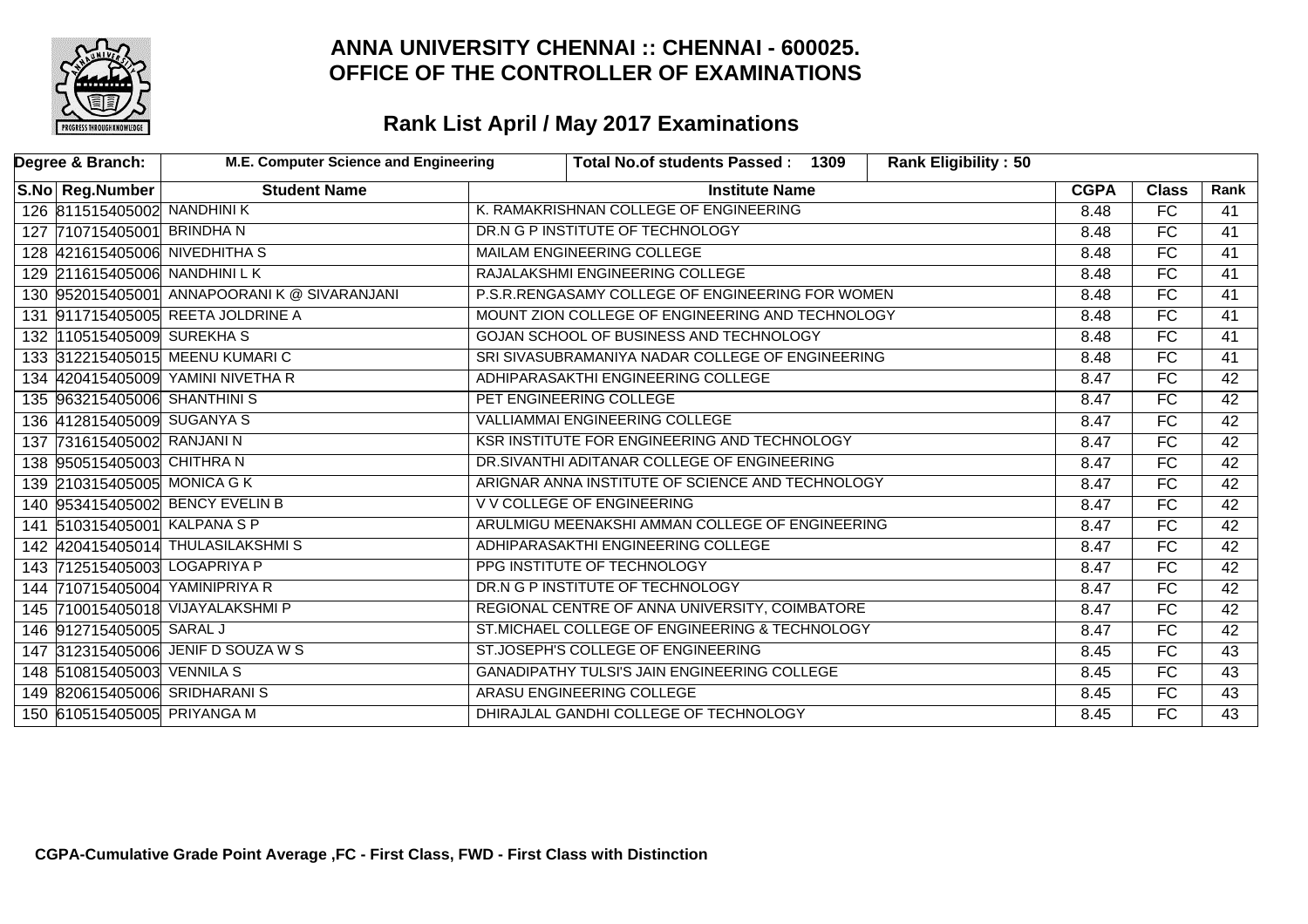

| Degree & Branch:             | M.E. Computer Science and Engineering    | Total No.of students Passed: 1309                                   |  | <b>Rank Eligibility: 50</b> |             |                 |                 |
|------------------------------|------------------------------------------|---------------------------------------------------------------------|--|-----------------------------|-------------|-----------------|-----------------|
| S.No Reg.Number              | <b>Student Name</b>                      | <b>Institute Name</b>                                               |  |                             | <b>CGPA</b> | <b>Class</b>    | Rank            |
|                              | 151 720715405004 MANSURABEGAM M          | HINDUSTHAN COLLEGE OF ENGINEERING AND TECHNOLOGY                    |  |                             | 8.45        | FC              | 43              |
| 152 820615405003 IESHWARYA R |                                          | ARASU ENGINEERING COLLEGE                                           |  |                             | 8.45        | FC              | 43              |
| 153 961815405004 ASWINI L    |                                          | PONJESLY COLLEGE OF ENGINEERING                                     |  |                             | 8.45        | $\overline{FC}$ | $\overline{43}$ |
| 154 732115405006 SWETHA M    |                                          | NANDHA COLLEGE OF TECHNOLOGY                                        |  |                             | 8.45        | FC              | 43              |
|                              | 155 822315405004 SATHIYAPRIYA A          | VANDAYAR ENGINEERING COLLEGE                                        |  |                             | 8.45        | FC              | $\overline{43}$ |
| 156 720415405007 VIDHYA S    |                                          | C M S COLLEGE OF ENGINEERING AND TECHNOLOGY                         |  |                             | 8.45        | FC              | $\overline{43}$ |
|                              | 157 921515405003 MEDOLIN REMA J          | RATNAVEL SUBRAMANIAM COLLEGE OF ENGINEERING AND TECHNOLOGY          |  |                             | 8.45        | FC              | $\overline{43}$ |
|                              | 158 950515405002 AUGASTHEGA R            | DR.SIVANTHI ADITANAR COLLEGE OF ENGINEERING                         |  |                             | 8.45        | FC              | 43              |
|                              | 159 111415405002 SORNALATHA K            | PRATHYUSHA ENGINEERING COLLEGE                                      |  |                             | 8.45        | FC              | $\overline{43}$ |
|                              | 160 310815405004 DHANALAKSHMIV           | JEPPIAAR ENGINEERING COLLEGE                                        |  |                             | 8.45        | FC              | 43              |
|                              | 161 950815405003 DEVIPRIYANGA M          | GOVERNMENT COLLEGE OF ENGINEERING - THIRUNELVELI                    |  |                             | 8.45        | FC              | 43              |
| 162 711315405004 VIMALA M    |                                          | K P R INSTITUTE OF ENGINEERING AND TECHNOLOGY                       |  |                             | 8.45        | FC              | 43              |
| 163 721015405004 RINI KP     |                                          | NEHRU INSTITUTE OF TECHNOLOGY                                       |  |                             | 8.45        | FC              | 43              |
|                              | 164   10815405003 SARASWATHIT            | <b>JAYA ENGINEERING COLLEGE</b>                                     |  |                             | 8.44        | FC              | 44              |
|                              | 165 950815405012 SARATHA BANUK           | GOVERNMENT COLLEGE OF ENGINEERING - THIRUNELVELI                    |  |                             | 8.44        | FC              | 44              |
| 166 962115405004 ATHIRA JS   |                                          | SIVAJI COLLEGE OF ENGINEERING AND TECHNOLOGY                        |  |                             | 8.44        | FC              | 44              |
|                              | 167 412315405004 MANJU BHAGAVATHY K      | SRI RAMANUJAR ENGINEERING COLLEGE                                   |  |                             | 8.44        | FC              | 44              |
|                              | 168 732915405002 DHANUR BAVIDHIRA T      | VELALAR COLLEGE OF ENGINEERING AND TECHNOLOGY                       |  |                             | 8.44        | FC              | 44              |
|                              | 169 960215405002 ANANDHA LEKSHMI A V     | ARUNACHALA COLLEGE OF ENGINEERING FOR WOMEN                         |  |                             | 8.44        | FC              | 44              |
| 170 921215405003 REKHAD      |                                          | <b>VEERAMMAL ENGINEERING COLLEGE</b>                                |  |                             | 8.44        | $\overline{FC}$ | $\overline{44}$ |
|                              | 171 610215405005 SEETHALAKSHMIK          | ANNAPOORANA ENGINEERING COLLEGE                                     |  |                             | 8.43        | FC              | 45              |
|                              | 172 312215405030 TEJESWINEE K            | SRI SIVASUBRAMANIYA NADAR COLLEGE OF ENGINEERING                    |  | 8.43                        | FC          | $\overline{45}$ |                 |
| 173 113115405002 BHARATHIS   |                                          | VEL TECH MULTI TECH DR.RANGARAJAN DR.SAKUNTHALA ENGINEERING COLLEGE |  |                             | 8.43        | FC              | 45              |
|                              | 174 911415405002 CAROLINE VIJAYAKUMARI D | MNSK COLLEGE OF ENGINEERING                                         |  |                             | 8.43        | FC              | 45              |
| 175 510615405008 MENAGA D    |                                          | C.ABDUL HAKEEM COLLEGE OF ENGINEERING AND TECHNOLOGY                |  |                             |             | FC              | 45              |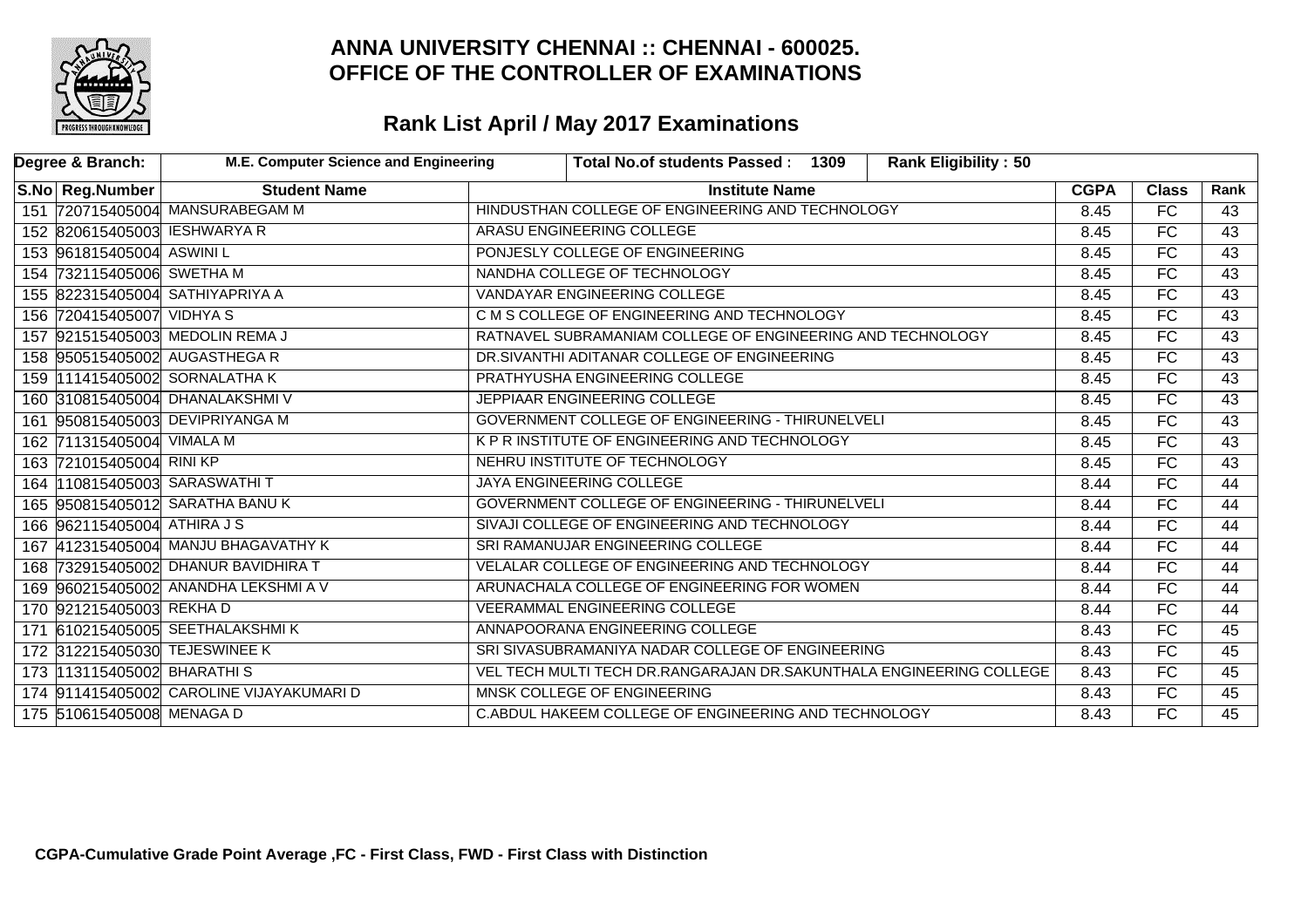

| Degree & Branch:                 | M.E. Computer Science and Engineering |                                                  | Total No.of students Passed: 1309                          | <b>Rank Eligibility: 50</b> |             |                 |                 |
|----------------------------------|---------------------------------------|--------------------------------------------------|------------------------------------------------------------|-----------------------------|-------------|-----------------|-----------------|
| S.No   Reg.Number                | <b>Student Name</b>                   |                                                  | <b>Institute Name</b>                                      |                             | <b>CGPA</b> | <b>Class</b>    | Rank            |
|                                  | 176 511915405004 NIRMALA KUMARI R     |                                                  | PRIYADARSHINI ENGINEERING COLLEGE                          |                             | 8.43        | $\overline{FC}$ | 45              |
| 177 212215405007 PREETHIK        |                                       |                                                  | SAVEETHA ENGINEERING COLLEGE                               |                             | 8.43        | FC              | 45              |
| 178 720715405005 PUSHPALATHA M   |                                       | HINDUSTHAN COLLEGE OF ENGINEERING AND TECHNOLOGY |                                                            |                             | 8.43        | $\overline{FC}$ | 45              |
| 179 310615405009 PADMINI V       |                                       | <b>EASWARI ENGINEERING COLLEGE</b>               |                                                            |                             | 8.41        | FC              | $\overline{46}$ |
| 180 952615405001 CHINDIYABABY U  |                                       |                                                  | S.VEERASAMY CHETTIAR COLLEGE OF ENGINEERING AND TECHNOLOGY |                             | 8.41        | FC              | $\overline{46}$ |
|                                  | 181 812815405001 ANISHA SOUNDARYA R   |                                                  | MOOKAMBIGAI COLLEGE OF ENGINEERING                         |                             | 8.41        | FC              | 46              |
| 182 510815405001 JAYASHREE M     |                                       |                                                  | <b>GANADIPATHY TULSI'S JAIN ENGINEERING COLLEGE</b>        |                             | 8.41        | FC              | 46              |
|                                  | 183 112515405009 SHERIN BEGUM M       |                                                  | SRI VENKATESWARA INSTITUTE OF SCIENCE AND TECHNOLOGY       |                             | 8.41        | FC              | $\overline{46}$ |
| 184 811315405007 SATHIYA PRIYA T |                                       |                                                  | J.J.COLLEGE OF ENGINEERING AND TECHNOLOGY                  |                             | 8.41        | FC              | 46              |
| 185 710015405016 SOWNTHARYA C    |                                       |                                                  | REGIONAL CENTRE OF ANNA UNIVERSITY, COIMBATORE             |                             | 8.41        | FC              | 46              |
| 186 912715405006 SARANYA N       |                                       | ST.MICHAEL COLLEGE OF ENGINEERING & TECHNOLOGY   |                                                            |                             |             | FC              | 46              |
| 187 623015405002 INDHUMATHIN     |                                       | TAGORE INSTITUTE OF ENGINEERING AND TECHNOLOGY   |                                                            |                             | 8.41        | FC              | $\overline{46}$ |
| 188 312315405009 NIRMALA R       |                                       |                                                  | ST.JOSEPH'S COLLEGE OF ENGINEERING                         |                             | 8.41        | FC              | 46              |
| 189 721015405001 ASWINIS         |                                       |                                                  | NEHRU INSTITUTE OF TECHNOLOGY                              |                             | 8.40        | $\overline{FC}$ | $\overline{47}$ |
| 190 961815405007 GIFTY THOMAS D  |                                       |                                                  | PONJESLY COLLEGE OF ENGINEERING                            |                             | 8.40        | FC              | $\overline{47}$ |
|                                  | 191 412315405005 MOHANA PRIYA G       |                                                  | SRI RAMANUJAR ENGINEERING COLLEGE                          |                             | 8.40        | FC              | $\overline{47}$ |
| 192 961815405012 SABEENA ER      |                                       |                                                  | PONJESLY COLLEGE OF ENGINEERING                            |                             | 8.40        | FC              | $\overline{47}$ |
|                                  | 193 212715405008 MERLIN MONISHA A     |                                                  | SRI VENKATESWARA COLLEGE OF ENGINEERING                    |                             | 8.40        | $\overline{FC}$ | $\overline{47}$ |
| 194 112515405007 NIRANJANA N D   |                                       |                                                  | SRI VENKATESWARA INSTITUTE OF SCIENCE AND TECHNOLOGY       |                             | 8.40        | FC              | $\overline{47}$ |
| 195 110615405001 ARTHIS          |                                       |                                                  | INDIRA INSTITUTE OF ENGINEERING AND TECHNOLOGY             |                             | 8.40        | FC              | 47              |
| 196 420415405013 THAMIZHARASI R  |                                       | ADHIPARASAKTHI ENGINEERING COLLEGE               |                                                            |                             | 8.40        | FC              | 47              |
| 197 910615405004 NISHA M         |                                       | K.L.N.COLLEGE OF ENGINEERING                     |                                                            |                             | 8.40        | FC              | $\overline{47}$ |
|                                  | 198 950815405006 KRISHNA NANDHINI B   | GOVERNMENT COLLEGE OF ENGINEERING - THIRUNELVELI |                                                            |                             | 8.39        | FC              | 48              |
| 199 732115405005 SOWMIYA K       |                                       | NANDHA COLLEGE OF TECHNOLOGY                     |                                                            |                             | 8.39        | FC              | $\overline{48}$ |
| 200 721715405004 JAYALAKSHMI A   |                                       |                                                  | P A COLLEGE OF ENGINEERING AND TECHNOLOGY                  |                             | 8.39        | FC              | $\overline{48}$ |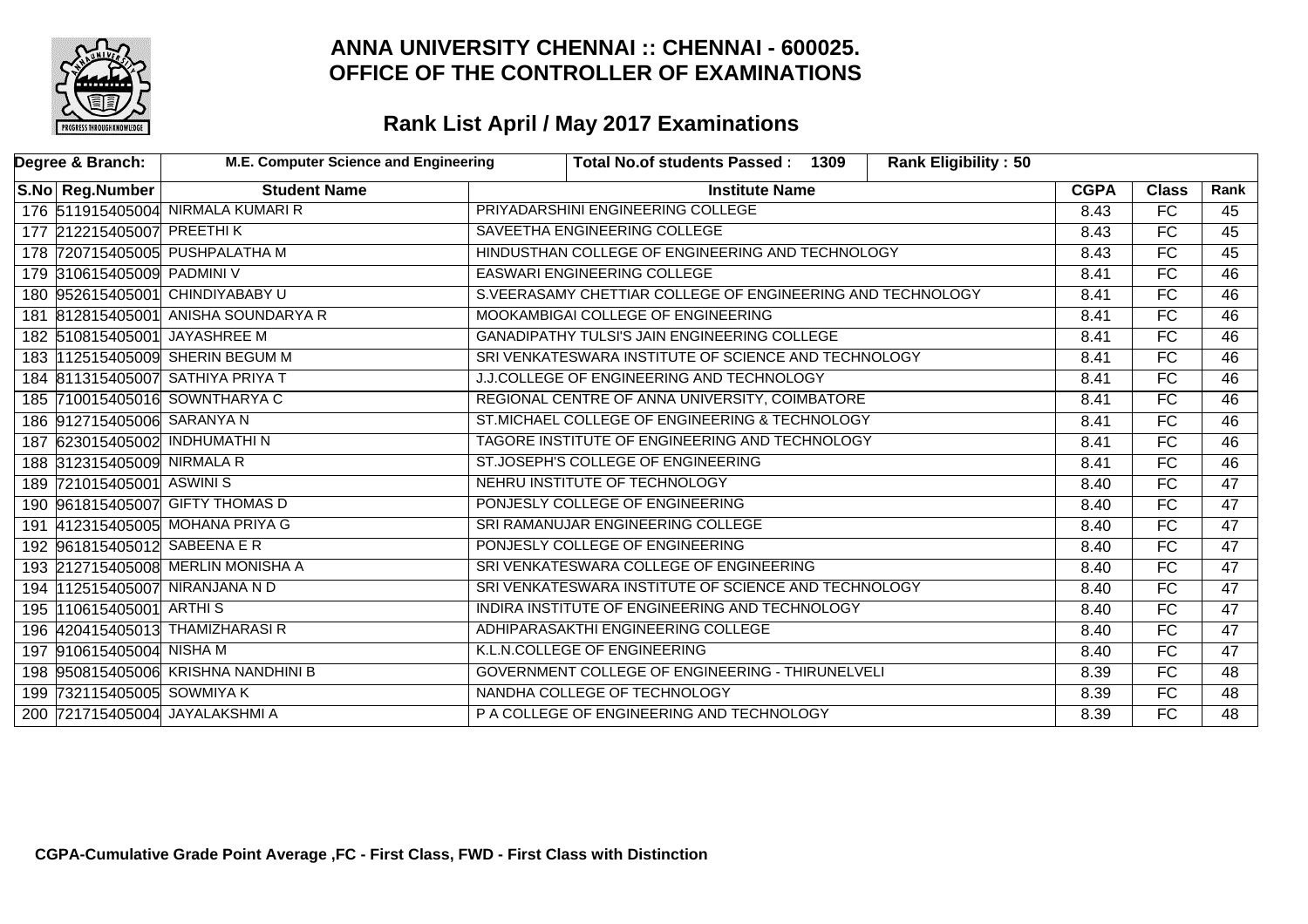

| Degree & Branch:             | <b>M.E. Computer Science and Engineering</b> |                                                  | <b>Total No.of students Passed:</b><br>1309      | <b>Rank Eligibility: 50</b> |             |                 |                 |
|------------------------------|----------------------------------------------|--------------------------------------------------|--------------------------------------------------|-----------------------------|-------------|-----------------|-----------------|
| S.No Reg.Number              | <b>Student Name</b>                          |                                                  | <b>Institute Name</b>                            |                             | <b>CGPA</b> | <b>Class</b>    | Rank            |
|                              | 201 910615405007 SAHEBZATHIS                 |                                                  | K.L.N.COLLEGE OF ENGINEERING                     |                             | 8.39        | $\overline{FC}$ | 48              |
| 202 310615405004 GOWTHAM M   |                                              |                                                  | <b>EASWARI ENGINEERING COLLEGE</b>               |                             |             |                 | $\overline{48}$ |
| 203 412515405012 VIDHYA R    |                                              |                                                  | SRI SAIRAM ENGINEERING COLLEGE                   |                             |             | $\overline{FC}$ | $\overline{48}$ |
| 204 821315405003 KAVIPRIYA B |                                              |                                                  | PARISUTHAM INSTITUTE OF TECHNOLOGY AND SCIENCE   |                             | 8.39        | FC              | $\overline{48}$ |
|                              | 205 312215405014 MARY HANNA PRIYADHARSHINI J |                                                  | SRI SIVASUBRAMANIYA NADAR COLLEGE OF ENGINEERING |                             | 8.39        | <b>FC</b>       | 48              |
| 206 960115405010 SHEEJA R    |                                              |                                                  | ANNAI VAILANKANNI COLLEGE OF ENGINEERING         |                             | 8.39        | $\overline{FC}$ | $\overline{48}$ |
| 207 952015405004 SELVARANI G |                                              |                                                  | P.S.R.RENGASAMY COLLEGE OF ENGINEERING FOR WOMEN |                             | 8.39        | FC              | $\overline{48}$ |
| 208 820115405005 KALAIMATHIS |                                              |                                                  | A.R.J. COLLEGE OF ENGINEERING AND TECHNOLOGY     |                             | 8.39        | FC              | $\overline{48}$ |
|                              | 209 111715405001 INDIRAKUMARIS               |                                                  | R.M.K. ENGINEERING COLLEGE                       |                             | 8.37        | FC              | 49              |
| 210 620515405002 PARVATHY S  |                                              |                                                  | <b>CMS COLLEGE OF ENGINEERING</b>                |                             | 8.37        | $\overline{FC}$ | 49              |
| 211 511915405005 PARKAVIS    |                                              |                                                  | PRIYADARSHINI ENGINEERING COLLEGE                |                             | 8.37        | $\overline{FC}$ | 49              |
|                              | 212 920315405013 NAGARAJAPRABUR              |                                                  | CHRISTIAN COLLEGE OF ENGINEERING AND TECHNOLOGY  |                             |             |                 | 49              |
|                              | 213 732415405001 JASMINE PERSIT              |                                                  | SASURIE COLLEGE OF ENGINEERING                   |                             | 8.37        | FC              | 49              |
|                              | 214 950815405014 SOWNDARYA R                 |                                                  | GOVERNMENT COLLEGE OF ENGINEERING - THIRUNELVELI |                             | 8.37        | FC              | 49              |
|                              | 215 910015405014 SUGANTHIPRIYA T             |                                                  | REGIONAL CENTRE OF ANNA UNIVERSITY, MADURAI      |                             | 8.37        | <b>FC</b>       | 49              |
|                              | 216 950515405006 SUJITHA ANGEL S             |                                                  | DR.SIVANTHI ADITANAR COLLEGE OF ENGINEERING      |                             | 8.37        | FC              | 49              |
| 217 113215405009 SARANYA P   |                                              |                                                  | <b>VELAMMAL ENGINEERING COLLEGE</b>              |                             | 8.37        | $\overline{FC}$ | 49              |
| 218 111415405001 GAYATHRIS   |                                              |                                                  | PRATHYUSHA ENGINEERING COLLEGE                   |                             | 8.37        | FC              | 49              |
| 219 812415405002 DEVIGR      |                                              |                                                  | M.I.E.T. ENGINEERING COLLEGE                     |                             | 8.37        | FC              | 49              |
|                              | 220 961815405008 JEFIA WILSON R              |                                                  | PONJESLY COLLEGE OF ENGINEERING                  |                             | 8.37        | FC              | 49              |
| 221 950815405015 SUGANYA H   |                                              |                                                  | GOVERNMENT COLLEGE OF ENGINEERING - THIRUNELVELI |                             | 8.37        | $\overline{FC}$ | 49              |
|                              | 222 953415405011 MARY JENIFER J              | <b>V V COLLEGE OF ENGINEERING</b>                |                                                  |                             | 8.37        | FC              | 49              |
|                              | 223 950815405005 INFANTIAL RUBALA J          | GOVERNMENT COLLEGE OF ENGINEERING - THIRUNELVELI |                                                  |                             | 8.37        | FC              | 49              |
| 224 310815405011 SUGANTHIK   |                                              | JEPPIAAR ENGINEERING COLLEGE                     |                                                  |                             | 8.36        | <b>FC</b>       | 50              |
| 225 961815405013 SARANYA J   |                                              | PONJESLY COLLEGE OF ENGINEERING                  |                                                  |                             |             | FC              | 50              |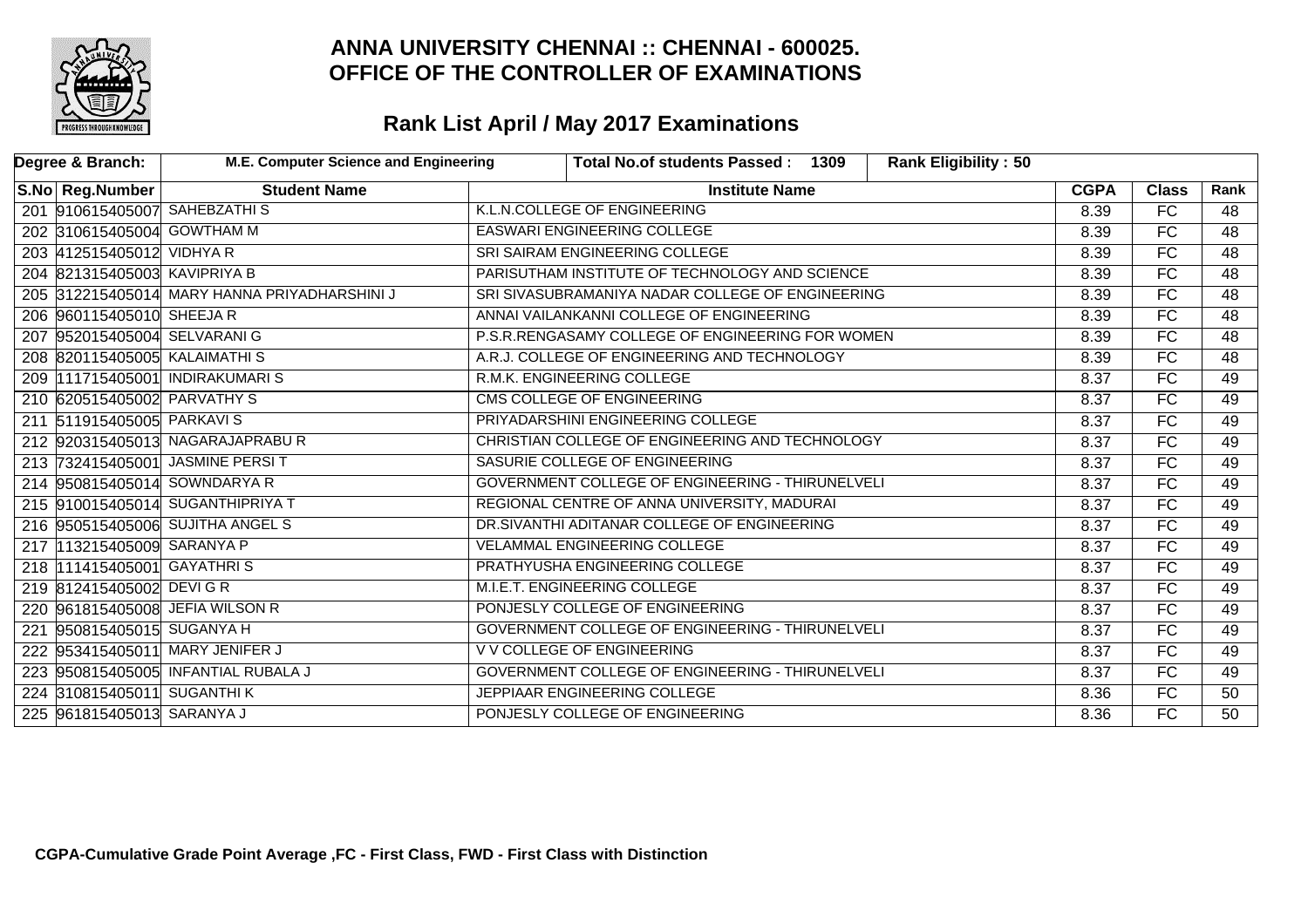

| Degree & Branch:          | M.E. Computer Science and Engineering |                                            | Total No.of students Passed: 1309                      | <b>Rank Eligibility: 50</b> |             |              |      |
|---------------------------|---------------------------------------|--------------------------------------------|--------------------------------------------------------|-----------------------------|-------------|--------------|------|
| S.No Reg.Number           | <b>Student Name</b>                   |                                            | <b>Institute Name</b>                                  |                             | <b>CGPA</b> | <b>Class</b> | Rank |
|                           | 226 952815405010 SUZANNA CHARLY       | SCAD COLLEGE OF ENGINEERING AND TECHNOLOGY |                                                        | 8.36                        | FC.         | 50           |      |
| 227 952315405001 ARTHIK   |                                       |                                            | <b>PSN ENGINEERING COLLEGE</b>                         |                             |             | FC.          | 50   |
| 228 211615405003 DIVYA G  |                                       |                                            | RAJALAKSHMI ENGINEERING COLLEGE                        |                             |             | FC.          | 50   |
| 229 613015405007 MENAKA S |                                       |                                            | VIVEKANANDHA COLLEGE OF TECHNOLOGY FOR WOMEN           |                             | 8.36        | FC           | 50   |
|                           | 230 960515405006 MUNEERA G S M        |                                            | CAPE INSTITUTE OF TECHNOLOGY                           |                             | 8.36        | FC.          | 50   |
| 231 412515405010 SWETHAC  |                                       |                                            | SRI SAIRAM ENGINEERING COLLEGE                         |                             | 8.36        | FC.          | 50   |
| 232 513215405006 MANISHAK |                                       |                                            | THIRUMALAI ENGINEERING COLLEGE                         |                             | 8.36        | FC.          | 50   |
|                           | 233 112415405001 ARUL ARASI S M       |                                            | SRI VENKATESWARA COLLEGE OF ENGINEERING AND TECHNOLOGY |                             | 8.36        | FC           | 50   |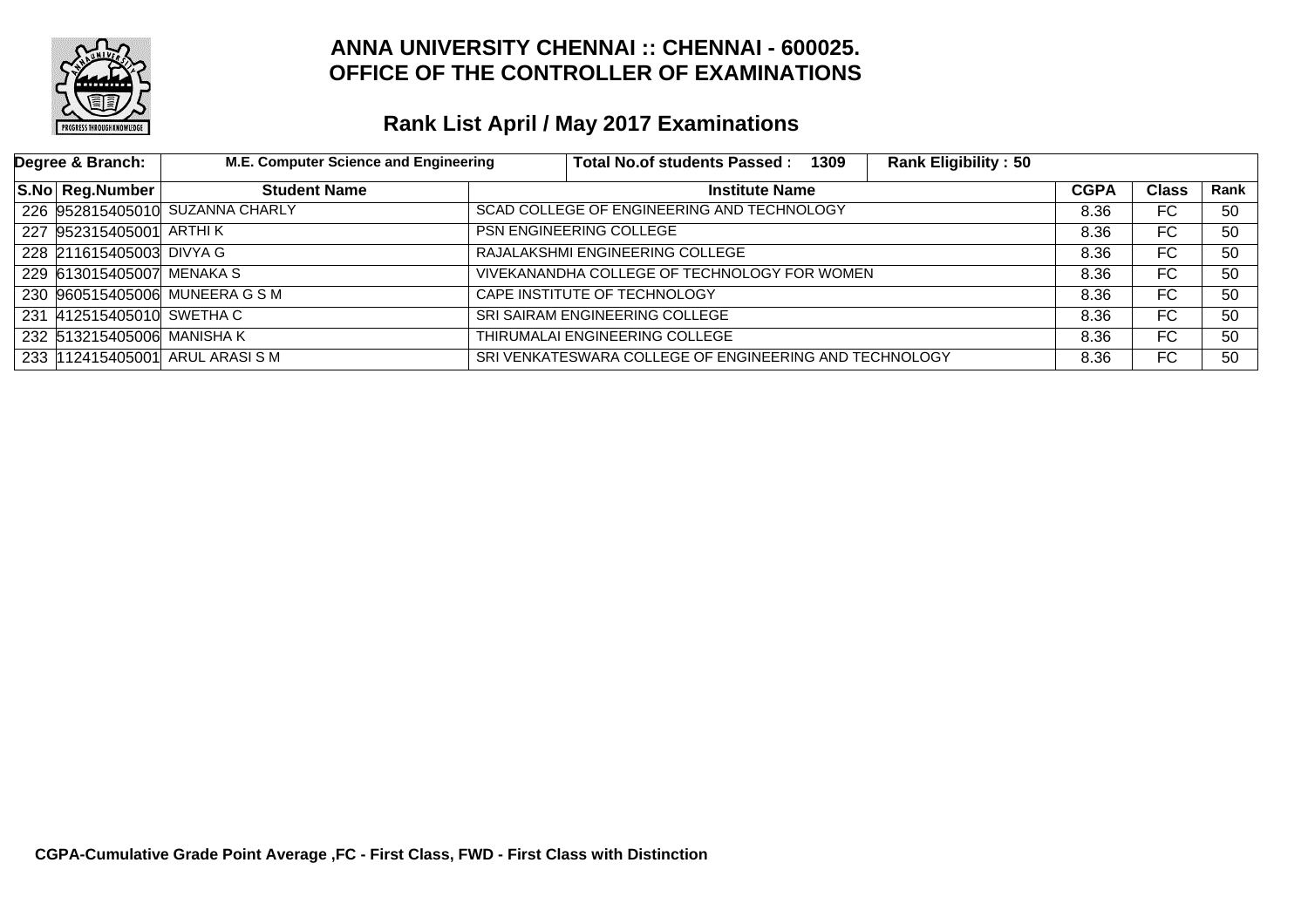

| Degree & Branch: |                     | <b>M.E. Energy Engineering</b>   | Total No.of students Passed :                    | - 43 | <b>Rank Eligibility: 2</b> |             |       |        |
|------------------|---------------------|----------------------------------|--------------------------------------------------|------|----------------------------|-------------|-------|--------|
|                  | S.No Reg.Number     | <b>Student Name</b>              | <b>Institute Name</b>                            |      |                            | <b>CGPA</b> | Class | Rank l |
|                  | 312215407002 ARUN S |                                  | SRI SIVASUBRAMANIYA NADAR COLLEGE OF ENGINEERING |      |                            |             | FWD.  |        |
|                  |                     | 312215407004 GOWTHAMA KRISHNAN M | SRI SIVASUBRAMANIYA NADAR COLLEGE OF ENGINEERING |      |                            | 8.90        | FWD   |        |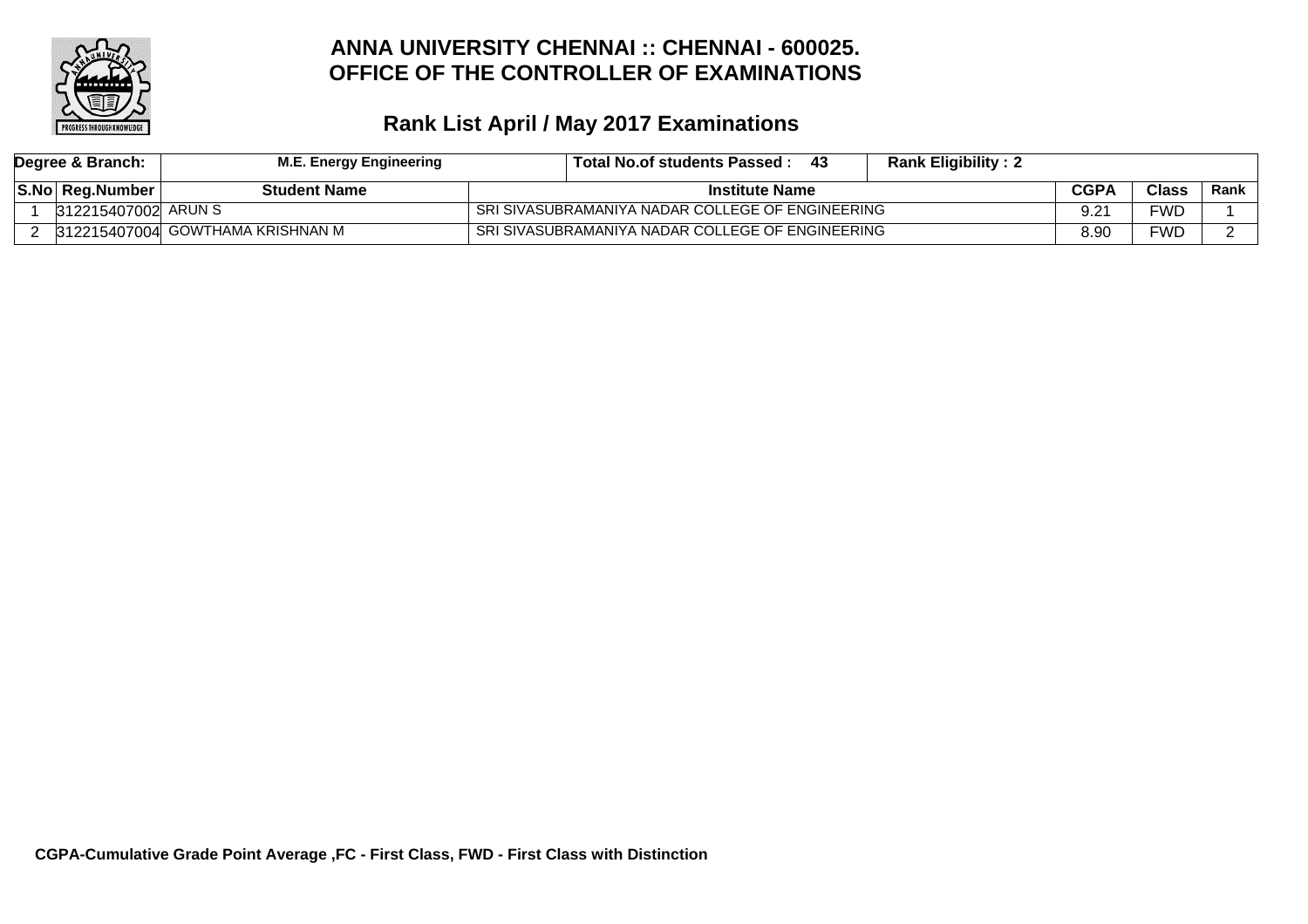

|                      | Degree & Branch:         | <b>M.E. Engineering Design</b>    | Total No.of students Passed: 172                        | <b>Rank Eligibility: 9</b> |      |            |      |
|----------------------|--------------------------|-----------------------------------|---------------------------------------------------------|----------------------------|------|------------|------|
|                      | S.No Reg.Number          | <b>Student Name</b>               | <b>Institute Name</b>                                   |                            |      |            | Rank |
|                      | 950815408016 SANKAR B    |                                   | GOVERNMENT COLLEGE OF ENGINEERING - THIRUNELVELI        |                            | 9.34 | <b>FWD</b> |      |
| $\mathbf{2}^{\circ}$ | 513215408008 IMMANUVEL Y |                                   | THIRUMALAI ENGINEERING COLLEGE                          |                            | 9.10 | FWD        | C.   |
| 3                    |                          | 950815408013 RAJENDRA KUMAR R T P | <b>GOVERNMENT COLLEGE OF ENGINEERING - THIRUNELVELI</b> |                            | 8.84 | <b>FWD</b> | 3    |
| 4                    | 310615408010 VELVIZHI R  |                                   | <b>EASWARI ENGINEERING COLLEGE</b>                      |                            | 8.73 | <b>FWD</b> | 4    |
| 5.                   |                          | 421615408006 SIVASAKTHI VELAN S   | MAILAM ENGINEERING COLLEGE                              |                            | 8.71 | <b>FWD</b> | 5.   |
| 6.                   |                          | 310615408009 SRINIVASAN K         | <b>EASWARI ENGINEERING COLLEGE</b>                      |                            | 8.64 | <b>FWD</b> | 6    |
|                      |                          | 211615408003 ARANGANATHAN R       | RAJALAKSHMI ENGINEERING COLLEGE                         |                            | 8.60 | <b>FWD</b> |      |
| 8                    | 211615408001 ANANDHAN S  |                                   | RAJALAKSHMI ENGINEERING COLLEGE                         |                            | 8.58 | FWD.       | 8    |
| 9                    |                          | 950815408010 MUTHU NATARAJAN S    | GOVERNMENT COLLEGE OF ENGINEERING - THIRUNELVELI        |                            | 8.56 | <b>FWD</b> | 9    |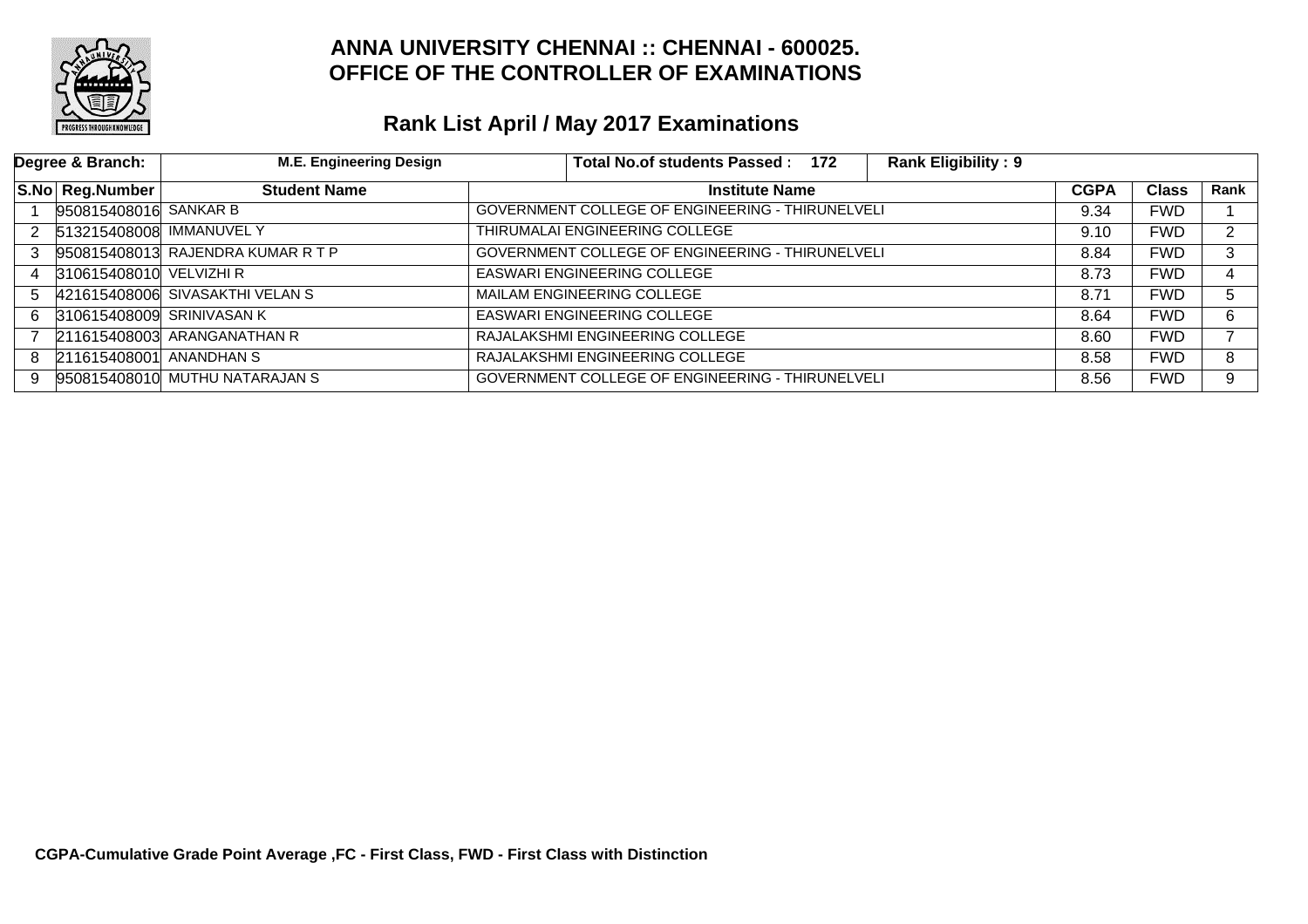

|               | Degree & Branch:             | <b>M.E. Manufacturing Engineering</b>   | <b>Total No.of students Passed:</b>              | 279 | <b>Rank Eligibility: 14</b> |             |                |                |
|---------------|------------------------------|-----------------------------------------|--------------------------------------------------|-----|-----------------------------|-------------|----------------|----------------|
|               | S.No Reg.Number              | <b>Student Name</b>                     | <b>Institute Name</b>                            |     |                             | <b>CGPA</b> | <b>Class</b>   | Rank           |
|               |                              | 312215410015 RAGHAVAN S P               | SRI SIVASUBRAMANIYA NADAR COLLEGE OF ENGINEERING |     |                             | 9.04        | <b>FWD</b>     |                |
| 2             | 920415410001 HALTON N        |                                         | KAMARAJ COLLEGE OF ENGINEERING AND TECHNOLOGY    |     | 9.01                        | <b>FWD</b>  | $\overline{2}$ |                |
| $\mathcal{S}$ |                              | 311015410001 SURYANARAYAN C P           | K.C.G. COLLEGE OF TECHNOLOGY                     |     |                             | 8.91        | <b>FWD</b>     | 3              |
|               |                              | 710015410005 PURUSOTHAMAN M             | REGIONAL CENTRE OF ANNA UNIVERSITY, COIMBATORE   |     |                             | 8.88        | <b>FWD</b>     | 4              |
| 5.            |                              | 312215410004 ARULPRASATH A              | SRI SIVASUBRAMANIYA NADAR COLLEGE OF ENGINEERING |     |                             | 8.82        | <b>FWD</b>     | 5              |
| 6.            |                              | 312315410003 GNANASEKARAN K             | ST.JOSEPH'S COLLEGE OF ENGINEERING               |     |                             | 8.82        | <b>FWD</b>     | 5.             |
|               |                              | 622915410002 KALAISELVAN M              | T.S.M. JAIN COLLEGE OF TECHNOLOGY                |     |                             | 8.76        | <b>FWD</b>     | 6              |
| 8             | 513115410008 KARTHIK E       |                                         | THANTHAI PERIYAR GOVT INSTITUTE OF TECHNOLOGY    |     |                             | 8.68        | <b>FWD</b>     | $\overline{7}$ |
| 9             | 312315410007 SANTHOSH D      |                                         | ST.JOSEPH'S COLLEGE OF ENGINEERING               |     |                             | 8.66        | <b>FWD</b>     | 8              |
| 10            |                              | 312315410002 EDWARD ARUL JOE N L        | ST.JOSEPH'S COLLEGE OF ENGINEERING               |     |                             | 8.63        | <b>FWD</b>     | 9              |
| 11            | 112615410001 DIVAKAR P       |                                         | SRIRAM ENGINEERING COLLEGE                       |     |                             | 8.62        | <b>FWD</b>     | 10             |
|               | 12 730415410003 LEELAVATHI R |                                         | ERODE SENGUNTHAR ENGINEERING COLLEGE             |     |                             | 8.60        | <b>FWD</b>     | 11             |
|               |                              | 13 622915410009 VENKATESAPERUMAL D      | T.S.M. JAIN COLLEGE OF TECHNOLOGY                |     |                             | 8.59        | <b>FWD</b>     | 12             |
|               |                              | 14 621215410002 JAYABHARATHIN           | KING COLLEGE OF TECHNOLOGY                       |     |                             | 8.57        | <b>FWD</b>     | 13             |
|               |                              | 15 710615410001 JEROME NITHIN GLADSON G | CSI COLLEGE OF ENGINEERING                       |     |                             | 8.51        | <b>FWD</b>     | 14             |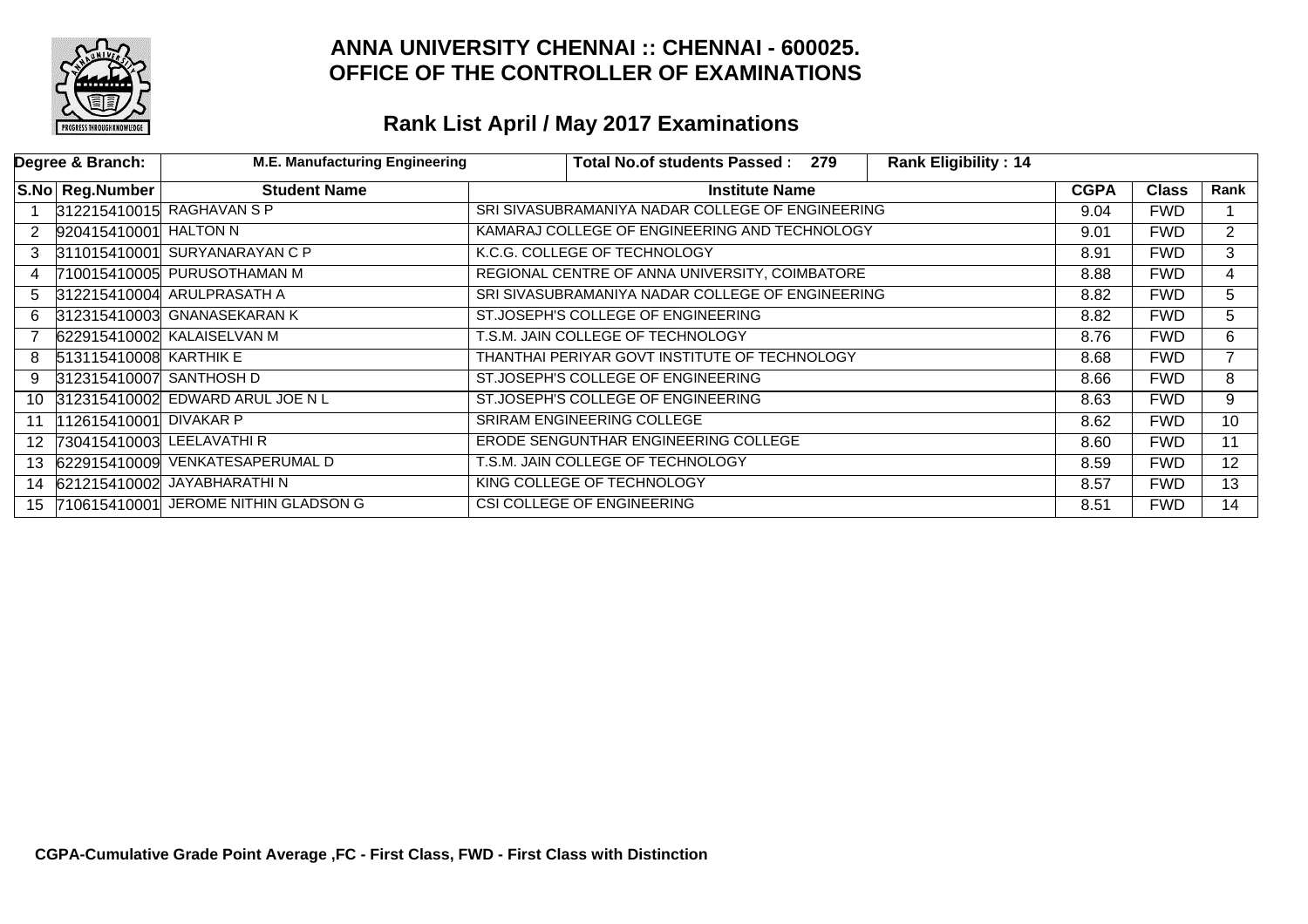

|    | Degree & Branch:       | <b>M.E. Power Systems Engineering</b> | Total No.of students Passed: 192               | <b>Rank Eligibility: 10</b> |             |              |                 |
|----|------------------------|---------------------------------------|------------------------------------------------|-----------------------------|-------------|--------------|-----------------|
|    | S.No Reg.Number        | <b>Student Name</b>                   | <b>Institute Name</b>                          |                             | <b>CGPA</b> | <b>Class</b> | Rank            |
|    |                        | 312315411010 MANGAIYARKARASI P        | ST.JOSEPH'S COLLEGE OF ENGINEERING             |                             | 9.24        | <b>FWD</b>   |                 |
| 2  |                        | 920415411005 SURIYA KUMARI D          | KAMARAJ COLLEGE OF ENGINEERING AND TECHNOLOGY  |                             |             | <b>FWD</b>   | $\overline{2}$  |
| 3  | 950715411001 ASHWINI U |                                       | FRANCIS XAVIER ENGINEERING COLLEGE             |                             | 9.16        | <b>FWD</b>   | 3               |
| 4  |                        | 950715411003 POONGOTHAI NACHIYAR S    | <b>FRANCIS XAVIER ENGINEERING COLLEGE</b>      |                             | 9.01        | <b>FWD</b>   | 4               |
| 5. | 113215411001 ARUNA T   |                                       | <b>VELAMMAL ENGINEERING COLLEGE</b>            |                             |             | <b>FWD</b>   | 5               |
| 6. |                        | 412815411004 RENUKA DEVI R            | <b>VALLIAMMAI ENGINEERING COLLEGE</b>          |                             | 8.99        | <b>FWD</b>   | 6.              |
|    | 110615411006 SUGANYA J |                                       | INDIRA INSTITUTE OF ENGINEERING AND TECHNOLOGY |                             | 8.97        | <b>FWD</b>   |                 |
| 8  |                        | 312315411002 ANGELA SHERIL A          | ST.JOSEPH'S COLLEGE OF ENGINEERING             |                             | 8.97        | <b>FWD</b>   |                 |
| 9  |                        | 412815411003 MAHALAKSHMIS             | <b>VALLIAMMAI ENGINEERING COLLEGE</b>          |                             | 8.96        | <b>FWD</b>   | 8               |
|    |                        | 10 710015411016 SAKTHI PRIYA DK       | REGIONAL CENTRE OF ANNA UNIVERSITY, COIMBATORE |                             | 8.91        | <b>FWD</b>   | 9               |
| 11 | 312315411013 THANIGA D |                                       | ST.JOSEPH'S COLLEGE OF ENGINEERING             |                             | 8.85        | <b>FWD</b>   | 10 <sup>°</sup> |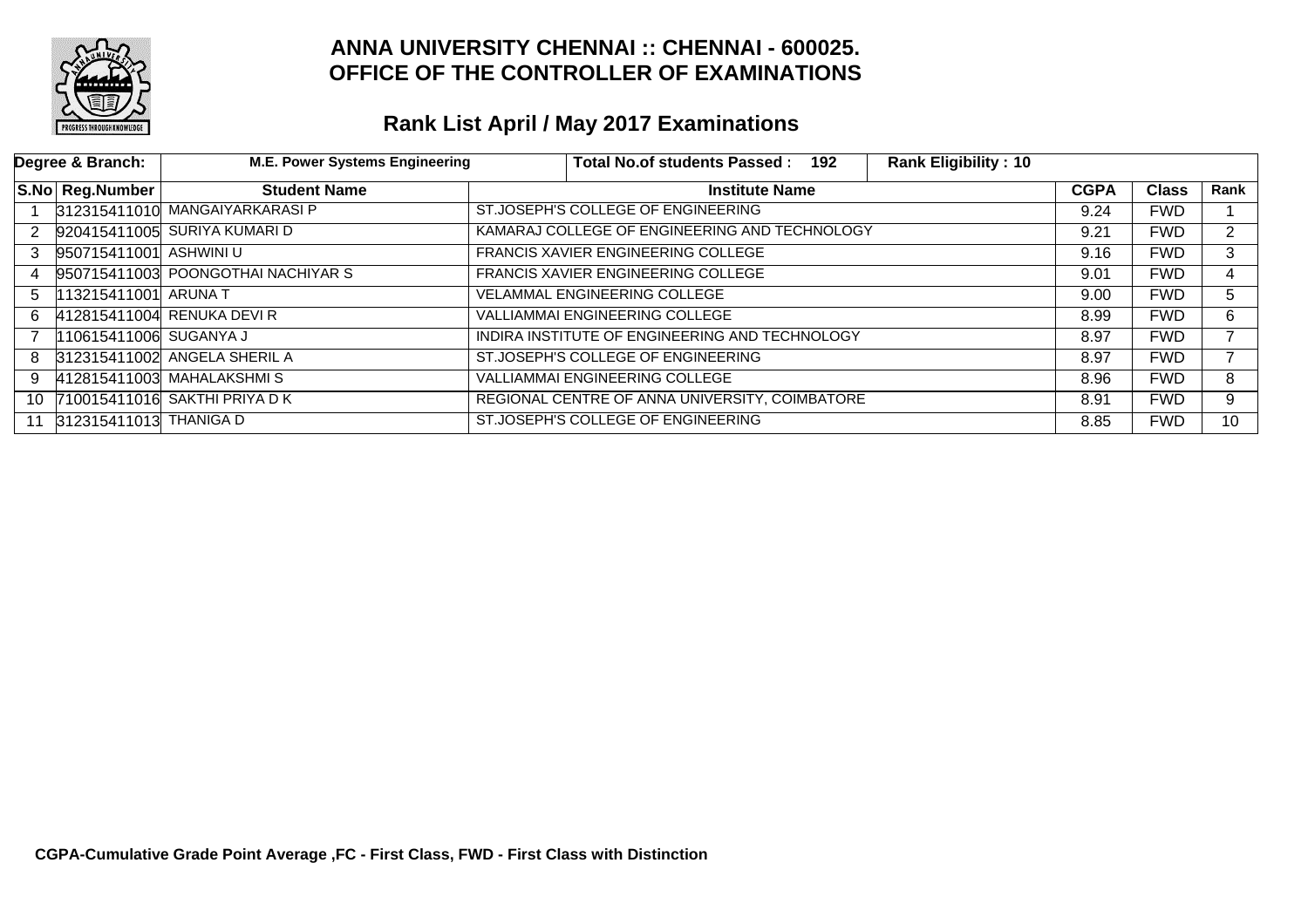

|                      | Degree & Branch:             | <b>M.E. Structural Engineering</b>   | Total No.of students Passed: 852<br><b>Rank Eligibility: 43</b>    |             |              |                 |
|----------------------|------------------------------|--------------------------------------|--------------------------------------------------------------------|-------------|--------------|-----------------|
|                      | S.No Reg.Number              | <b>Student Name</b>                  | <b>Institute Name</b>                                              | <b>CGPA</b> | <b>Class</b> | Rank            |
| $\overline{1}$       |                              | 113015413008 RAJESHWARAN R           | VEL TECH HIGH TECH DR.RANGARAJAN DR.SAKUNTHALA ENGINEERING COLLEGE | 9.29        | <b>FWD</b>   |                 |
| $\mathbf{2}^{\circ}$ | 961815413004 JACULIN R       |                                      | PONJESLY COLLEGE OF ENGINEERING                                    | 9.21        | <b>FWD</b>   | 2               |
| 3                    |                              | 960315413013 MINU HONEYLA DAS        | BETHLAHEM INSTITUTE OF ENGINEERING                                 | 9.13        | <b>FWD</b>   | $\overline{3}$  |
| 4                    |                              | 921315413007 EVANGELIN PAKYA FLORA D | PSNA COLLEGE OF ENGINEERING AND TECHNOLOGY                         | 9.10        | <b>FWD</b>   | $\overline{4}$  |
| 5                    |                              | 921615413011 MANIKANDAN T            | SBM COLLEGE OF ENGINEERING AND TECHNOLOGY                          | 9.10        | <b>FWD</b>   | $\overline{4}$  |
| 6                    |                              | 961715413002 AISWARYA SHARMA D A     | NARAYANAGURU COLLEGE OF ENGINEERING                                | 9.10        | <b>FWD</b>   | $\overline{4}$  |
| $\overline{7}$       |                              | 111415413011 SETHUPATHI P            | PRATHYUSHA ENGINEERING COLLEGE                                     | 9.09        | <b>FWD</b>   | $\overline{5}$  |
| 8                    |                              | 961815413010 SAHAYA DOLLY PRISKILA J | PONJESLY COLLEGE OF ENGINEERING                                    | 9.09        | <b>FWD</b>   | 5               |
| 9                    | 921315413020 RAMKUMAR S      |                                      | PSNA COLLEGE OF ENGINEERING AND TECHNOLOGY                         | 9.03        | <b>FWD</b>   | 6               |
|                      | 10 212415413006 PAVITHRA A   |                                      | SREE SASTHA INSTITUTE OF ENGINEERING AND TECHNOLOGY                | 9.03        | <b>FWD</b>   | 6               |
| 11                   | 720915413002 ASWATHY S       |                                      | J C T COLLEGE OF ENGINEERING AND TECHNOLOGY                        | 9.01        | <b>FWD</b>   | $\overline{7}$  |
|                      | 12 911515413003 CIBILAKSHMIG |                                      | MOHAMED SATHAK ENGINEERING COLLEGE                                 | 9.01        | <b>FWD</b>   | $\overline{7}$  |
| 13                   | 710015413007 JAFAR ALI M     |                                      | REGIONAL CENTRE OF ANNA UNIVERSITY, COIMBATORE                     | 9.00        | <b>FWD</b>   | 8               |
|                      |                              | 14 911715413011 SOUNDARYA N          | MOUNT ZION COLLEGE OF ENGINEERING AND TECHNOLOGY                   | 8.99        | <b>FWD</b>   | 9               |
|                      |                              | 15 212415413004 LINGESHWARIK         | SREE SASTHA INSTITUTE OF ENGINEERING AND TECHNOLOGY                | 8.99        | <b>FWD</b>   | $\overline{9}$  |
|                      | 16 412815413005 HARISH J     |                                      | <b>VALLIAMMAI ENGINEERING COLLEGE</b>                              | 8.97        | <b>FWD</b>   | $\overline{10}$ |
|                      | 17 710015413016 SANDHIYA G   |                                      | REGIONAL CENTRE OF ANNA UNIVERSITY, COIMBATORE                     | 8.97        | <b>FWD</b>   | 10              |
|                      |                              | 18 920415413007 MANIKANDAN P         | KAMARAJ COLLEGE OF ENGINEERING AND TECHNOLOGY                      | 8.97        | <b>FWD</b>   | $\overline{10}$ |
|                      |                              | 19 961815413001 ABHILA JOHN A        | PONJESLY COLLEGE OF ENGINEERING                                    | 8.96        | <b>FWD</b>   | 11              |
| <b>20</b>            |                              | 710015413011 MANJARI BLESSING BV     | REGIONAL CENTRE OF ANNA UNIVERSITY, COIMBATORE                     | 8.94        | <b>FWD</b>   | 12              |
| 21                   | 962215413010 KAMALRAJ M      |                                      | ST.XAVIER'S CATHOLIC COLLEGE OF ENGINEERING                        | 8.93        | <b>FWD</b>   | $\overline{13}$ |
| 22                   |                              | 961815413002 ABI RUBAWATHI DK        | PONJESLY COLLEGE OF ENGINEERING                                    | 8.93        | <b>FWD</b>   | $\overline{13}$ |
| 23                   | 962615413004 ANU M J         |                                      | <b>UDAYA SCHOOL OF ENGINEERING</b>                                 | 8.93        | <b>FWD</b>   | $\overline{13}$ |
| 24                   |                              | 960415413001 ANGELIN SHARLI J        | <b>C.S.I. INSTITUTE OF TECHNOLOGY</b>                              | 8.91        | <b>FWD</b>   | $\overline{14}$ |
| 25                   |                              | 910015413008 JUMANA HASINA I         | REGIONAL CENTRE OF ANNA UNIVERSITY, MADURAI                        | 8.91        | <b>FWD</b>   | $\overline{14}$ |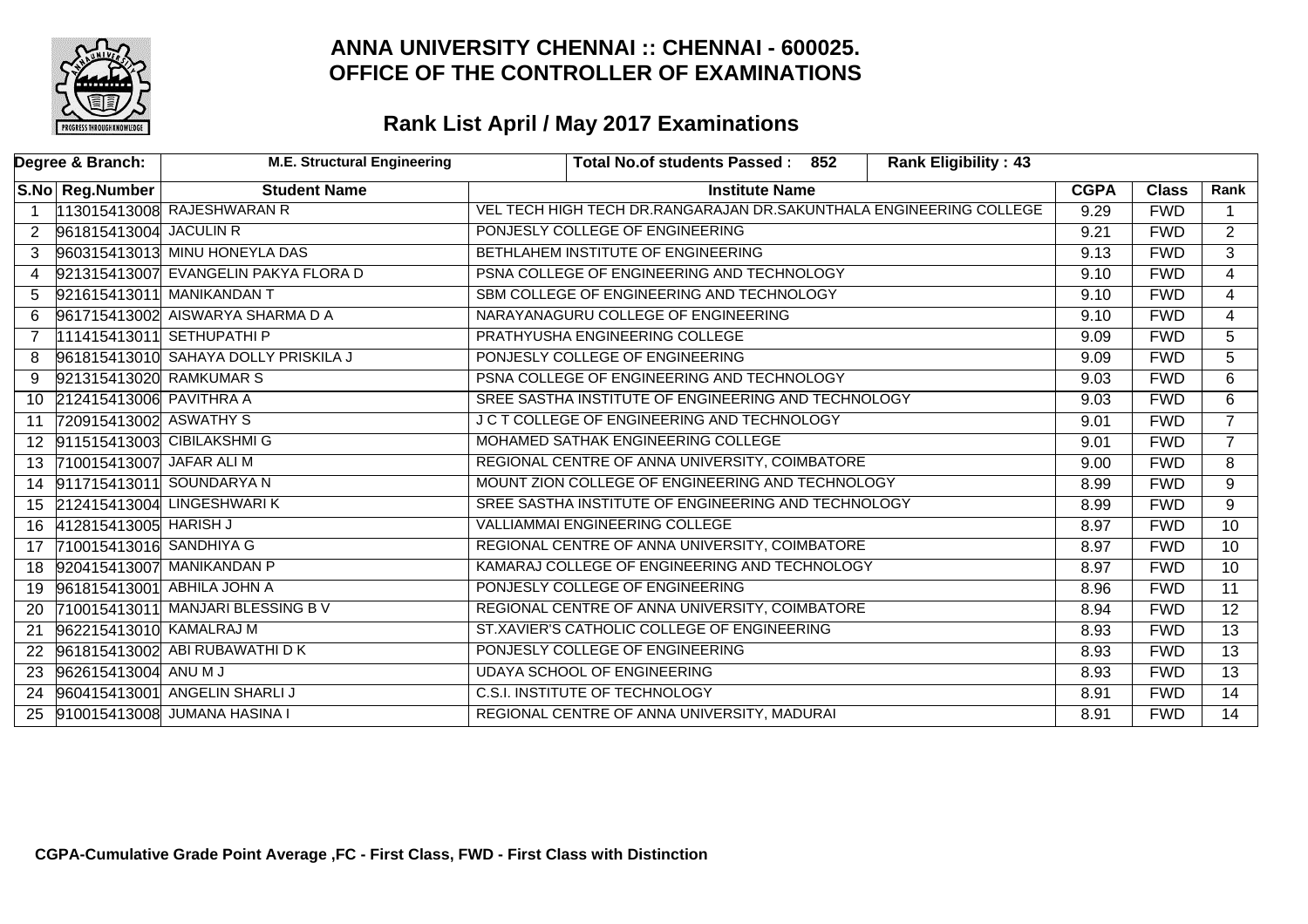

|    | Degree & Branch:            | <b>M.E. Structural Engineering</b> | <b>Rank Eligibility: 43</b><br>Total No.of students Passed: 852    |             |              |                 |
|----|-----------------------------|------------------------------------|--------------------------------------------------------------------|-------------|--------------|-----------------|
|    | S.No Reg.Number             | <b>Student Name</b>                | <b>Institute Name</b>                                              | <b>CGPA</b> | <b>Class</b> | Rank            |
|    | 26 961815413011 SURYA V C   |                                    | PONJESLY COLLEGE OF ENGINEERING                                    | 8.90        | <b>FWD</b>   | 15              |
| 27 |                             | 920415413010 PANDEESWARIG          | KAMARAJ COLLEGE OF ENGINEERING AND TECHNOLOGY                      | 8.90        | <b>FWD</b>   | $\overline{15}$ |
| 28 |                             | 952715413011 RAJARATHINAM A        | SARDAR RAJA COLLEGE OF ENGINEERING                                 | 8.90        | <b>FWD</b>   | $\overline{15}$ |
|    | 29 961815413009 PRIYANKA K  |                                    | PONJESLY COLLEGE OF ENGINEERING                                    | 8.88        | <b>FWD</b>   | $\overline{16}$ |
| 30 | 920915413002 KATHIRVEL M    |                                    | N.S.N. COLLEGE OF ENGINEERING AND TECHNOLOGY                       | 8.88        | <b>FWD</b>   | $\overline{16}$ |
| 31 |                             | 310615413010 SANDANA SOCRATES S    | <b>EASWARI ENGINEERING COLLEGE</b>                                 | 8.87        | <b>FWD</b>   | $\overline{17}$ |
|    | 32 921515413006 RAJESWARI R |                                    | RATNAVEL SUBRAMANIAM COLLEGE OF ENGINEERING AND TECHNOLOGY         | 8.87        | <b>FWD</b>   | $\overline{17}$ |
| 33 | 731115413016 RAGAVIL        |                                    | INSTITUTE OF ROAD AND TRANSPORT TECHNOLOGY                         | 8.87        | <b>FWD</b>   | $\overline{17}$ |
| 34 |                             | 920415413008 NANDHINI DEVI S       | KAMARAJ COLLEGE OF ENGINEERING AND TECHNOLOGY                      | 8.85        | <b>FWD</b>   | $\overline{18}$ |
| 35 | 950115413010 RAMAR P        |                                    | A.R. COLLEGE OF ENGINEERING AND TECHNOLOGY                         | 8.85        | <b>FWD</b>   | $\overline{18}$ |
| 36 |                             | 950015413002 ASANAMMAL SARAL J     | REGIONAL CENTRE OF ANNA UNIVERSITY, THIRUNELVELI                   | 8.84        | <b>FWD</b>   | $\overline{19}$ |
| 37 |                             | 210315413004 ILLAVARASAA G D       | ARIGNAR ANNA INSTITUTE OF SCIENCE AND TECHNOLOGY                   | 8.84        | <b>FWD</b>   | 19              |
| 38 | 510915413017 RAGAVI G       |                                    | GLOBAL INSTITUTE OF ENGINEERING AND TECHNOLOGY                     | 8.84        | <b>FWD</b>   | 19              |
| 39 | 111415413009 PAVITHRA V     |                                    | PRATHYUSHA ENGINEERING COLLEGE                                     | 8.84        | <b>FWD</b>   | $\overline{19}$ |
| 40 |                             | 113015413002 DHANALAKSHMIK         | VEL TECH HIGH TECH DR.RANGARAJAN DR.SAKUNTHALA ENGINEERING COLLEGE | 8.84        | <b>FWD</b>   | $\overline{19}$ |
| 41 |                             | 911215413003 BELCIYA MARY A        | MAHATH AMMA INSTITUTE OF ENGINEERING AND TECHNOLOGY                | 8.79        | <b>FWD</b>   | $\overline{20}$ |
| 42 |                             | 952715413004 BLESSY SAMUEL         | SARDAR RAJA COLLEGE OF ENGINEERING                                 | 8.79        | <b>FWD</b>   | $\overline{20}$ |
| 43 | 961515413020 SHINY JR       |                                    | MARIA COLLEGE OF ENGINEERING AND TECHNOLOGY                        | 8.79        | <b>FWD</b>   | $\overline{20}$ |
| 44 |                             | 722015413003 JEYALAKSHMI P         | S V S COLLEGE OF ENGINEERING                                       | 8.78        | <b>FWD</b>   | $\overline{21}$ |
|    |                             | 45 961715413005 AMI CHANDRAN       | NARAYANAGURU COLLEGE OF ENGINEERING                                | 8.78        | <b>FWD</b>   | $\overline{21}$ |
| 46 | 960315413014 MONISHA G      |                                    | BETHLAHEM INSTITUTE OF ENGINEERING                                 | 8.76        | <b>FWD</b>   | $\overline{22}$ |
|    |                             | 47 911215413008 KATHIRAVAN A       | MAHATH AMMA INSTITUTE OF ENGINEERING AND TECHNOLOGY                | 8.76        | <b>FWD</b>   | $\overline{22}$ |
|    | 48 921315413018 PRADEEPA M  |                                    | PSNA COLLEGE OF ENGINEERING AND TECHNOLOGY                         | 8.76        | <b>FWD</b>   | $\overline{22}$ |
| 49 | 961815413008 PRABHA V       |                                    | PONJESLY COLLEGE OF ENGINEERING                                    | 8.76        | <b>FWD</b>   | $\overline{22}$ |
| 50 | 950015413005 EVA SHERIN P   |                                    | REGIONAL CENTRE OF ANNA UNIVERSITY, THIRUNELVELI                   | 8.76        | <b>FWD</b>   | $\overline{22}$ |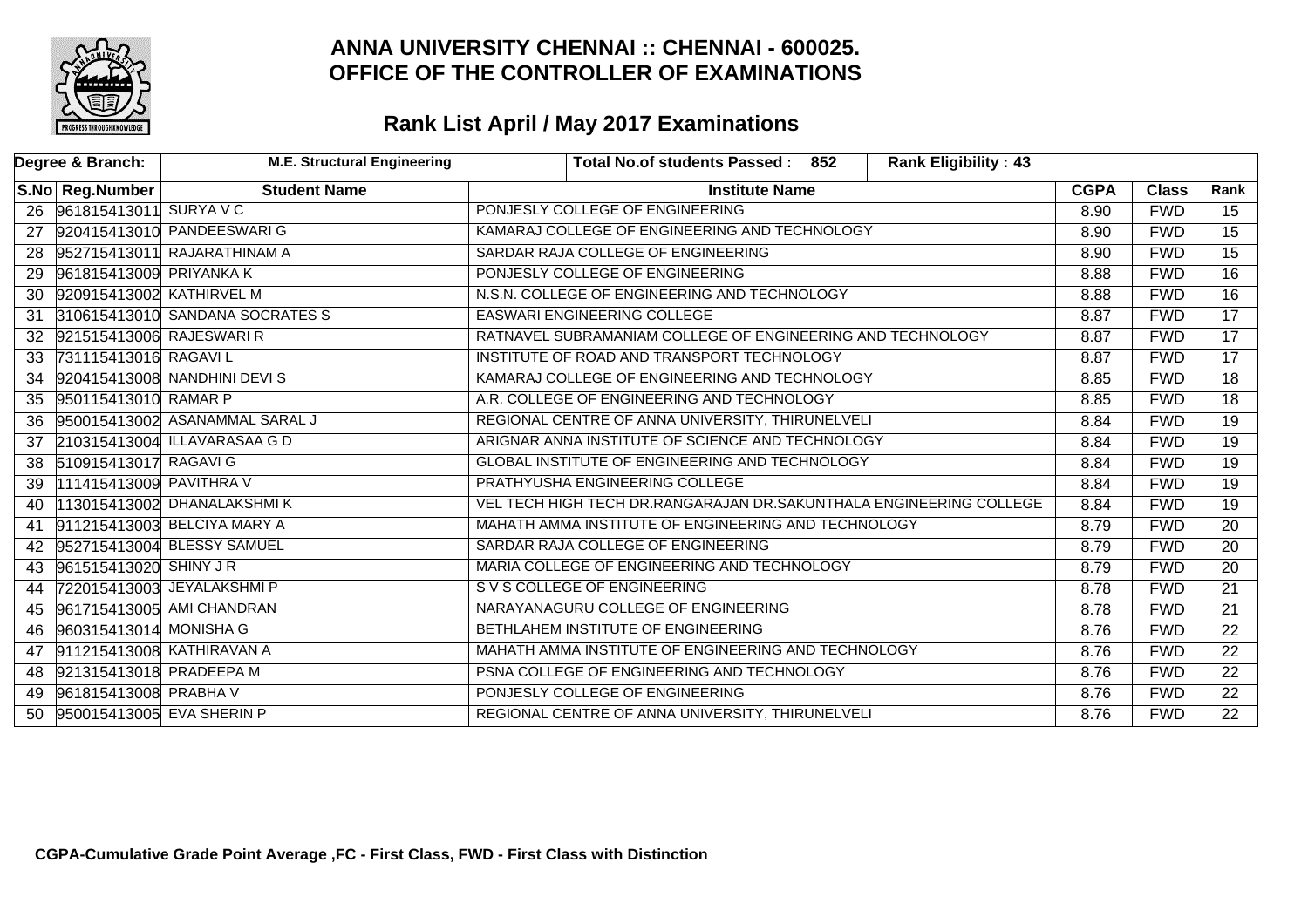

|    | Degree & Branch:            | <b>M.E. Structural Engineering</b>   |                                                               | Total No.of students Passed: 852                       | <b>Rank Eligibility: 43</b> |             |              |                 |
|----|-----------------------------|--------------------------------------|---------------------------------------------------------------|--------------------------------------------------------|-----------------------------|-------------|--------------|-----------------|
|    | S.No Reg.Number             | <b>Student Name</b>                  |                                                               | <b>Institute Name</b>                                  |                             | <b>CGPA</b> | <b>Class</b> | Rank            |
|    |                             | 51 921015413008 UMA BHARATHIJ        |                                                               | NADAR SARASWATHI COLLEGE OF ENGINEERING AND TECHNOLOGY |                             | 8.75        | <b>FWD</b>   | 23              |
|    |                             | 52 962515413009 LOUIS AROCKIA ASHA G |                                                               | RAJAS ENGINEERING COLLEGE                              |                             | 8.75        | <b>FWD</b>   | $\overline{23}$ |
|    | 53 111415413007 MELBA J     |                                      |                                                               | PRATHYUSHA ENGINEERING COLLEGE                         |                             |             | <b>FWD</b>   | $\overline{24}$ |
|    | 54 911515413007 RAJESWARI G |                                      |                                                               | MOHAMED SATHAK ENGINEERING COLLEGE                     |                             | 8.74        | <b>FWD</b>   | $\overline{24}$ |
| 55 |                             | 111415413012 SHAHEENA BEGUM          |                                                               | PRATHYUSHA ENGINEERING COLLEGE                         |                             | 8.72        | <b>FWD</b>   | $\overline{25}$ |
|    |                             | 56 212415413009 THILAGAVATHY C       |                                                               | SREE SASTHA INSTITUTE OF ENGINEERING AND TECHNOLOGY    |                             | 8.72        | <b>FWD</b>   | $\overline{25}$ |
|    |                             | 57 311615413020 VISHNUVARTHANI K     |                                                               | MISRIMAL NAVAJEE MUNOTH JAIN ENGINEERING COLLEGE       |                             | 8.72        | <b>FWD</b>   | $\overline{25}$ |
| 58 |                             | 422015413008 SHANMUGAPRIYA V         |                                                               | SRI RANGAPOOPATHI COLLEGE OF ENGINEERING               |                             | 8.71        | <b>FWD</b>   | $\overline{26}$ |
| 59 | 950515413008 MANJULA B      |                                      |                                                               | DR.SIVANTHI ADITANAR COLLEGE OF ENGINEERING            |                             | 8.71        | <b>FWD</b>   | $\overline{26}$ |
| 60 | 961715413006 ARCHANA V S    |                                      |                                                               | NARAYANAGURU COLLEGE OF ENGINEERING                    |                             | 8.71        | <b>FWD</b>   | $\overline{26}$ |
| 61 | 962215413009 JINCY KG       |                                      |                                                               | ST.XAVIER'S CATHOLIC COLLEGE OF ENGINEERING            |                             |             | <b>FWD</b>   | $\overline{27}$ |
|    |                             | 62 411415413001 MADHUMITHA M         | NEW PRINCE SHRI BHAVANI COLLEGE OF ENGINEERING AND TECHNOLOGY |                                                        |                             | 8.68        | <b>FWD</b>   | $\overline{28}$ |
| 63 | 312815413003 GEETHA S       |                                      |                                                               | AGNI COLLEGE OF TECHNOLOGY                             |                             | 8.68        | <b>FWD</b>   | 28              |
|    | 64 960315413003 ANISHA S    |                                      |                                                               | BETHLAHEM INSTITUTE OF ENGINEERING                     |                             | 8.68        | <b>FWD</b>   | $\overline{28}$ |
|    | 65 960515413003 ANITHRAC    |                                      |                                                               | CAPE INSTITUTE OF TECHNOLOGY                           |                             | 8.66        | <b>FWD</b>   | $\overline{29}$ |
| 66 |                             | 960415413004 JEEJA JENITH K          |                                                               | <b>C.S.I. INSTITUTE OF TECHNOLOGY</b>                  |                             | 8.66        | <b>FWD</b>   | $\overline{29}$ |
| 67 |                             | 910015413007 GUNASEKARAN M           |                                                               | REGIONAL CENTRE OF ANNA UNIVERSITY, MADURAI            |                             | 8.66        | <b>FWD</b>   | $\overline{29}$ |
| 68 | 962215413002 ANJALI G S     |                                      |                                                               | ST.XAVIER'S CATHOLIC COLLEGE OF ENGINEERING            |                             | 8.66        | <b>FWD</b>   | $\overline{29}$ |
|    | 69 952315413007 FRANCILA A  |                                      |                                                               | PSN ENGINEERING COLLEGE                                |                             | 8.66        | <b>FWD</b>   | $\overline{29}$ |
|    |                             | 70 911215413010 SAKTHIPRIYA C        |                                                               | MAHATH AMMA INSTITUTE OF ENGINEERING AND TECHNOLOGY    |                             | 8.66        | <b>FWD</b>   | $\overline{29}$ |
| 71 | 812415413010 SHAMILI A      |                                      |                                                               | M.I.E.T. ENGINEERING COLLEGE                           |                             | 8.65        | <b>FWD</b>   | $\overline{30}$ |
|    | 72 312815413004 GIRIJA N    |                                      |                                                               | AGNI COLLEGE OF TECHNOLOGY                             |                             | 8.65        | <b>FWD</b>   | $\overline{30}$ |
|    | 73 610515413003 BHARATHIS   |                                      | DHIRAJLAL GANDHI COLLEGE OF TECHNOLOGY                        |                                                        |                             | 8.65        | <b>FWD</b>   | $\overline{30}$ |
|    |                             | 74 913215413001 AATHILAKSHMIG        | <b>VICKRAM COLLEGE OF ENGINEERING</b>                         |                                                        |                             | 8.63        | <b>FWD</b>   | $\overline{31}$ |
|    | 75 960415413010 VIJILA A    |                                      |                                                               | C.S.I. INSTITUTE OF TECHNOLOGY                         |                             | 8.63        | <b>FWD</b>   | $\overline{31}$ |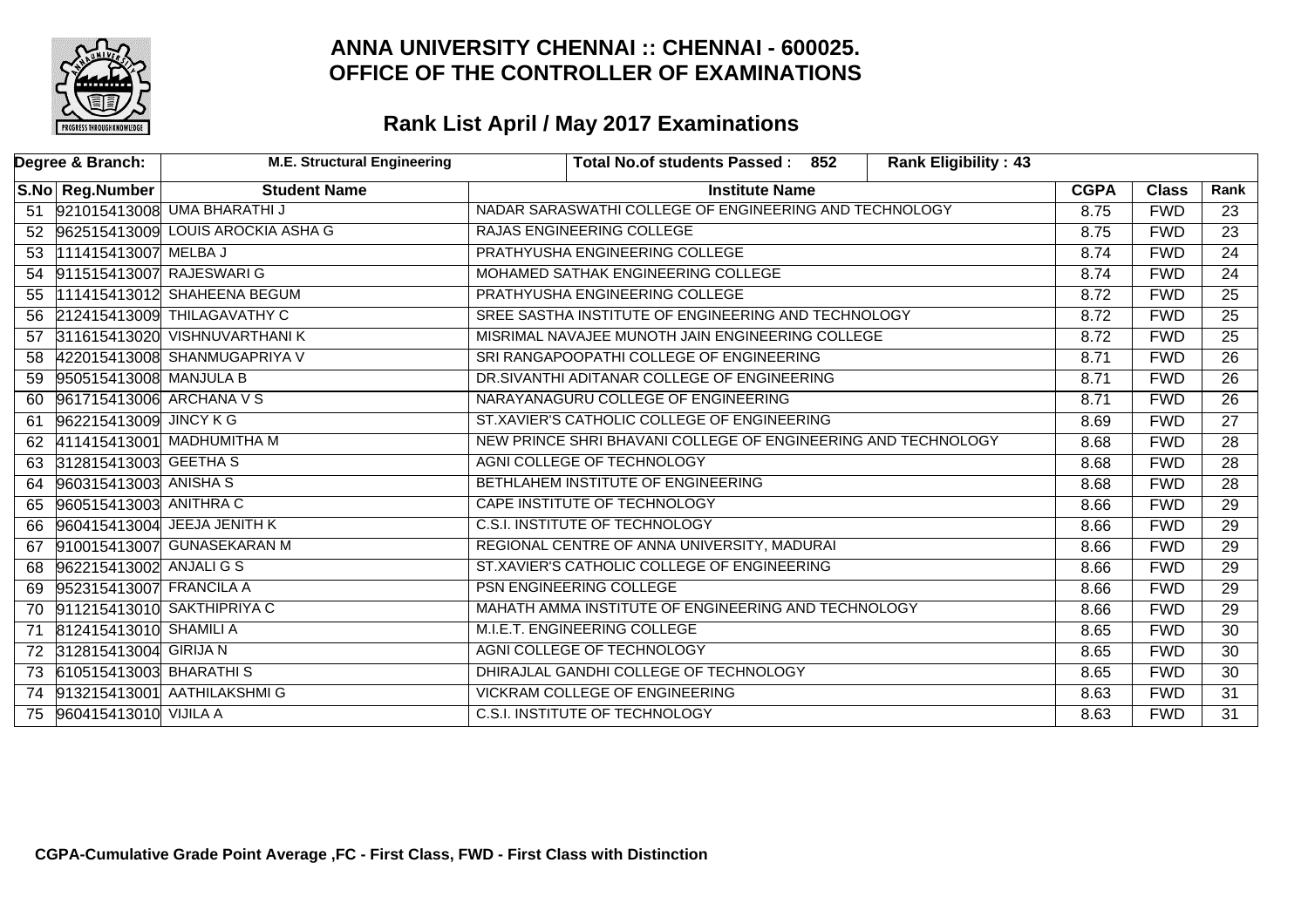

|    | Degree & Branch:            | <b>M.E. Structural Engineering</b> | Total No.of students Passed: 852                                   |                       |  | <b>Rank Eligibility: 43</b> |             |                 |                 |
|----|-----------------------------|------------------------------------|--------------------------------------------------------------------|-----------------------|--|-----------------------------|-------------|-----------------|-----------------|
|    | S.No Reg.Number             | <b>Student Name</b>                |                                                                    | <b>Institute Name</b> |  |                             | <b>CGPA</b> | <b>Class</b>    | Rank            |
|    |                             | 76 960415413002 ANNLIN JEBITHA D   | C.S.I. INSTITUTE OF TECHNOLOGY                                     |                       |  |                             | 8.63        | <b>FWD</b>      | 31              |
| 77 | 921615413015 RAJESH R       |                                    | SBM COLLEGE OF ENGINEERING AND TECHNOLOGY                          |                       |  |                             | 8.63        | <b>FWD</b>      | $\overline{31}$ |
| 78 | 720315413003 SWATHINIS      |                                    | AKSHAYA COLLEGE OF ENGINEERING & TECHNOLOGY                        |                       |  | 8.63                        | <b>FWD</b>  | $\overline{31}$ |                 |
|    | 79 962215413001 ADLIN T     |                                    | ST.XAVIER'S CATHOLIC COLLEGE OF ENGINEERING                        |                       |  | 8.63                        | <b>FWD</b>  | $\overline{31}$ |                 |
|    | 80 212415413003 LAVANYA T   |                                    | SREE SASTHA INSTITUTE OF ENGINEERING AND TECHNOLOGY                |                       |  |                             | 8.63        | <b>FWD</b>      | $\overline{31}$ |
| 81 | 950015413019 SINDUJA M      |                                    | REGIONAL CENTRE OF ANNA UNIVERSITY, THIRUNELVELI                   |                       |  |                             | 8.63        | <b>FWD</b>      | $\overline{31}$ |
|    |                             | 82 311615413004 GAJALAKSHMI V      | MISRIMAL NAVAJEE MUNOTH JAIN ENGINEERING COLLEGE                   |                       |  |                             | 8.63        | <b>FWD</b>      | $\overline{31}$ |
| 83 |                             | 962215413018 SWEETLIN ROSE V       | ST.XAVIER'S CATHOLIC COLLEGE OF ENGINEERING                        |                       |  |                             | 8.62        | <b>FWD</b>      | $\overline{32}$ |
|    |                             | 84 910015413018 SHANTHIPRIYA S     | REGIONAL CENTRE OF ANNA UNIVERSITY, MADURAI                        |                       |  |                             | 8.62        | <b>FWD</b>      | 32              |
| 85 | 113015413014 VINITHA D      |                                    | VEL TECH HIGH TECH DR.RANGARAJAN DR.SAKUNTHALA ENGINEERING COLLEGE |                       |  |                             | 8.62        | <b>FWD</b>      | $\overline{32}$ |
| 86 | 921315413026 SHARMILA M     |                                    | PSNA COLLEGE OF ENGINEERING AND TECHNOLOGY                         |                       |  |                             | 8.62        | <b>FWD</b>      | $\overline{32}$ |
|    | 87 961015413003 JEENUMOLE J |                                    | K N S K COLLEGE OF ENGINEERING                                     |                       |  | 8.62                        | <b>FWD</b>  | $\overline{32}$ |                 |
| 88 | 813015413007 NIRMALA M      |                                    | <b>OXFORD ENGINEERING COLLEGE</b>                                  |                       |  |                             | 8.62        | <b>FWD</b>      | $\overline{32}$ |
| 89 | 412815413007 KAVYA E        |                                    | <b>VALLIAMMAI ENGINEERING COLLEGE</b>                              |                       |  |                             | 8.60        | <b>FWD</b>      | $\overline{33}$ |
|    |                             | 90 950015413004 BLESSY PRINCESS J  | REGIONAL CENTRE OF ANNA UNIVERSITY, THIRUNELVELI                   |                       |  |                             | 8.60        | <b>FWD</b>      | $\overline{33}$ |
| 91 |                             | 920415413013 S.VEERARAJAN          | KAMARAJ COLLEGE OF ENGINEERING AND TECHNOLOGY                      |                       |  |                             | 8.60        | <b>FWD</b>      | $\overline{33}$ |
|    | 92 621715413024 YAMUNA V    |                                    | MUTHAYAMMAL COLLEGE OF ENGINEERING                                 |                       |  |                             | 8.59        | <b>FWD</b>      | $\overline{34}$ |
| 93 | 730315413007 PRAKASH M      |                                    | ERODE BUILDER EDUCATIONAL TRUST'S GROUP OF INSTITUTIONS            |                       |  |                             | 8.57        | <b>FWD</b>      | $\overline{35}$ |
|    | 94 950015413017 SHOBANA S   |                                    | REGIONAL CENTRE OF ANNA UNIVERSITY, THIRUNELVELI                   |                       |  |                             | 8.57        | <b>FWD</b>      | $\overline{35}$ |
|    | 95 311615413007 ILAKKIYA G  |                                    | MISRIMAL NAVAJEE MUNOTH JAIN ENGINEERING COLLEGE                   |                       |  |                             | 8.57        | <b>FWD</b>      | $\overline{35}$ |
| 96 | 812415413002 KANIMOZHI K    |                                    | M.I.E.T. ENGINEERING COLLEGE                                       |                       |  |                             | 8.57        | <b>FWD</b>      | $\overline{35}$ |
| 97 |                             | 950515413002 BRISCA GIFTA M        | DR.SIVANTHI ADITANAR COLLEGE OF ENGINEERING                        |                       |  |                             | 8.57        | <b>FWD</b>      | $\overline{35}$ |
|    | 98 921215413001 ANUJ        |                                    | <b>VEERAMMAL ENGINEERING COLLEGE</b>                               |                       |  |                             | 8.57        | <b>FWD</b>      | $\overline{35}$ |
| 99 | 950015413024 VISALAKSHIS    |                                    | REGIONAL CENTRE OF ANNA UNIVERSITY, THIRUNELVELI                   |                       |  | 8.57                        | <b>FWD</b>  | $\overline{35}$ |                 |
|    | 100 910015413001 AARTHI M   |                                    | REGIONAL CENTRE OF ANNA UNIVERSITY, MADURAI                        |                       |  |                             | 8.56        | <b>FWD</b>      | $\overline{36}$ |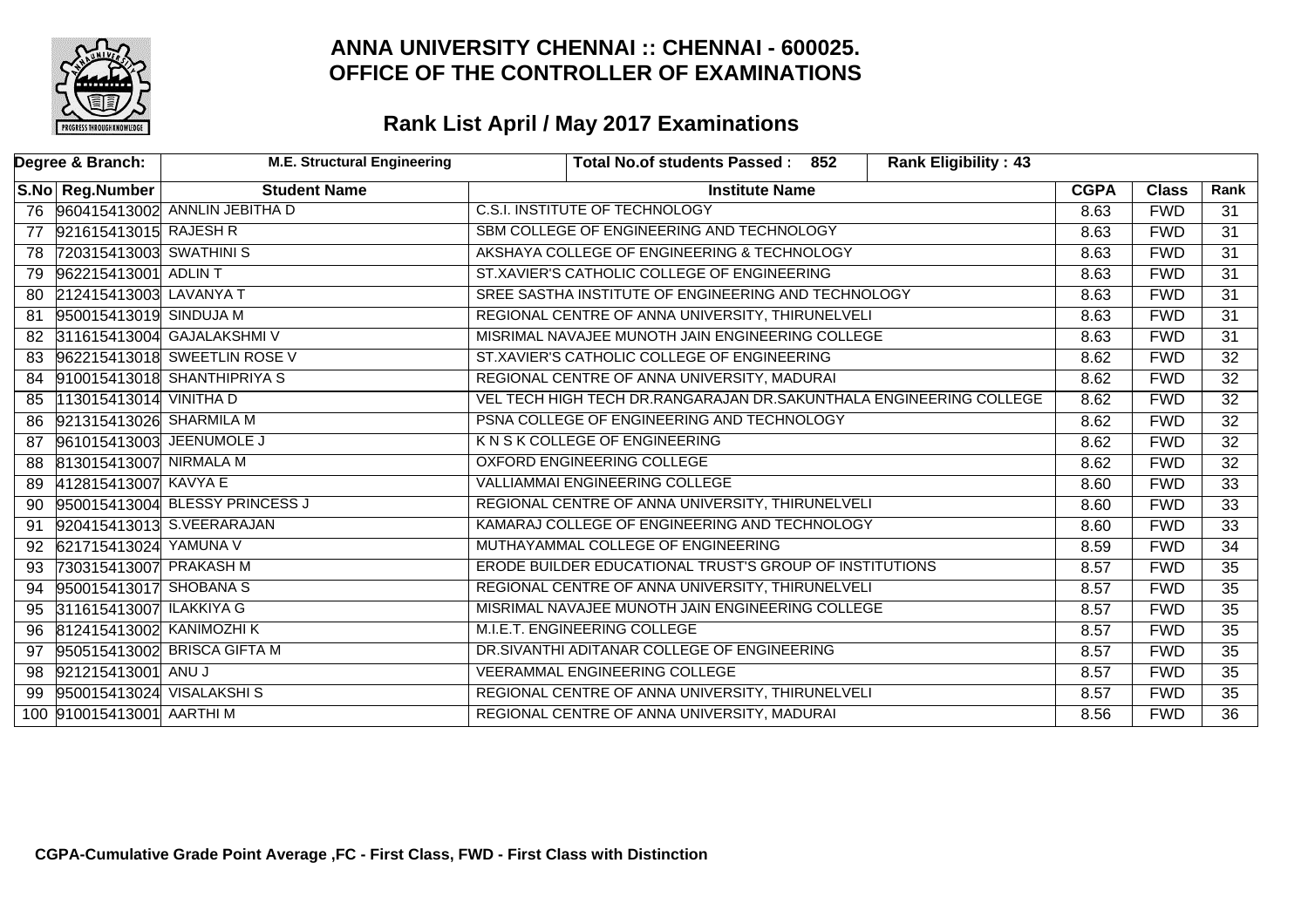

| Degree & Branch: |                               | <b>M.E. Structural Engineering</b>  | Total No.of students Passed: 852<br><b>Rank Eligibility: 43</b>    |             |              |                 |
|------------------|-------------------------------|-------------------------------------|--------------------------------------------------------------------|-------------|--------------|-----------------|
|                  | S.No Reg.Number               | <b>Student Name</b>                 | <b>Institute Name</b>                                              | <b>CGPA</b> | <b>Class</b> | Rank            |
|                  |                               | 101 710615413005 MATHANRAJ R        | CSI COLLEGE OF ENGINEERING                                         | 8.54        | <b>FWD</b>   | 37              |
|                  | 102 920415413006 KARTHICK P   |                                     | KAMARAJ COLLEGE OF ENGINEERING AND TECHNOLOGY                      | 8.54        | <b>FWD</b>   | $\overline{37}$ |
|                  |                               | 103 962215413012 PARVATHY V S       | ST.XAVIER'S CATHOLIC COLLEGE OF ENGINEERING                        | 8.54        | <b>FWD</b>   | $\overline{37}$ |
|                  | 104 910015413006 GAYATHRIG    |                                     | REGIONAL CENTRE OF ANNA UNIVERSITY, MADURAI                        | 8.54        | <b>FWD</b>   | $\overline{37}$ |
|                  | 105 310615413005 ELAKIYA N    |                                     | <b>EASWARI ENGINEERING COLLEGE</b>                                 | 8.53        | <b>FWD</b>   | 38              |
|                  | 106 111415413001 ANJANA A     |                                     | PRATHYUSHA ENGINEERING COLLEGE                                     | 8.53        | <b>FWD</b>   | 38              |
|                  |                               | 107 812415413007 SANGEETHA C        | M.I.E.T. ENGINEERING COLLEGE                                       | 8.53        | <b>FWD</b>   | $\overline{38}$ |
|                  | 108 731115413006 KALAIVANI V  |                                     | INSTITUTE OF ROAD AND TRANSPORT TECHNOLOGY                         | 8.53        | <b>FWD</b>   | $\overline{38}$ |
|                  | 109 950015413014 RAJESWARIS   |                                     | REGIONAL CENTRE OF ANNA UNIVERSITY, THIRUNELVELI                   | 8.53        | <b>FWD</b>   | $\overline{38}$ |
|                  | 110 961815413003 AJILIN A     |                                     | PONJESLY COLLEGE OF ENGINEERING                                    | 8.53        | <b>FWD</b>   | $\overline{38}$ |
|                  | 111 512215413005 GAYATHRI P   |                                     | S.K.P. ENGINEERING COLLEGE                                         | 8.53        | <b>FWD</b>   | $\overline{38}$ |
|                  | 112 622615413008 LEGAPRIYA D  |                                     | SHREENIVASA ENGINEERING COLLEGE                                    | 8.53        | <b>FWD</b>   | 38              |
|                  | 113 961515413013 JEENA K      |                                     | MARIA COLLEGE OF ENGINEERING AND TECHNOLOGY                        | 8.53        | <b>FWD</b>   | $\overline{38}$ |
|                  | 114 13015413001 AKSHAYA R     |                                     | VEL TECH HIGH TECH DR.RANGARAJAN DR.SAKUNTHALA ENGINEERING COLLEGE | 8.53        | <b>FWD</b>   | $\overline{38}$ |
|                  | 115 950515413007 LATHA M      |                                     | DR.SIVANTHI ADITANAR COLLEGE OF ENGINEERING                        | 8.53        | <b>FWD</b>   | $\overline{38}$ |
|                  |                               | 116 912415413003 UMAMAHESHWARI A    | SHANMUGANATHAN ENGINEERING COLLEGE                                 | 8.51        | <b>FWD</b>   | 39              |
|                  |                               | 117 310615413018 TANUSHREE V        | EASWARI ENGINEERING COLLEGE                                        | 8.51        | <b>FWD</b>   | 39              |
|                  | 118 620615413003 JANANI G     |                                     | <b>GANESH COLLEGE OF ENGINEERING</b>                               | 8.51        | <b>FWD</b>   | $\overline{39}$ |
|                  | 119 310615413004 DIVYA S      |                                     | <b>EASWARI ENGINEERING COLLEGE</b>                                 | 8.51        | <b>FWD</b>   | $\overline{39}$ |
|                  |                               | 120 910015413003 BALAMURUGAN G      | REGIONAL CENTRE OF ANNA UNIVERSITY, MADURAI                        | 8.51        | <b>FWD</b>   | $\overline{39}$ |
|                  | 121 730915413006 GOUMATHY K   |                                     | <b>EXCEL ENGINEERING COLLEGE</b>                                   | 8.50        | <b>FWD</b>   | 40              |
|                  |                               | 122 510415413003 DINESH KUMAR A     | <b>ARUNAI ENGINEERING COLLEGE</b>                                  | 8.50        | <b>FWD</b>   | $\overline{40}$ |
|                  | 123 422315413005 EZHILARASI E |                                     | THIRUVALLUVAR COLLEGE OF ENGINEERING AND TECHNOLOGY                | 8.49        | FC           | 41              |
|                  |                               | 124 714515413006 SOORIYA DEEPA R    | UNITED INSTITUTE OF TECHNOLOGY                                     | 8.49        | FC           | 41              |
|                  |                               | 125 960415413006 JYOTHIS SAMUEL S J | <b>C.S.I. INSTITUTE OF TECHNOLOGY</b>                              | 8.49        | FC           | 41              |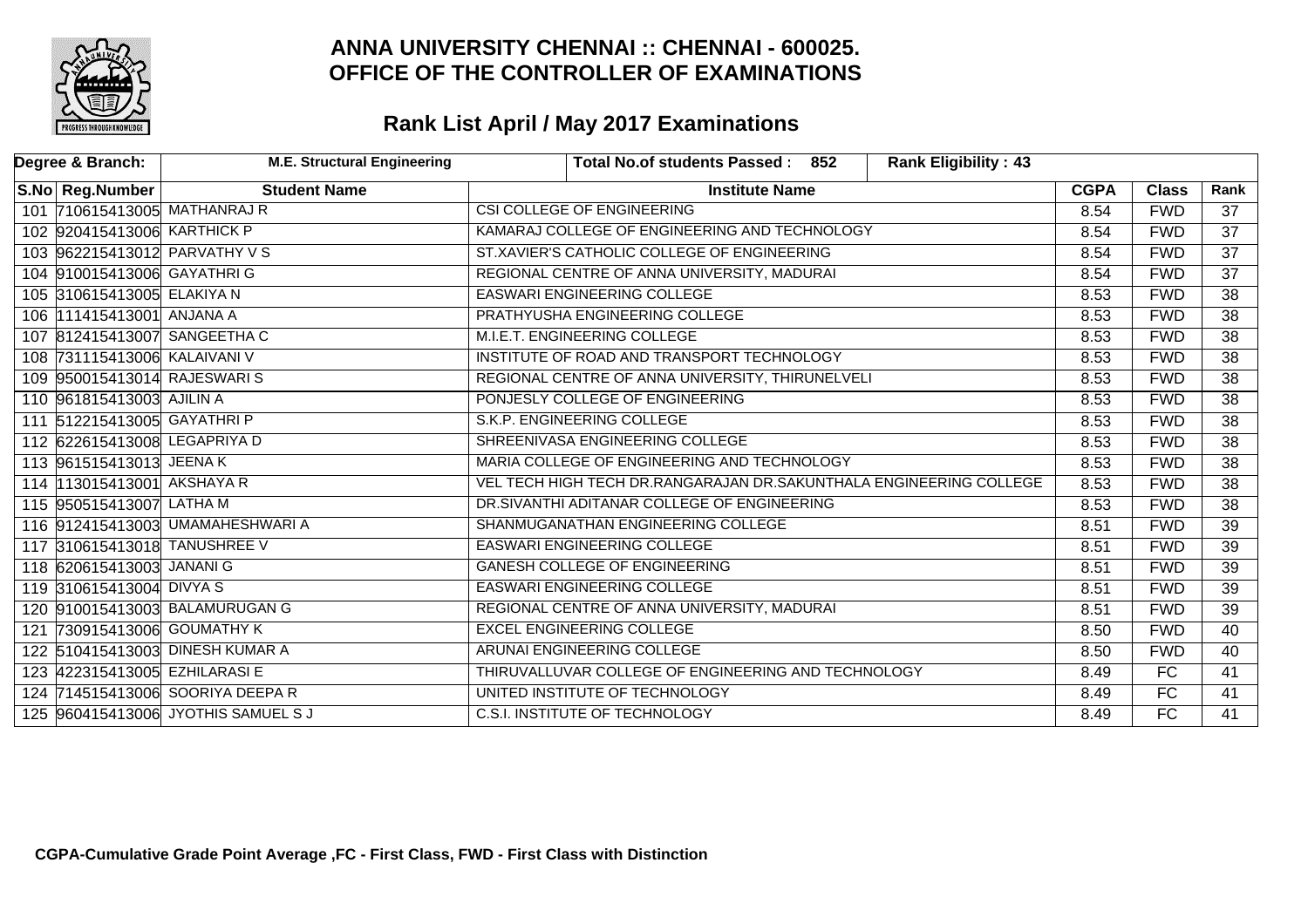

| Degree & Branch:             | <b>M.E. Structural Engineering</b>   | Total No.of students Passed: 852<br><b>Rank Eligibility: 43</b>    |             |              |      |
|------------------------------|--------------------------------------|--------------------------------------------------------------------|-------------|--------------|------|
| S.No Reg.Number              | <b>Student Name</b>                  | <b>Institute Name</b>                                              | <b>CGPA</b> | <b>Class</b> | Rank |
| 126 711315413002 BIJI U I    |                                      | K P R INSTITUTE OF ENGINEERING AND TECHNOLOGY                      | 8.49        | FC.          | 41   |
|                              | 127 952315413005 BHARATHA DEVIM      | <b>PSN ENGINEERING COLLEGE</b>                                     | 8.49        | FC.          | 41   |
| 128 950015413003 BENSILA MT  |                                      | REGIONAL CENTRE OF ANNA UNIVERSITY, THIRUNELVELI                   | 8.49        | FC.          | 41   |
| 129 621415413003 ATHULDEV S  |                                      | MAHA BARATHI ENGINEERING COLLEGE                                   | 8.49        | FC.          | 41   |
|                              | 130  113015413004 JAGATHANPRAKAASH A | VEL TECH HIGH TECH DR.RANGARAJAN DR.SAKUNTHALA ENGINEERING COLLEGE | 8.49        | FC           | 41   |
| 131 621715413017 SARANYA V   |                                      | MUTHAYAMMAL COLLEGE OF ENGINEERING                                 | 8.49        | FC.          | 41   |
|                              | 132 910015413021 SIVAYOGARAJ A       | REGIONAL CENTRE OF ANNA UNIVERSITY, MADURAI                        | 8.47        | FC.          | 42   |
| 133 950015413021 VANITHA V S |                                      | REGIONAL CENTRE OF ANNA UNIVERSITY, THIRUNELVELI                   | 8.46        | FC           | 43   |
| 134 310615413014 SHALIN C    |                                      | <b>EASWARI ENGINEERING COLLEGE</b>                                 | 8.46        | FC           | 43   |
| 135 113015413003 DHIVYA E    |                                      | VEL TECH HIGH TECH DR.RANGARAJAN DR.SAKUNTHALA ENGINEERING COLLEGE | 8.46        | FC           | 43   |
| 136 962215413015 SEELI SAJ J |                                      | ST.XAVIER'S CATHOLIC COLLEGE OF ENGINEERING                        | 8.46        | FC.          | 43   |
|                              | 137 962215413016 SHEBA THOMAS G      | ST.XAVIER'S CATHOLIC COLLEGE OF ENGINEERING                        | 8.46        | FC           | 43   |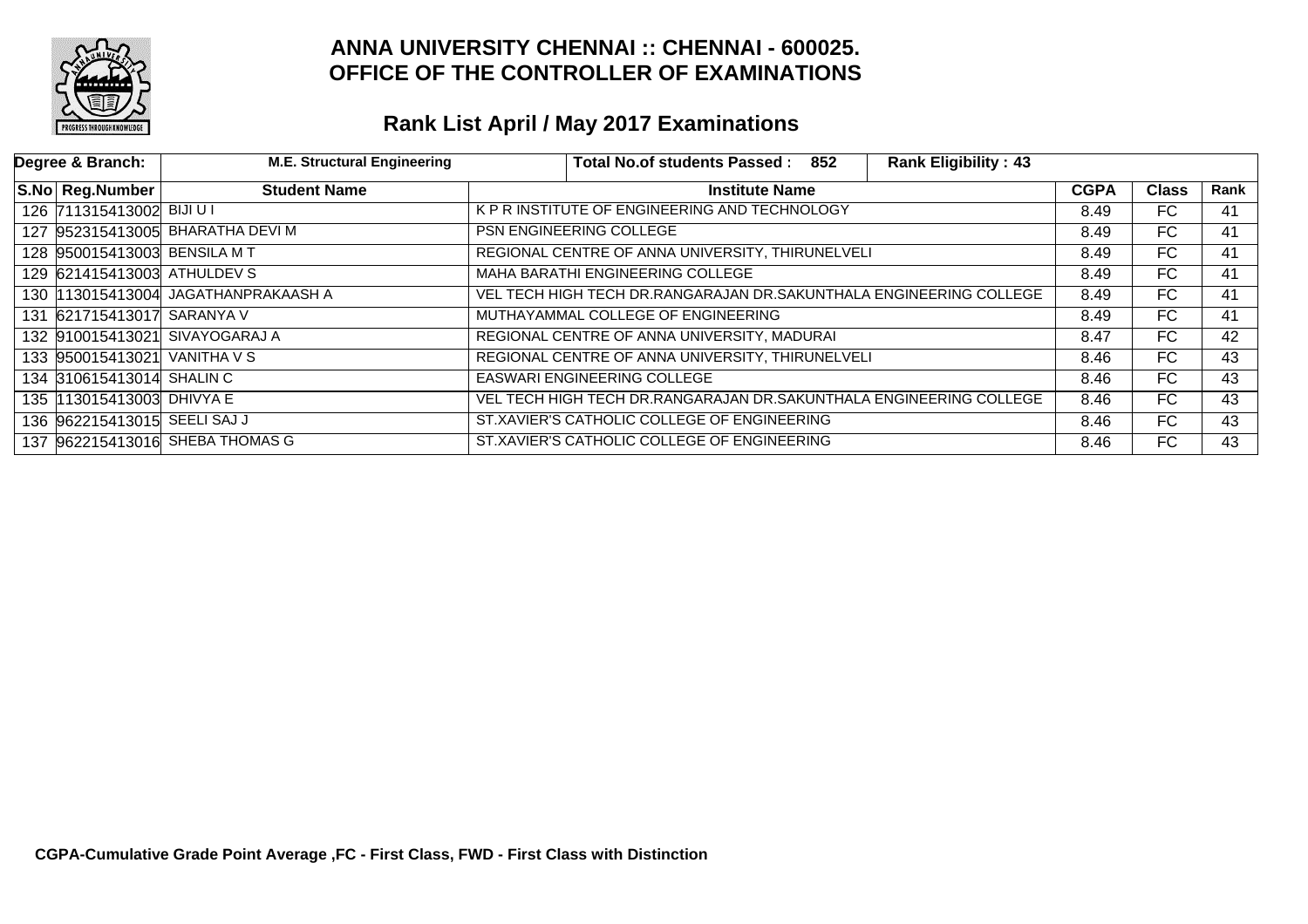

|               | Degree & Branch:         | <b>M.E. Thermal Engineering</b>       | Total No.of students Passed: 205<br><b>Rank Eligibility: 10</b> |             |              |                 |
|---------------|--------------------------|---------------------------------------|-----------------------------------------------------------------|-------------|--------------|-----------------|
|               | S.No Reg.Number          | <b>Student Name</b>                   | <b>Institute Name</b>                                           | <b>CGPA</b> | <b>Class</b> | Rank            |
|               |                          | 811315414007 STANLY JUSTIN DIRAVIAM B | <b>J.J.COLLEGE OF ENGINEERING AND TECHNOLOGY</b>                | 9.01        | <b>FWD</b>   |                 |
|               |                          | 2 921615414013 KAVINKUMAR V           | SBM COLLEGE OF ENGINEERING AND TECHNOLOGY                       | 8.99        | <b>FWD</b>   | C.              |
| $\mathcal{S}$ |                          | 814715414007 SHANMUGAPRIYA S          | TRP ENGINEERING COLLEGE                                         | 8.83        | <b>FWD</b>   | 3               |
| 4             |                          | 814715414001 ANBARASAN R              | TRP ENGINEERING COLLEGE                                         | 8.82        | <b>FWD</b>   | 4               |
| 5             | 712815414004 JABIN JACOB |                                       | R V S COLLEGE OF ENGINEERING AND TECHNOLOGY                     | 8.78        | <b>FWD</b>   | 5               |
| 6.            | 921615414024 VIVEK S     |                                       | SBM COLLEGE OF ENGINEERING AND TECHNOLOGY                       | 8.76        | <b>FWD</b>   | 6               |
|               | 811315414005 PRABU M     |                                       | J.J.COLLEGE OF ENGINEERING AND TECHNOLOGY                       | 8.74        | <b>FWD</b>   |                 |
| 8             |                          | 620515414006 MATHIVANAN B             | CMS COLLEGE OF ENGINEERING                                      | 8.71        | <b>FWD</b>   | 8               |
| 9             | 814715414004 KARTHIK G   |                                       | TRP ENGINEERING COLLEGE                                         | 8.69        | <b>FWD</b>   | 9               |
|               |                          | 10 921615414019 PRAVEENRAJAN P        | SBM COLLEGE OF ENGINEERING AND TECHNOLOGY                       | 8.68        | <b>FWD</b>   | 10 <sup>1</sup> |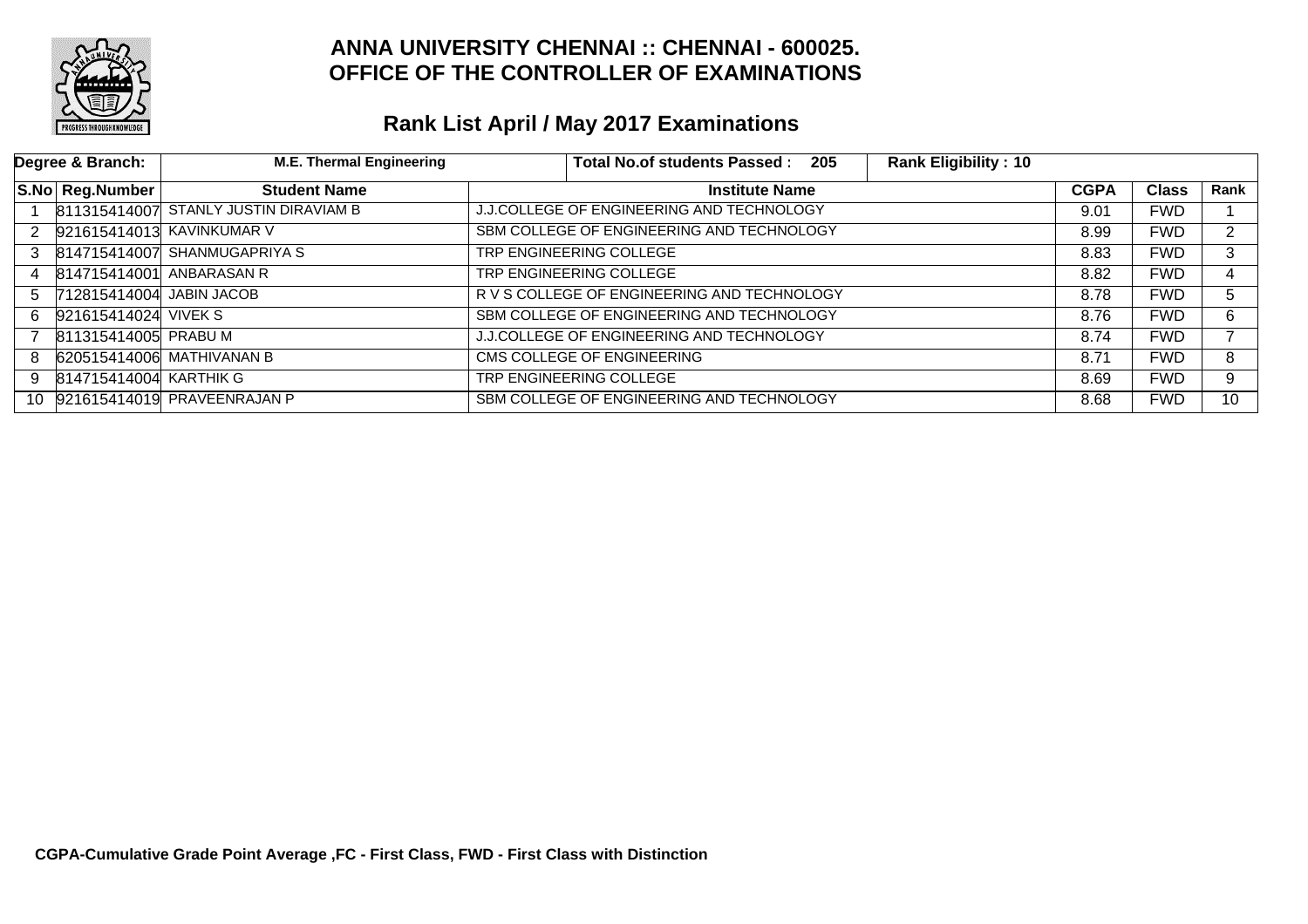

|                | Degree & Branch:            | <b>M.E. Power Electronics and Drives</b> | <b>Rank Eligibility: 18</b><br>Total No.of students Passed :<br>358 |             |              |                 |
|----------------|-----------------------------|------------------------------------------|---------------------------------------------------------------------|-------------|--------------|-----------------|
|                | S.No Reg.Number             | <b>Student Name</b>                      | <b>Institute Name</b>                                               | <b>CGPA</b> | <b>Class</b> | Rank            |
| $\mathbf{1}$   |                             | 212715415004 JEFFY FELCIA SHARON J       | SRI VENKATESWARA COLLEGE OF ENGINEERING                             | 9.55        | <b>FWD</b>   |                 |
|                |                             | 2 212715415009 SANGHAVEE V               | SRI VENKATESWARA COLLEGE OF ENGINEERING                             | 9.27        | <b>FWD</b>   | $\overline{2}$  |
| 3              | 310615415002 ATHITHYA S     |                                          | <b>EASWARI ENGINEERING COLLEGE</b>                                  | 9.26        | <b>FWD</b>   | $\overline{3}$  |
| 4              | 111715415003 PABITHA M      |                                          | R.M.K. ENGINEERING COLLEGE                                          | 9.21        | <b>FWD</b>   | $\overline{4}$  |
| 5              | 111715415002 NANDINI B      |                                          | R.M.K. ENGINEERING COLLEGE                                          | 9.18        | <b>FWD</b>   | 5               |
| 6              | 212715415001 ABIRAMI L      |                                          | SRI VENKATESWARA COLLEGE OF ENGINEERING                             | 9.17        | <b>FWD</b>   | $\overline{6}$  |
| $\overline{7}$ | 111915415002 INDUMATHI M    |                                          | S.A. ENGINEERING COLLEGE                                            | 9.09        | <b>FWD</b>   | $\overline{7}$  |
| 8              |                             | 730415415001 HURISHA BARVIN P            | ERODE SENGUNTHAR ENGINEERING COLLEGE                                | 9.03        | <b>FWD</b>   | $\overline{8}$  |
| 9              | 412515415005 LAVANYA R      |                                          | SRI SAIRAM ENGINEERING COLLEGE                                      | 9.03        | <b>FWD</b>   | 8               |
|                | 10 310615415003 PREETHIT    |                                          | <b>EASWARI ENGINEERING COLLEGE</b>                                  | 9.00        | <b>FWD</b>   | 9               |
|                | 11 613115415008 SUPRITHAS   |                                          | VIVEKANANDHA INSTITUTE OF ENGINEERING & TECHNOLOGY FOR WOMEN        |             | <b>FWD</b>   | 9               |
| 12             | 111715415001 KEERTHANA E    |                                          | R.M.K. ENGINEERING COLLEGE                                          | 8.98        | <b>FWD</b>   | $\overline{10}$ |
|                | 13 212715415007 NIRMALA K V |                                          | SRI VENKATESWARA COLLEGE OF ENGINEERING                             | 8.94        | <b>FWD</b>   | $\overline{11}$ |
|                | 14 962215415012 SUJI G      |                                          | ST.XAVIER'S CATHOLIC COLLEGE OF ENGINEERING                         | 8.94        | <b>FWD</b>   | $\overline{11}$ |
| 15             |                             | 111915415001 AROKIA NIVITHA D            | S.A. ENGINEERING COLLEGE                                            | 8.91        | <b>FWD</b>   | 12 <sup>°</sup> |
| 16             | 111915415003 PRIYANKA R     |                                          | S.A. ENGINEERING COLLEGE                                            | 8.89        | <b>FWD</b>   | $\overline{13}$ |
| 17             |                             | 310615415005 SRINIVASAN M                | <b>EASWARI ENGINEERING COLLEGE</b>                                  | 8.83        | <b>FWD</b>   | 14              |
| 18             | 821115415002 RATHIPRIYA N   |                                          | KINGS COLLEGE OF ENGINEERING                                        | 8.80        | <b>FWD</b>   | $\overline{15}$ |
| 19             | 110515415007 TAMILARASI P   |                                          | GOJAN SCHOOL OF BUSINESS AND TECHNOLOGY                             | 8.80        | <b>FWD</b>   | 15              |
| 20             | 312215415008 KANIMOZHI M    |                                          | SRI SIVASUBRAMANIYA NADAR COLLEGE OF ENGINEERING                    | 8.79        | <b>FWD</b>   | 16              |
| 21             | 310615415004 RAMYA D        |                                          | <b>EASWARI ENGINEERING COLLEGE</b>                                  | 8.78        | <b>FWD</b>   | $\overline{17}$ |
| 22             |                             | 310815415001 ANTONY SAGAYA NANCY J       | JEPPIAAR ENGINEERING COLLEGE                                        | 8.77        | <b>FWD</b>   | $\overline{18}$ |
| 23             | 950815415002 ARCHANA V      |                                          | GOVERNMENT COLLEGE OF ENGINEERING - THIRUNELVELI                    | 8.77        | <b>FWD</b>   | $\overline{18}$ |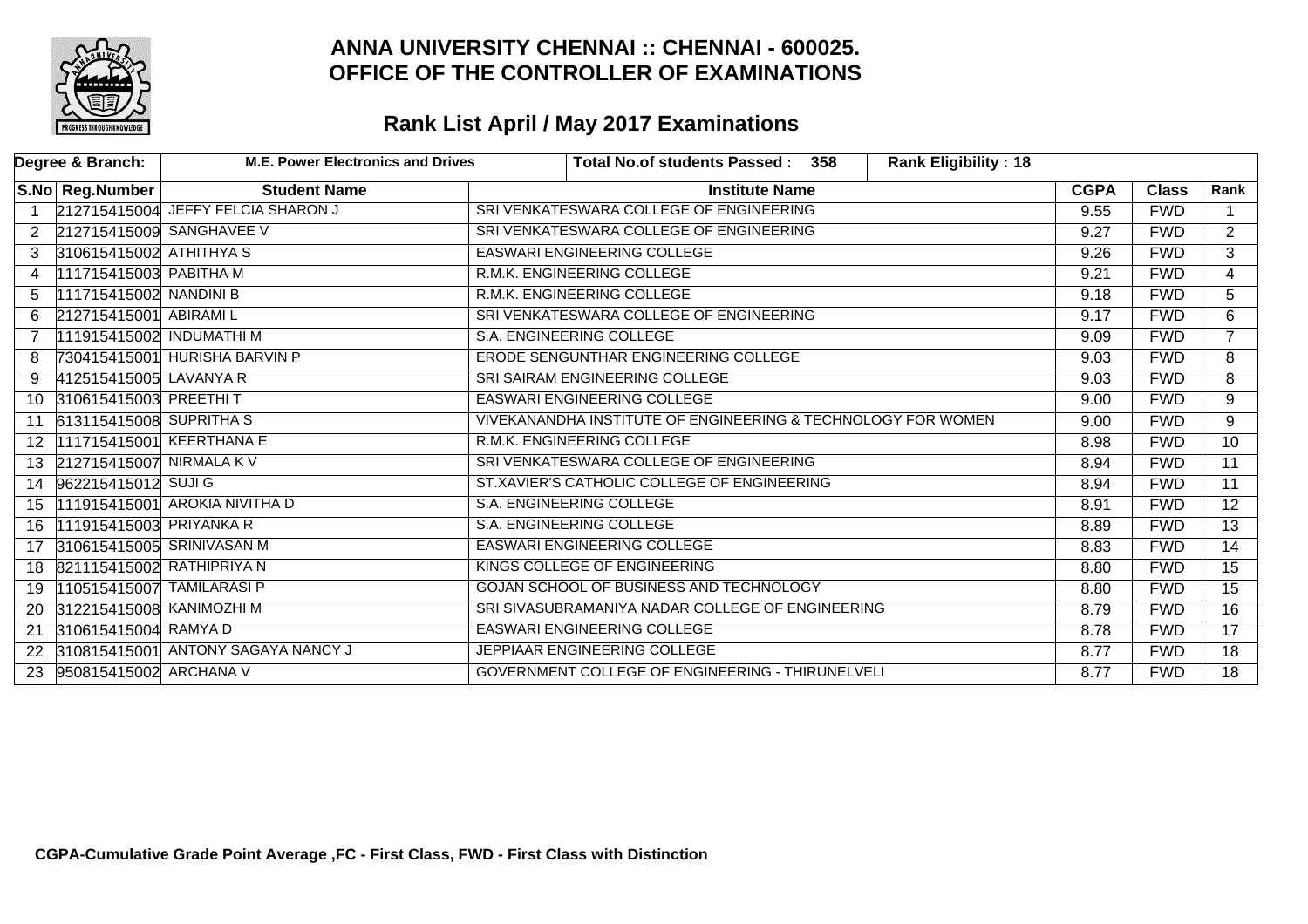

| Degree & Branch: |                         | <b>M.E. Environmental Engineering</b> | <b>Rank Eligibility: 5</b><br>Total No.of students Passed: 106  |             |              |      |
|------------------|-------------------------|---------------------------------------|-----------------------------------------------------------------|-------------|--------------|------|
|                  | S.No Reg.Number         | <b>Student Name</b>                   | <b>Institute Name</b>                                           | <b>CGPA</b> | <b>Class</b> | Rank |
|                  |                         | 730415416006 LEKSHMI ASHOK            | ERODE SENGUNTHAR ENGINEERING COLLEGE                            |             | FWD          |      |
|                  | 810015416016 SARANYA S  |                                       | UNIVERSITY COLLEGE OF ENGINEERING, TIRUCHIRAPPALLI (BIT CAMPUS) |             | FWD          | ົ    |
|                  | 810015416022 VIDHYA V   |                                       | UNIVERSITY COLLEGE OF ENGINEERING, TIRUCHIRAPPALLI (BIT CAMPUS) | 9.23        | FWD          | ົ    |
|                  | 730415416012 SHARMILA R |                                       | ERODE SENGUNTHAR ENGINEERING COLLEGE                            | 9.12        | FWD          | C.   |
|                  | 730415416011 SHABARI M  |                                       | ERODE SENGUNTHAR ENGINEERING COLLEGE                            | 9.01        | FWD          |      |
| 6.               |                         | 950015416007 GAYATHRIDEVI M           | REGIONAL CENTRE OF ANNA UNIVERSITY, THIRUNELVELI                | 9.00        | FWD          | 5.   |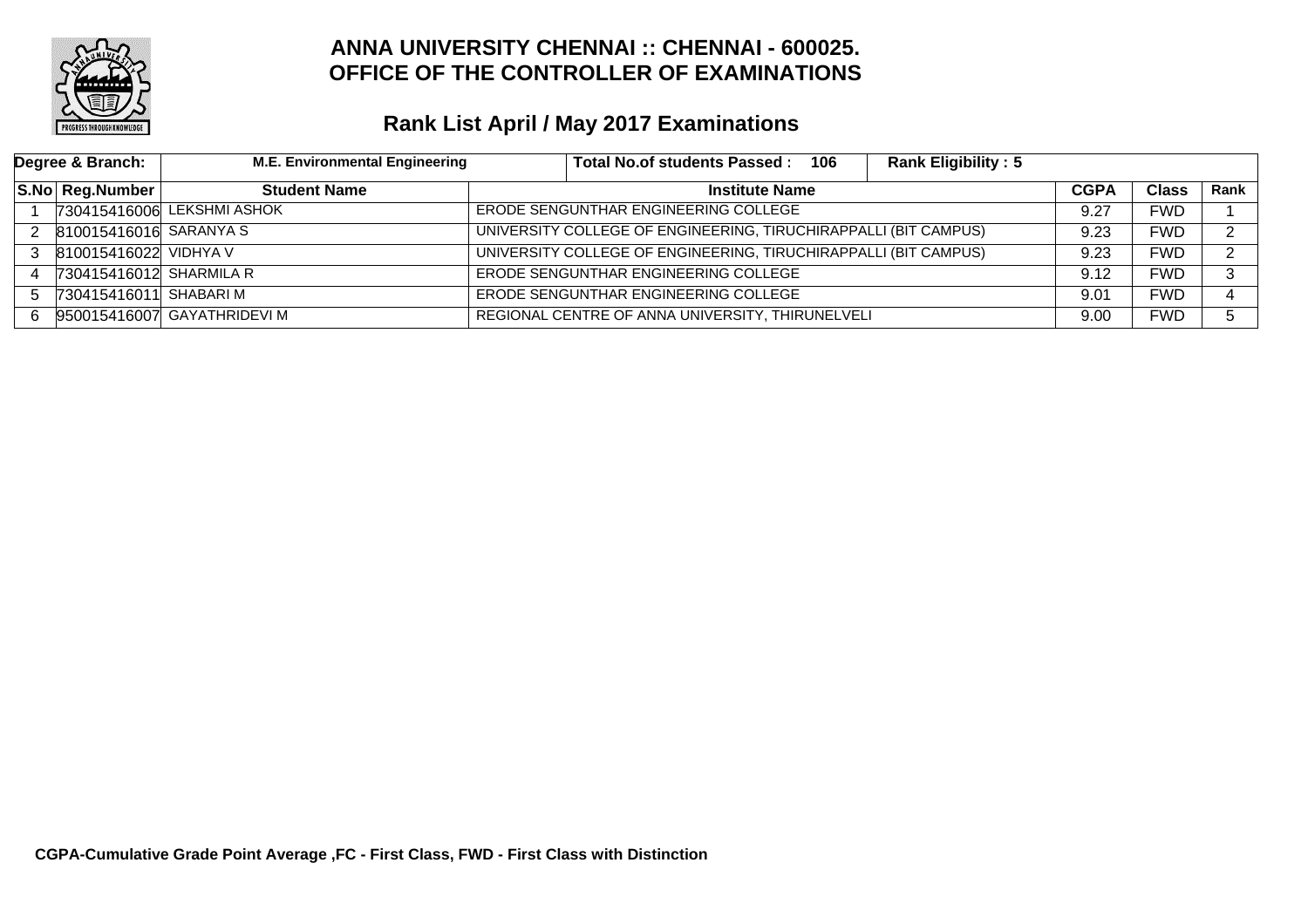

| Degree & Branch:     |                            | M.E. Construction Engineering and Management |                                    | <b>Rank Eligibility: 18</b><br>Total No.of students Passed: 358 |             |              |                 |
|----------------------|----------------------------|----------------------------------------------|------------------------------------|-----------------------------------------------------------------|-------------|--------------|-----------------|
|                      | S.No   Reg.Number          | <b>Student Name</b>                          |                                    | <b>Institute Name</b>                                           | <b>CGPA</b> | <b>Class</b> | Rank            |
| $\overline{1}$       |                            | 921515418001 CHANDRALEKHA D                  |                                    | RATNAVEL SUBRAMANIAM COLLEGE OF ENGINEERING AND TECHNOLOGY      | 9.46        | <b>FWD</b>   | $\mathbf{1}$    |
| $\mathbf{2}^{\circ}$ |                            | 310915418012 SUBHARANJANI R                  |                                    | JERUSALEM COLLEGE OF ENGINEERING                                | 9.31        | <b>FWD</b>   | $\overline{2}$  |
|                      |                            | 712715418005 DHIVYA PRIYA P                  | PROFESSIONAL GROUP OF INSTITUTIONS |                                                                 | 9.29        | <b>FWD</b>   | $\overline{3}$  |
| 4                    |                            | 113215418004 PAVITHRA PRIYA V                |                                    | <b>VELAMMAL ENGINEERING COLLEGE</b>                             | 9.28        | <b>FWD</b>   | $\overline{4}$  |
| 5                    |                            | 113215418008 SARASVATHI K                    |                                    | <b>VELAMMAL ENGINEERING COLLEGE</b>                             | 9.22        | <b>FWD</b>   | 5               |
|                      |                            | 960215418016 SAHAYA NISHA J                  |                                    | ARUNACHALA COLLEGE OF ENGINEERING FOR WOMEN                     | 9.18        | <b>FWD</b>   | 6               |
|                      | 113215418010 VAISHNAVE P   |                                              |                                    | <b>VELAMMAL ENGINEERING COLLEGE</b>                             | 9.13        | <b>FWD</b>   | $\overline{7}$  |
| 8                    | 310915418011 SINDHIYA S    |                                              |                                    | JERUSALEM COLLEGE OF ENGINEERING                                | 9.10        | <b>FWD</b>   | 8               |
| 9                    |                            | 962115418002 AKHILASREE D G                  |                                    | SIVAJI COLLEGE OF ENGINEERING AND TECHNOLOGY                    | 9.07        | <b>FWD</b>   | 9               |
|                      | 10 311515418017 SOWMIYA R  |                                              |                                    | MEENAKSHI SUNDARARAJAN ENGINEERING COLLEGE                      | 9.07        | <b>FWD</b>   | 9               |
|                      | 11 721015418004 KEERTHI    |                                              |                                    | NEHRU INSTITUTE OF TECHNOLOGY                                   | 9.06        | <b>FWD</b>   | $\overline{10}$ |
|                      | 12 212415418002 GOMATHIS   |                                              |                                    | SREE SASTHA INSTITUTE OF ENGINEERING AND TECHNOLOGY             | 9.06        | <b>FWD</b>   | 10 <sup>°</sup> |
| 13                   |                            | 712715418020 SNEHA ANNA RENJI                |                                    | PROFESSIONAL GROUP OF INSTITUTIONS                              | 9.06        | <b>FWD</b>   | 10 <sup>°</sup> |
|                      |                            | 14 920315418023 VIJAYALAKSHMI M              |                                    | CHRISTIAN COLLEGE OF ENGINEERING AND TECHNOLOGY                 | 9.06        | <b>FWD</b>   | 10              |
|                      | 15 960215418011 GEENA G S  |                                              |                                    | ARUNACHALA COLLEGE OF ENGINEERING FOR WOMEN                     | 9.04        | <b>FWD</b>   | $\overline{11}$ |
| 16                   | 113215418003 PANDI SELVI D |                                              |                                    | <b>VELAMMAL ENGINEERING COLLEGE</b>                             | 9.01        | <b>FWD</b>   | $\overline{12}$ |
|                      | 17 962115418004 LEKSHMIAL  |                                              |                                    | SIVAJI COLLEGE OF ENGINEERING AND TECHNOLOGY                    | 9.01        | <b>FWD</b>   | $\overline{12}$ |
| 18                   | 713815418003 EZHILMATHI P  |                                              |                                    | SRI RAMAKRISHNA INSTITUTE OF TECHNOLOGY                         | 9.01        | <b>FWD</b>   | $\overline{12}$ |
| 19                   | 721015418008 RADHIKA R     |                                              |                                    | NEHRU INSTITUTE OF TECHNOLOGY                                   | 8.97        | <b>FWD</b>   | $\overline{13}$ |
| 20                   | 422215418001 CHITRA E      |                                              |                                    | SURYA GROUP OF INSTITUTIONS                                     | 8.94        | <b>FWD</b>   | $\overline{14}$ |
| 21                   | 960215418004 ARCHANA M S   |                                              |                                    | ARUNACHALA COLLEGE OF ENGINEERING FOR WOMEN                     | 8.94        | <b>FWD</b>   | 14              |
| 22                   | 960215418005 ARTHISN       |                                              |                                    | ARUNACHALA COLLEGE OF ENGINEERING FOR WOMEN                     | 8.94        | <b>FWD</b>   | $\overline{14}$ |
| 23                   | 721015418009 SNEHA S       |                                              |                                    | NEHRU INSTITUTE OF TECHNOLOGY                                   | 8.94        | <b>FWD</b>   | 14              |
| 24                   | 730315418002 JANANIS       |                                              |                                    | ERODE BUILDER EDUCATIONAL TRUST'S GROUP OF INSTITUTIONS         | 8.93        | <b>FWD</b>   | 15              |
| 25                   |                            | 311515418013 SATHIANARAYANAN V M             |                                    | MEENAKSHI SUNDARARAJAN ENGINEERING COLLEGE                      | 8.93        | <b>FWD</b>   | 15              |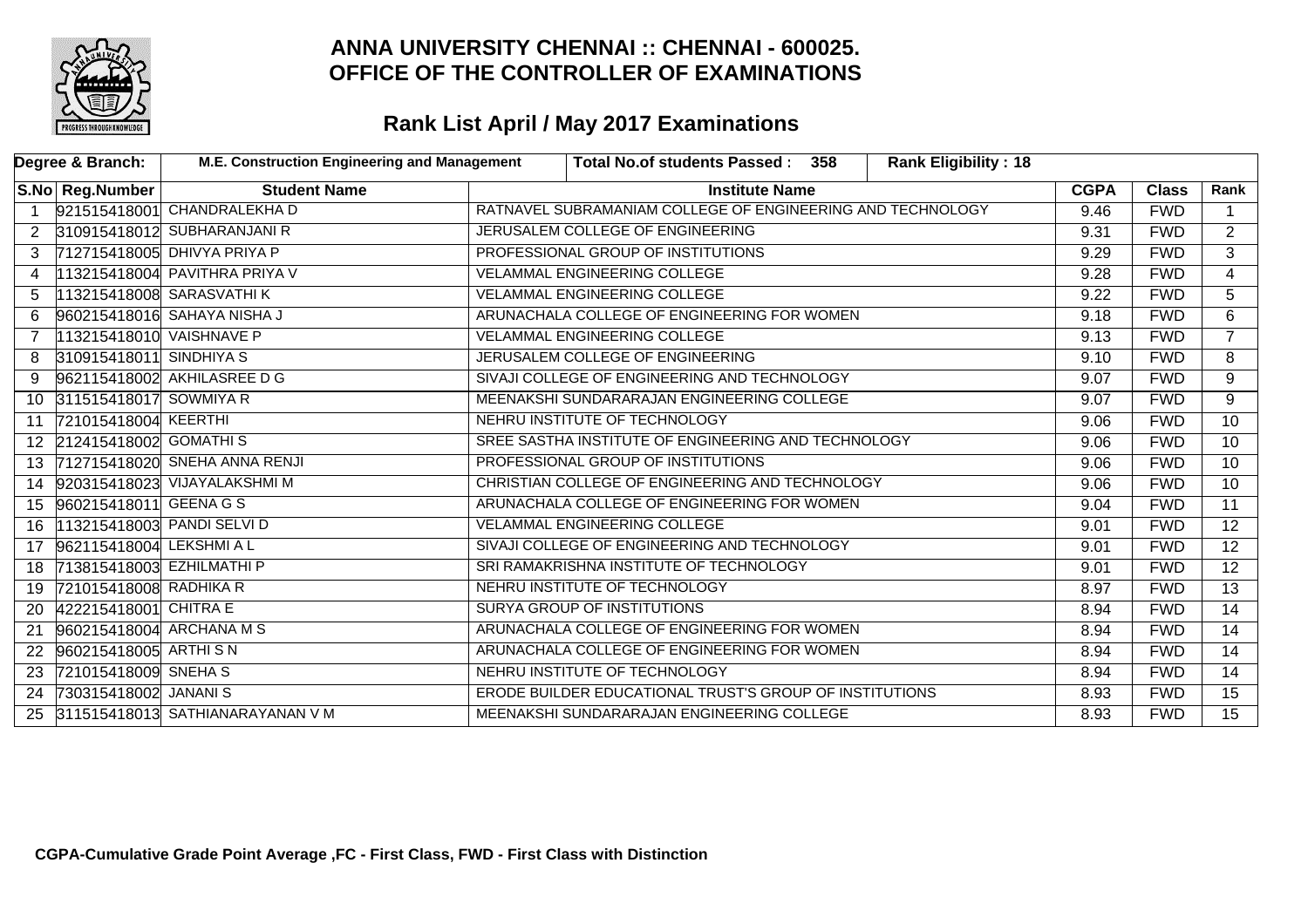

| Degree & Branch: |                        | M.E. Construction Engineering and Management |  | Total No.of students Passed :                       | 358 | <b>Rank Eligibility: 18</b> |      |              |        |
|------------------|------------------------|----------------------------------------------|--|-----------------------------------------------------|-----|-----------------------------|------|--------------|--------|
|                  | <b>S.No Reg.Number</b> | <b>Student Name</b>                          |  | <b>Institute Name</b>                               |     |                             |      | <b>Class</b> | Rank l |
|                  |                        | 26 311515418008 KAMESHWAR M                  |  | MEENAKSHI SUNDARARAJAN ENGINEERING COLLEGE          |     |                             | 8.91 | <b>FWD</b>   | 16     |
| 27               | 212415418008 SUVEDHA S |                                              |  | SREE SASTHA INSTITUTE OF ENGINEERING AND TECHNOLOGY |     |                             | 8.90 | FWD          | 17     |
|                  |                        | 28 422215418006 NASRINFATHIMA J              |  | SURYA GROUP OF INSTITUTIONS                         |     |                             | 8.88 | <b>FWD</b>   | 18     |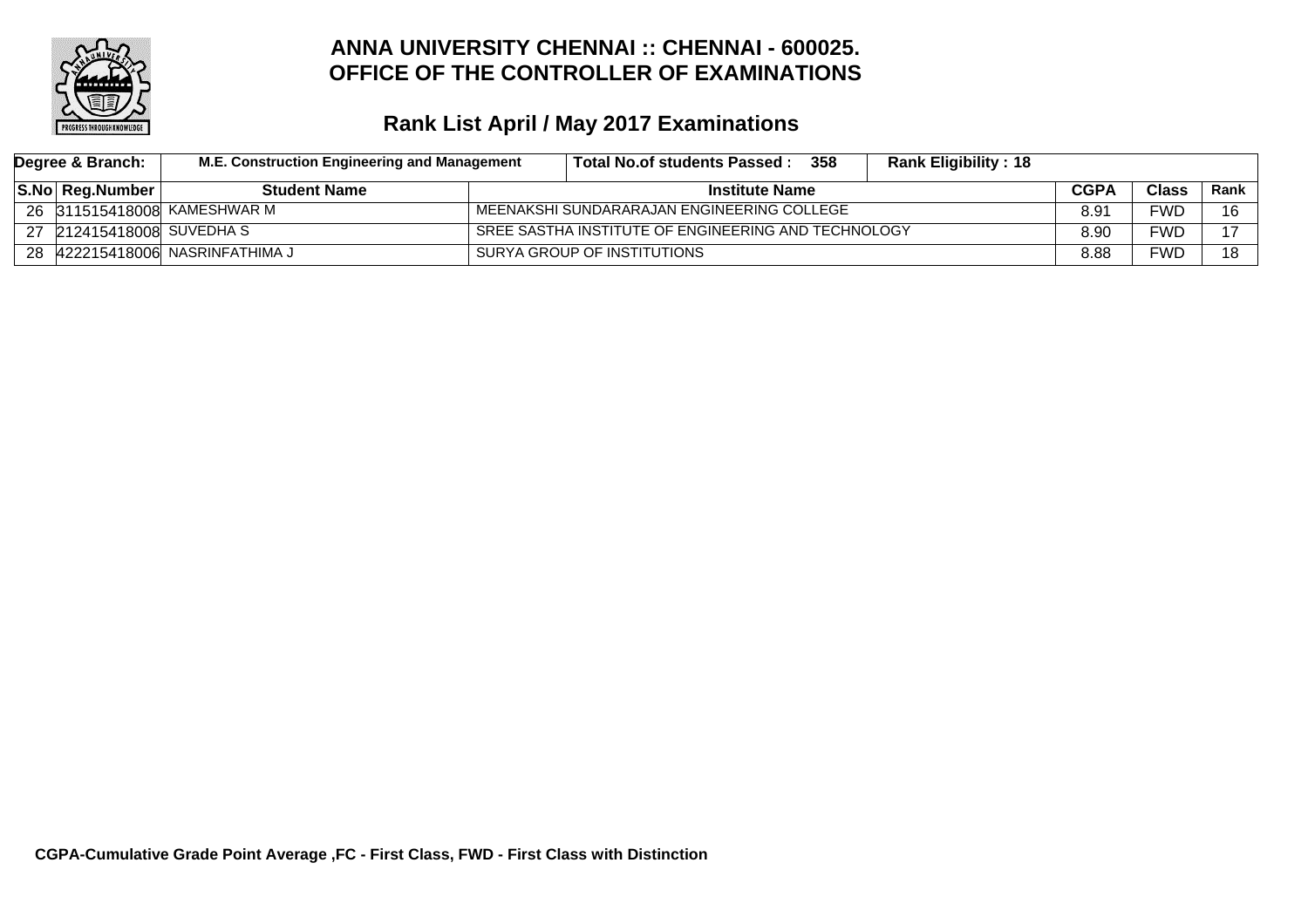

|                | Degree & Branch:            | <b>M.E. VLSI Design</b>           |                                                        | Total No.of students Passed: 378 |  | <b>Rank Eligibility: 19</b> |             |              |                 |
|----------------|-----------------------------|-----------------------------------|--------------------------------------------------------|----------------------------------|--|-----------------------------|-------------|--------------|-----------------|
|                | S.No Reg.Number             | <b>Student Name</b>               |                                                        | <b>Institute Name</b>            |  |                             | <b>CGPA</b> | <b>Class</b> | Rank            |
|                |                             | 111715419003 KARTHIKEYAN C        | R.M.K. ENGINEERING COLLEGE                             |                                  |  |                             | 9.46        | <b>FWD</b>   | $\mathbf{1}$    |
| 2              |                             | 312215419016 KURUNJIMALAR G       | SRI SIVASUBRAMANIYA NADAR COLLEGE OF ENGINEERING       |                                  |  |                             | 9.22        | <b>FWD</b>   | $\overline{2}$  |
|                |                             | 912415419002 BALASHARMITHA T      | SHANMUGANATHAN ENGINEERING COLLEGE                     |                                  |  |                             | 9.06        | <b>FWD</b>   | $\overline{3}$  |
| 4              | 921315419011 MADHUBALA T    |                                   | PSNA COLLEGE OF ENGINEERING AND TECHNOLOGY             |                                  |  |                             | 9.01        | <b>FWD</b>   | $\overline{4}$  |
| 5.             |                             | 921315419001 ANIT PRESENCIA J     | PSNA COLLEGE OF ENGINEERING AND TECHNOLOGY             |                                  |  |                             | 9.01        | <b>FWD</b>   | $\overline{4}$  |
| 6.             | 421215419003 EZHILARASI R   |                                   | KARPAGA VINAYAGA COLLEGE OF ENGINEERING AND TECHNOLOGY |                                  |  |                             | 9.00        | <b>FWD</b>   | 5               |
| $\overline{7}$ | 310815419004 DURGA M        |                                   | JEPPIAAR ENGINEERING COLLEGE                           |                                  |  |                             | 8.97        | <b>FWD</b>   | $\overline{6}$  |
| 8              |                             | 950515419013 VIJAYALAKSHMI P      | DR.SIVANTHI ADITANAR COLLEGE OF ENGINEERING            |                                  |  |                             | 8.97        | <b>FWD</b>   | 6               |
| 9              | 310615419008 YAMUNA V       |                                   | <b>EASWARI ENGINEERING COLLEGE</b>                     |                                  |  |                             | 8.96        | <b>FWD</b>   | $\overline{7}$  |
| 10             | 922215419001 CHITRA G       |                                   | THENI KAMMAVAR SANGAM COLLEGE OF TECHNOLOGY            |                                  |  |                             | 8.96        | <b>FWD</b>   | $\overline{7}$  |
| 11             | 950715419004 PRINCY E       |                                   | FRANCIS XAVIER ENGINEERING COLLEGE                     |                                  |  |                             | 8.94        | <b>FWD</b>   | 8               |
|                | 12 312215419006 DEVIR       |                                   | SRI SIVASUBRAMANIYA NADAR COLLEGE OF ENGINEERING       |                                  |  |                             | 8.94        | <b>FWD</b>   | 8               |
|                | 13 312215419029 SHOBANA V M |                                   | SRI SIVASUBRAMANIYA NADAR COLLEGE OF ENGINEERING       |                                  |  |                             | 8.93        | <b>FWD</b>   | 9               |
|                | 14 814315419008 RAMYAL      |                                   | SRINIVASAN ENGINEERING COLLEGE                         |                                  |  |                             | 8.93        | <b>FWD</b>   | $\overline{9}$  |
|                | 15 111715419004 RENUKA P    |                                   | R.M.K. ENGINEERING COLLEGE                             |                                  |  |                             | 8.93        | <b>FWD</b>   | 9               |
| 16             | 310615419004 OMANA B        |                                   | <b>EASWARI ENGINEERING COLLEGE</b>                     |                                  |  |                             | 8.91        | <b>FWD</b>   | $\overline{10}$ |
|                |                             | 17 310815419003 DHIVYABHARATHI K  | JEPPIAAR ENGINEERING COLLEGE                           |                                  |  |                             | 8.91        | <b>FWD</b>   | 10              |
|                |                             | 18 312215419028 SHEEBA ANGEL A    | SRI SIVASUBRAMANIYA NADAR COLLEGE OF ENGINEERING       |                                  |  |                             | 8.91        | <b>FWD</b>   | 10              |
|                |                             | 19 212215419001 MAHIZ MATHI P     | SAVEETHA ENGINEERING COLLEGE                           |                                  |  |                             | 8.90        | <b>FWD</b>   | $\overline{11}$ |
| 20             | 412515419002 NIVETHA K      |                                   | SRI SAIRAM ENGINEERING COLLEGE                         |                                  |  |                             | 8.90        | <b>FWD</b>   | $\overline{11}$ |
| 21             |                             | 312215419009 GOWRI MANOHARI R     | SRI SIVASUBRAMANIYA NADAR COLLEGE OF ENGINEERING       |                                  |  |                             | 8.84        | <b>FWD</b>   | $\overline{12}$ |
| 22             | 922215419009 VENNILA P      |                                   | THENI KAMMAVAR SANGAM COLLEGE OF TECHNOLOGY            |                                  |  |                             | 8.82        | <b>FWD</b>   | $\overline{13}$ |
|                |                             | 23 921315419003 BENITTO BELLA A   | PSNA COLLEGE OF ENGINEERING AND TECHNOLOGY             |                                  |  |                             | 8.82        | <b>FWD</b>   | $\overline{13}$ |
| 24             |                             | 310615419003 JEBA SARAL DARLING E | <b>EASWARI ENGINEERING COLLEGE</b>                     |                                  |  |                             | 8.82        | <b>FWD</b>   | $\overline{13}$ |
| 25             |                             | 950515419007 JOYCE KAMALI D       | DR.SIVANTHI ADITANAR COLLEGE OF ENGINEERING            |                                  |  |                             | 8.81        | <b>FWD</b>   | $\overline{14}$ |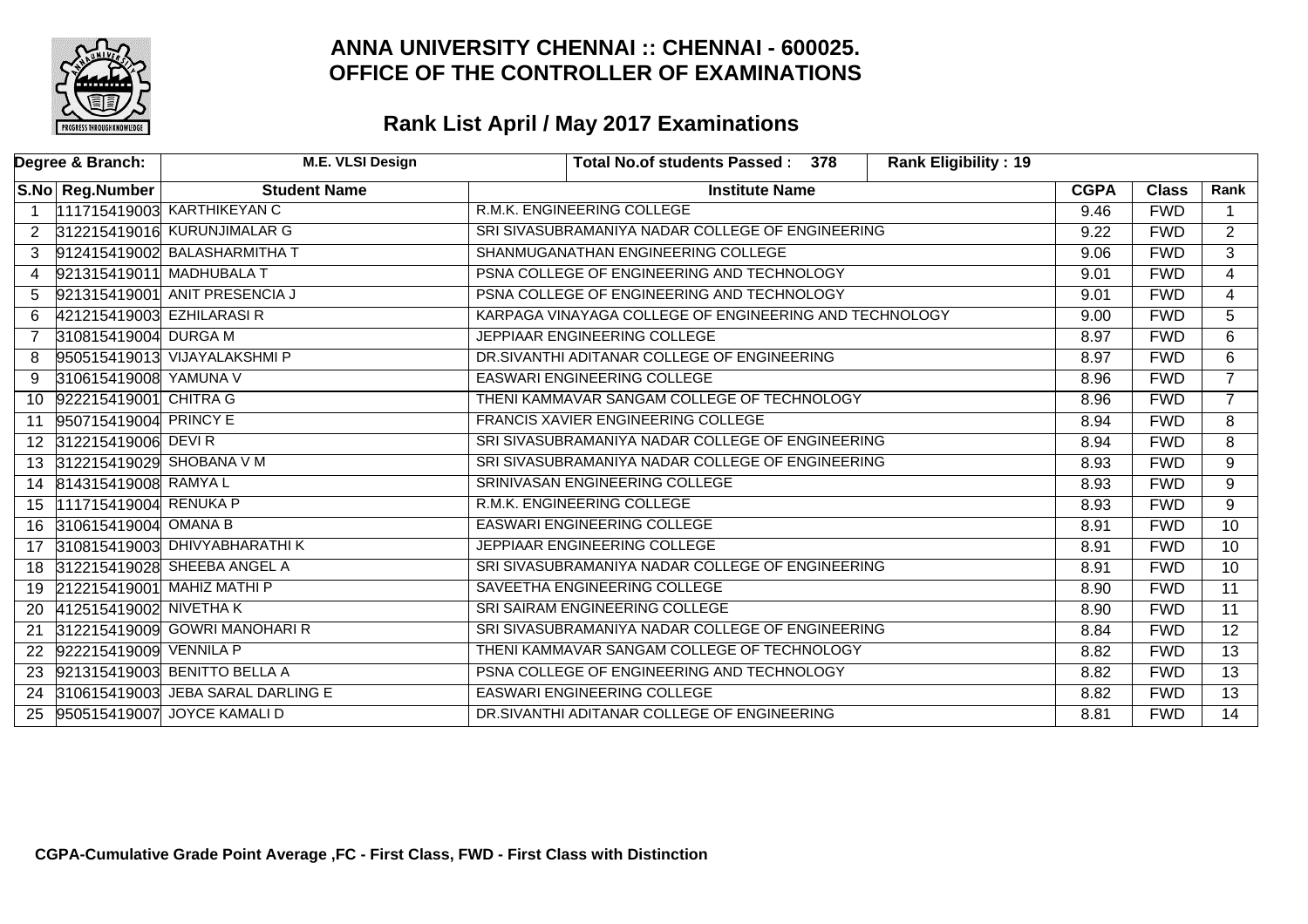

| Degree & Branch:           | M.E. VLSI Design               | Total No.of students Passed: 378<br><b>Rank Eligibility: 19</b> |             |              |      |
|----------------------------|--------------------------------|-----------------------------------------------------------------|-------------|--------------|------|
| S.No   Reg.Number          | <b>Student Name</b>            | <b>Institute Name</b>                                           | <b>CGPA</b> | <b>Class</b> | Rank |
| 26 312215419007 ELAKKIYA A |                                | SRI SIVASUBRAMANIYA NADAR COLLEGE OF ENGINEERING                | 8.81        | <b>FWD</b>   | 14   |
| 27 312215419032 SUCHITRAK  |                                | SRI SIVASUBRAMANIYA NADAR COLLEGE OF ENGINEERING                | 8.79        | <b>FWD</b>   | 15   |
|                            | 28 721715419002 MADHUBASHINI V | P A COLLEGE OF ENGINEERING AND TECHNOLOGY                       | 8.78        | <b>FWD</b>   | 16   |
|                            | 29 112415419002 KEERTHANA S    | SRI VENKATESWARA COLLEGE OF ENGINEERING AND TECHNOLOGY          | 8.78        | <b>FWD</b>   | 16   |
| 30  111715419002 KALPANA S |                                | R.M.K. ENGINEERING COLLEGE                                      | 8.76        | <b>FWD</b>   | 17   |
|                            | 31 720315419002 THENMOZHI M    | AKSHAYA COLLEGE OF ENGINEERING & TECHNOLOGY                     | 8.75        | <b>FWD</b>   | 18   |
| 32 921315419016 PAVITRA R  |                                | PSNA COLLEGE OF ENGINEERING AND TECHNOLOGY                      | 8.74        | <b>FWD</b>   | 19   |
|                            | 33 512215419008 TAMILARASIS    | S.K.P. ENGINEERING COLLEGE                                      | 8.74        | <b>FWD</b>   | 19   |
|                            | 34 310815419010 THILLAIYARASIS | JEPPIAAR ENGINEERING COLLEGE                                    | 8.74        | <b>FWD</b>   | 19   |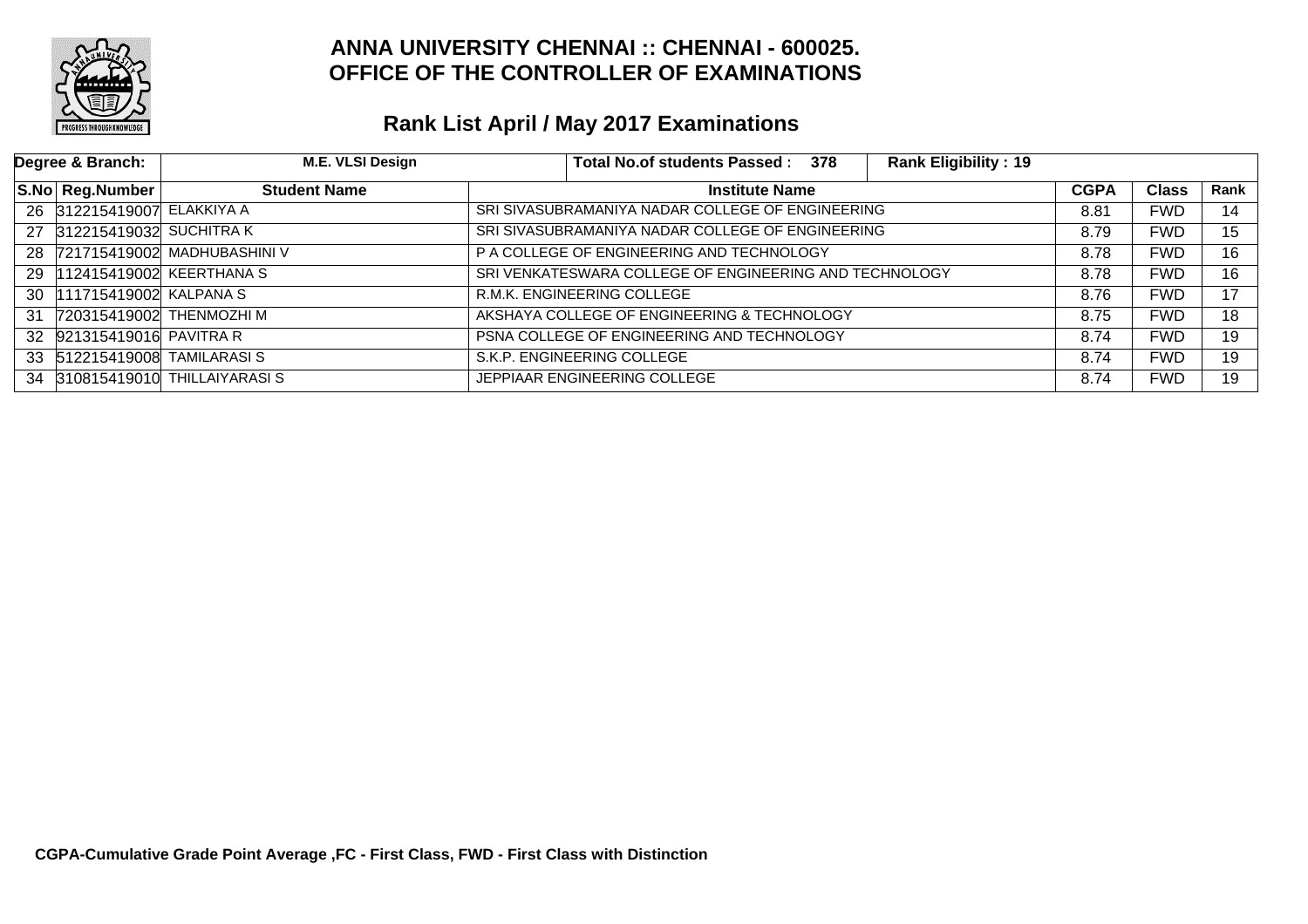

| Degree & Branch: |                        | M.E. Software Engineering            | -36<br><b>Rank Eligibility: 2</b><br>Total No.of students Passed : |             |              |        |
|------------------|------------------------|--------------------------------------|--------------------------------------------------------------------|-------------|--------------|--------|
|                  | <b>S.No Reg.Number</b> | <b>Student Name</b>                  | <b>Institute Name</b>                                              | <b>CGPA</b> | <b>Class</b> | Rank l |
|                  |                        | 312315421002 LINNET PRINCY JUSTINA V | ST.JOSEPH'S COLLEGE OF ENGINEERING                                 | 8.93        | FWD          |        |
|                  |                        | 310615421007 SARASWATHI J            | EASWARI ENGINEERING COLLEGE                                        | 8.89        | FWD          |        |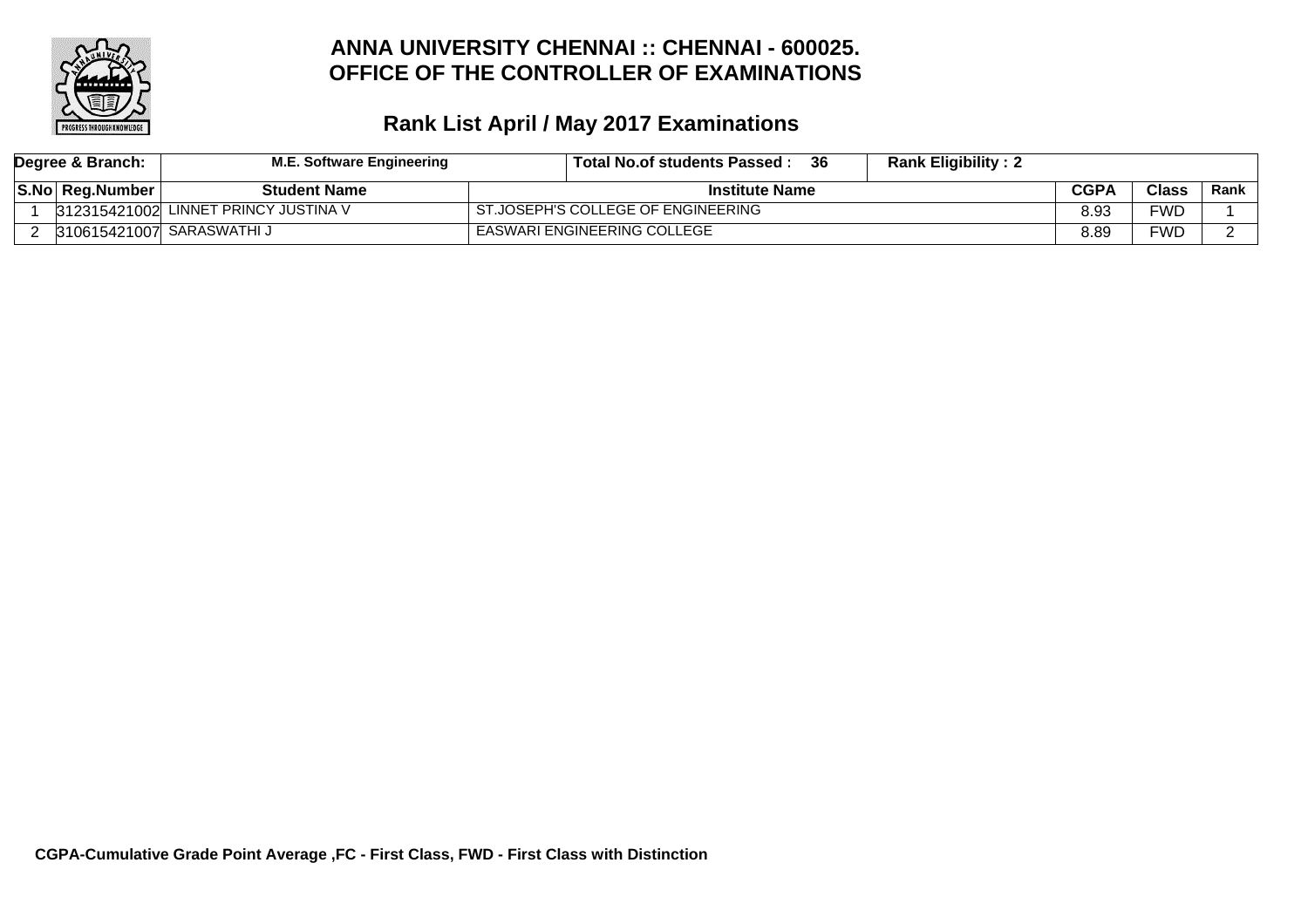

|                    | Degree & Branch:    | Internal Combustion Engineering | . Total No.of students Passed           | 22 | <b>Rank Eligibility:</b> |      |              |      |
|--------------------|---------------------|---------------------------------|-----------------------------------------|----|--------------------------|------|--------------|------|
| <sup>≀</sup> S.No⊤ | ∣ Rea.Number        | <b>Student Name</b>             | <b>Institute Name</b>                   |    |                          | CGPA | <b>Class</b> | Rank |
|                    | 212715422004 RAJA S |                                 | SRI VENKATESWARA COLLEGE OF ENGINEERING |    |                          |      | FWD          |      |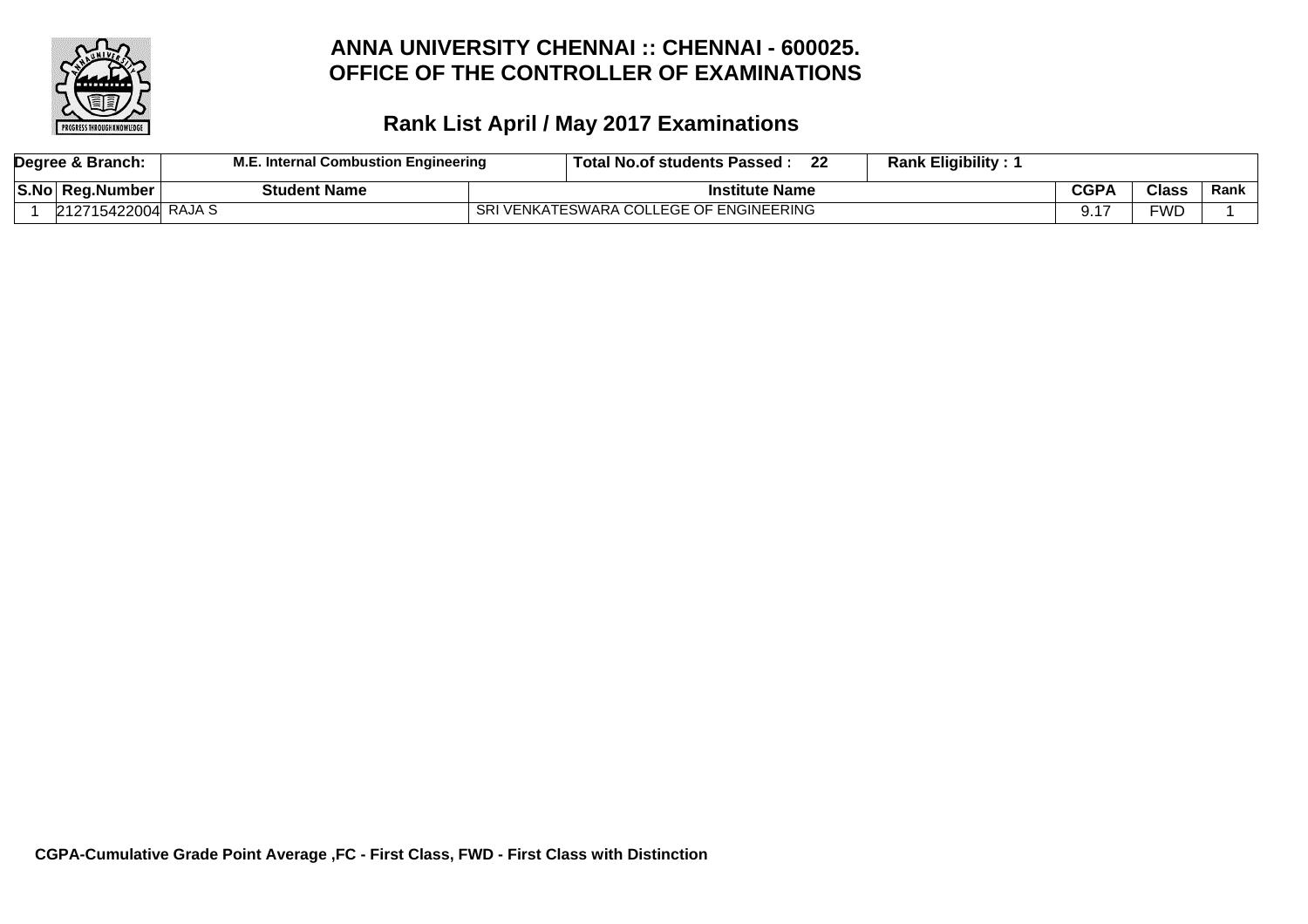

| Degree & Branch: |                          | M.E. Industrial Safety Engineering |                              | Total No.of students Passed: 90               | <b>Rank Eligibility: 5</b> |      |            |             |
|------------------|--------------------------|------------------------------------|------------------------------|-----------------------------------------------|----------------------------|------|------------|-------------|
|                  | <b>S.No Reg.Number</b>   | <b>Student Name</b>                |                              | <b>Institute Name</b>                         |                            |      |            | <b>Rank</b> |
|                  |                          | 923015423002 KARTHIKEYAN P         |                              | ARULMURUGAN COLLEGE OF ENGINEERING            |                            |      |            |             |
| 2                | 622515423001 ERAIYANBU P |                                    | SELVAM COLLEGE OF TECHNOLOGY |                                               |                            |      | <b>FWD</b> | ົ           |
| 3                | 620215423013 VIDYA D     |                                    |                              | ANNAI MATHAMMAL SHEELA ENGINEERING COLLEGE    |                            |      | <b>FWD</b> | ີ           |
| 4                |                          | 730715423003 KARTHIKEYAN S         |                              | EXCEL COLLEGE OF ENGINEERING AND TECHNOLOGY   |                            | 8.50 | <b>FWD</b> |             |
| 5                |                          | 810215423010 SUNIL KUMAR M         |                              | CAUVERY COLLEGE OF ENGINEERING AND TECHNOLOGY |                            | 8.43 | FC.        |             |
| 6.               |                          | 622515423016 SYEDMOHAMMED RASULL J |                              | SELVAM COLLEGE OF TECHNOLOGY                  |                            | 8.43 | FC         |             |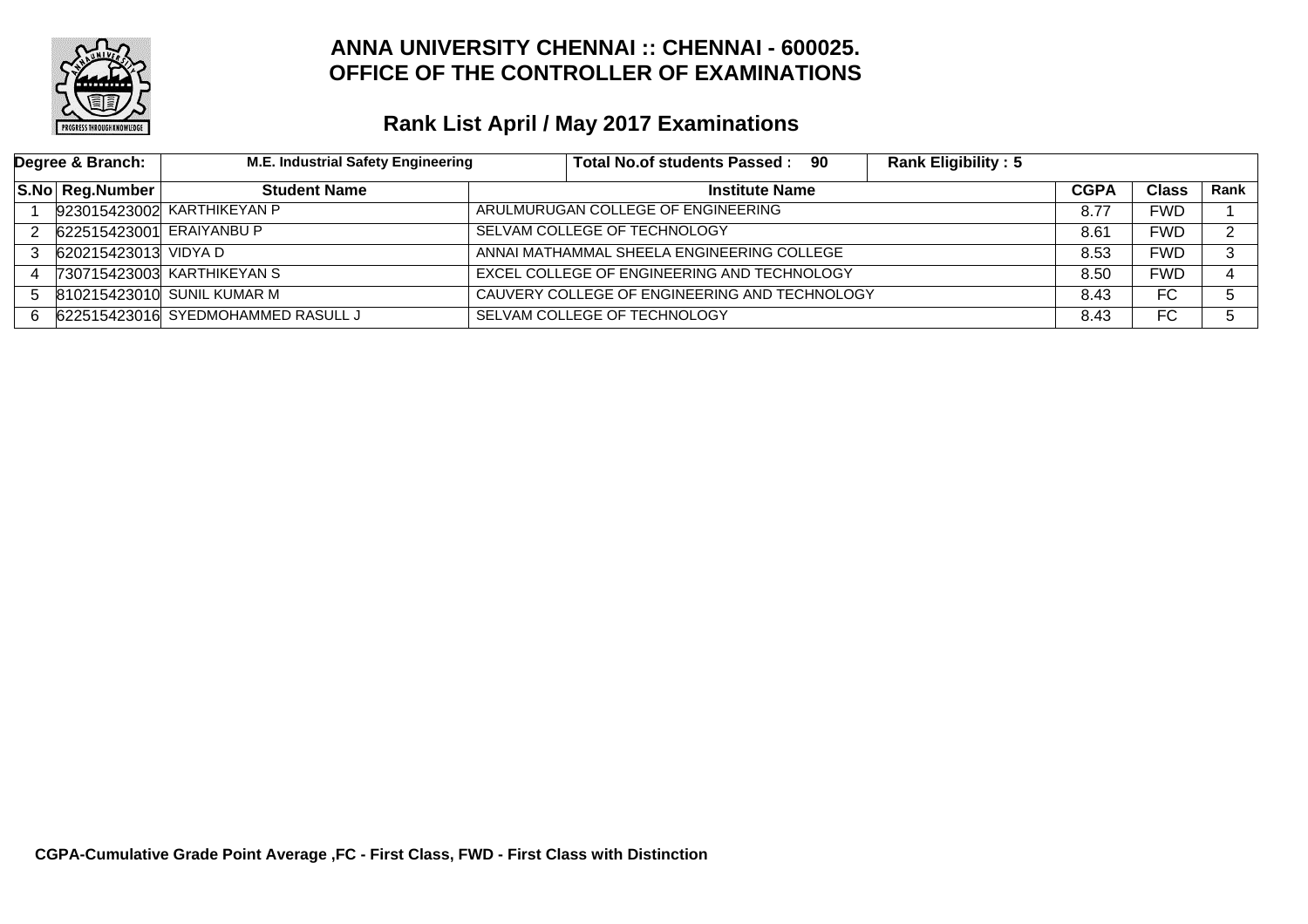

| Degree & Branch: |                                 | <b>M.E. Aeronautical Engineering</b> | -35<br><b>Rank Eligibility: 2</b><br>Total No.of students Passed : |             |              |             |
|------------------|---------------------------------|--------------------------------------|--------------------------------------------------------------------|-------------|--------------|-------------|
|                  | S.No Reg.Number<br>Student Name |                                      | <b>Institute Name</b>                                              | <b>CGPA</b> | <b>Class</b> | <b>Rank</b> |
|                  | 712215424008 MUKESH K           |                                      | PARK COLLEGE OF ENGINEERING AND TECHNOLOGY                         | 9.08        | FWD          |             |
|                  | 950015424010  RAMZANIA M        |                                      | REGIONAL CENTRE OF ANNA UNIVERSITY, THIRUNELVELI                   | 8.62        | FWD          |             |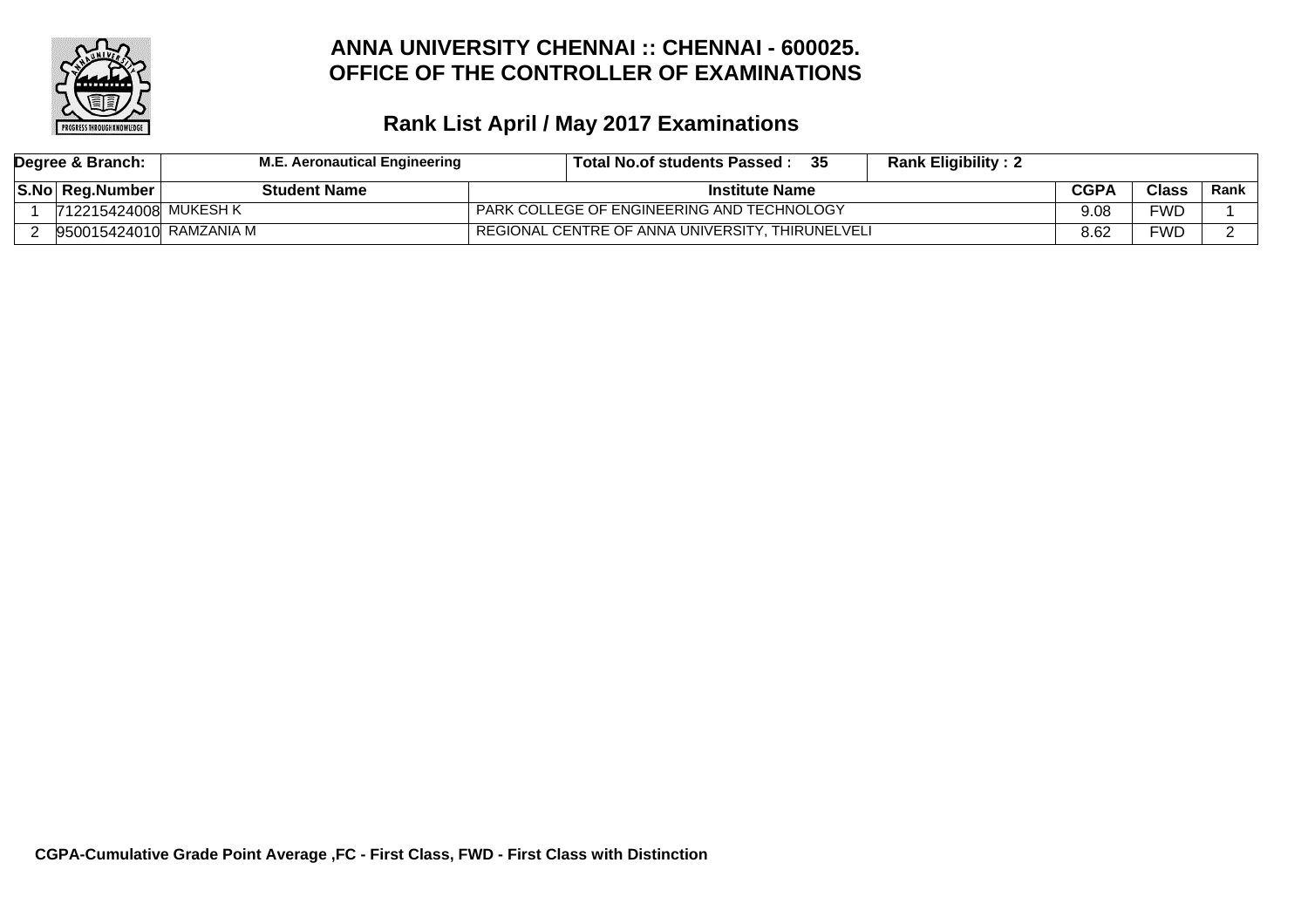

| Degree & Branch:                       | M.E. Control and Instrumentation Engineering | Total No.of students Passed:                 | 30 | <b>Rank Eligibility: 2</b> |             |              |        |
|----------------------------------------|----------------------------------------------|----------------------------------------------|----|----------------------------|-------------|--------------|--------|
| S.No Reg.Number<br><b>Student Name</b> |                                              | <b>Institute Name</b>                        |    |                            | <b>CGPA</b> | <b>Class</b> | Rank l |
|                                        | 312315428002 GEETHANJALI R                   | ST.JOSEPH'S COLLEGE OF ENGINEERING           |    |                            | 8.96        | <b>FWD</b>   |        |
| 510815428001 NARMADHA E                |                                              | GANADIPATHY TULSI'S JAIN ENGINEERING COLLEGE |    |                            | 8.76        | FWD          |        |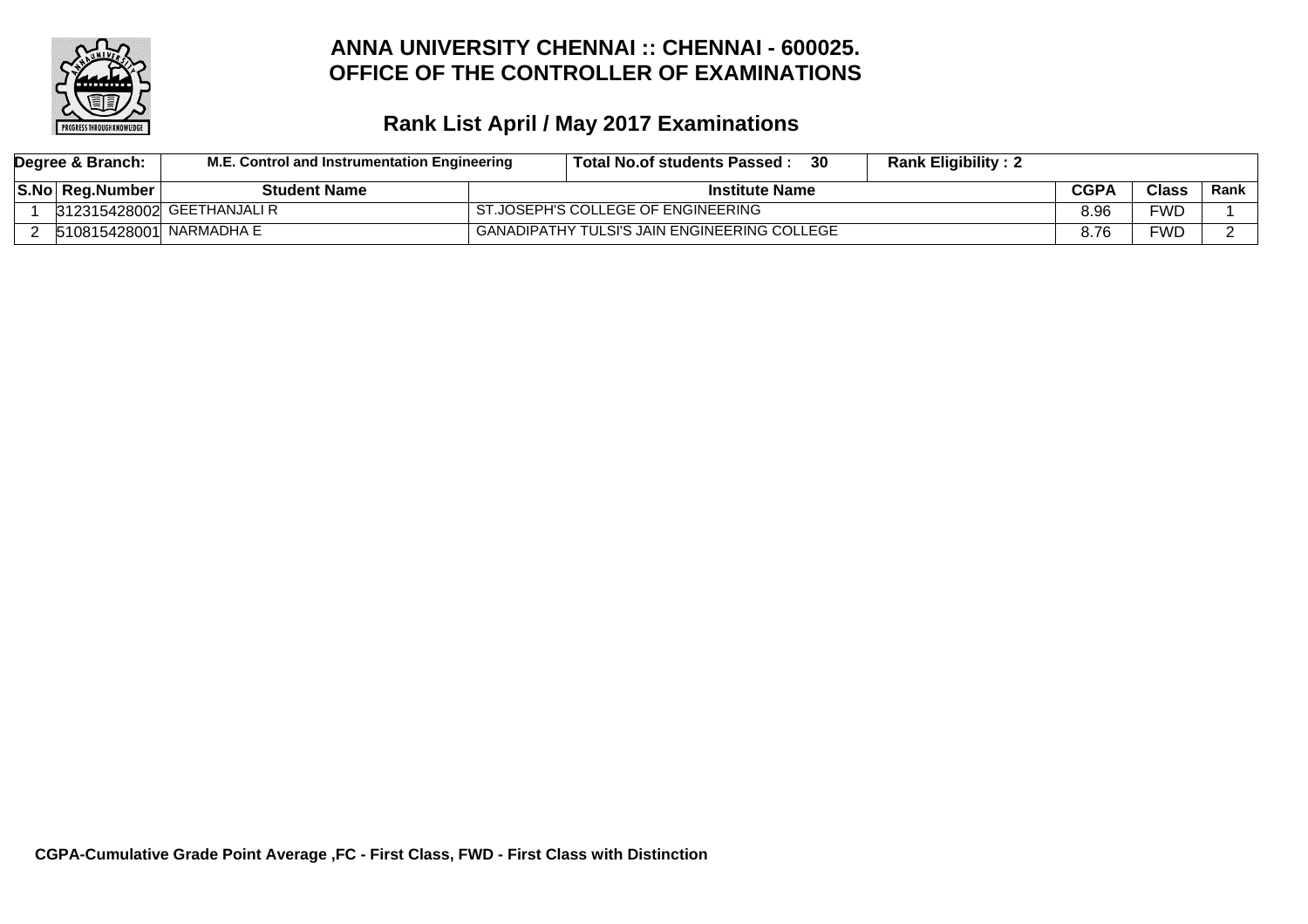

|  | Degree & Branch: | . Mechatronics Engineering | <b>Rank Eligibility:</b><br>13<br><b>Total No.of students Passed</b> |      |              |      |
|--|------------------|----------------------------|----------------------------------------------------------------------|------|--------------|------|
|  | S.No Reg.Number  | <b>Student Name</b>        | <b>Institute Name</b>                                                | CGPA | <b>Class</b> | Rank |
|  | 310815429004     | ' GAYATHRI K               | PIAAR ENGINEERING COLLEGE                                            | 8.99 | ™D           |      |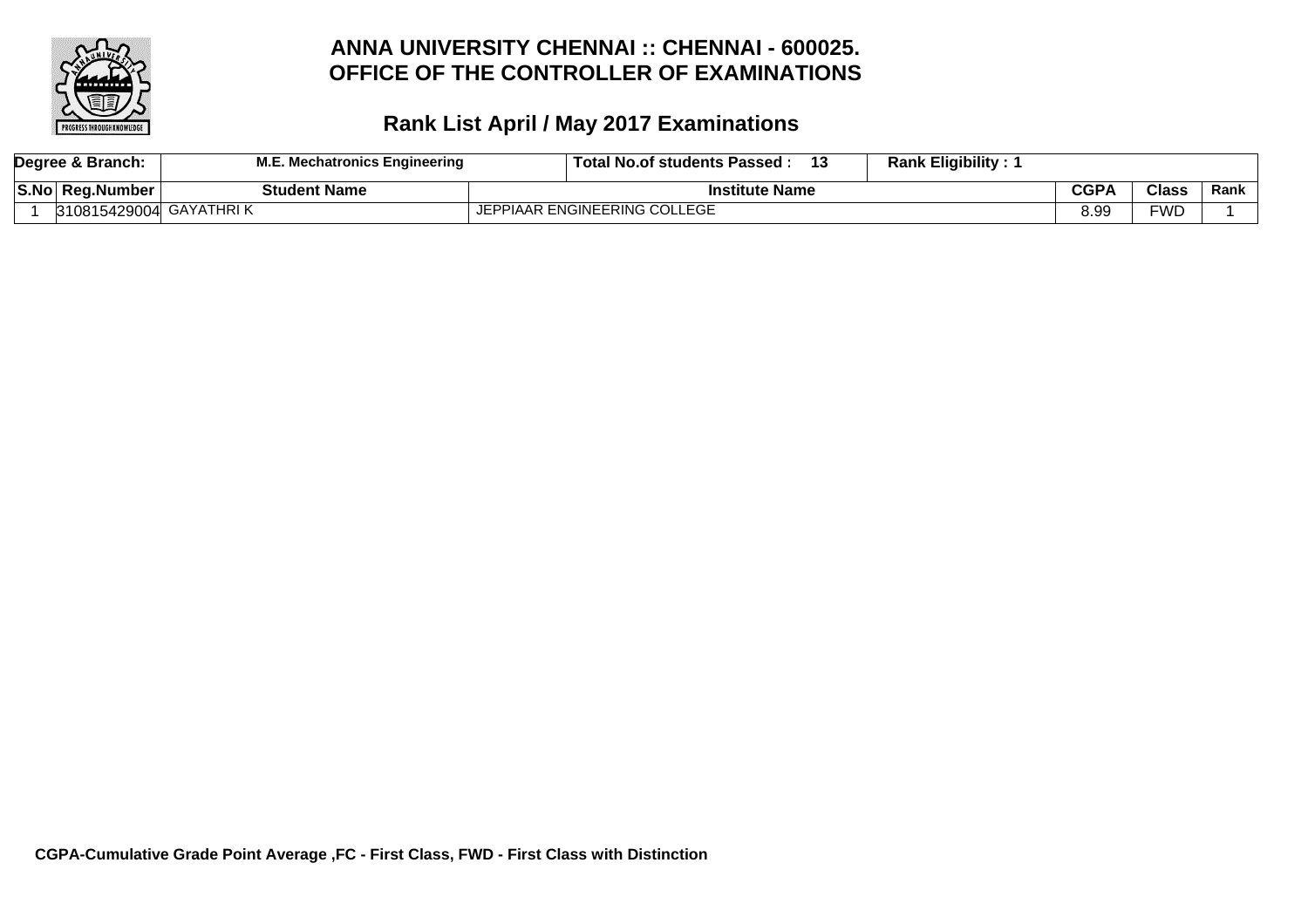

|                 | Degree & Branch:          | <b>M.E. Embedded System Technologies</b> | <b>Total No.of students Passed:</b>               |                       | 206 | <b>Rank Eligibility: 10</b> |             |              |                      |
|-----------------|---------------------------|------------------------------------------|---------------------------------------------------|-----------------------|-----|-----------------------------|-------------|--------------|----------------------|
|                 | S.No Reg.Number           | <b>Student Name</b>                      |                                                   | <b>Institute Name</b> |     |                             | <b>CGPA</b> | <b>Class</b> | Rank                 |
|                 |                           | 710015431015 VIJAYARAGAVAN V             | REGIONAL CENTRE OF ANNA UNIVERSITY, COIMBATORE    |                       |     |                             | 9.01        | <b>FWD</b>   |                      |
| 2               |                           | 421315431003 PRIYADHARSHINI V            | KRISHNASAMY COLLEGE OF ENGINEERING AND TECHNOLOGY |                       |     |                             | 9.00        | <b>FWD</b>   | $\mathbf{2}^{\circ}$ |
| 3               | 211615431003 KALPANA D    |                                          | RAJALAKSHMI ENGINEERING COLLEGE                   |                       |     |                             | 8.99        | <b>FWD</b>   | 3                    |
| 4               |                           | 810415431004 JENOVA JASMINE G            | DHANALAKSHMI SRINIVASAN ENGINEERING COLLEGE       |                       |     |                             | 8.97        | <b>FWD</b>   | 4                    |
| 5               | 312315431004 KRITHIKA S   |                                          | ST.JOSEPH'S COLLEGE OF ENGINEERING                |                       |     |                             | 8.94        | <b>FWD</b>   | 5.                   |
| 6.              |                           | 412515431007 SHANMUGA PRABHA P           | SRI SAIRAM ENGINEERING COLLEGE                    |                       |     |                             | 8.94        | <b>FWD</b>   | 5.                   |
|                 | 113215431006 PRIYA R      |                                          | <b>VELAMMAL ENGINEERING COLLEGE</b>               |                       |     |                             | 8.94        | <b>FWD</b>   | 5.                   |
| 8               | 810415431002 BINISHA P    |                                          | DHANALAKSHMI SRINIVASAN ENGINEERING COLLEGE       |                       |     |                             | 8.84        | <b>FWD</b>   | 6                    |
| 9               | $810415431001$ BHARATHI K |                                          | DHANALAKSHMI SRINIVASAN ENGINEERING COLLEGE       |                       |     |                             | 8.84        | <b>FWD</b>   | 6                    |
| 10 <sup>1</sup> | 421315431002 NIVETHITHA P |                                          | KRISHNASAMY COLLEGE OF ENGINEERING AND TECHNOLOGY |                       |     |                             | 8.83        | <b>FWD</b>   |                      |
| 11              | 813015431001 ANITHA G     |                                          | OXFORD ENGINEERING COLLEGE                        |                       |     |                             | 8.81        | <b>FWD</b>   | 8                    |
|                 |                           | 12 962615431006 SREE VITHYA P            | UDAYA SCHOOL OF ENGINEERING                       |                       |     |                             | 8.78        | <b>FWD</b>   | 9                    |
|                 |                           | 13  422715431002 MAHALAKSHMI V           | V.R.S. COLLEGE OF ENGINEERING AND TECHNOLOGY      |                       |     |                             | 8.75        | <b>FWD</b>   | 10                   |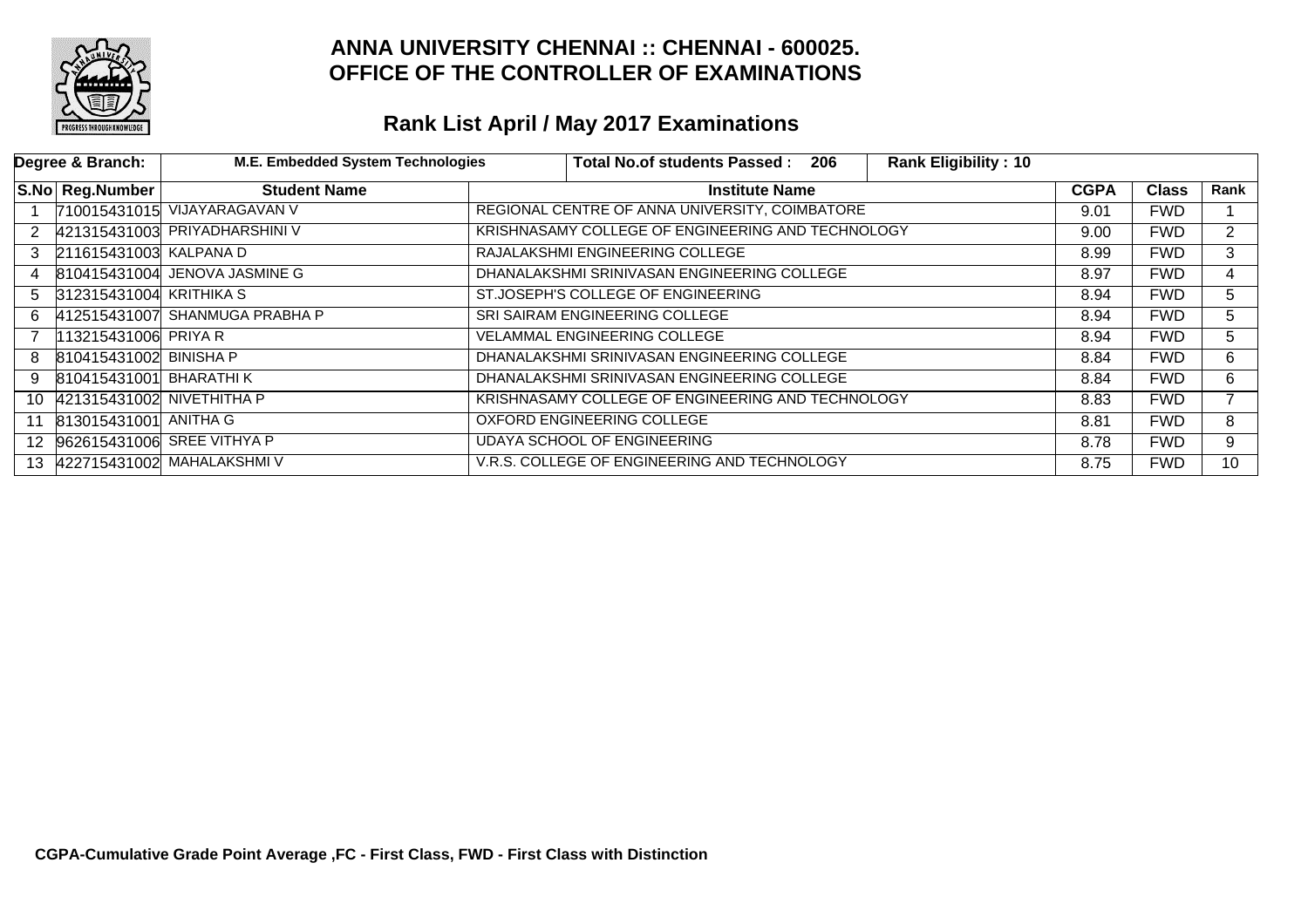

| Degree & Branch:        | M.E. Soil Mechanics and Foundation Engineering | Total No.of students Passed :              | <b>Rank Eligibility:</b> |             |              |      |
|-------------------------|------------------------------------------------|--------------------------------------------|--------------------------|-------------|--------------|------|
| S.No Reg.Number         | <b>Student Name</b>                            | <b>Institute Name</b>                      |                          | <b>CGPA</b> | <b>Class</b> | Rank |
| 912215433009 SHARMILA V |                                                | RAJA COLLEGE OF ENGINEERING AND TECHNOLOGY |                          |             | FWD          |      |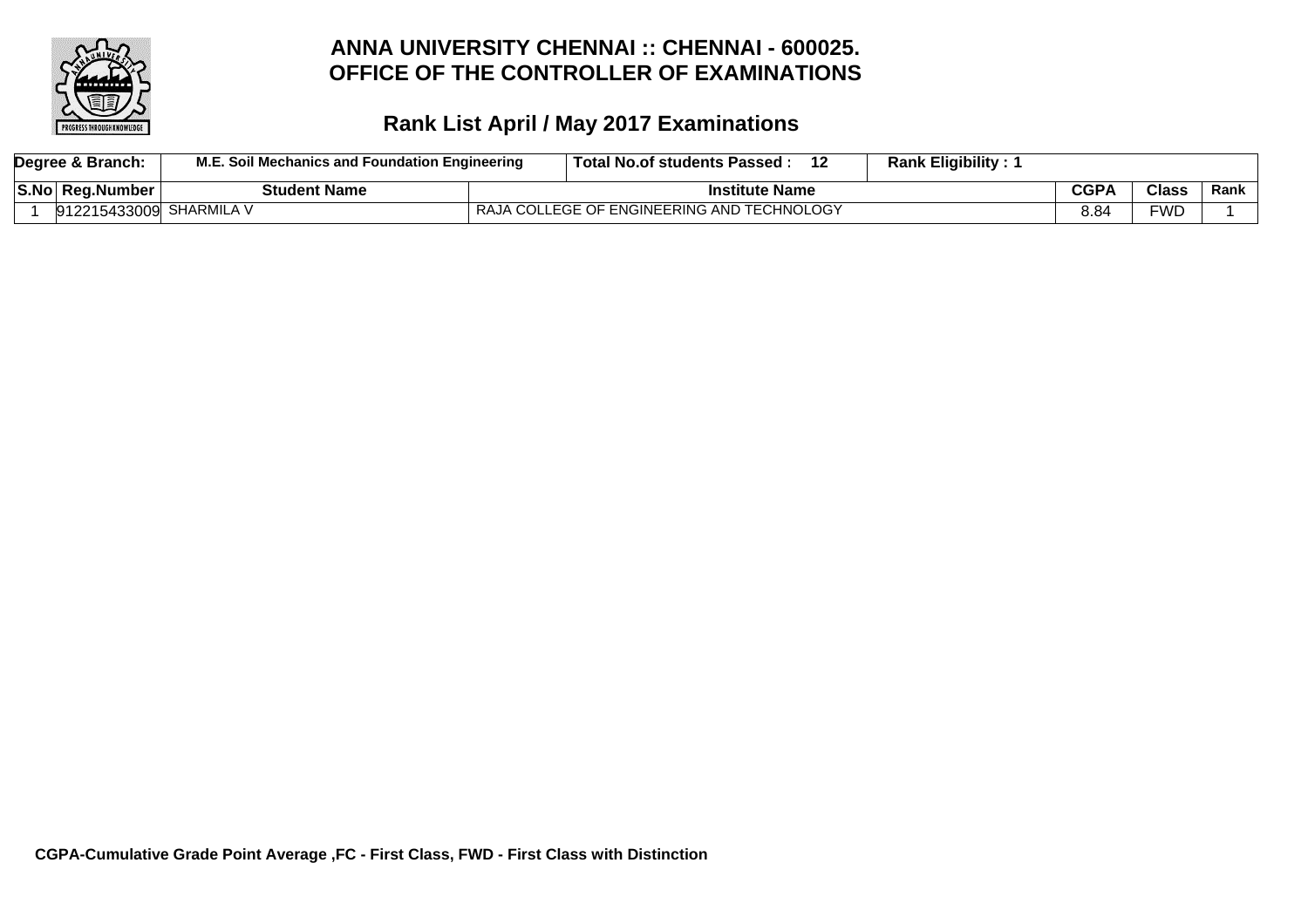

| Degree & Branch: | M.E. Medical Electronics    | -33<br>Total No.of students Passed : | <b>Rank Eligibility: 2</b>                       |             |              |        |
|------------------|-----------------------------|--------------------------------------|--------------------------------------------------|-------------|--------------|--------|
| S.No Reg.Number  | <b>Student Name</b>         | <b>Institute Name</b>                |                                                  | <b>CGPA</b> | <b>Class</b> | Rank l |
|                  | 312215455015 VISHNU PRIYA K |                                      | SRI SIVASUBRAMANIYA NADAR COLLEGE OF ENGINEERING |             |              |        |
| 211615455007     | VIGNESHWARI N               | RAJALAKSHMI ENGINEERING COLLEGE      |                                                  | 9.04        | FWD          |        |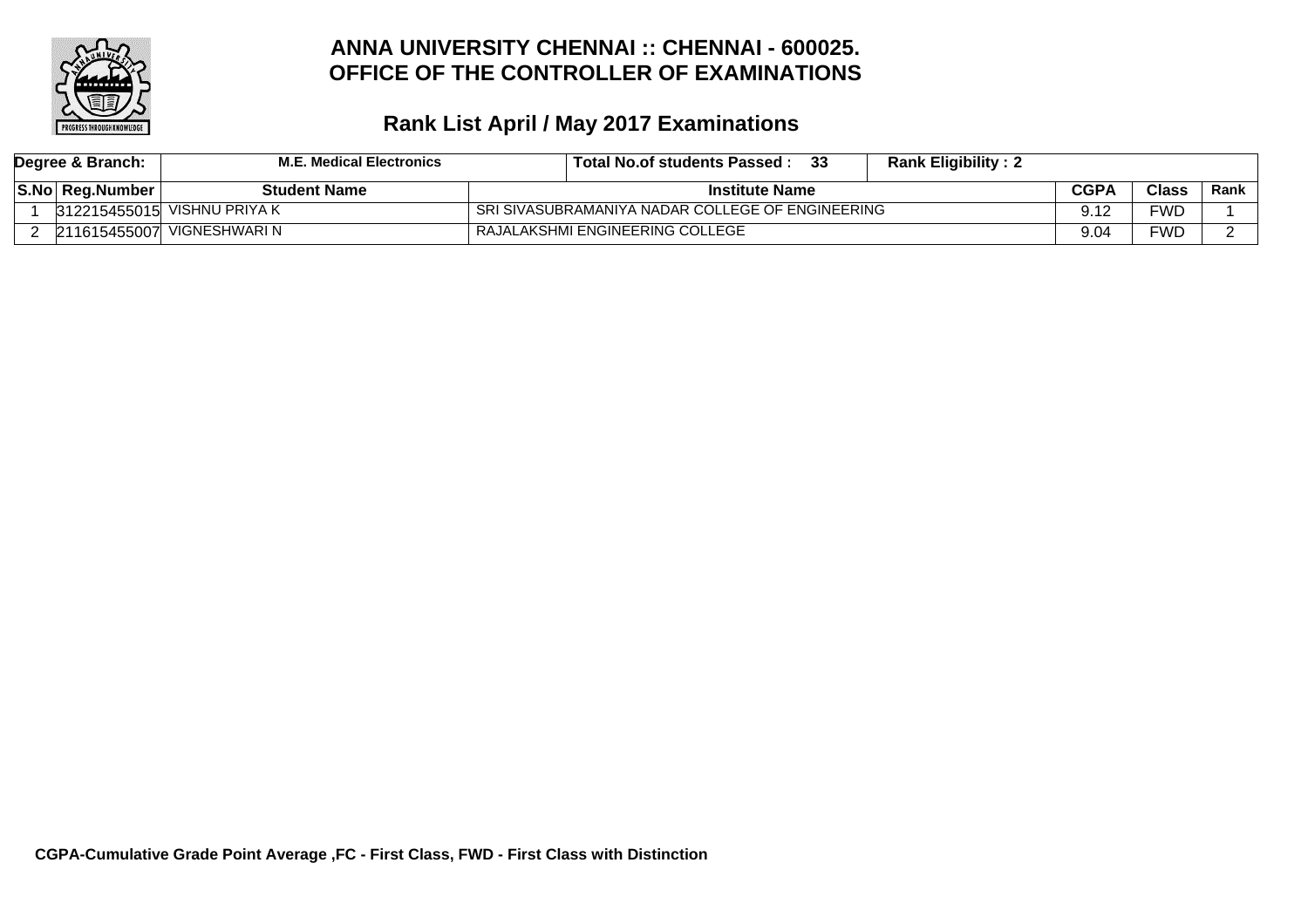

|  | Degree & Branch:        | M.E. Communication and Networking | Total No.of students Passed:    | -39 | <b>Rank Eligibility: 2</b> |              |        |  |
|--|-------------------------|-----------------------------------|---------------------------------|-----|----------------------------|--------------|--------|--|
|  | <b>S.No Reg.Number</b>  | <b>Student Name</b>               | <b>Institute Name</b>           |     | <b>CGPA</b>                | <b>Class</b> | Rank l |  |
|  | 961815483002  ASHWINI A |                                   | PONJESLY COLLEGE OF ENGINEERING |     |                            | FWD          |        |  |
|  | 411815483001 JAMEEMA P  |                                   | RRASE COLLEGE OF ENGINEERING    |     | 9.03                       | FWD          |        |  |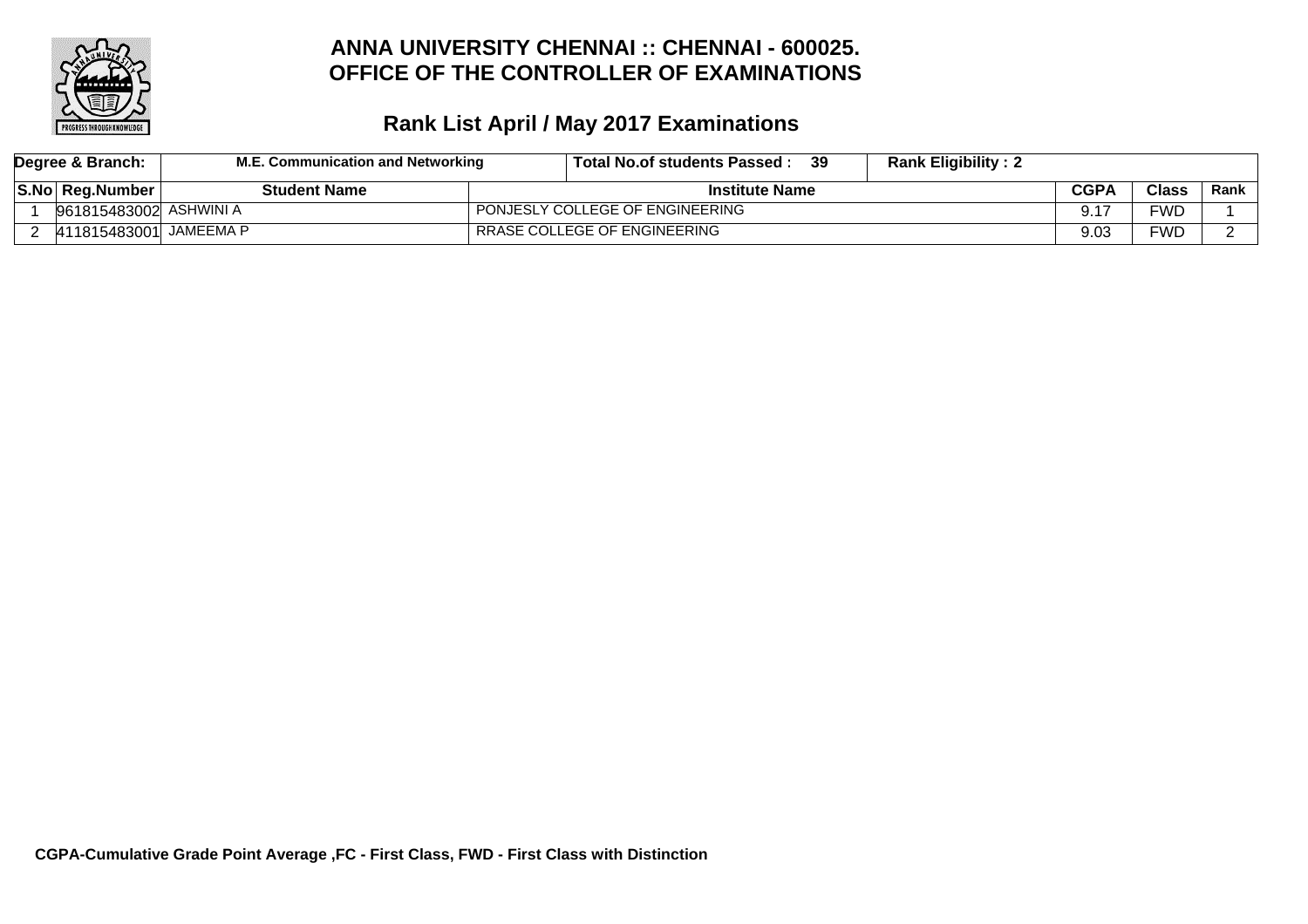

| Degree & Branch:        | M.E. Computer Science and Engineering (With | <b>Rank Eligibility: 3</b><br>Total No.of students Passed:<br>- 66 |             |              |      |
|-------------------------|---------------------------------------------|--------------------------------------------------------------------|-------------|--------------|------|
|                         | <b>Specialization in Networks)</b>          |                                                                    |             |              |      |
| S.No Reg.Number         | <b>Student Name</b>                         | <b>Institute Name</b>                                              | <b>CGPA</b> | <b>Class</b> | Rank |
| 921315492006 KALARANI M |                                             | <b>PSNA COLLEGE OF ENGINEERING AND TECHNOLOGY</b>                  | 8.88        | FWD          |      |
| 950715492008 RASI RAJ R |                                             | <b>FRANCIS XAVIER ENGINEERING COLLEGE</b>                          | 8.81        | FWD          | ົ    |
| 710015492006 PAVITHRA R |                                             | REGIONAL CENTRE OF ANNA UNIVERSITY, COIMBATORE                     | 8.77        | FWD          | n    |
|                         | 710015492004 MEGHA J PRAKASH                | REGIONAL CENTRE OF ANNA UNIVERSITY, COIMBATORE                     | 8.77        | FWD          | ົ    |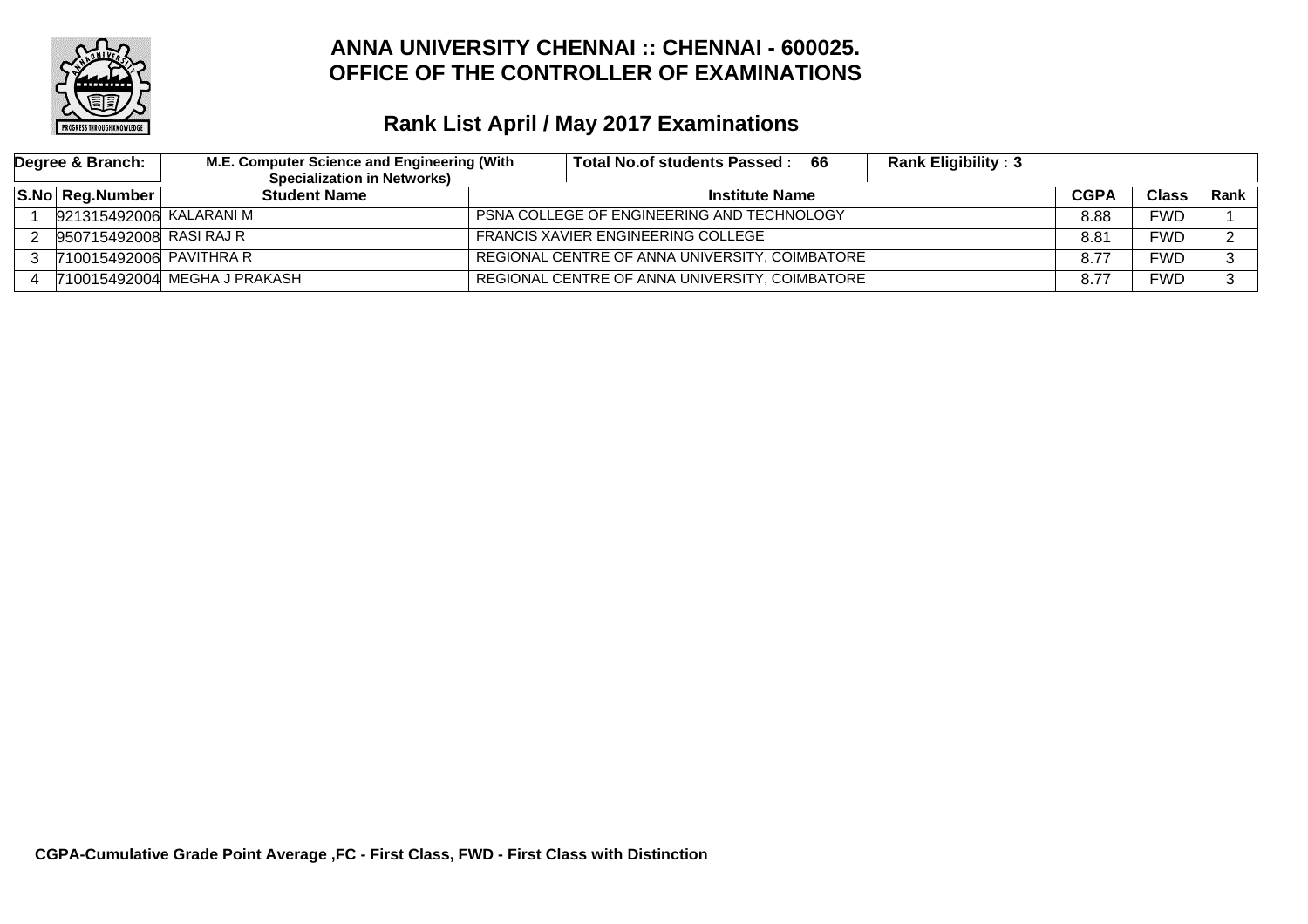

|       | Degree & Branch: | I.Tech. Plastics Technology | <b>Rank Eligibility:</b><br>⊪ Total No.of students Passed : |      |              |      |
|-------|------------------|-----------------------------|-------------------------------------------------------------|------|--------------|------|
| 'S.No | ∣ Rea.Number     | <b>Student Name</b>         | <b>Institute Name</b>                                       | CGPA | <b>Class</b> | Rank |
|       | 310315503014     | VIJAY R                     | CENTRAL INSTITUTE OF PLASTICS ENGINEERING AND TECHNOLOGY    |      | ⊷            |      |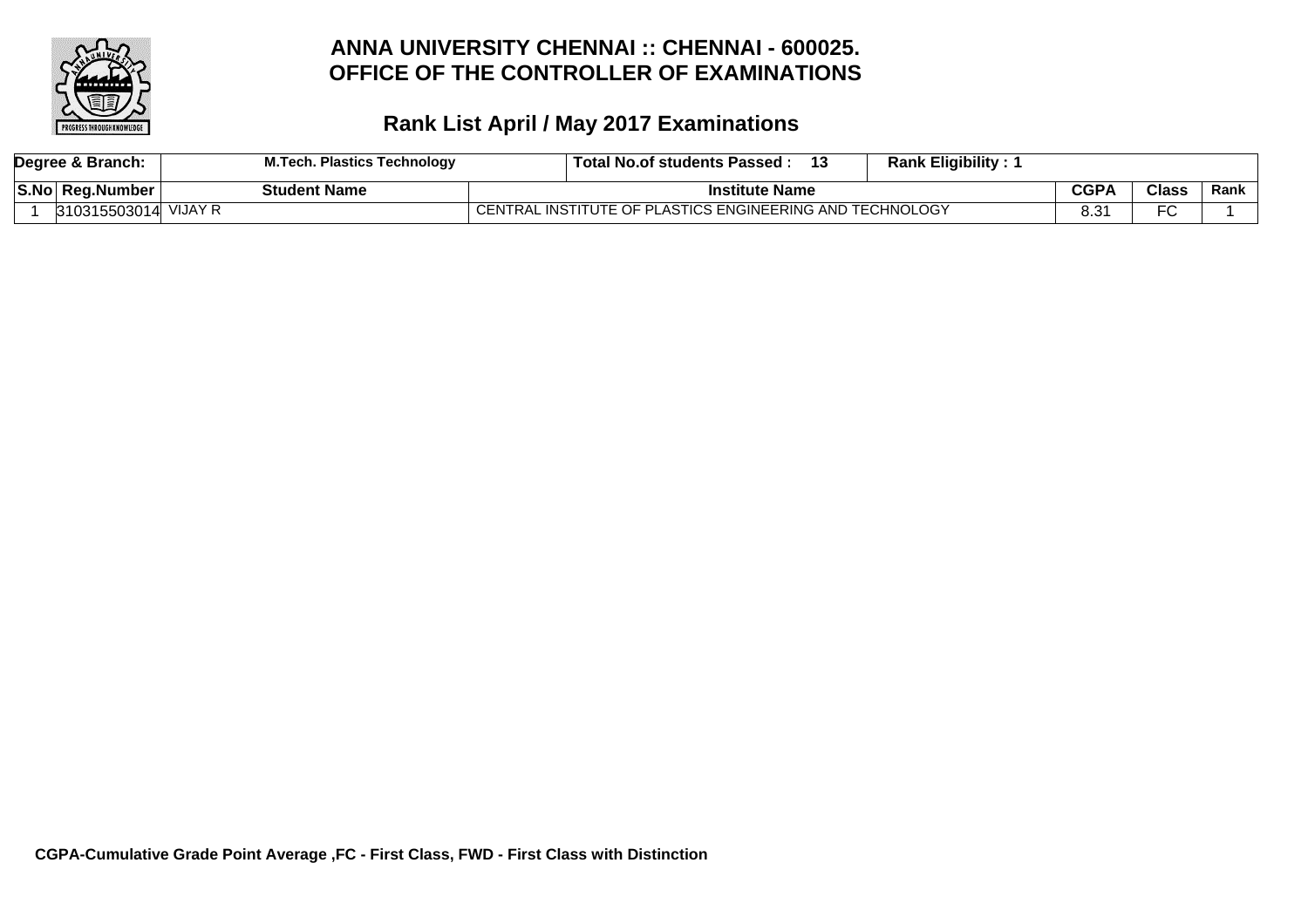

|      | Degree & Branch: | <b>M.Tech. Remote Sensing</b> | <b>Rank Eligibility:</b><br>⊩ Total No.of students Passed : |      |              |      |
|------|------------------|-------------------------------|-------------------------------------------------------------|------|--------------|------|
| S.No | ∣ Rea.Number     | <b>Student Name</b>           | <b>Institute Name</b>                                       | CGPA | <b>Class</b> | Rank |
|      | 950015506010     | <b>SRIMADHI K</b>             | REGIONAL CENTRE OF ANNA UNIVERSITY. THIRUNELVELI            |      | <b>FWD</b>   |      |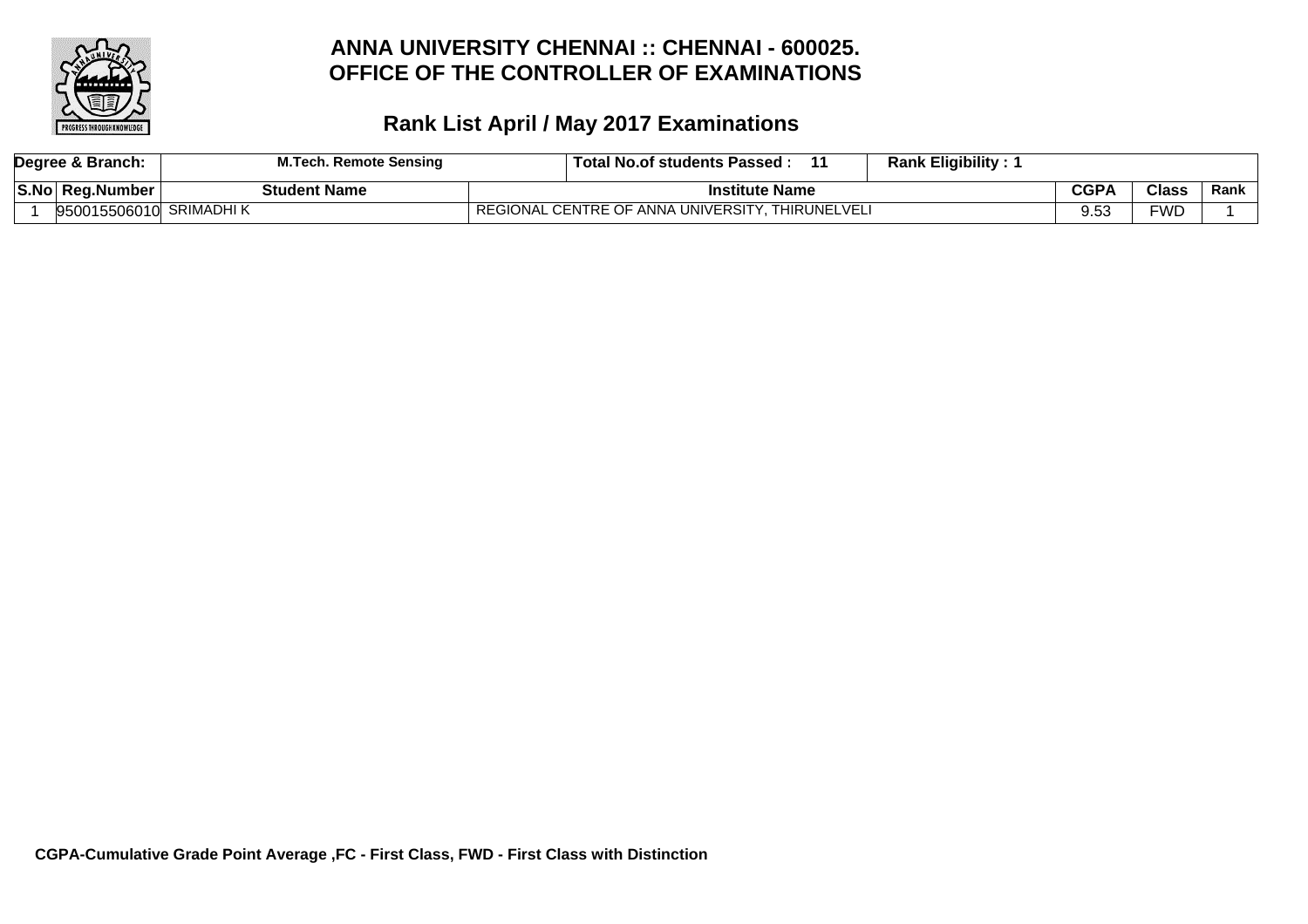

| Degree & Branch: | <b>M.Tech. Bio Technology</b>       | <b>Rank Eligibility: 4</b><br>Total No.of students Passed: 70 |             |            |             |
|------------------|-------------------------------------|---------------------------------------------------------------|-------------|------------|-------------|
| S.No Reg.Number  | <b>Student Name</b>                 | <b>Institute Name</b>                                         | <b>CGPA</b> | Class      | <b>Rank</b> |
|                  | 211615509007 SHREENIDHIKS           | RAJALAKSHMI ENGINEERING COLLEGE                               | 9.55        | <b>FWD</b> |             |
|                  | 211615509006 SHANMUGAPRIYA M        | RAJALAKSHMI ENGINEERING COLLEGE                               | 9.25        | FWD        |             |
|                  | 212715509011 SHUBHASHINI A          | SRI VENKATESWARA COLLEGE OF ENGINEERING                       | 9.12        | FWD        |             |
|                  | 920415509004 SUNDARA MAHALINGAM M A | KAMARAJ COLLEGE OF ENGINEERING AND TECHNOLOGY                 | 9.08        | <b>FWD</b> |             |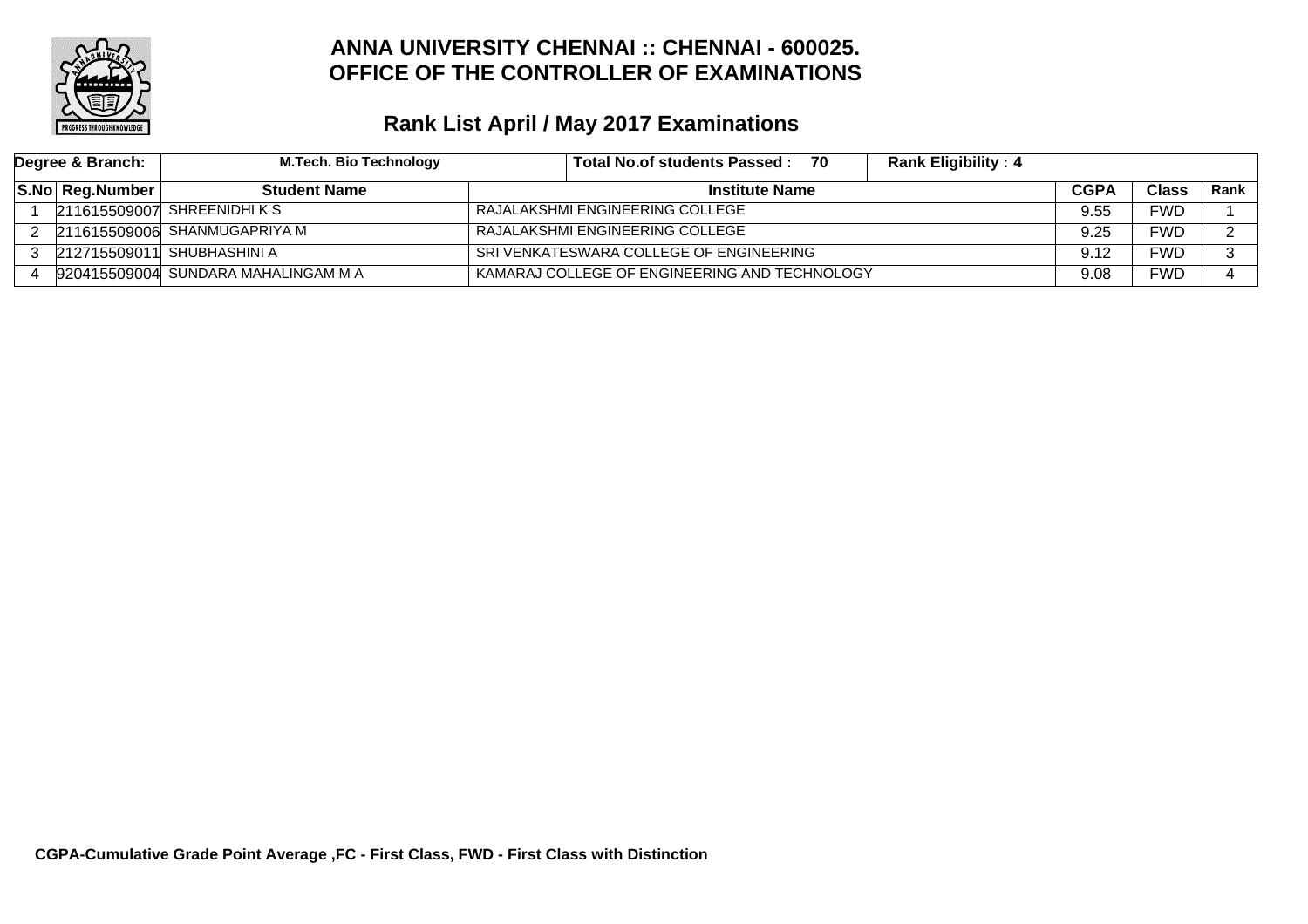

| Degree & Branch:       | M.Tech. Information Technology | Total No.of students Passed: 57           | <b>Rank Eligibility: 3</b> |             |              |        |
|------------------------|--------------------------------|-------------------------------------------|----------------------------|-------------|--------------|--------|
| S.No Reg.Number        | <b>Student Name</b>            | <b>Institute Name</b>                     |                            | <b>CGPA</b> | <b>Class</b> | Rank l |
|                        | 950715510007 WESTRING HANNAH M | <b>FRANCIS XAVIER ENGINEERING COLLEGE</b> |                            | 9.15        | <b>FWD</b>   |        |
|                        | 950715510003 JANANI ABINAYA R  | <b>FRANCIS XAVIER ENGINEERING COLLEGE</b> |                            | 8.97        | FWD          |        |
| 731815510008 SUGANYA L |                                | MAHARAJA ENGINEERING COLLEGE              |                            |             | FWD          |        |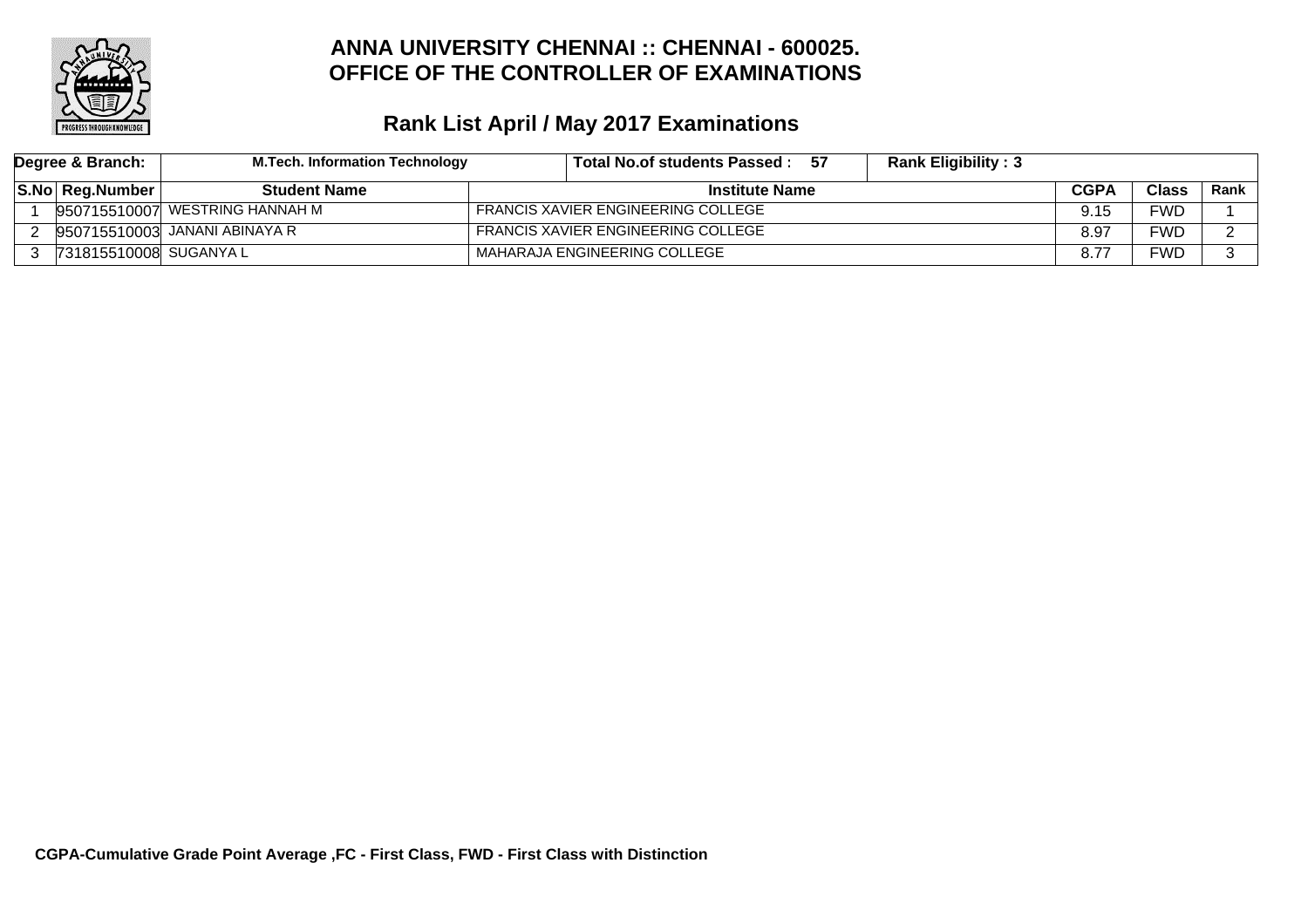

|   | Degree & Branch:       | M.Arch.                         | Total No.of students Passed: 51  | <b>Rank Eligibility: 3</b> |               |            |      |
|---|------------------------|---------------------------------|----------------------------------|----------------------------|---------------|------------|------|
|   | S.No Reg.Number        | <b>Student Name</b>             | <b>Institute Name</b>            |                            | <b>CGPA</b>   | Class      | Rank |
|   | 311415566001 ARCHANA S |                                 | MEENAKSHI COLLEGE OF ENGINEERING |                            | 8.52          | <b>FWD</b> |      |
|   |                        | 311415566002 ASHWINI C VAIDYA   | MEENAKSHI COLLEGE OF ENGINEERING |                            | 8.21          | FC         | ົ    |
| 3 | 311415566004 DIWARI S  |                                 | MEENAKSHI COLLEGE OF ENGINEERING |                            | 8.21          | FC         |      |
|   | 311415566013 THIAGU M  |                                 | MEENAKSHI COLLEGE OF ENGINEERING |                            | 8.1'          | FC         |      |
|   |                        | 5 311415566012 SHANMUGA PRIYA S | MEENAKSHI COLLEGE OF ENGINEERING |                            | $8.1^{\circ}$ | FC         | ົ    |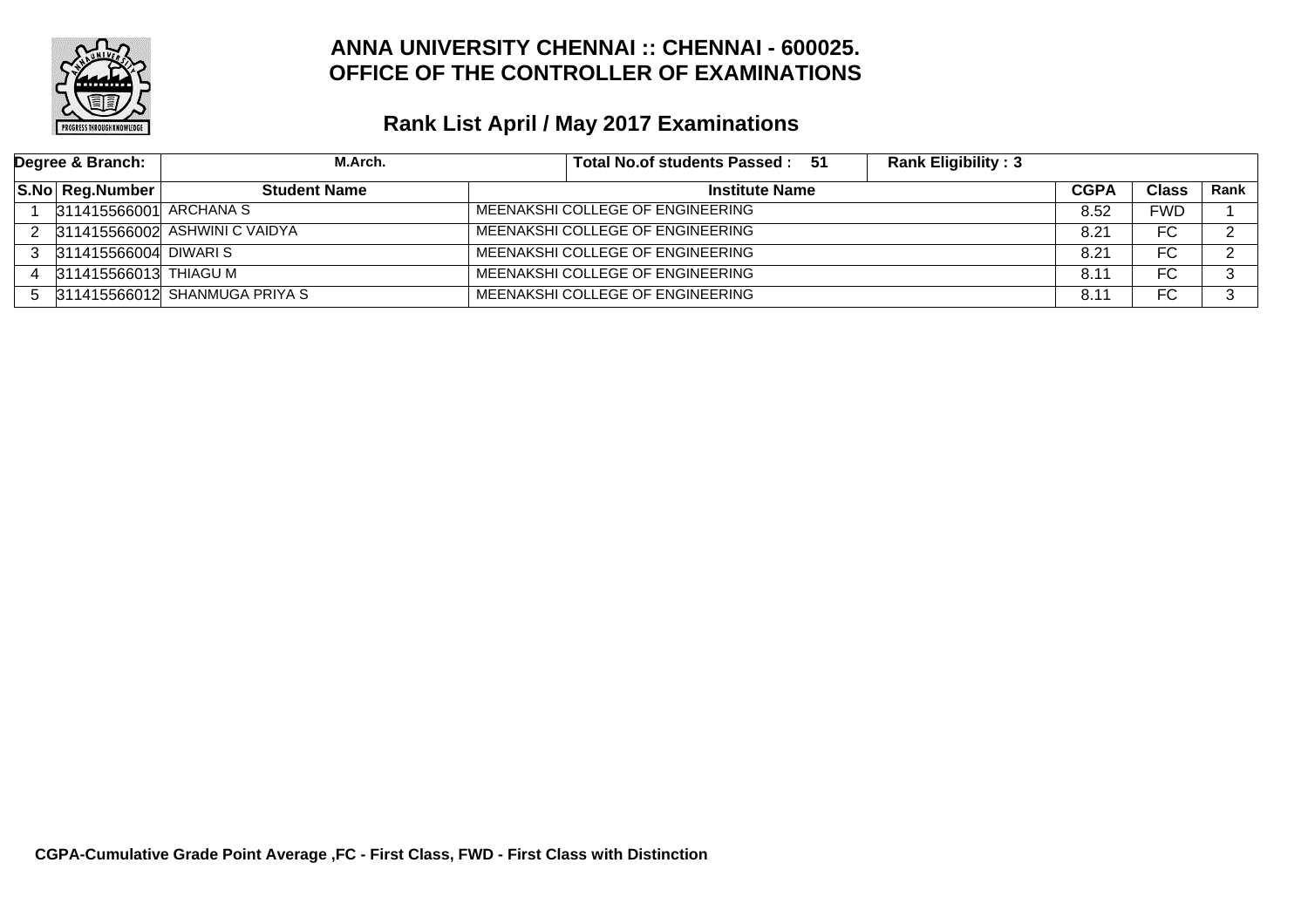

| Degree & Branch:                             | M.B.A                             | <b>Rank Eligibility: 50</b><br>Total No.of students Passed: 7450           |             |              |                 |
|----------------------------------------------|-----------------------------------|----------------------------------------------------------------------------|-------------|--------------|-----------------|
| S.No Reg.Number                              | <b>Student Name</b>               | <b>Institute Name</b>                                                      | <b>CGPA</b> | <b>Class</b> | Rank            |
| 911815631032 SUGASINIS                       |                                   | OAA-MAVMM SCHOOL OF MANAGEMENT                                             | 8.99        | <b>FWD</b>   | $\overline{1}$  |
| $\overline{2}$                               | 310615631013 BHAKYA PRINCY V      | <b>EASWARI ENGINEERING COLLEGE</b>                                         | 8.97        | <b>FWD</b>   | $\overline{2}$  |
| 911515631010 GOMALA R<br>3                   |                                   | MOHAMED SATHAK ENGINEERING COLLEGE                                         | 8.93        | <b>FWD</b>   | $\overline{3}$  |
| $\overline{4}$                               | 310615631042 MONICA SADASIVAM     | <b>EASWARI ENGINEERING COLLEGE</b>                                         | 8.91        | <b>FWD</b>   | $\overline{4}$  |
| 211415631120 NAVEENA R V<br>5                |                                   | PANIMALAR ENGINEERING COLLEGE                                              | 8.85        | <b>FWD</b>   | $\overline{5}$  |
| 6                                            | 111915631052 NISHAT PARVEEN       | S.A. ENGINEERING COLLEGE                                                   | 8.83        | <b>FWD</b>   | $\overline{6}$  |
| 421115631010 DHIVYA S                        |                                   | IFET COLLEGE OF ENGINEERING                                                | 8.82        | <b>FWD</b>   | $\overline{7}$  |
| 421115631009 DHIVYA K<br>8                   |                                   | <b>IFET COLLEGE OF ENGINEERING</b>                                         | 8.80        | <b>FWD</b>   | 8               |
| 511315631038 KIRUTHIKA P<br>9                |                                   | KINGSTON ENGINEERING COLLEGE                                               | 8.75        | <b>FWD</b>   | $\overline{9}$  |
| 10 820315631018 MAMTA G                      |                                   | A.V.C COLLEGE OF ENGINEERING                                               | 8.73        | <b>FWD</b>   | $\overline{10}$ |
| 111715631024 NANDHINI R<br>11                |                                   | R.M.K. ENGINEERING COLLEGE                                                 | 8.73        | <b>FWD</b>   | $\overline{10}$ |
| 111715631028 SAREGASRI B<br>12 <sup>12</sup> |                                   | R.M.K. ENGINEERING COLLEGE                                                 | 8.71        | <b>FWD</b>   | $\overline{11}$ |
|                                              | 13 211415631006 AMUTHA NILAA JC   | PANIMALAR ENGINEERING COLLEGE                                              | 8.71        | <b>FWD</b>   | $\overline{11}$ |
| 14                                           | 412515631074 PRIYA AARATHI SIVA   | SRI SAIRAM ENGINEERING COLLEGE                                             | 8.71        | <b>FWD</b>   | $\overline{11}$ |
| 15 412415631038 PAVITHRAD                    |                                   | SRI SAI RAM INSTITUTE OF TECHNOLOGY                                        | 8.71        | <b>FWD</b>   | $\overline{11}$ |
|                                              | 16 910815631018 MALIKKA PARVEEN U | KARAIKUDI INSTITUTE OF TECHNOLOGY AND KARAIKUDI INSTITUTE OF<br>MANAGEMENT | 8.71        | <b>FWD</b>   | 11              |
| 17                                           | 310815631089 SAVARINA SOPHIYA J   | JEPPIAAR ENGINEERING COLLEGE                                               | 8.69        | <b>FWD</b>   | 12 <sup>7</sup> |
| 18                                           | 722215631064 SAKTHISUPRAJA N      | SAKTHI INSTITUTE OF INFORMATION AND MANAGEMENT STUDIES                     | 8.69        | <b>FWD</b>   | 12 <sup>°</sup> |
| 112715631013 JAYANTHI M<br>19                |                                   | ST.PETER'S COLLEGE OF ENGINEERING AND TECHNOLOGY                           | 8.68        | <b>FWD</b>   | 13              |
| 20                                           | 113015631013 GNANA PRAKASAM V     | VEL TECH HIGH TECH DR.RANGARAJAN DR.SAKUNTHALA ENGINEERING COLLEGE         | 8.68        | <b>FWD</b>   | 13              |
| 310615631027 ILAKKIYA P<br>21                |                                   | <b>EASWARI ENGINEERING COLLEGE</b>                                         | 8.68        | <b>FWD</b>   | 13              |
| 113015631021 KAVITHA V<br>22                 |                                   | VEL TECH HIGH TECH DR.RANGARAJAN DR.SAKUNTHALA ENGINEERING COLLEGE         | 8.68        | <b>FWD</b>   | 13              |
| 312215631111 THENKAVI E<br>23                |                                   | SRI SIVASUBRAMANIYA NADAR COLLEGE OF ENGINEERING                           | 8.66        | <b>FWD</b>   | 14              |
| 212215631009 ATHIRA A R<br>24                |                                   | SAVEETHA ENGINEERING COLLEGE                                               | 8.65        | <b>FWD</b>   | 15              |
| 211415631084 KALAI SELVI S<br>25             |                                   | PANIMALAR ENGINEERING COLLEGE                                              | 8.64        | <b>FWD</b>   | 16              |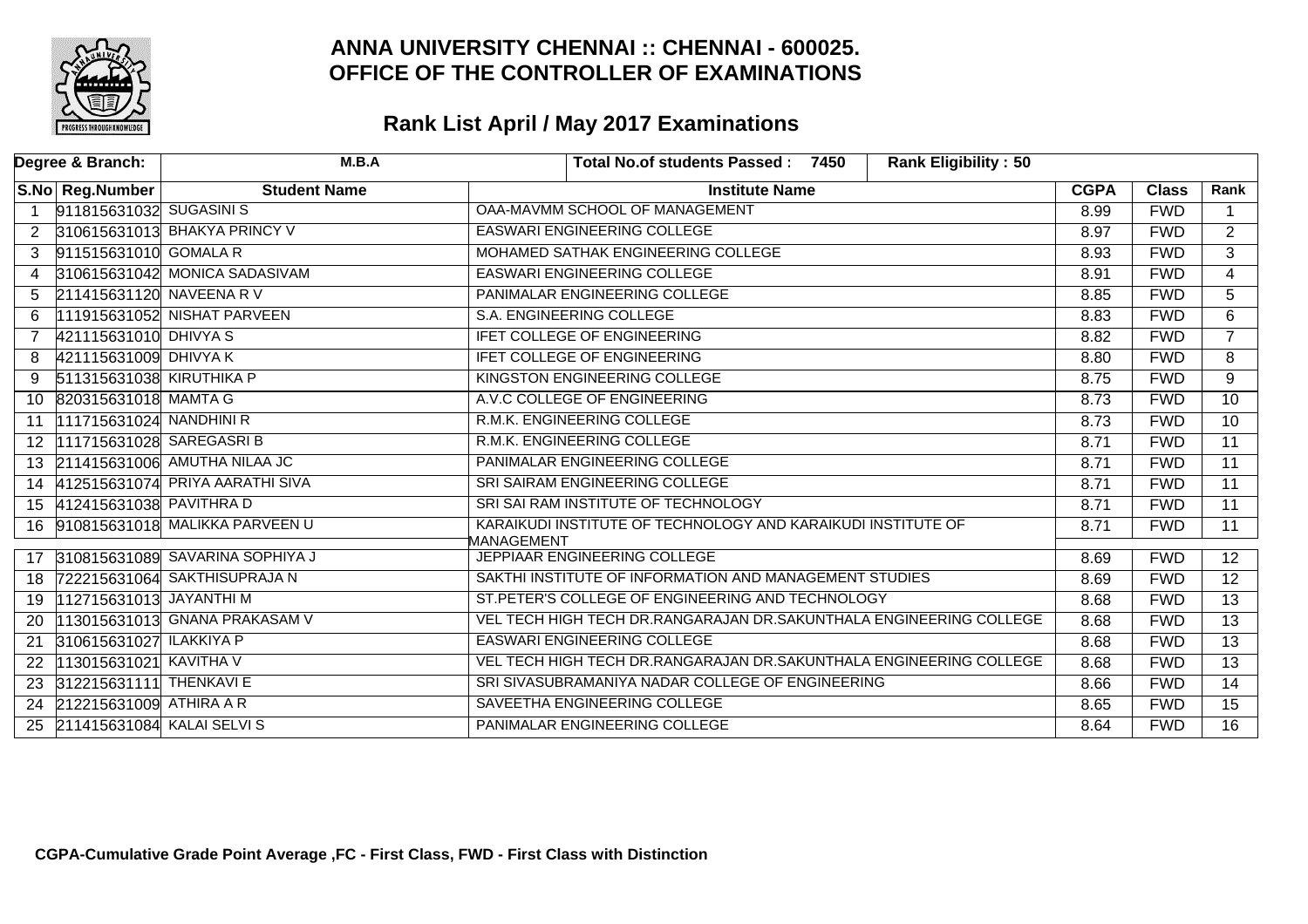

|    | Degree & Branch:            | M.B.A                          | <b>Rank Eligibility: 50</b><br>Total No.of students Passed: 7450   |             |              |                 |
|----|-----------------------------|--------------------------------|--------------------------------------------------------------------|-------------|--------------|-----------------|
|    | S.No Reg.Number             | <b>Student Name</b>            | <b>Institute Name</b>                                              | <b>CGPA</b> | <b>Class</b> | Rank            |
|    | 26 211415631161 SARANYA N   |                                | PANIMALAR ENGINEERING COLLEGE                                      | 8.64        | <b>FWD</b>   | $\overline{16}$ |
| 27 | 111715631011 DEEPIKA R      |                                | R.M.K. ENGINEERING COLLEGE                                         | 8.63        | <b>FWD</b>   | $\overline{17}$ |
| 28 | 412515631006 ANUDEEPIC      |                                | SRI SAIRAM ENGINEERING COLLEGE                                     | 8.63        | <b>FWD</b>   | $\overline{17}$ |
| 29 | 810415631007 ANUPRIYA R     |                                | DHANALAKSHMI SRINIVASAN ENGINEERING COLLEGE                        | 8.63        | <b>FWD</b>   | $\overline{17}$ |
|    | 30 510615631016 HEMALATHA A |                                | C.ABDUL HAKEEM COLLEGE OF ENGINEERING AND TECHNOLOGY               | 8.63        | <b>FWD</b>   | $\overline{17}$ |
| 31 |                             | 511315631050 PADMAVATHI J      | KINGSTON ENGINEERING COLLEGE                                       | 8.63        | <b>FWD</b>   | $\overline{17}$ |
|    | 32 511315631070 SINDHU M    |                                | KINGSTON ENGINEERING COLLEGE                                       | 8.61        | <b>FWD</b>   | $\overline{18}$ |
| 33 |                             | 113015631038 SANGEETHA K       | VEL TECH HIGH TECH DR.RANGARAJAN DR.SAKUNTHALA ENGINEERING COLLEGE | 8.61        | <b>FWD</b>   | $\overline{18}$ |
| 34 | 961215631003 ANCY JOSEPH    |                                | LOYOLA INSTITUTE OF TECHNOLOGY AND SCIENCE                         | 8.61        | <b>FWD</b>   | $\overline{18}$ |
|    | 35 211415631106 MEERA S     |                                | PANIMALAR ENGINEERING COLLEGE                                      | 8.60        | <b>FWD</b>   | 19              |
| 36 |                             | 910815631004 AROCKIA LURA L    | KARAIKUDI INSTITUTE OF TECHNOLOGY AND KARAIKUDI INSTITUTE OF       | 8.60        | <b>FWD</b>   | $\overline{19}$ |
|    | 37 420415631013 KAMATCHIRP  |                                | MANAGEMENT<br>ADHIPARASAKTHI ENGINEERING COLLEGE                   | 8.59        | <b>FWD</b>   | 20              |
| 38 | 310815631072 RAAGAVI M      |                                | JEPPIAAR ENGINEERING COLLEGE                                       | 8.57        | <b>FWD</b>   | $\overline{21}$ |
| 39 | 732515631032 VADIVU P       |                                | SHREE VENKATESHWARA HI-TECH ENGINEERING COLLEGE                    | 8.57        | <b>FWD</b>   | 21              |
| 40 | 960415631023 LINIYA V       |                                | <b>C.S.I. INSTITUTE OF TECHNOLOGY</b>                              | 8.57        | <b>FWD</b>   | 21              |
| 41 | 911815631010 KANCHANA S     |                                | OAA-MAVMM SCHOOL OF MANAGEMENT                                     | 8.56        | <b>FWD</b>   | 22              |
|    | 42 511315631025 HEMAVATHIT  |                                | KINGSTON ENGINEERING COLLEGE                                       | 8.56        | <b>FWD</b>   | 22              |
| 43 | 412515631078 RAGAVI R       |                                | SRI SAIRAM ENGINEERING COLLEGE                                     | 8.56        | <b>FWD</b>   | 22              |
| 44 |                             | 310815631069 PRAVEENRAJ K      | JEPPIAAR ENGINEERING COLLEGE                                       | 8.55        | <b>FWD</b>   | 23              |
| 45 | 211615631033 JAYASHREE M    |                                | RAJALAKSHMI ENGINEERING COLLEGE                                    | 8.55        | <b>FWD</b>   | 23              |
| 46 | 113015631041 SOUNDARIK      |                                | VEL TECH HIGH TECH DR.RANGARAJAN DR.SAKUNTHALA ENGINEERING COLLEGE | 8.55        | <b>FWD</b>   | 23              |
| 47 | 110815631010 GAYATHRI P     |                                | <b>JAYA ENGINEERING COLLEGE</b>                                    | 8.55        | <b>FWD</b>   | 23              |
| 48 |                             | 622515631013 DIVYABHARATHIR    | SELVAM COLLEGE OF TECHNOLOGY                                       | 8.54        | <b>FWD</b>   | 24              |
| 49 |                             | 950615631001 AISWARYA LAKSHMIS | EINSTEIN COLLEGE OF ENGINEERING                                    | 8.54        | <b>FWD</b>   | 24              |
| 50 | 611815631019 RAMYA J        |                                | P.S.V.COLLEGE OF ENGINEERING AND TECHNOLOGY                        | 8.54        | <b>FWD</b>   | 24              |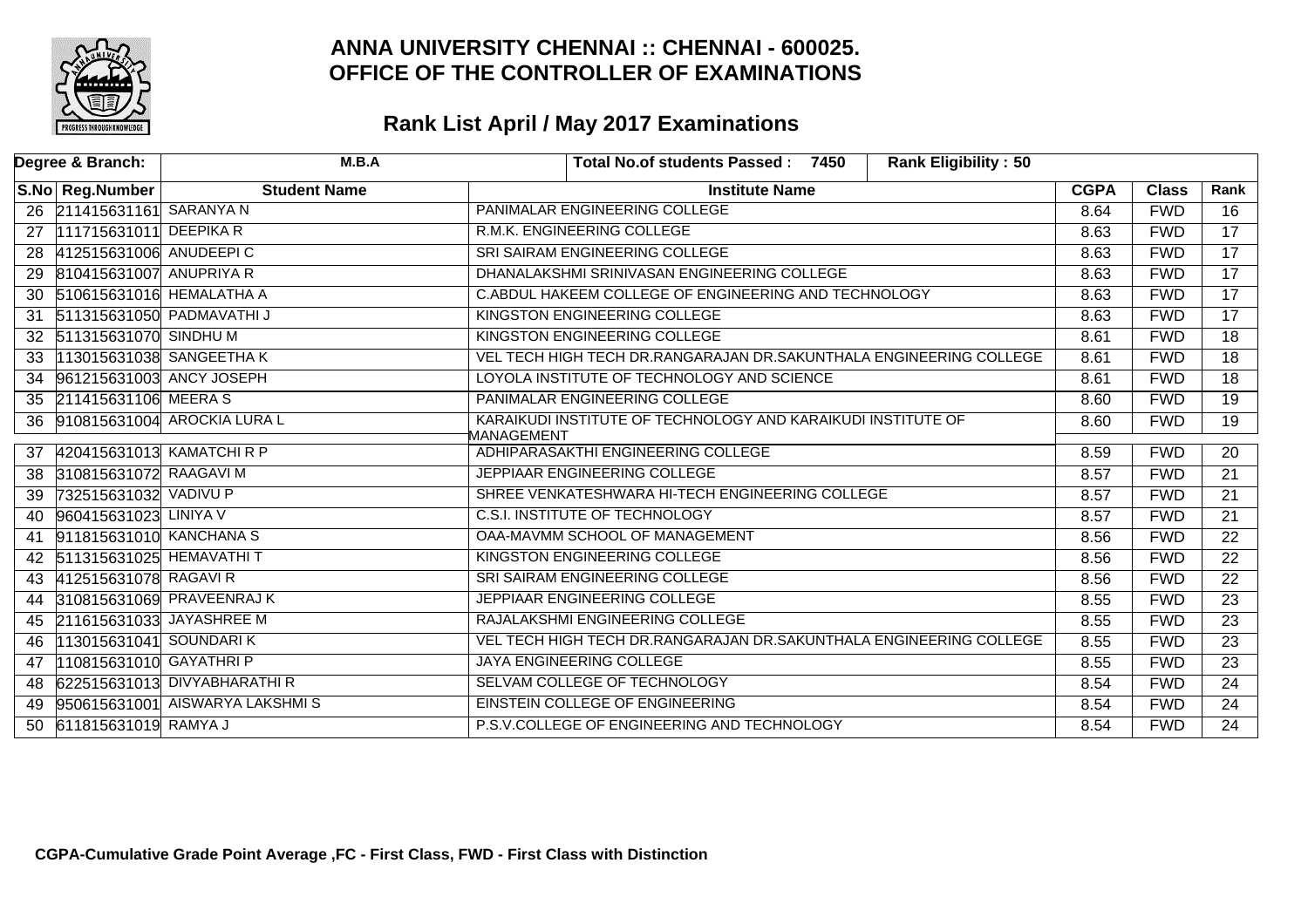

|    | Degree & Branch:            | M.B.A                             | <b>Rank Eligibility: 50</b><br>Total No.of students Passed: 7450           |             |              |                 |
|----|-----------------------------|-----------------------------------|----------------------------------------------------------------------------|-------------|--------------|-----------------|
|    | S.No Reg.Number             | <b>Student Name</b>               | <b>Institute Name</b>                                                      | <b>CGPA</b> | <b>Class</b> | Rank            |
|    | 51 10815631017 NITHYA N     |                                   | JAYA ENGINEERING COLLEGE                                                   | 8.53        | <b>FWD</b>   | 25              |
|    | 52 211415631008 ANBUSELVI D |                                   | PANIMALAR ENGINEERING COLLEGE                                              | 8.53        | <b>FWD</b>   | $\overline{25}$ |
|    |                             | 53 622515631037 PUJA KUMARI RAJAK | SELVAM COLLEGE OF TECHNOLOGY                                               | 8.53        | <b>FWD</b>   | $\overline{25}$ |
|    | 54 910815631011 JANANI R    |                                   | KARAIKUDI INSTITUTE OF TECHNOLOGY AND KARAIKUDI INSTITUTE OF               | 8.53        | <b>FWD</b>   | $\overline{25}$ |
|    |                             |                                   | MANAGEMENT<br>INDIRA INSTITUTE OF ENGINEERING AND TECHNOLOGY               |             | <b>FWD</b>   | 26              |
|    | 55 110615631015 PREETHA S A |                                   |                                                                            | 8.52        |              |                 |
|    | 56 810415631025 KAVIYA A    |                                   | DHANALAKSHMI SRINIVASAN ENGINEERING COLLEGE                                | 8.52        | <b>FWD</b>   | $\overline{26}$ |
| 57 | 620115631082 SARATHI K      |                                   | A V S ENGINEERING COLLEGE                                                  | 8.52        | <b>FWD</b>   | $\overline{26}$ |
| 58 | 212015631038 SWATHICS       |                                   | S.K.R. ENGINEERING COLLEGE                                                 | 8.51        | <b>FWD</b>   | $\overline{27}$ |
| 59 | 412315631020 SRIRAM C       |                                   | SRI RAMANUJAR ENGINEERING COLLEGE                                          | 8.51        | <b>FWD</b>   | 27              |
| 60 |                             | 113215631024 PRIYADHARSINI L      | <b>VELAMMAL ENGINEERING COLLEGE</b>                                        | 8.51        | <b>FWD</b>   | $\overline{27}$ |
| 61 | 511315631009 ASHWINI N      |                                   | KINGSTON ENGINEERING COLLEGE                                               | 8.51        | <b>FWD</b>   | $\overline{27}$ |
| 62 | 110815631001 ANUS           |                                   | <b>JAYA ENGINEERING COLLEGE</b>                                            | 8.51        | <b>FWD</b>   | 27              |
| 63 | 111915631081 SHALINIS       |                                   | S.A. ENGINEERING COLLEGE                                                   | 8.51        | <b>FWD</b>   | 27              |
| 64 |                             | 950015631005 BERYL MERCY A        | REGIONAL CENTRE OF ANNA UNIVERSITY, THIRUNELVELI                           | 8.51        | <b>FWD</b>   | 27              |
| 65 | 111715631029 SOORYA S       |                                   | R.M.K. ENGINEERING COLLEGE                                                 | 8.50        | <b>FWD</b>   | 28              |
| 66 |                             | 211415631196 TRINITA REENA R      | PANIMALAR ENGINEERING COLLEGE                                              | 8.50        | <b>FWD</b>   | 28              |
| 67 | 412515631079 RAHILA V       |                                   | SRI SAIRAM ENGINEERING COLLEGE                                             | 8.50        | <b>FWD</b>   | 28              |
|    |                             | 68 722215631017 DIVYA BHARATHIS   | SAKTHI INSTITUTE OF INFORMATION AND MANAGEMENT STUDIES                     | 8.49        | <b>FC</b>    | 29              |
| 69 |                             | 111915631082 SHRUTI PANDEY        | S.A. ENGINEERING COLLEGE                                                   | 8.49        | FC           | $\overline{29}$ |
|    | 70 921315631086 SARANYA K   |                                   | PSNA COLLEGE OF ENGINEERING AND TECHNOLOGY                                 | 8.49        | FC           | $\overline{29}$ |
| 71 | 910815631028 SAHANA S       |                                   | KARAIKUDI INSTITUTE OF TECHNOLOGY AND KARAIKUDI INSTITUTE OF<br>MANAGEMENT | 8.49        | <b>FC</b>    | 29              |
|    | 72 421615631061 PRIYA B     |                                   | <b>MAILAM ENGINEERING COLLEGE</b>                                          | 8.48        | FC           | 30              |
|    | 73 512215631019 MONIKA L    |                                   | S.K.P. ENGINEERING COLLEGE                                                 | 8.48        | FC           | $\overline{30}$ |
|    |                             | 74  13215631021 POORNIMA M S      | <b>VELAMMAL ENGINEERING COLLEGE</b>                                        | 8.48        | FC           | 30              |
|    |                             | 75 921315631096 SRIRAMKUMAR M     | PSNA COLLEGE OF ENGINEERING AND TECHNOLOGY                                 | 8.48        | FC           | $\overline{30}$ |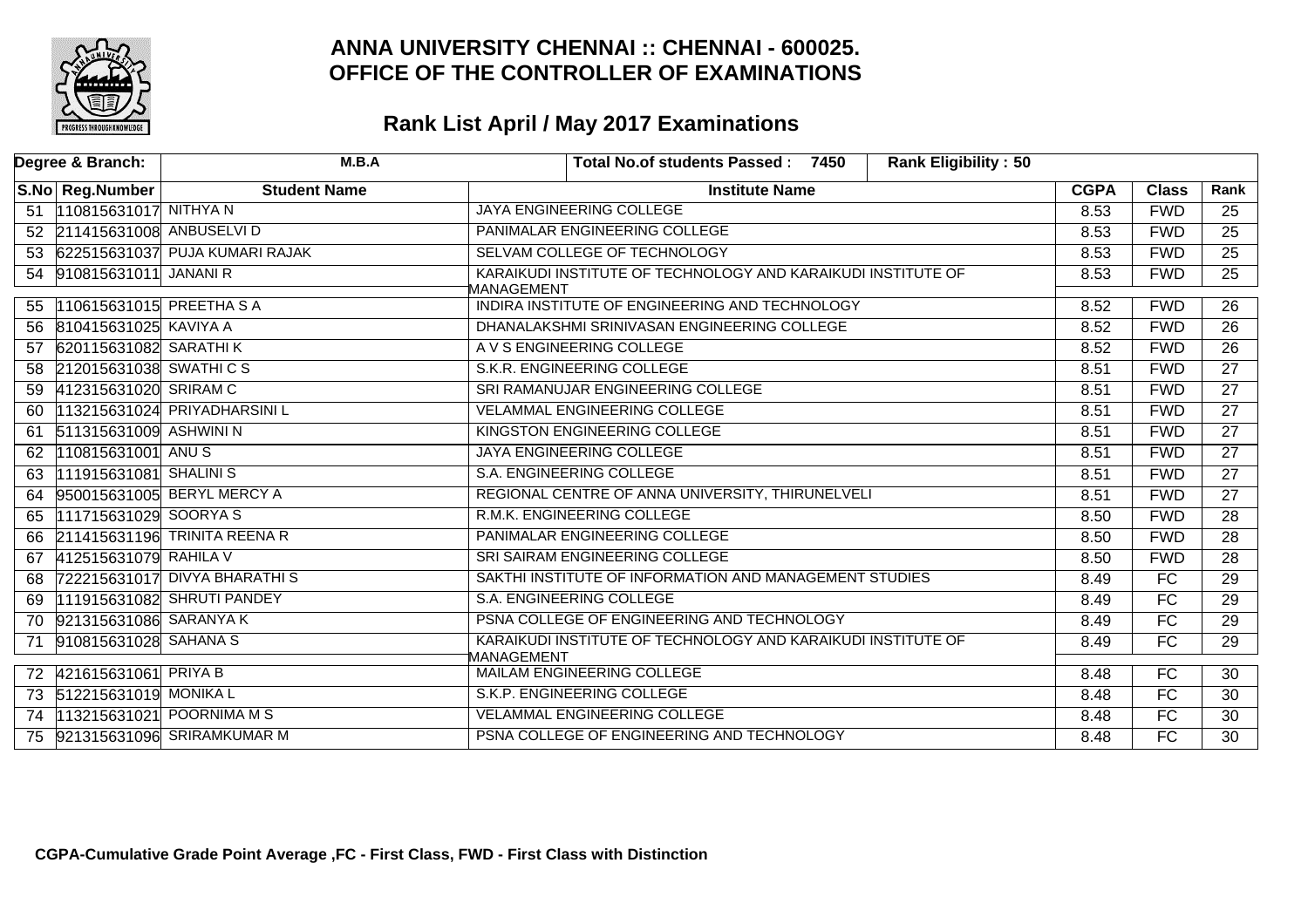

| Degree & Branch:             | M.B.A                                      | <b>Rank Eligibility: 50</b><br>Total No.of students Passed: 7450 |             |                          |                 |
|------------------------------|--------------------------------------------|------------------------------------------------------------------|-------------|--------------------------|-----------------|
| S.No Reg.Number              | <b>Student Name</b>                        | <b>Institute Name</b>                                            | <b>CGPA</b> | <b>Class</b>             | Rank            |
| 76 510115631015 NANDHINI B   |                                            | ADHIPARASAKTHI COLLEGE OF ENGINEERING                            | 8.47        | $\overline{FC}$          | 31              |
| 77                           | 961815631009 ANUSHYA M S                   | PONJESLY COLLEGE OF ENGINEERING                                  | 8.47        | FC.                      | $\overline{31}$ |
|                              | 78 610415631007 FARGANA ANJUM S            | <b>COLLEGE OF BUSINESS MANAGEMENT</b>                            | 8.46        | $\overline{\mathsf{FC}}$ | $\overline{32}$ |
| 79                           | 412415631056 SUSHMITHA MARY A              | SRI SAI RAM INSTITUTE OF TECHNOLOGY                              | 8.46        | $\overline{FC}$          | $\overline{32}$ |
| 110815631016 MANJU M<br>80   |                                            | JAYA ENGINEERING COLLEGE                                         | 8.45        | $\overline{FC}$          | $\overline{33}$ |
| 211415631001 ABINAYA S<br>81 |                                            | PANIMALAR ENGINEERING COLLEGE                                    | 8.45        | FC                       | $\overline{33}$ |
| 82                           | 412315631009 DURGA SHREE MURUGALAKSHMI CHA | SRI RAMANUJAR ENGINEERING COLLEGE                                | 8.45        | $\overline{\mathsf{FC}}$ | $\overline{33}$ |
| 83 211415631043 DHARANIK     |                                            | PANIMALAR ENGINEERING COLLEGE                                    | 8.45        | FC                       | $\overline{33}$ |
| 412515631081 REKHAR<br>84    |                                            | SRI SAIRAM ENGINEERING COLLEGE                                   | 8.44        | $\overline{FC}$          | $\overline{34}$ |
| 85                           | 511315631036 KARTHIGA M                    | KINGSTON ENGINEERING COLLEGE                                     | 8.44        | FC                       | $\overline{34}$ |
| 732515631016 MANJULA K<br>86 |                                            | SHREE VENKATESHWARA HI-TECH ENGINEERING COLLEGE                  | 8.44        | $\overline{FC}$          | $\overline{34}$ |
| 87                           | 111715631015 HARI PRIYA D                  | R.M.K. ENGINEERING COLLEGE                                       | 8.44        | FC                       | 34              |
| 212215631007 ASHWINI A<br>88 |                                            | SAVEETHA ENGINEERING COLLEGE                                     | 8.44        | FC                       | $\overline{34}$ |
| 89                           | 910015631029 RAJANANTHINI U                | REGIONAL CENTRE OF ANNA UNIVERSITY, MADURAI                      | 8.44        | $\overline{\mathsf{FC}}$ | $\overline{34}$ |
| 963215631017 DIVYA R<br>90   |                                            | PET ENGINEERING COLLEGE                                          | 8.44        | $\overline{FC}$          | $\overline{34}$ |
| 91                           | 110615631001 ANITHA RAJ R                  | INDIRA INSTITUTE OF ENGINEERING AND TECHNOLOGY                   | 8.44        | $\overline{FC}$          | 34              |
| 92                           | 310615631068 SELVA JOSE PETER MALAR MEENA  | <b>EASWARI ENGINEERING COLLEGE</b>                               | 8.44        | FC                       | 34              |
| 510615631026 LAVANYA G<br>93 |                                            | C.ABDUL HAKEEM COLLEGE OF ENGINEERING AND TECHNOLOGY             | 8.44        | $\overline{FC}$          | $\overline{34}$ |
| 94                           | 720215631019 JITHISHA NAIR                 | AJK INSTITUTE OF MANAGEMENT                                      | 8.43        | FC                       | 35              |
| 95                           | 921315631109 VEERA SELVI V                 | PSNA COLLEGE OF ENGINEERING AND TECHNOLOGY                       | 8.43        | $\overline{FC}$          | 35              |
| 96                           | 212215631047 LAVANYA S (09-01-1995)        | SAVEETHA ENGINEERING COLLEGE                                     | 8.43        | FC                       | $\overline{35}$ |
| 97                           | 720215631043 VARSHA VARGHESE               | AJK INSTITUTE OF MANAGEMENT                                      | 8.43        | $\overline{\mathsf{FC}}$ | $\overline{35}$ |
| 311615631012 MALATHY R<br>98 |                                            | MISRIMAL NAVAJEE MUNOTH JAIN ENGINEERING COLLEGE                 | 8.43        | FC.                      | 35              |
| 211615631029 INDUJA N<br>99  |                                            | RAJALAKSHMI ENGINEERING COLLEGE                                  | 8.43        | FC                       | $\overline{35}$ |
| 100 421115631026 POOJA M     |                                            | <b>IFET COLLEGE OF ENGINEERING</b>                               | 8.43        | $\overline{\mathsf{FC}}$ | $\overline{35}$ |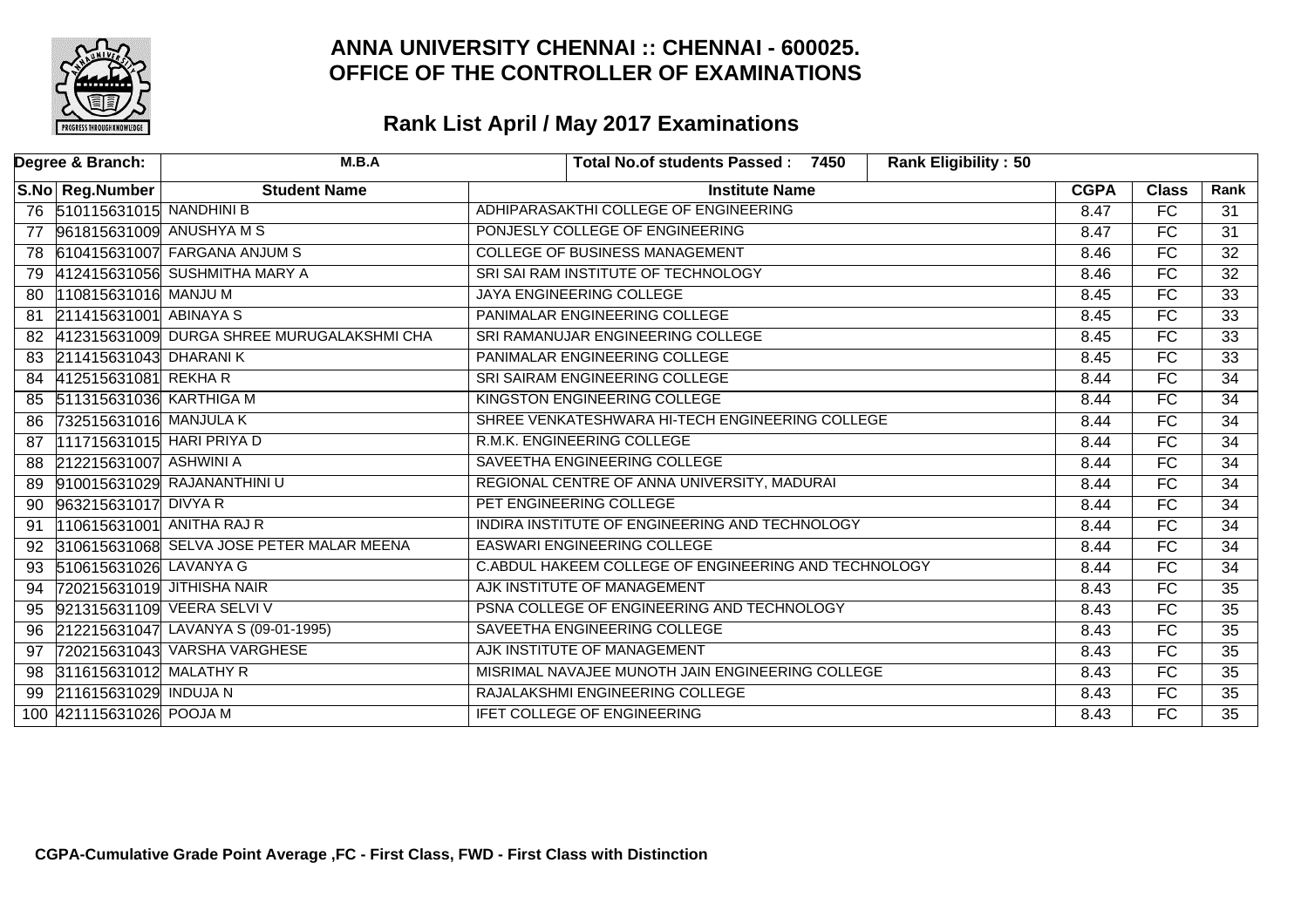

| Degree & Branch: | M.B.A                                   | <b>Rank Eligibility: 50</b><br>Total No.of students Passed: 7450 |             |                 |                 |
|------------------|-----------------------------------------|------------------------------------------------------------------|-------------|-----------------|-----------------|
| S.No Reg.Number  | <b>Student Name</b>                     | <b>Institute Name</b>                                            | <b>CGPA</b> | <b>Class</b>    | Rank            |
|                  | 101 111915631035 JEEVITHA K             | S.A. ENGINEERING COLLEGE                                         | 8.42        | FC              | 36              |
|                  | 102 421615631031 KARTHIGA R             | <b>MAILAM ENGINEERING COLLEGE</b>                                | 8.42        | FC              | $\overline{36}$ |
|                  | 103 421115631028 RAJALAKSHMI V          | <b>IFET COLLEGE OF ENGINEERING</b>                               | 8.42        | FC              | $\overline{36}$ |
|                  | 104 512215631029 SRI SATHVE S           | S.K.P. ENGINEERING COLLEGE                                       | 8.42        | FC              | $\overline{36}$ |
|                  | 105 111915631057 PAVITHRA R             | <b>S.A. ENGINEERING COLLEGE</b>                                  | 8.42        | FC              | $\overline{36}$ |
|                  | 106 813815631033 MONISHA R              | SARANATHAN COLLEGE OF ENGINEERING                                | 8.42        | FC              | $\overline{36}$ |
|                  | 107 212115631026 SHAKILA BANU M         | SAKTHI MARIAMMAN ENGINEERING COLLEGE                             | 8.41        | FC              | $\overline{37}$ |
|                  | 108 211415631031 BARKAVI V              | PANIMALAR ENGINEERING COLLEGE                                    | 8.41        | FC              | $\overline{37}$ |
|                  | 109 732515631029 SUMITHRA T             | SHREE VENKATESHWARA HI-TECH ENGINEERING COLLEGE                  | 8.41        | <b>FC</b>       | 37              |
|                  | 110 412815631028 JAGATHA M              | <b>VALLIAMMAI ENGINEERING COLLEGE</b>                            | 8.41        | FC              | $\overline{37}$ |
|                  | 111 212215631084 SARANYA D              | SAVEETHA ENGINEERING COLLEGE                                     | 8.41        | FC              | $\overline{37}$ |
|                  | 112 950715631028 MULLAI M               | FRANCIS XAVIER ENGINEERING COLLEGE                               | 8.40        | FC              | $\overline{38}$ |
|                  | 113 511315631084 VAISHNAVI DEVI C R     | KINGSTON ENGINEERING COLLEGE                                     | 8.40        | FC              | $\overline{38}$ |
|                  | 114 211415631025 ASWINI NK              | PANIMALAR ENGINEERING COLLEGE                                    | 8.40        | FC              | $\overline{38}$ |
|                  | 115 613315631109 SUBRATHA M             | VIVEKANANDHA INSTITUTE OF INFORMATION AND MANAGEMENT STUDIES     | 8.40        | FC              | $\overline{38}$ |
|                  | 116 211615631075 RAMPRASANTH R          | RAJALAKSHMI ENGINEERING COLLEGE                                  | 8.40        | FC              | $\overline{38}$ |
|                  | 117 921315631029 GEETHA RANI M          | PSNA COLLEGE OF ENGINEERING AND TECHNOLOGY                       | 8.39        | FC              | $\overline{39}$ |
|                  | 118 211415631162 SARANYA PK             | PANIMALAR ENGINEERING COLLEGE                                    | 8.39        | $\overline{FC}$ | $\overline{39}$ |
|                  | 119 412515631077 RADHIKA S              | SRI SAIRAM ENGINEERING COLLEGE                                   | 8.39        | FC              | $\overline{39}$ |
|                  | 120 511715631021 RAJALAKSHMIR           | PALLAVAN COLLEGE OF ENGINEERING                                  | 8.39        | FC              | $\overline{39}$ |
|                  | 121 613315631007 ANJU R NAIR            | VIVEKANANDHA INSTITUTE OF INFORMATION AND MANAGEMENT STUDIES     | 8.38        | FC              | 40              |
|                  | 122 412515631010 AYSHWARYA S            | SRI SAIRAM ENGINEERING COLLEGE                                   | 8.38        | FC              | 40              |
|                  | 123 962215631042 MICHEAL ASIR JENIFER J | ST.XAVIER'S CATHOLIC COLLEGE OF ENGINEERING                      | 8.38        | FC              | 40              |
|                  | 124 111915631094 VIJAYALAKSHMIR         | S.A. ENGINEERING COLLEGE                                         | 8.38        | FC              | 40              |
|                  | 125 112715631035 SWATHIV                | ST.PETER'S COLLEGE OF ENGINEERING AND TECHNOLOGY                 | 8.38        | FC              | 40              |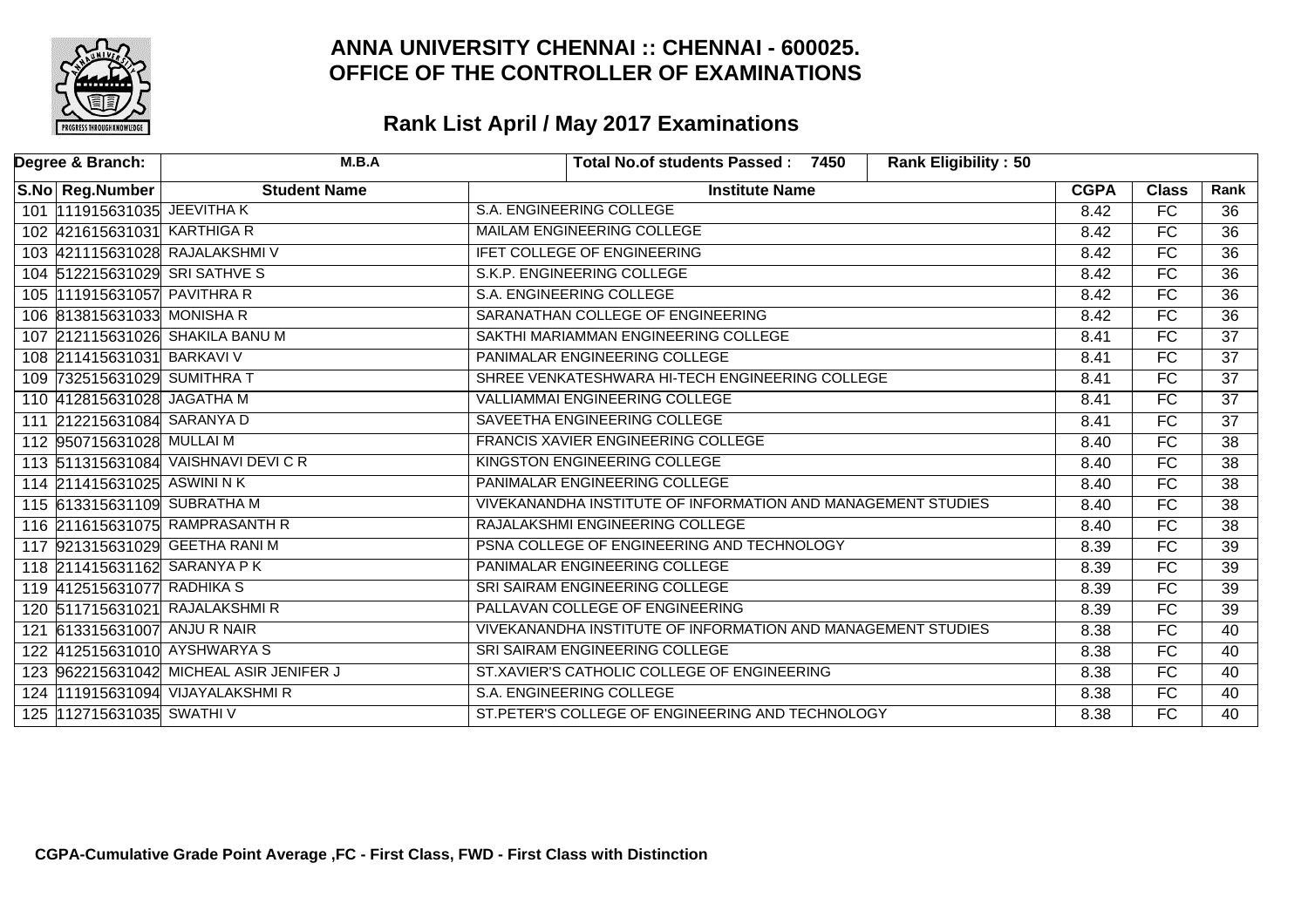

| Degree & Branch:                | M.B.A                               | <b>Rank Eligibility: 50</b><br>Total No.of students Passed: 7450           |             |                 |                 |
|---------------------------------|-------------------------------------|----------------------------------------------------------------------------|-------------|-----------------|-----------------|
| S.No Reg.Number                 | <b>Student Name</b>                 | <b>Institute Name</b>                                                      | <b>CGPA</b> | <b>Class</b>    | Rank            |
| 126 211415631053 GAYATHRI P     |                                     | PANIMALAR ENGINEERING COLLEGE                                              | 8.38        | $\overline{FC}$ | 40              |
| 127 813815631002 ADHITHYA M     |                                     | SARANATHAN COLLEGE OF ENGINEERING                                          | 8.38        | FC              | 40              |
| 128 910615631033 PRATHIBHA SRIG |                                     | K.L.N.COLLEGE OF ENGINEERING                                               | 8.38        | FC              | $\overline{40}$ |
| 129 211415631119 NARTHANEY P    |                                     | PANIMALAR ENGINEERING COLLEGE                                              | 8.36        | FC              | $\overline{41}$ |
| 130 211615631072 PRIYANKA B     |                                     | RAJALAKSHMI ENGINEERING COLLEGE                                            | 8.36        | FC              | 41              |
|                                 | 131 211415631140 PRIYANKA SARDAR    | PANIMALAR ENGINEERING COLLEGE                                              | 8.36        | FC              | $\overline{41}$ |
| 132 310815631090 SELVARAJ TS    |                                     | JEPPIAAR ENGINEERING COLLEGE                                               | 8.36        | FC              | 41              |
|                                 | 133 960815631009 CHANDRA SHALINI TC | JAMES COLLEGE OF ENGINEERING AND TECHNOLOGY                                | 8.36        | FC              | 41              |
| 134 212215631039 JYOTHSNA DV    |                                     | SAVEETHA ENGINEERING COLLEGE                                               | 8.36        | FC              | $\overline{41}$ |
| 135 111715631014 GAYATHRI R     |                                     | R.M.K. ENGINEERING COLLEGE                                                 | 8.35        | FC              | $\overline{42}$ |
| 136 513215631012 DIVITHRA B     |                                     | THIRUMALAI ENGINEERING COLLEGE                                             | 8.35        | FC              | 42              |
|                                 | 137 310615631070 SHAMEEM AHAMED M   | <b>EASWARI ENGINEERING COLLEGE</b>                                         | 8.35        | FC              | $\overline{42}$ |
| 138 312315631067 POOJA S        |                                     | ST.JOSEPH'S COLLEGE OF ENGINEERING                                         | 8.35        | FC              | $\overline{42}$ |
| 139 621615631005 BINDUSHREE P M |                                     | MUTHAYAMMAL ENGINEERING COLLEGE                                            | 8.35        | <b>FC</b>       | 42              |
| 140 421115631019 LAVANYA A      |                                     | <b>IFET COLLEGE OF ENGINEERING</b>                                         | 8.35        | $\overline{FC}$ | $\overline{42}$ |
| 141 412715631024 NAGALAKSHMIN   |                                     | <b>TAGORE ENGINEERING COLLEGE</b>                                          | 8.35        | FC              | 42              |
| 142 910815631008 DHANALAKSHMIK  |                                     | KARAIKUDI INSTITUTE OF TECHNOLOGY AND KARAIKUDI INSTITUTE OF<br>MANAGEMENT | 8.34        | FC              | 43              |
| 143 110815631002 ASHA A         |                                     | <b>JAYA ENGINEERING COLLEGE</b>                                            | 8.34        | <b>FC</b>       | 43              |
| 144 113215631014 KIRUTHIKA T    |                                     | <b>VELAMMAL ENGINEERING COLLEGE</b>                                        | 8.34        | <b>FC</b>       | 43              |
| 145 950715631052 VISHALI T      |                                     | FRANCIS XAVIER ENGINEERING COLLEGE                                         | 8.34        | FC              | 43              |
| 146 921315631085 SANGEETHA K    |                                     | PSNA COLLEGE OF ENGINEERING AND TECHNOLOGY                                 | 8.34        | <b>FC</b>       | 43              |
| 147 412515631049 LAVANYA R      |                                     | SRI SAIRAM ENGINEERING COLLEGE                                             | 8.34        | <b>FC</b>       | 43              |
| 148 812215631012 KOWSALYA T     |                                     | M.A.M.B. SCHOOL                                                            | 8.34        | FC              | 43              |
| 149 613315631051 NANDHINI M     |                                     | VIVEKANANDHA INSTITUTE OF INFORMATION AND MANAGEMENT STUDIES               | 8.34        | <b>FC</b>       | 43              |
| 150 810415631049 SAHANA V       |                                     | DHANALAKSHMI SRINIVASAN ENGINEERING COLLEGE                                | 8.34        | FC              | 43              |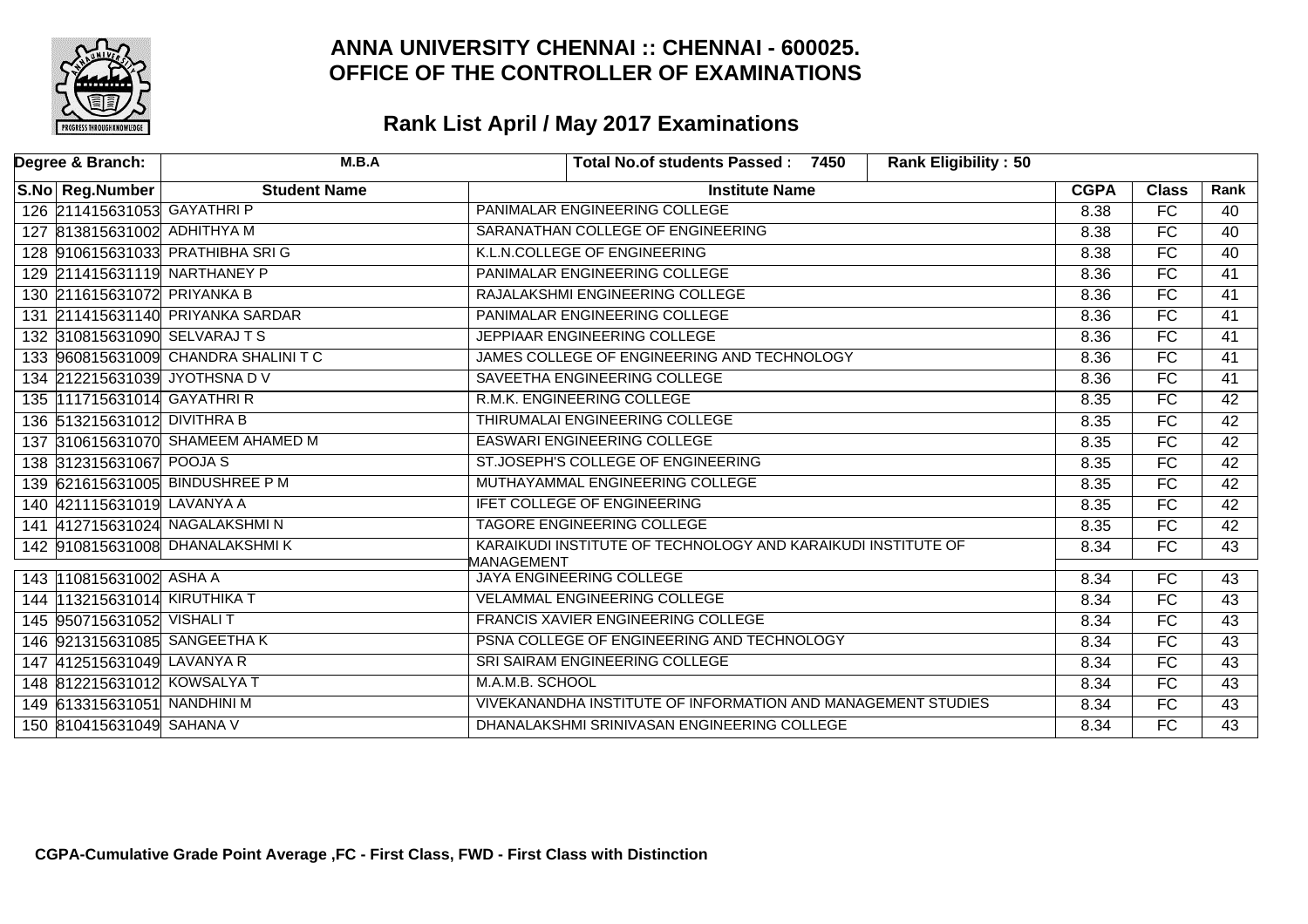

| Degree & Branch:              | M.B.A                                | <b>Rank Eligibility: 50</b><br>Total No.of students Passed: 7450 |             |                 |                 |
|-------------------------------|--------------------------------------|------------------------------------------------------------------|-------------|-----------------|-----------------|
| S.No Reg.Number               | <b>Student Name</b>                  | <b>Institute Name</b>                                            | <b>CGPA</b> | <b>Class</b>    | Rank            |
| 151 211615631026 HARIPRIYA M  |                                      | RAJALAKSHMI ENGINEERING COLLEGE                                  | 8.34        | FC              | 43              |
| 152 211415631095 LAKSHMIV     |                                      | PANIMALAR ENGINEERING COLLEGE                                    | 8.34        | FC              | $\overline{43}$ |
|                               | 153 412415631031 MOHANA VALLIS       | SRI SAI RAM INSTITUTE OF TECHNOLOGY                              | 8.34        | $\overline{FC}$ | $\overline{43}$ |
|                               | 154 412515631040 JAYAPRIYA K P       | SRI SAIRAM ENGINEERING COLLEGE                                   | 8.34        | FC              | 43              |
|                               | 155 813815631024 ISHWARYA N R        | SARANATHAN COLLEGE OF ENGINEERING                                | 8.33        | FC              | 44              |
| 156 310115631009 LATHA P      |                                      | ANAND INSTITUTE OF HIGHER TECHNOLOGY                             | 8.33        | FC              | 44              |
|                               | 157 412515631050 LEELA RANJANI T     | SRI SAIRAM ENGINEERING COLLEGE                                   | 8.33        | $\overline{FC}$ | $\overline{44}$ |
| 158 412515631032 HARINI K     |                                      | SRI SAIRAM ENGINEERING COLLEGE                                   | 8.33        | FC              | 44              |
| 159 212915631042 PRAVEENA A   |                                      | ST. JOSEPH COLLEGE OF ENGINEERING                                | 8.33        | FC              | 44              |
| 160 212215631021 DEEPIKA R    |                                      | SAVEETHA ENGINEERING COLLEGE                                     | 8.32        | FC              | 45              |
| 161 613315631043 MEGANA S     |                                      | VIVEKANANDHA INSTITUTE OF INFORMATION AND MANAGEMENT STUDIES     | 8.32        | FC              | $\overline{45}$ |
| 162 111715631021 MADHAVIS     |                                      | R.M.K. ENGINEERING COLLEGE                                       | 8.32        | FC              | 45              |
|                               | 163 730515631049 MUHAMMED NOUFAL K K | <b>EXCEL BUSINESS SCHOOL</b>                                     | 8.32        | FC              | 45              |
|                               | 164 212215631090 SHIVAKUMARAN T      | SAVEETHA ENGINEERING COLLEGE                                     | 8.32        | $\overline{FC}$ | 45              |
| 165 732915631003 ELAKKIYA M   |                                      | VELALAR COLLEGE OF ENGINEERING AND TECHNOLOGY                    | 8.31        | FC              | 46              |
|                               | 166 810015631037 SATHIYAGOTHAI B     | UNIVERSITY COLLEGE OF ENGINEERING, TIRUCHIRAPPALLI (BIT CAMPUS)  | 8.31        | FC              | $\overline{46}$ |
| 167 623015631037 PRIKYA S N   |                                      | TAGORE INSTITUTE OF ENGINEERING AND TECHNOLOGY                   | 8.31        | FC              | 46              |
|                               | 168 111915631019 DEEPIKA NAUTIYAL    | S.A. ENGINEERING COLLEGE                                         | 8.31        | FC              | 46              |
| 169 730515631074 SANTHINI N   |                                      | <b>EXCEL BUSINESS SCHOOL</b>                                     | 8.31        | FC              | 46              |
| 170 211615631071 PRIYANGA M   |                                      | RAJALAKSHMI ENGINEERING COLLEGE                                  | 8.31        | FC              | 46              |
| 171  112715631021 MADHUBALA J |                                      | ST.PETER'S COLLEGE OF ENGINEERING AND TECHNOLOGY                 | 8.30        | FC              | 47              |
|                               | 172 211415631205 VENSIKA JASMINE A   | PANIMALAR ENGINEERING COLLEGE                                    | 8.30        | FC              | $\overline{47}$ |
|                               | 173 312315631066 PHOEBE GRACELYN B   | ST.JOSEPH'S COLLEGE OF ENGINEERING                               | 8.30        | FC              | 47              |
|                               | 174 312215631105 SWETHA RENYA N      | SRI SIVASUBRAMANIYA NADAR COLLEGE OF ENGINEERING                 | 8.30        | FC              | $\overline{47}$ |
| 175 962215631038 JOTHI V      |                                      | ST.XAVIER'S CATHOLIC COLLEGE OF ENGINEERING                      | 8.30        | FC              | 47              |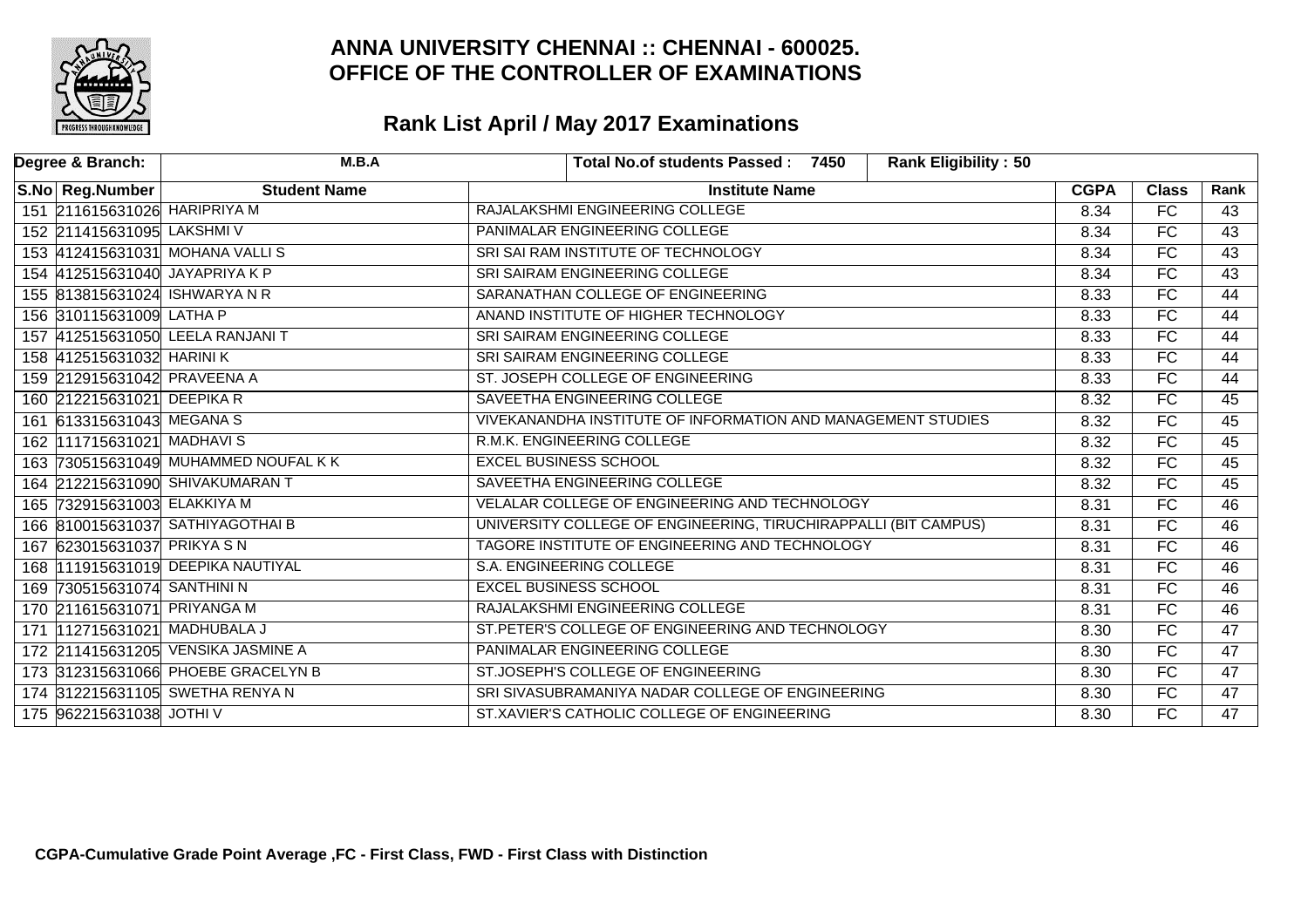

| Degree & Branch:                | M.B.A                                      | <b>Rank Eligibility: 50</b><br>Total No.of students Passed: 7450 |             |                 |                 |
|---------------------------------|--------------------------------------------|------------------------------------------------------------------|-------------|-----------------|-----------------|
| S.No   Reg.Number               | <b>Student Name</b>                        | <b>Institute Name</b>                                            | <b>CGPA</b> | <b>Class</b>    | Rank            |
| 176 412515631022 DINESH BABUR   |                                            | SRI SAIRAM ENGINEERING COLLEGE                                   | 8.29        | $\overline{FC}$ | 48              |
| 177 721515631036 SHILPAC        |                                            | NEHRU INSTITUTE OF INFORMATION TECHNOLOGY AND MANAGEMENT         | 8.29        | FC              | $\overline{48}$ |
| 178 910015631005 ARUNSANKAR M   |                                            | REGIONAL CENTRE OF ANNA UNIVERSITY, MADURAI                      | 8.29        | $\overline{FC}$ | $\overline{48}$ |
|                                 | 179 511315631052 PRASANNA VADHANA M        | <b>KINGSTON ENGINEERING COLLEGE</b>                              | 8.29        | FC              | $\overline{48}$ |
| 180 310915631017 JAYALATHA R J  |                                            | JERUSALEM COLLEGE OF ENGINEERING                                 | 8.29        | <b>FC</b>       | 48              |
| 181 811515631028 SABITHAS       |                                            | K. RAMAKRISHNAN COLLEGE OF ENGINEERING                           | 8.29        | FC              | 48              |
| 182 911515631032 VATHSALA P     |                                            | MOHAMED SATHAK ENGINEERING COLLEGE                               | 8.29        | FC              | $\overline{48}$ |
|                                 | 183  111915631030 IMMANUEL ISAAC DAWSON E  | S.A. ENGINEERING COLLEGE                                         | 8.29        | FC              | 48              |
| 184 950615631026 PREMALATHA N   |                                            | EINSTEIN COLLEGE OF ENGINEERING                                  | 8.29        | <b>FC</b>       | 48              |
|                                 | 185 310815631021 CHITHOOR ELAVARASI M      | JEPPIAAR ENGINEERING COLLEGE                                     | 8.29        | FC              | $\overline{48}$ |
| 186 211415631117 NANDHINI K     |                                            | PANIMALAR ENGINEERING COLLEGE                                    | 8.29        | FC              | 48              |
| 187 722215631079 SUKEERTHANAA U |                                            | SAKTHI INSTITUTE OF INFORMATION AND MANAGEMENT STUDIES           | 8.29        | FC              | $\overline{48}$ |
|                                 | 188 950615631020 NAGESHWARI @ NANDHINI V P | EINSTEIN COLLEGE OF ENGINEERING                                  | 8.28        | FC              | 49              |
| 189 911815631014 KAYATHRIS      |                                            | OAA-MAVMM SCHOOL OF MANAGEMENT                                   | 8.28        | $\overline{FC}$ | 49              |
| 190 732915631010 KANCHANA D     |                                            | VELALAR COLLEGE OF ENGINEERING AND TECHNOLOGY                    | 8.28        | FC              | 49              |
| 191 920215631033 SATHYA S       |                                            | CHETTINAD COLLEGE OF ENGINEERING AND TECHNOLOGY                  | 8.28        | <b>FC</b>       | 49              |
|                                 | 192 730515631028 GLADSON BENHUR C          | <b>EXCEL BUSINESS SCHOOL</b>                                     | 8.28        | $\overline{FC}$ | 49              |
| 193 511915631048 PAVITHRAU      |                                            | PRIYADARSHINI ENGINEERING COLLEGE                                | 8.28        | FC              | 49              |
| 194 421115631014 INDHU R D      |                                            | IFET COLLEGE OF ENGINEERING                                      | 8.28        | FC              | 49              |
| 195 112715631032 SNEKHA M       |                                            | ST.PETER'S COLLEGE OF ENGINEERING AND TECHNOLOGY                 | 8.28        | FC              | 49              |
| 196 211415631096 LAVANYA P      |                                            | PANIMALAR ENGINEERING COLLEGE                                    | 8.28        | $\overline{FC}$ | 49              |
|                                 | 197 911515631022 PRIYADHARSHINI R          | MOHAMED SATHAK ENGINEERING COLLEGE                               | 8.28        | FC              | 49              |
| 198 310815631108 YAMINI B       |                                            | JEPPIAAR ENGINEERING COLLEGE                                     | 8.28        | FC              | 49              |
| 199 310615631017 DHANALAKSHMIL  |                                            | <b>EASWARI ENGINEERING COLLEGE</b>                               | 8.28        | FC              | 49              |
| 200 211415631138 PRIYANKA R M   |                                            | PANIMALAR ENGINEERING COLLEGE                                    | 8.28        | FC              | 49              |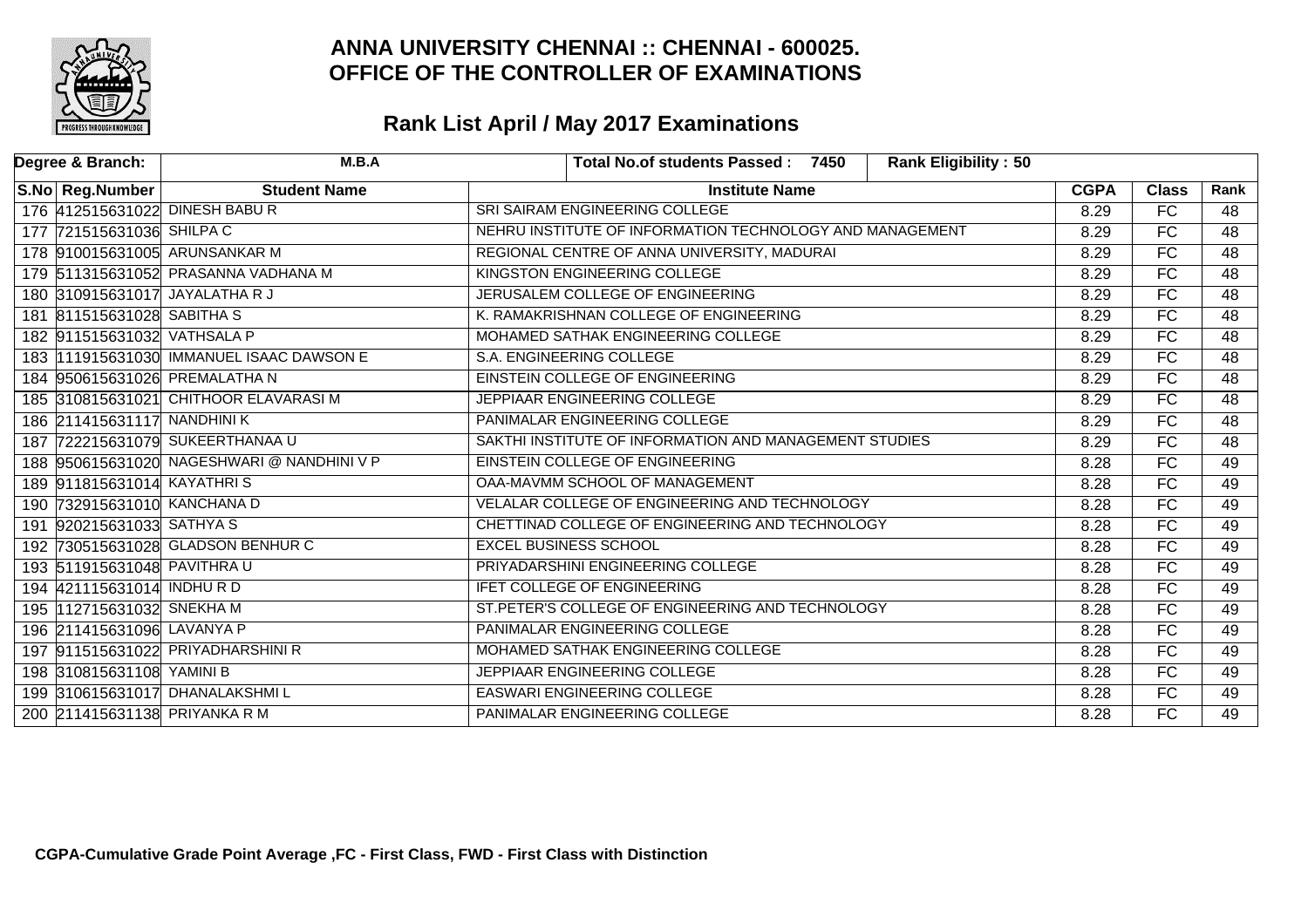

| Degree & Branch:             | M.B.A                                 | <b>Rank Eligibility: 50</b><br>Total No.of students Passed: 7450   |             |              |                 |
|------------------------------|---------------------------------------|--------------------------------------------------------------------|-------------|--------------|-----------------|
| S.No Reg.Number              | <b>Student Name</b>                   | <b>Institute Name</b>                                              | <b>CGPA</b> | <b>Class</b> | Rank            |
| 201 611815631023 SUGANTHIS   |                                       | P.S.V.COLLEGE OF ENGINEERING AND TECHNOLOGY                        | 8.28        | FC.          | 49              |
|                              | 202 11915631074 SANGEETHA CHOUDHARY G | S.A. ENGINEERING COLLEGE                                           | 8.28        | FC           | 49              |
|                              | 203 720715631003 ARCHANA DEVIS        | HINDUSTHAN COLLEGE OF ENGINEERING AND TECHNOLOGY                   | 8.28        | FC           | $\overline{49}$ |
|                              | 204 211415631142 RACHEL RATHNA J      | PANIMALAR ENGINEERING COLLEGE                                      | 8.27        | FC           | 50              |
|                              | 205 722215631014 DEEPA SANKARIS B     | SAKTHI INSTITUTE OF INFORMATION AND MANAGEMENT STUDIES             | 8.27        | FC.          | 50              |
| 206 212215631072 RAGAVI V    |                                       | SAVEETHA ENGINEERING COLLEGE                                       | 8.27        | FC           | 50              |
| 207 732515631003 BANUPRIYA S |                                       | SHREE VENKATESHWARA HI-TECH ENGINEERING COLLEGE                    | 8.27        | FC.          | 50              |
|                              | 208  113015631027 MANIVANNAN B        | VEL TECH HIGH TECH DR.RANGARAJAN DR.SAKUNTHALA ENGINEERING COLLEGE | 8.27        | FC.          | 50              |
|                              | 209 962215631060 VIBINA ANN SURESH    | ST.XAVIER'S CATHOLIC COLLEGE OF ENGINEERING                        | 8.27        | FC           | 50              |
| 210 621615631024 MONISHA A   |                                       | MUTHAYAMMAL ENGINEERING COLLEGE                                    | 8.27        | FC           | 50              |
| 211 312315631088 SAVUMIYA S  |                                       | ST.JOSEPH'S COLLEGE OF ENGINEERING                                 | 8.27        | FC.          | 50              |
| 212 810915631019 SINDHUJA G  |                                       | HOLY ANGELS SCHOOL OF BUSINESS                                     | 8.27        | FC           | 50              |
|                              | 213 722215631016 DHIVYADHARSHINI R    | SAKTHI INSTITUTE OF INFORMATION AND MANAGEMENT STUDIES             | 8.27        | FC.          | 50              |
|                              | 214 211415631108 MOHANAPRIYA B        | PANIMALAR ENGINEERING COLLEGE                                      | 8.27        | FC           | 50              |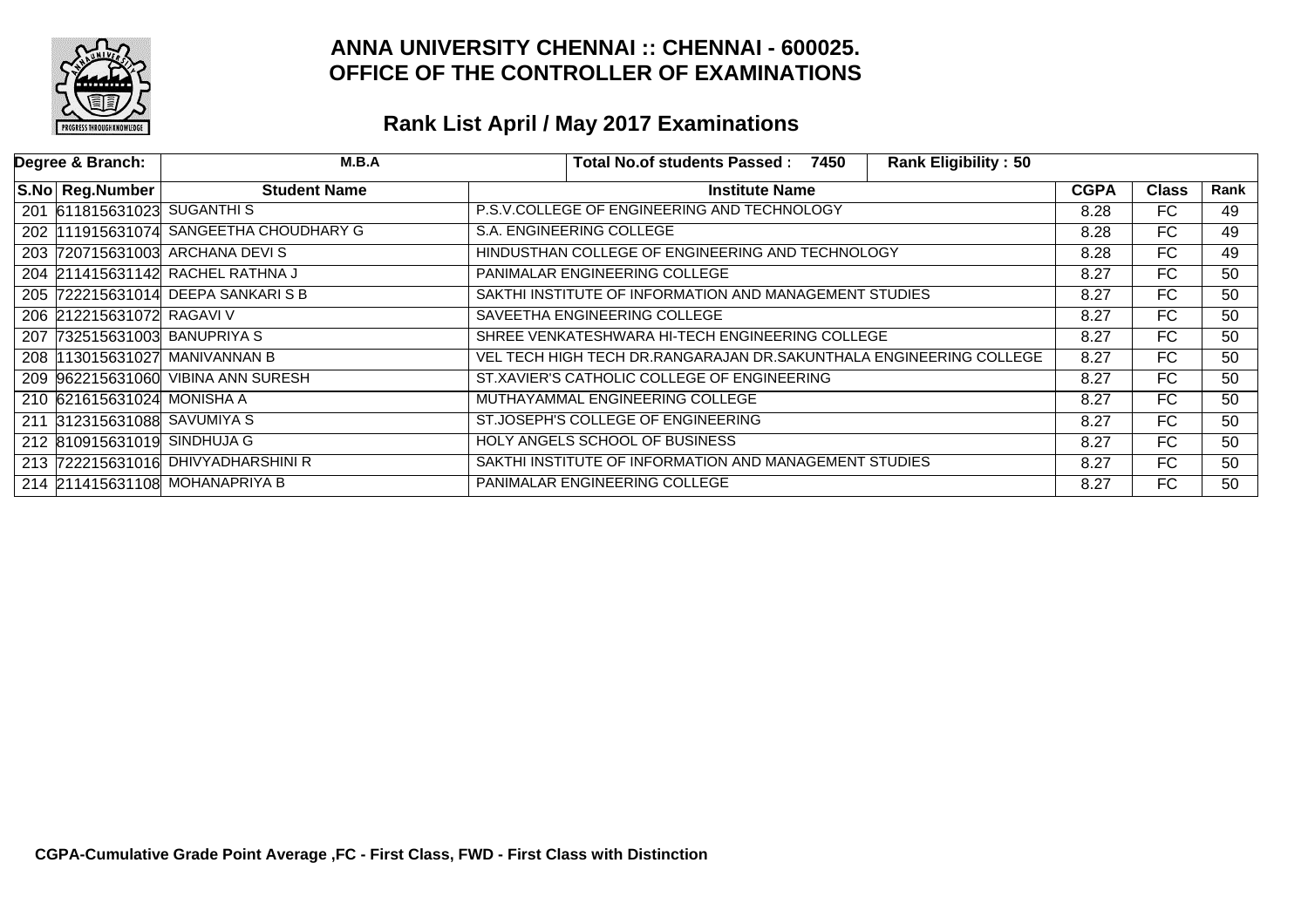

|                | Degree & Branch:          | M.C.A                          | <b>Rank Eligibility: 50</b><br>Total No.of students Passed: 3477   |             |              |                |
|----------------|---------------------------|--------------------------------|--------------------------------------------------------------------|-------------|--------------|----------------|
|                | S.No Reg.Number           | <b>Student Name</b>            | <b>Institute Name</b>                                              | <b>CGPA</b> | <b>Class</b> | Rank           |
| $\overline{1}$ | 421614621327 KEERTHIKA R  |                                | MAILAM ENGINEERING COLLEGE                                         | 9.20        | <b>FWD</b>   | $\mathbf 1$    |
| 2              |                           | 714214621306 RAMA PRIYA N      | <b>TAMILNADU COLLEGE OF ENGINEERING</b>                            | 9.20        | <b>FWD</b>   | $\overline{1}$ |
| 3              |                           | 730414621327 RAJAPUSHPAM S     | ERODE SENGUNTHAR ENGINEERING COLLEGE                               | 9.16        | <b>FWD</b>   | $\overline{2}$ |
| 4              |                           | 721414621307 APARNA SURESH     | NEHRU INSTITUTE OF ENGINEERING AND TECHNOLOGY                      | 9.16        | <b>FWD</b>   | $\overline{2}$ |
| 5              | 620814621333 PAVITHRA M   |                                | <b>GNANAMANI COLLEGE OF TECHNOLOGY</b>                             | 9.16        | <b>FWD</b>   | $\overline{2}$ |
| 6              |                           | 732914621323 MOHANA PRIYA V    | VELALAR COLLEGE OF ENGINEERING AND TECHNOLOGY                      | 9.16        | <b>FWD</b>   | $\overline{2}$ |
| 7              | 721414621302 AKHILA C     |                                | NEHRU INSTITUTE OF ENGINEERING AND TECHNOLOGY                      | 9.16        | <b>FWD</b>   | $\overline{2}$ |
| 8              | 510414621303 ANITHA S     |                                | ARUNAI ENGINEERING COLLEGE                                         | 9.16        | <b>FWD</b>   | $\overline{2}$ |
| 9              | 513114621305 SARANYA C    |                                | THANTHAI PERIYAR GOVT INSTITUTE OF TECHNOLOGY                      | 9.15        | <b>FWD</b>   | 3 <sup>1</sup> |
| 10             | 732914621309 GAYATHRI P   |                                | VELALAR COLLEGE OF ENGINEERING AND TECHNOLOGY                      | 9.12        | <b>FWD</b>   | $\overline{4}$ |
| 11             | 732914621347 VANITHA B    |                                | VELALAR COLLEGE OF ENGINEERING AND TECHNOLOGY                      | 9.12        | <b>FWD</b>   | $\overline{4}$ |
|                | 12 620814621362 SUMITHA R |                                | GNANAMANI COLLEGE OF TECHNOLOGY                                    | 9.08        | <b>FWD</b>   | 5              |
|                |                           | 13 421314621334 MAHESWARI M    | KRISHNASAMY COLLEGE OF ENGINEERING AND TECHNOLOGY                  | 9.08        | <b>FWD</b>   | 5              |
| 14             | 113014621328 ROHINI R     |                                | VEL TECH HIGH TECH DR.RANGARAJAN DR.SAKUNTHALA ENGINEERING COLLEGE | 9.08        | <b>FWD</b>   | $\overline{5}$ |
|                |                           | 15 211614621306 BHAKYALAKSHMIN | RAJALAKSHMI ENGINEERING COLLEGE                                    | 9.05        | <b>FWD</b>   | 6              |
| 16             | 622114621362 PRIYA V      |                                | PAAVAI ENGINEERING COLLEGE                                         | 9.04        | <b>FWD</b>   | $\overline{7}$ |
| 17             | 312214621327 SHYLAJA G P  |                                | SRI SIVASUBRAMANIYA NADAR COLLEGE OF ENGINEERING                   | 9.04        | <b>FWD</b>   | $\overline{7}$ |
| 18             |                           | 952614621302 ANNAPOORANIS      | S.VEERASAMY CHETTIAR COLLEGE OF ENGINEERING AND TECHNOLOGY         | 9.04        | <b>FWD</b>   | $\overline{7}$ |
|                | 19 613114621313 DEVIGA A  |                                | VIVEKANANDHA INSTITUTE OF ENGINEERING & TECHNOLOGY FOR WOMEN       | 9.03        | <b>FWD</b>   | 8              |
| <b>20</b>      | 732914621346 THARANIS     |                                | VELALAR COLLEGE OF ENGINEERING AND TECHNOLOGY                      | 9.00        | <b>FWD</b>   | 9              |
| 21             | 962214621313 ARJUNA A     |                                | ST.XAVIER'S CATHOLIC COLLEGE OF ENGINEERING                        | 9.00        | <b>FWD</b>   | $\overline{9}$ |
| 22             | 730314621311 RAMYADEVI J  |                                | ERODE BUILDER EDUCATIONAL TRUST'S GROUP OF INSTITUTIONS            | 9.00        | <b>FWD</b>   | 9              |
|                | 23 510614621329 MANJULA S |                                | C.ABDUL HAKEEM COLLEGE OF ENGINEERING AND TECHNOLOGY               | 9.00        | <b>FWD</b>   | 9              |
| 24             | 621614621351 SATHYA A     |                                | MUTHAYAMMAL ENGINEERING COLLEGE                                    | 9.00        | <b>FWD</b>   | 9              |
|                | 25 421614621301 ABIRAMIR  |                                | MAILAM ENGINEERING COLLEGE                                         | 9.00        | <b>FWD</b>   | $\overline{9}$ |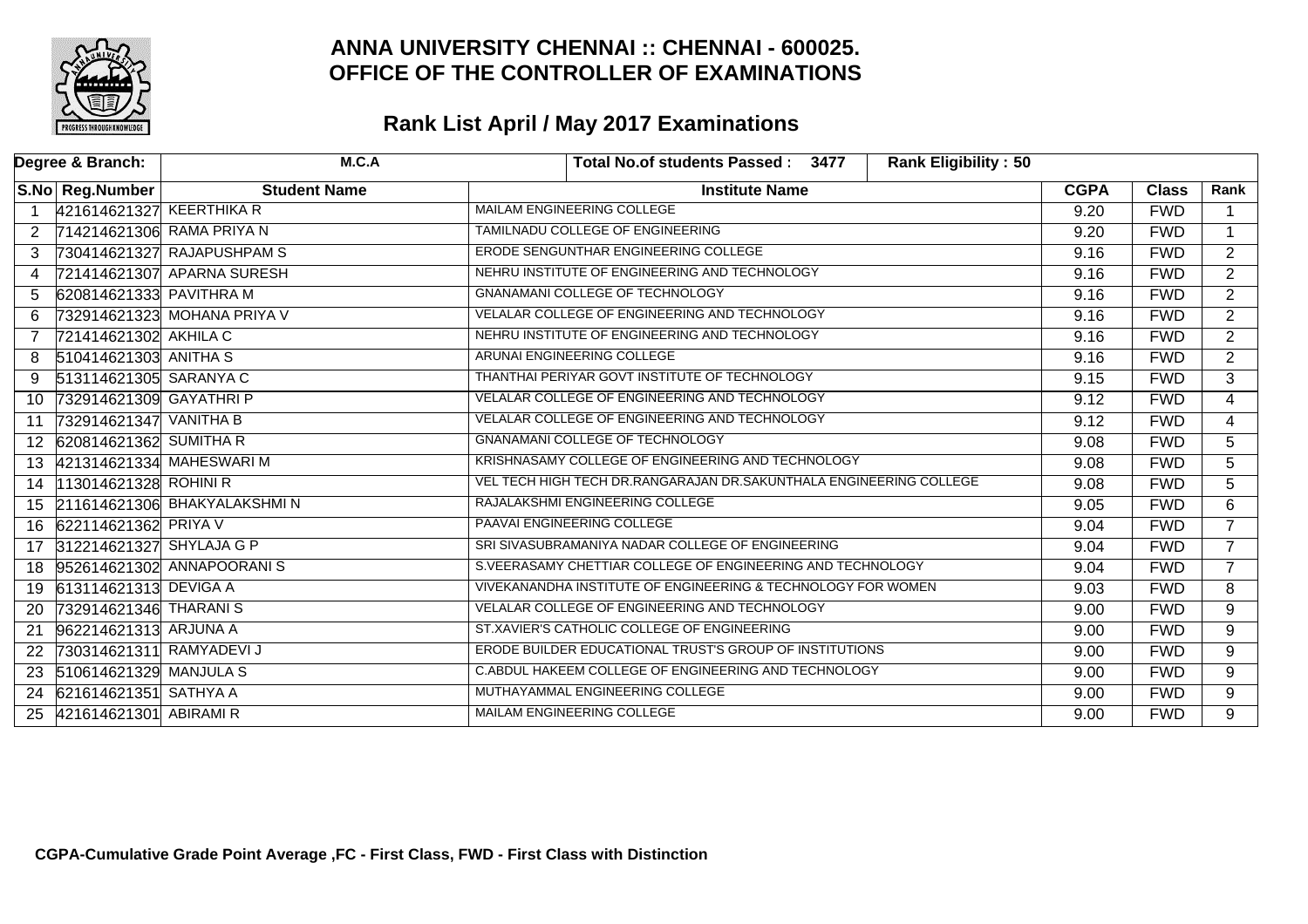

|    | Degree & Branch:           | M.C.A                          | <b>Rank Eligibility: 50</b><br>Total No.of students Passed: 3477 |             |              |                 |
|----|----------------------------|--------------------------------|------------------------------------------------------------------|-------------|--------------|-----------------|
|    | S.No Reg.Number            | <b>Student Name</b>            | <b>Institute Name</b>                                            | <b>CGPA</b> | <b>Class</b> | Rank            |
|    | 26 732914621342 SOWMIYA S  |                                | VELALAR COLLEGE OF ENGINEERING AND TECHNOLOGY                    | 9.00        | <b>FWD</b>   | 9               |
| 27 | 613314621397 SARANYA R     |                                | VIVEKANANDHA INSTITUTE OF INFORMATION AND MANAGEMENT STUDIES     | 8.99        | <b>FWD</b>   | 10              |
|    | 28 211614621327 NANDHINI R |                                | RAJALAKSHMI ENGINEERING COLLEGE                                  | 8.96        | <b>FWD</b>   | $\overline{11}$ |
|    |                            | 29 510814621333 PRAGADEESWARIS | <b>GANADIPATHY TULSI'S JAIN ENGINEERING COLLEGE</b>              | 8.96        | <b>FWD</b>   | $\overline{11}$ |
| 30 | 421614621323 INDUMATHI E   |                                | MAILAM ENGINEERING COLLEGE                                       | 8.96        | <b>FWD</b>   | $\overline{11}$ |
| 31 | 412514621315 INDUJA N      |                                | SRI SAIRAM ENGINEERING COLLEGE                                   | 8.96        | <b>FWD</b>   | $\overline{11}$ |
| 32 |                            | 732914621301 AKILANDEESWARI M  | VELALAR COLLEGE OF ENGINEERING AND TECHNOLOGY                    | 8.96        | <b>FWD</b>   | $\overline{11}$ |
| 33 | 411714621301 SUGANYA C     |                                | PRINCE SHRI VENKATESHWARA PADMAVATHY ENGINEERING COLLEGE         | 8.96        | <b>FWD</b>   | $\overline{11}$ |
| 34 |                            | 711514621338 VAIRA MUTHU K     | KALAIGNAR KARUNANIDHI INSTITUTE OF TECHNOLOGY                    | 8.96        | <b>FWD</b>   | $\overline{11}$ |
| 35 | 721414621309 ATHIRA P      |                                | NEHRU INSTITUTE OF ENGINEERING AND TECHNOLOGY                    | 8.96        | <b>FWD</b>   | $\overline{11}$ |
| 36 | 421614621316 DHIVYA S      |                                | MAILAM ENGINEERING COLLEGE                                       | 8.96        | <b>FWD</b>   | $\overline{11}$ |
| 37 | 620814621325 MANJULA T     |                                | <b>GNANAMANI COLLEGE OF TECHNOLOGY</b>                           | 8.96        | <b>FWD</b>   | $\overline{11}$ |
| 38 | 722414621326 PRIYANKA C    |                                | SAN INTERNATIONAL INFO SCHOOL                                    | 8.96        | <b>FWD</b>   | $\overline{11}$ |
| 39 | 820114621324 RAMYA R       |                                | A.R.J. COLLEGE OF ENGINEERING AND TECHNOLOGY                     | 8.96        | <b>FWD</b>   | $\overline{11}$ |
|    | 40 511914621322 MONIKA M   |                                | PRIYADARSHINI ENGINEERING COLLEGE                                | 8.96        | <b>FWD</b>   | 11              |
| 41 | 622114621329 JANANI A      |                                | <b>PAAVAI ENGINEERING COLLEGE</b>                                | 8.96        | <b>FWD</b>   | $\overline{11}$ |
| 42 | 911514621311 MADHURA J     |                                | MOHAMED SATHAK ENGINEERING COLLEGE                               | 8.96        | <b>FWD</b>   | $\overline{11}$ |
|    |                            | 43 312314621340 KALAIVANI MK   | ST.JOSEPH'S COLLEGE OF ENGINEERING                               | 8.95        | <b>FWD</b>   | $\overline{12}$ |
| 44 |                            | 711514621307 DHANYAJOTHI R     | KALAIGNAR KARUNANIDHI INSTITUTE OF TECHNOLOGY                    | 8.95        | <b>FWD</b>   | $\overline{12}$ |
| 45 | 712714621311 PAVITHRA P    |                                | PROFESSIONAL GROUP OF INSTITUTIONS                               | 8.93        | <b>FWD</b>   | $\overline{13}$ |
| 46 | 722414621317 GOPIKA B      |                                | SAN INTERNATIONAL INFO SCHOOL                                    | 8.93        | <b>FWD</b>   | $\overline{13}$ |
| 47 |                            | 732914621348 VANITHAMANI P     | VELALAR COLLEGE OF ENGINEERING AND TECHNOLOGY                    | 8.93        | <b>FWD</b>   | $\overline{13}$ |
| 48 | 710014621305 NISHA S       |                                | REGIONAL CENTRE OF ANNA UNIVERSITY, COIMBATORE                   | 8.93        | <b>FWD</b>   | $\overline{13}$ |
| 49 | 620214621305 DIVYA S       |                                | ANNAI MATHAMMAL SHEELA ENGINEERING COLLEGE                       | 8.93        | <b>FWD</b>   | $\overline{13}$ |
| 50 | 421314621342 PAVITHRA R    |                                | KRISHNASAMY COLLEGE OF ENGINEERING AND TECHNOLOGY                | 8.92        | <b>FWD</b>   | $\overline{14}$ |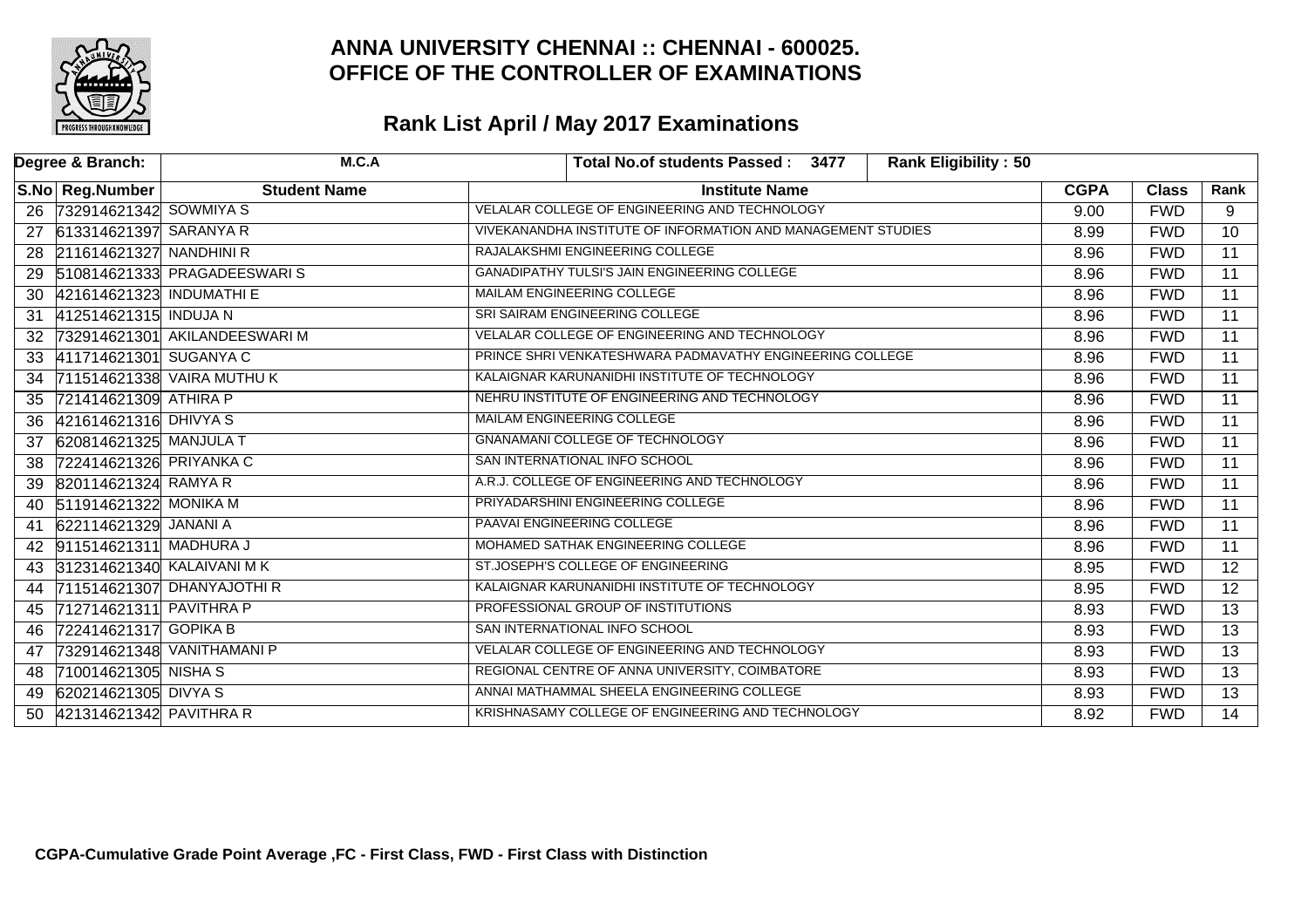

| Degree & Branch: |                             | M.C.A                          | <b>Rank Eligibility: 50</b><br>Total No.of students Passed: 3477 |             |              |                 |
|------------------|-----------------------------|--------------------------------|------------------------------------------------------------------|-------------|--------------|-----------------|
|                  | S.No Reg.Number             | <b>Student Name</b>            | <b>Institute Name</b>                                            | <b>CGPA</b> | <b>Class</b> | Rank            |
|                  | 51 820814621301 ANUPRIYA P  |                                | E.G.S. PILLAY ENGINEERING COLLEGE                                | 8.92        | <b>FWD</b>   | 14              |
|                  |                             | 52 620814621370 VIJAYALAKSHMIS | <b>GNANAMANI COLLEGE OF TECHNOLOGY</b>                           | 8.92        | <b>FWD</b>   | $\overline{14}$ |
|                  | 53 911514621317 NAVINA M    |                                | MOHAMED SATHAK ENGINEERING COLLEGE                               | 8.92        | <b>FWD</b>   | $\overline{14}$ |
|                  | 54 610814621303 AMRUTHA M   |                                | ER.PERUMAL MANIMEKALAI COLLEGE OF ENGINEERING                    | 8.92        | <b>FWD</b>   | $\overline{14}$ |
|                  | 55 613314621424 VINOTHINI R |                                | VIVEKANANDHA INSTITUTE OF INFORMATION AND MANAGEMENT STUDIES     | 8.92        | <b>FWD</b>   | $\overline{14}$ |
| 56               | 613314621342 KEERTHANA V    |                                | VIVEKANANDHA INSTITUTE OF INFORMATION AND MANAGEMENT STUDIES     | 8.92        | <b>FWD</b>   | $\overline{14}$ |
| 57               | 730414621335 SINDHU S       |                                | ERODE SENGUNTHAR ENGINEERING COLLEGE                             | 8.92        | <b>FWD</b>   | $\overline{14}$ |
| 58               | 412514621334 REVATHI A      |                                | SRI SAIRAM ENGINEERING COLLEGE                                   | 8.92        | <b>FWD</b>   | $\overline{14}$ |
| 59               | 722414621310 ASHA P         |                                | SAN INTERNATIONAL INFO SCHOOL                                    | 8.92        | <b>FWD</b>   | $\overline{14}$ |
| 60               |                             | 950714621319 SHANMUGA PRIYA D  | <b>FRANCIS XAVIER ENGINEERING COLLEGE</b>                        | 8.92        | <b>FWD</b>   | $\overline{14}$ |
| 61               |                             | 820814621315 MAHALAKSHMI M     | E.G.S.PILLAY ENGINEERING COLLEGE                                 | 8.92        | <b>FWD</b>   | $\overline{14}$ |
| 62               | 730514621308 BANUPRIYA S    |                                | <b>EXCEL BUSINESS SCHOOL</b>                                     | 8.92        | <b>FWD</b>   | $\overline{14}$ |
| 63               | 820814621335 RAMYA V        |                                | <b>E.G.S.PILLAY ENGINEERING COLLEGE</b>                          | 8.92        | <b>FWD</b>   | 14              |
| 64               |                             | 722414621309 ARYA KRISHNA K    | SAN INTERNATIONAL INFO SCHOOL                                    | 8.92        | <b>FWD</b>   | $\overline{14}$ |
|                  | 65 211414621006 HEMAPRIYA M |                                | PANIMALAR ENGINEERING COLLEGE                                    | 8.92        | <b>FWD</b>   | $\overline{14}$ |
| 66               | 730414621008 LAVANYA M      |                                | <b>ERODE SENGUNTHAR ENGINEERING COLLEGE</b>                      | 8.90        | <b>FWD</b>   | $\overline{15}$ |
| 67               | 820414621310 KAMALIS        |                                | ANJALAI AMMAL MAHALINGAM ENGINEERING COLLEGE                     | 8.89        | <b>FWD</b>   | $\overline{16}$ |
| 68               |                             | 713314621309 MADHUMEENA R      | S N S COLLEGE OF ENGINEERING                                     | 8.88        | <b>FWD</b>   | $\overline{17}$ |
| 69               | 950714621311 KOKILA V       |                                | FRANCIS XAVIER ENGINEERING COLLEGE                               | 8.88        | <b>FWD</b>   | $\overline{17}$ |
| 70               | 711514621328 PRIYANKA S     |                                | KALAIGNAR KARUNANIDHI INSTITUTE OF TECHNOLOGY                    | 8.88        | <b>FWD</b>   | $\overline{17}$ |
| 71               |                             | 610814621310 GEETHANJALIS      | ER.PERUMAL MANIMEKALAI COLLEGE OF ENGINEERING                    | 8.88        | <b>FWD</b>   | $\overline{17}$ |
|                  | 72 612714621337 VANITHA S   |                                | THE KAVERY ENGINEERING COLLEGE                                   | 8.88        | <b>FWD</b>   | $\overline{17}$ |
|                  | 73 950714621316 SANGEETHA S |                                | <b>FRANCIS XAVIER ENGINEERING COLLEGE</b>                        | 8.88        | <b>FWD</b>   | $\overline{17}$ |
|                  | 74 821214621301 BRINDHAC    |                                | P.R.ENGINEERING COLLEGE                                          | 8.88        | <b>FWD</b>   | $\overline{17}$ |
|                  |                             | 75 622114621323 GOKULNATH G.S  | PAAVAI ENGINEERING COLLEGE                                       | 8.88        | <b>FWD</b>   | $\overline{17}$ |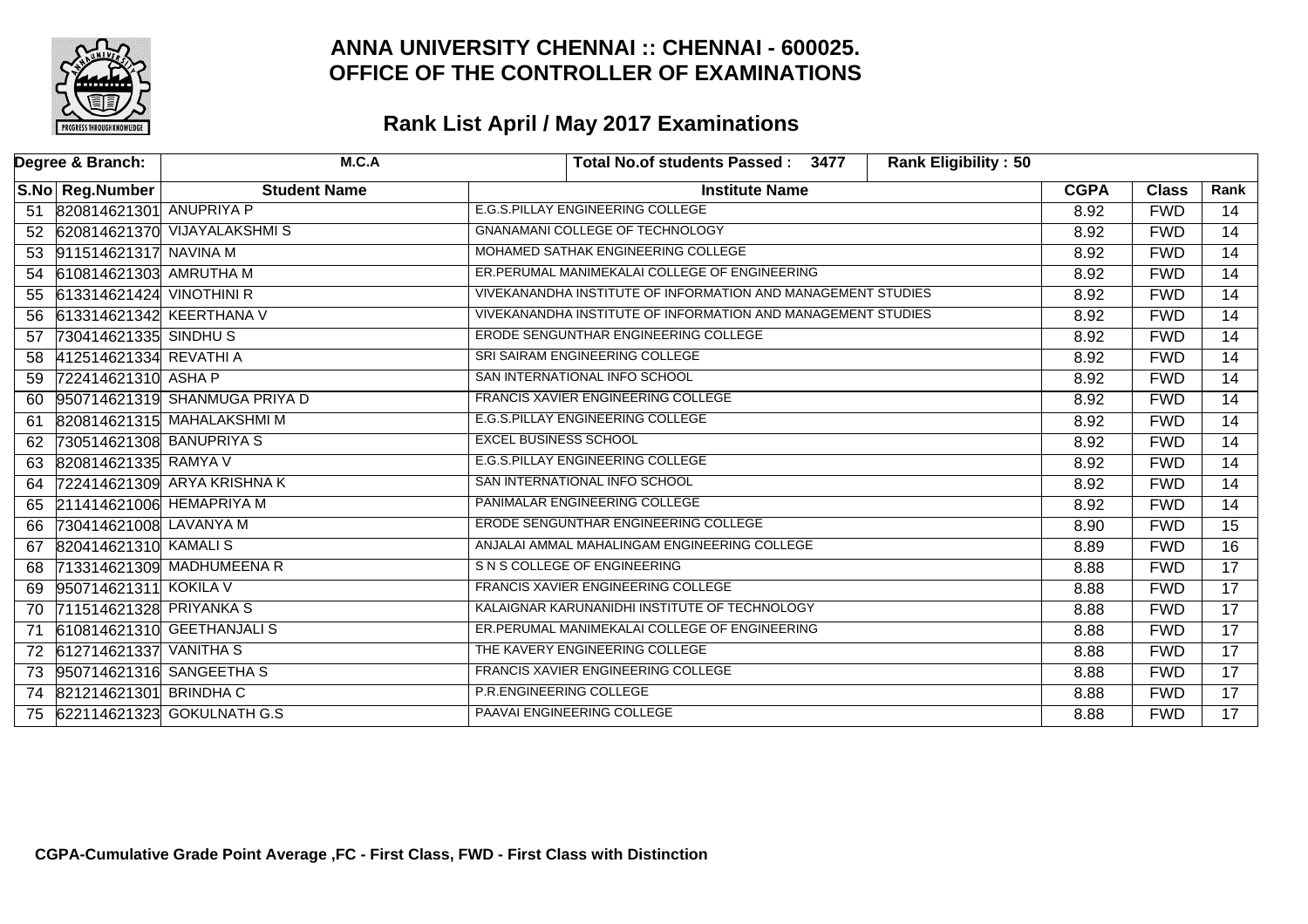

| Degree & Branch:               | M.C.A                        | <b>Rank Eligibility: 50</b><br>Total No.of students Passed: 3477 |             |              |                 |
|--------------------------------|------------------------------|------------------------------------------------------------------|-------------|--------------|-----------------|
| S.No Reg.Number                | <b>Student Name</b>          | <b>Institute Name</b>                                            | <b>CGPA</b> | <b>Class</b> | Rank            |
| 76 731714621357 SEETHA S       |                              | M.P. NACHIMUTHU M. JAGANATHAN ENGINEERING COLLEGE                | 8.88        | <b>FWD</b>   | 17              |
| 211414621007 JERSI P<br>77     |                              | PANIMALAR ENGINEERING COLLEGE                                    | 8.87        | <b>FWD</b>   | 18              |
| 78 613314621348 KIRUTHIKA S    |                              | VIVEKANANDHA INSTITUTE OF INFORMATION AND MANAGEMENT STUDIES     | 8.87        | <b>FWD</b>   | $\overline{18}$ |
| 720714621013 SNEHA SABU<br>79  |                              | HINDUSTHAN COLLEGE OF ENGINEERING AND TECHNOLOGY                 | 8.87        | <b>FWD</b>   | $\overline{18}$ |
| 732914621004 PREMA T<br>80     |                              | VELALAR COLLEGE OF ENGINEERING AND TECHNOLOGY                    | 8.86        | <b>FWD</b>   | $\overline{19}$ |
| 81                             | 711514621304 ATHISTALAKSHMIT | KALAIGNAR KARUNANIDHI INSTITUTE OF TECHNOLOGY                    | 8.85        | <b>FWD</b>   | 20              |
| 82                             | 421614621007 MAHALAKSHMI A   | MAILAM ENGINEERING COLLEGE                                       | 8.85        | <b>FWD</b>   | $\overline{20}$ |
| 83 513114621301 ASHWINI B      |                              | THANTHAI PERIYAR GOVT INSTITUTE OF TECHNOLOGY                    | 8.85        | <b>FWD</b>   | $\overline{20}$ |
| 722914621004 SUKANYA J<br>84   |                              | SRI VENKATESWARA COLLEGE OF COMPUTER APPLICATIONS AND MANAGEMENT | 8.85        | <b>FWD</b>   | 20              |
| 620214621331 RANJITHA S<br>85  |                              | ANNAI MATHAMMAL SHEELA ENGINEERING COLLEGE                       | 8.85        | <b>FWD</b>   | $\overline{20}$ |
| 713314621308 LINCYMOLE<br>86   |                              | S N S COLLEGE OF ENGINEERING                                     | 8.84        | <b>FWD</b>   | $\overline{21}$ |
| 87                             | 950714621313 MARIYALATHA A   | FRANCIS XAVIER ENGINEERING COLLEGE                               | 8.84        | <b>FWD</b>   | $\overline{21}$ |
| 412514621328 PAVITHRA P<br>88  |                              | SRI SAIRAM ENGINEERING COLLEGE                                   | 8.84        | <b>FWD</b>   | $\overline{21}$ |
| 89                             | 612714621311 GANGOTHARI M    | THE KAVERY ENGINEERING COLLEGE                                   | 8.84        | <b>FWD</b>   | $\overline{21}$ |
| 90                             | 813814621304 DURGA DEVIS     | SARANATHAN COLLEGE OF ENGINEERING                                | 8.84        | <b>FWD</b>   | $\overline{21}$ |
| 613114621309 BABY S<br>91      |                              | VIVEKANANDHA INSTITUTE OF ENGINEERING & TECHNOLOGY FOR WOMEN     | 8.84        | <b>FWD</b>   | 21              |
| 610814621342 VANITHA V<br>92   |                              | ER. PERUMAL MANIMEKALAI COLLEGE OF ENGINEERING                   | 8.84        | <b>FWD</b>   | 21              |
| 421614621305 ANUSUYA E<br>93   |                              | MAILAM ENGINEERING COLLEGE                                       | 8.84        | <b>FWD</b>   | $\overline{21}$ |
| 813814621326 SANTHIA S<br>94   |                              | SARANATHAN COLLEGE OF ENGINEERING                                | 8.84        | <b>FWD</b>   | 21              |
| 95                             | 412514621319 LAKSHMI PRIYA T | SRI SAIRAM ENGINEERING COLLEGE                                   | 8.84        | <b>FWD</b>   | 21              |
| 820814621334 RAMYAN<br>96      |                              | E.G.S.PILLAY ENGINEERING COLLEGE                                 | 8.84        | <b>FWD</b>   | $\overline{21}$ |
| 97                             | 821214621307 JERLIN KAVIYA J | P.R.ENGINEERING COLLEGE                                          | 8.84        | <b>FWD</b>   | $\overline{21}$ |
| 622114621332 KANIMOZHI M<br>98 |                              | PAAVAI ENGINEERING COLLEGE                                       | 8.84        | <b>FWD</b>   | $\overline{21}$ |
| 950714621020 PETHAMMAD<br>99   |                              | <b>FRANCIS XAVIER ENGINEERING COLLEGE</b>                        | 8.83        | <b>FWD</b>   | $\overline{22}$ |
| 720714621002 DEEPTHI K<br>100  |                              | HINDUSTHAN COLLEGE OF ENGINEERING AND TECHNOLOGY                 | 8.83        | <b>FWD</b>   | $\overline{22}$ |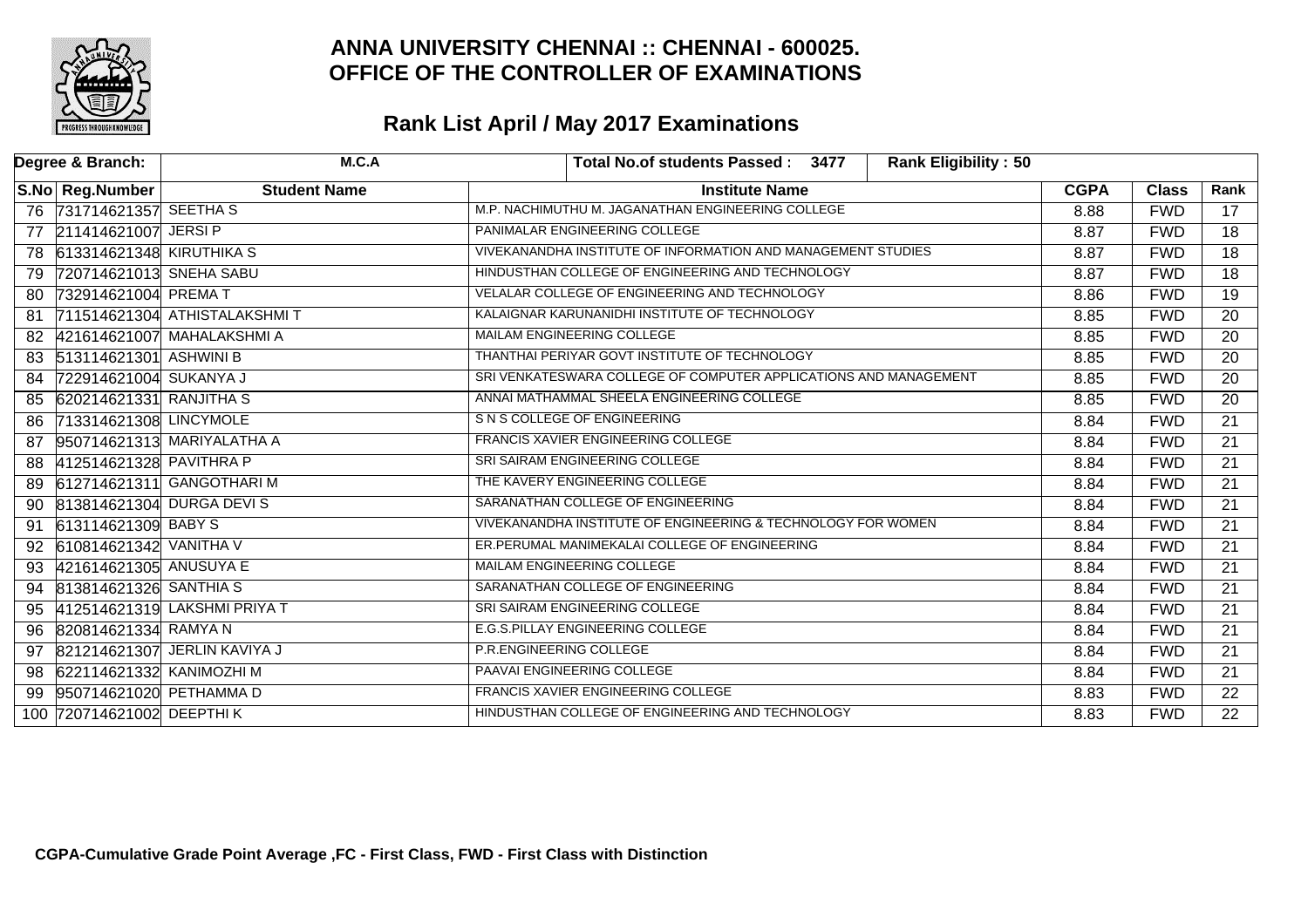

| Degree & Branch:                 | M.C.A                            | Total No.of students Passed: 3477<br><b>Rank Eligibility: 50</b> |             |              |                 |
|----------------------------------|----------------------------------|------------------------------------------------------------------|-------------|--------------|-----------------|
| S.No Reg.Number                  | <b>Student Name</b>              | <b>Institute Name</b>                                            | <b>CGPA</b> | <b>Class</b> | Rank            |
| 101 730414621311 KARTHIKA P      |                                  | ERODE SENGUNTHAR ENGINEERING COLLEGE                             | 8.83        | <b>FWD</b>   | 22              |
| 102 211614621339 VANITHA K       |                                  | RAJALAKSHMI ENGINEERING COLLEGE                                  | 8.81        | <b>FWD</b>   | $\overline{23}$ |
| 103 510614621342 SWETHATG        |                                  | C.ABDUL HAKEEM COLLEGE OF ENGINEERING AND TECHNOLOGY             | 8.81        | <b>FWD</b>   | $\overline{23}$ |
| 104 820414621308 GAYATHRIK       |                                  | ANJALAI AMMAL MAHALINGAM ENGINEERING COLLEGE                     | 8.81        | <b>FWD</b>   | $\overline{23}$ |
| 105 613314621339 KEERTHANA G     |                                  | VIVEKANANDHA INSTITUTE OF INFORMATION AND MANAGEMENT STUDIES     | 8.81        | <b>FWD</b>   | $\overline{23}$ |
| 106 714214621301 AMRIDHA ANGEL J |                                  | TAMILNADU COLLEGE OF ENGINEERING                                 | 8.81        | <b>FWD</b>   | $\overline{23}$ |
| 107 622114621376 SELVAPRIYANKA S |                                  | PAAVAI ENGINEERING COLLEGE                                       | 8.81        | <b>FWD</b>   | $\overline{23}$ |
| 108 820814621336 RENUKADEVIK     |                                  | E.G.S.PILLAY ENGINEERING COLLEGE                                 | 8.81        | <b>FWD</b>   | $\overline{23}$ |
| 109 950714621309 JEBA M          |                                  | <b>FRANCIS XAVIER ENGINEERING COLLEGE</b>                        | 8.81        | <b>FWD</b>   | 23              |
| 110 310514621309 PRATHIBHA V     |                                  | DHANALAKSHMI SRINIVASAN COLLEGE OF ENGINEERING AND TECHNOLOGY    | 8.81        | <b>FWD</b>   | $\overline{23}$ |
| 111 311414621303 DIVYA S         |                                  | MEENAKSHI COLLEGE OF ENGINEERING                                 | 8.81        | <b>FWD</b>   | $\overline{23}$ |
| 112 730314621308 NITHYA K        |                                  | ERODE BUILDER EDUCATIONAL TRUST'S GROUP OF INSTITUTIONS          | 8.81        | <b>FWD</b>   | $\overline{23}$ |
| 113 510614621327 KIRTHANA S      |                                  | C.ABDUL HAKEEM COLLEGE OF ENGINEERING AND TECHNOLOGY             | 8.80        | <b>FWD</b>   | $\overline{24}$ |
| 114 820814621318 MAHESWARI R     |                                  | <b>E.G.S.PILLAY ENGINEERING COLLEGE</b>                          | 8.80        | <b>FWD</b>   | $\overline{24}$ |
| 115 712714621305 KALAI VANIS     |                                  | PROFESSIONAL GROUP OF INSTITUTIONS                               | 8.80        | <b>FWD</b>   | $\overline{24}$ |
|                                  | 116 612714621310 FANCY SOWMIYA P | THE KAVERY ENGINEERING COLLEGE                                   | 8.80        | <b>FWD</b>   | $\overline{24}$ |
| 117 722414621333 RUFIA M         |                                  | SAN INTERNATIONAL INFO SCHOOL                                    | 8.80        | <b>FWD</b>   | $\overline{24}$ |
| 118 612714621323 PRABAVATHI P    |                                  | THE KAVERY ENGINEERING COLLEGE                                   | 8.80        | <b>FWD</b>   | $\overline{24}$ |
| 119 620214621309 GOMATHI D       |                                  | ANNAI MATHAMMAL SHEELA ENGINEERING COLLEGE                       | 8.80        | <b>FWD</b>   | $\overline{24}$ |
| 120 732914621326 NANDHINIS       |                                  | VELALAR COLLEGE OF ENGINEERING AND TECHNOLOGY                    | 8.80        | <b>FWD</b>   | $\overline{24}$ |
| 121                              | 911514621316 NAJIYA MAHJABIN S   | MOHAMED SATHAK ENGINEERING COLLEGE                               | 8.80        | <b>FWD</b>   | $\overline{24}$ |
| 122 722914621319 KRITHIGA S      |                                  | SRI VENKATESWARA COLLEGE OF COMPUTER APPLICATIONS AND MANAGEMENT | 8.80        | <b>FWD</b>   | $\overline{24}$ |
| 123 421614621357 VASANTHI U      |                                  | MAILAM ENGINEERING COLLEGE                                       | 8.80        | <b>FWD</b>   | $\overline{24}$ |
| 124 613114621335 NITHYA S        |                                  | VIVEKANANDHA INSTITUTE OF ENGINEERING & TECHNOLOGY FOR WOMEN     | 8.80        | <b>FWD</b>   | $\overline{24}$ |
| 125 710014621002 DHANAPAL V      |                                  | REGIONAL CENTRE OF ANNA UNIVERSITY, COIMBATORE                   | 8.80        | <b>FWD</b>   | $\overline{24}$ |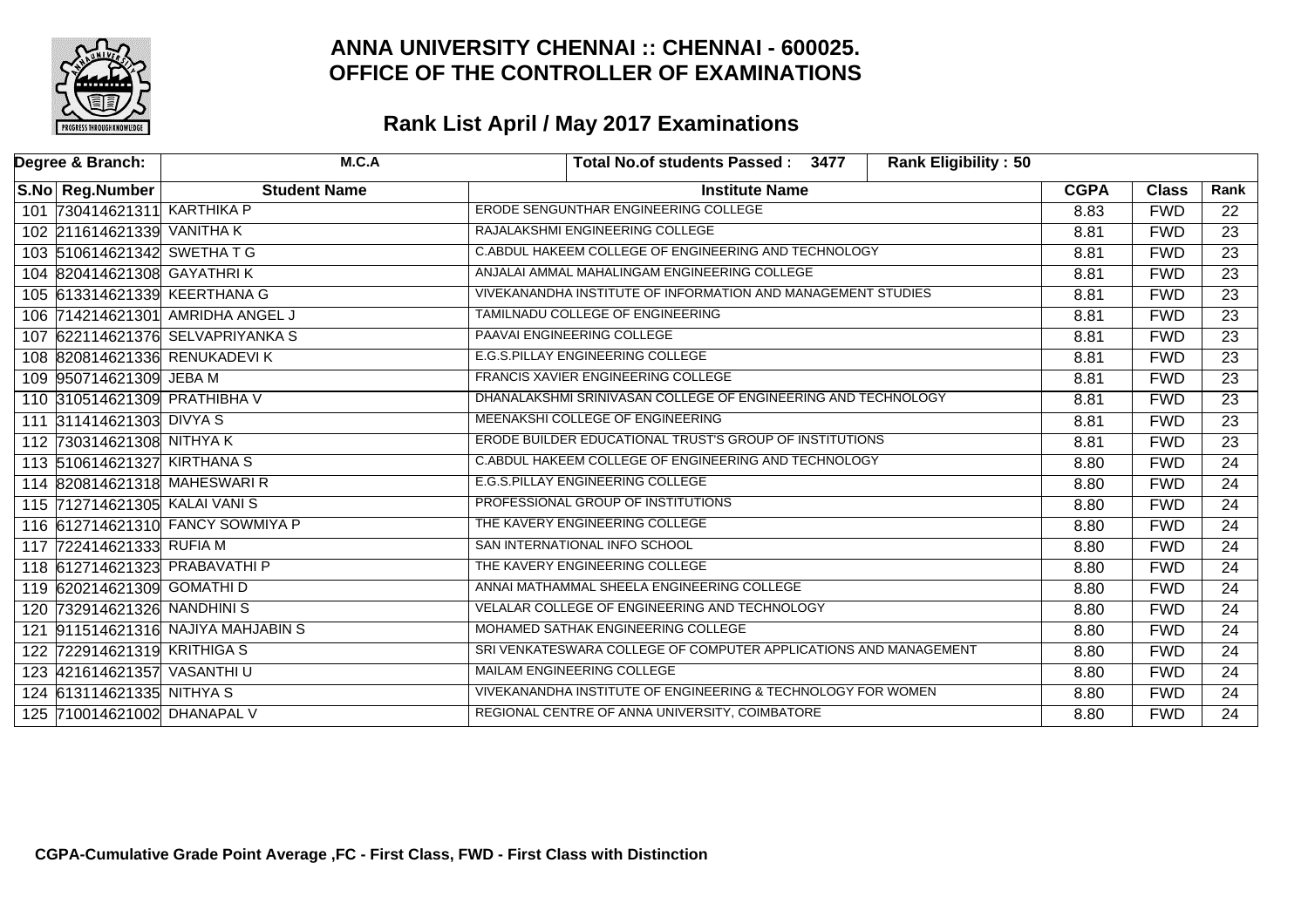

| Degree & Branch:                | M.C.A                             | <b>Rank Eligibility: 50</b><br>Total No.of students Passed: 3477   |             |              |                 |
|---------------------------------|-----------------------------------|--------------------------------------------------------------------|-------------|--------------|-----------------|
| S.No   Reg.Number               | <b>Student Name</b>               | <b>Institute Name</b>                                              | <b>CGPA</b> | <b>Class</b> | Rank            |
| 126 730514621342 VISHNUPRIYA I  |                                   | <b>EXCEL BUSINESS SCHOOL</b>                                       | 8.80        | <b>FWD</b>   | 24              |
| 127 622114621335 KARTHIKA B     |                                   | PAAVAI ENGINEERING COLLEGE                                         | 8.80        | <b>FWD</b>   | $\overline{24}$ |
| 128 211414621018 SINDUJA R      |                                   | PANIMALAR ENGINEERING COLLEGE                                      | 8.80        | <b>FWD</b>   | $\overline{24}$ |
| 129 730514621304 ATHIRA VIJAYAN |                                   | <b>EXCEL BUSINESS SCHOOL</b>                                       | 8.80        | <b>FWD</b>   | $\overline{24}$ |
| 130 113014621320 PAVITHRA M     |                                   | VEL TECH HIGH TECH DR.RANGARAJAN DR.SAKUNTHALA ENGINEERING COLLEGE | 8.80        | <b>FWD</b>   | $\overline{24}$ |
| 131 733114621314 KOWSALYA B     |                                   | VIDYAA VIKAS COLLEGE OF ENGINEERING AND TECHNOLOGY                 | 8.80        | <b>FWD</b>   | $\overline{24}$ |
| 132 310514621312 THENMOZHIK     |                                   | DHANALAKSHMI SRINIVASAN COLLEGE OF ENGINEERING AND TECHNOLOGY      | 8.80        | <b>FWD</b>   | $\overline{24}$ |
| 133 622114621375 SATHYA L       |                                   | PAAVAI ENGINEERING COLLEGE                                         | 8.79        | <b>FWD</b>   | $\overline{25}$ |
|                                 | 134 613314621331 ISWARYA LAKSHMIS | VIVEKANANDHA INSTITUTE OF INFORMATION AND MANAGEMENT STUDIES       | 8.79        | <b>FWD</b>   | $\overline{25}$ |
| 135 211414621004 DIVYA N        |                                   | PANIMALAR ENGINEERING COLLEGE                                      | 8.79        | <b>FWD</b>   | $\overline{25}$ |
| 136 513114621302 DEEPAK         |                                   | THANTHAI PERIYAR GOVT INSTITUTE OF TECHNOLOGY                      | 8.79        | <b>FWD</b>   | $\overline{25}$ |
| 137 730414621006 KAUVERYSREE R  |                                   | ERODE SENGUNTHAR ENGINEERING COLLEGE                               | 8.78        | <b>FWD</b>   | $\overline{26}$ |
| 138 731714621326 KARTHIKKUMAR K |                                   | M.P. NACHIMUTHU M. JAGANATHAN ENGINEERING COLLEGE                  | 8.77        | <b>FWD</b>   | $\overline{27}$ |
| 139 813514621325 PRIYANKA R     |                                   | ROEVER ENGINEERING COLLEGE                                         | 8.77        | <b>FWD</b>   | $\overline{27}$ |
| 140 732914621303 DEEPIKA T      |                                   | VELALAR COLLEGE OF ENGINEERING AND TECHNOLOGY                      | 8.77        | <b>FWD</b>   | $\overline{27}$ |
| 141 510814621306 BABY SATHYA G  |                                   | <b>GANADIPATHY TULSI'S JAIN ENGINEERING COLLEGE</b>                | 8.76        | <b>FWD</b>   | $\overline{28}$ |
| 142 620214621312 JAYASHRIJ      |                                   | ANNAI MATHAMMAL SHEELA ENGINEERING COLLEGE                         | 8.76        | <b>FWD</b>   | $\overline{28}$ |
| 143 621614621334 NAVEENA B      |                                   | MUTHAYAMMAL ENGINEERING COLLEGE                                    | 8.76        | <b>FWD</b>   | $\overline{28}$ |
| 144 211414621307 ROHINIK        |                                   | PANIMALAR ENGINEERING COLLEGE                                      | 8.76        | <b>FWD</b>   | $\overline{28}$ |
| 145 511914621347 SRIPRIYA A     |                                   | PRIYADARSHINI ENGINEERING COLLEGE                                  | 8.76        | <b>FWD</b>   | 28              |
| 146 731114621003 VIGNESHKUMAR J |                                   | INSTITUTE OF ROAD AND TRANSPORT TECHNOLOGY                         | 8.76        | <b>FWD</b>   | $\overline{28}$ |
| 147 732914621316 KEERTHANA S    |                                   | VELALAR COLLEGE OF ENGINEERING AND TECHNOLOGY                      | 8.76        | <b>FWD</b>   | $\overline{28}$ |
| 148 421614621333 MANONMANI E    |                                   | MAILAM ENGINEERING COLLEGE                                         | 8.76        | <b>FWD</b>   | $\overline{28}$ |
| 149 111914621320 KEERTHIYA R    |                                   | S.A. ENGINEERING COLLEGE                                           | 8.76        | <b>FWD</b>   | $\overline{28}$ |
| 150 421314621322 ISWARYA K      |                                   | KRISHNASAMY COLLEGE OF ENGINEERING AND TECHNOLOGY                  | 8.76        | <b>FWD</b>   | $\overline{28}$ |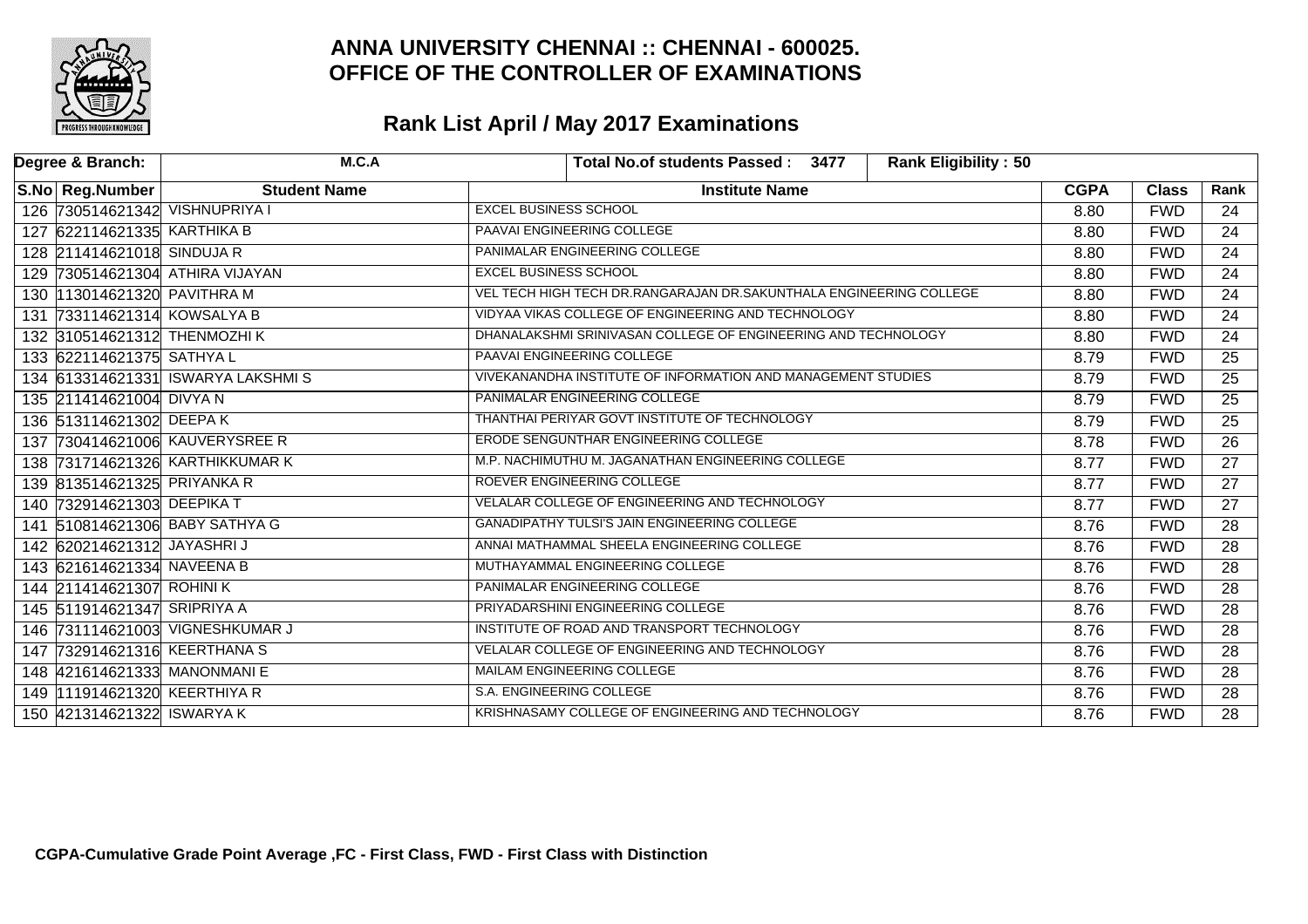

| Degree & Branch:                 | M.C.A               | Total No.of students Passed: 3477<br><b>Rank Eligibility: 50</b>   |             |              |                 |
|----------------------------------|---------------------|--------------------------------------------------------------------|-------------|--------------|-----------------|
| S.No Reg.Number                  | <b>Student Name</b> | <b>Institute Name</b>                                              | <b>CGPA</b> | <b>Class</b> | Rank            |
| 151 720714621352 VINDHUJA E      |                     | HINDUSTHAN COLLEGE OF ENGINEERING AND TECHNOLOGY                   | 8.76        | <b>FWD</b>   | 28              |
| 152 422314621311 JAYALAKSHMI D   |                     | THIRUVALLUVAR COLLEGE OF ENGINEERING AND TECHNOLOGY                | 8.76        | <b>FWD</b>   | $\overline{28}$ |
| 153 311014621308 SUBALAKSHMI M   |                     | K.C.G. COLLEGE OF TECHNOLOGY                                       | 8.76        | <b>FWD</b>   | $\overline{28}$ |
| 154 623214621328 LAVANYA S       |                     | VASAVI VIDYA TRUST "GROUP OF INSTITUTIONS"                         | 8.76        | <b>FWD</b>   | $\overline{28}$ |
| 155 921314621386 SUJIDHA S       |                     | PSNA COLLEGE OF ENGINEERING AND TECHNOLOGY                         | 8.76        | <b>FWD</b>   | $\overline{28}$ |
| 156 622114621383 SUGANYA T       |                     | PAAVAI ENGINEERING COLLEGE                                         | 8.76        | <b>FWD</b>   | 28              |
| 157 612314621303 GAYATHRIT       |                     | SENGUNTHAR ENGINEERING COLLEGE                                     | 8.76        | <b>FWD</b>   | $\overline{28}$ |
| 158 732914621329 NITHYA S        |                     | VELALAR COLLEGE OF ENGINEERING AND TECHNOLOGY                      | 8.76        | <b>FWD</b>   | $\overline{28}$ |
| 159 730514621303 ARIVUSELVI A    |                     | <b>EXCEL BUSINESS SCHOOL</b>                                       | 8.75        | <b>FWD</b>   | $\overline{29}$ |
| 160 730414621024 SUGAN KUMAR S   |                     | ERODE SENGUNTHAR ENGINEERING COLLEGE                               | 8.75        | <b>FWD</b>   | $\overline{29}$ |
| 161 820414621314 KRISHNA PRIYA V |                     | ANJALAI AMMAL MAHALINGAM ENGINEERING COLLEGE                       | 8.75        | <b>FWD</b>   | $\overline{29}$ |
| 162 610814621304 AMUTHAVALLIM    |                     | ER. PERUMAL MANIMEKALAI COLLEGE OF ENGINEERING                     | 8.75        | <b>FWD</b>   | $\overline{29}$ |
| 163 811414621321 SARANYA V       |                     | JAYARAM COLLEGE OF ENGINEERING AND TECHNOLOGY                      | 8.73        | <b>FWD</b>   | $\overline{30}$ |
| 164 622114621322 GOKULAPRIYA G   |                     | <b>PAAVAI ENGINEERING COLLEGE</b>                                  | 8.73        | <b>FWD</b>   | $\overline{30}$ |
| 165 421314621357 SARANYA B       |                     | KRISHNASAMY COLLEGE OF ENGINEERING AND TECHNOLOGY                  | 8.73        | <b>FWD</b>   | $\overline{30}$ |
| 166 820414621312 KIRUTHIKA M     |                     | ANJALAI AMMAL MAHALINGAM ENGINEERING COLLEGE                       | 8.73        | <b>FWD</b>   | $\overline{30}$ |
| 167 113014621315 MALATHI K       |                     | VEL TECH HIGH TECH DR.RANGARAJAN DR.SAKUNTHALA ENGINEERING COLLEGE | 8.72        | <b>FWD</b>   | $\overline{31}$ |
| 168 960414621336 THANGA SELVI P  |                     | <b>C.S.I. INSTITUTE OF TECHNOLOGY</b>                              | 8.72        | <b>FWD</b>   | $\overline{31}$ |
| 169 722414621312 ATHIRA KL       |                     | SAN INTERNATIONAL INFO SCHOOL                                      | 8.72        | <b>FWD</b>   | $\overline{31}$ |
| 170 721414621322 SHOOJAN KR      |                     | NEHRU INSTITUTE OF ENGINEERING AND TECHNOLOGY                      | 8.72        | <b>FWD</b>   | $\overline{31}$ |
| 171 612714621330 RESHMA CR       |                     | THE KAVERY ENGINEERING COLLEGE                                     | 8.72        | <b>FWD</b>   | $\overline{31}$ |
| 172 622114621337 KEERTHANA S     |                     | PAAVAI ENGINEERING COLLEGE                                         | 8.72        | <b>FWD</b>   | $\overline{31}$ |
| 173 952714621307 JESINTHA A      |                     | SARDAR RAJA COLLEGE OF ENGINEERING                                 | 8.72        | <b>FWD</b>   | 31              |
| 174 13014621301 ABITHA-BIS       |                     | VEL TECH HIGH TECH DR.RANGARAJAN DR.SAKUNTHALA ENGINEERING COLLEGE | 8.72        | <b>FWD</b>   | $\overline{31}$ |
| 175 920214621305 SANGEETHAR      |                     | CHETTINAD COLLEGE OF ENGINEERING AND TECHNOLOGY                    | 8.72        | <b>FWD</b>   | $\overline{31}$ |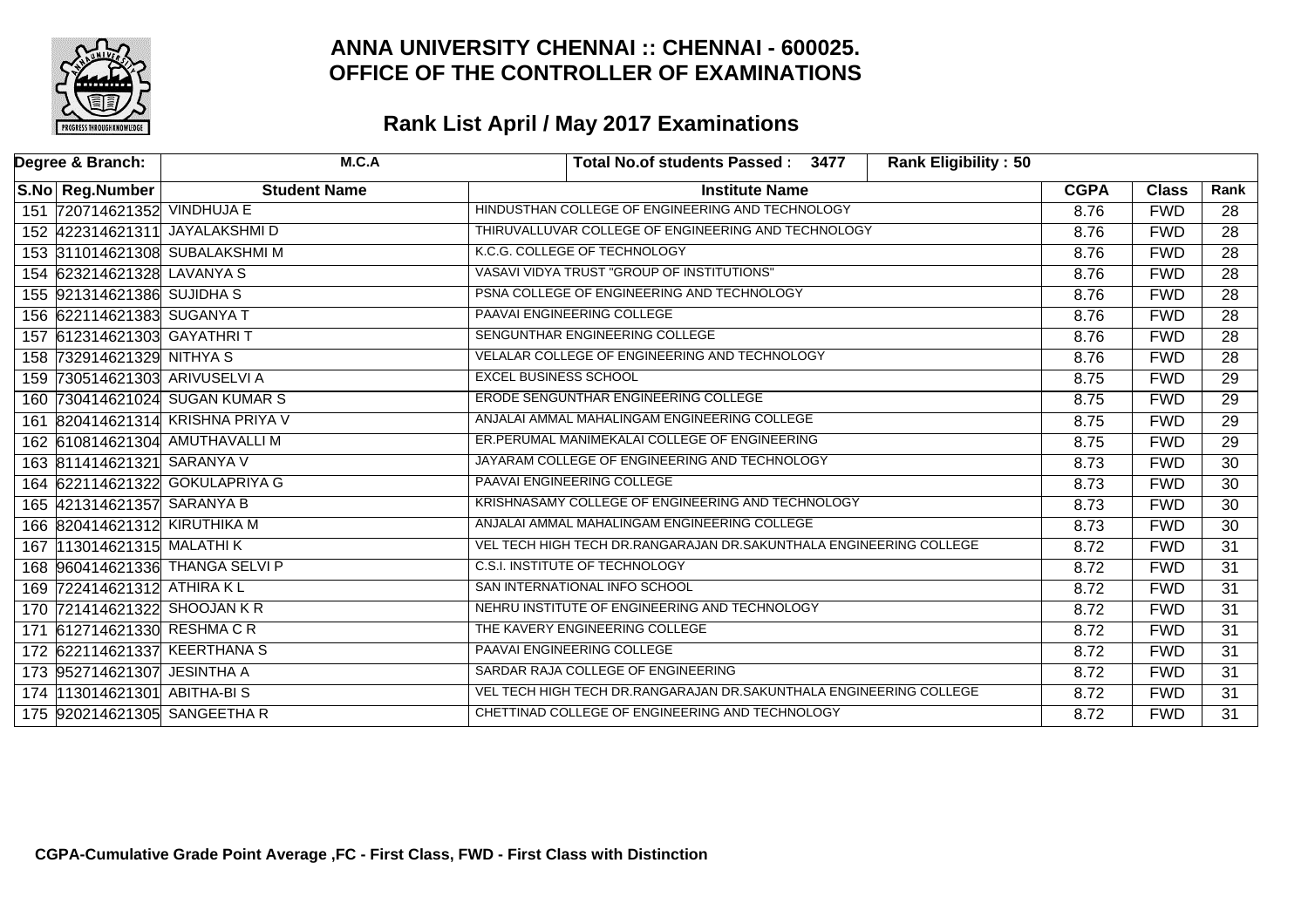

| Degree & Branch:             | M.C.A                                 | <b>Rank Eligibility: 50</b><br>Total No.of students Passed: 3477 |             |              |                 |
|------------------------------|---------------------------------------|------------------------------------------------------------------|-------------|--------------|-----------------|
| S.No Reg.Number              | <b>Student Name</b>                   | <b>Institute Name</b>                                            | <b>CGPA</b> | <b>Class</b> | Rank            |
| 176 421614621359 VIJI N      |                                       | <b>MAILAM ENGINEERING COLLEGE</b>                                | 8.72        | <b>FWD</b>   | $\overline{31}$ |
|                              | 177 820814621323 MOHANAPRIYA S        | <b>E.G.S.PILLAY ENGINEERING COLLEGE</b>                          | 8.72        | <b>FWD</b>   | $\overline{31}$ |
| 178 732914621334 REVATHI B   |                                       | VELALAR COLLEGE OF ENGINEERING AND TECHNOLOGY                    | 8.72        | <b>FWD</b>   | $\overline{31}$ |
| 179 621614621359 SURIYAN S   |                                       | MUTHAYAMMAL ENGINEERING COLLEGE                                  | 8.72        | <b>FWD</b>   | $\overline{31}$ |
|                              | 180 622114621363 RAGHUNAATHAN D S     | PAAVAI ENGINEERING COLLEGE                                       | 8.72        | <b>FWD</b>   | 31              |
| 181 622114621358 PAVITHRAS   |                                       | PAAVAI ENGINEERING COLLEGE                                       | 8.72        | <b>FWD</b>   | $\overline{31}$ |
| 182 911514621328 SATHYA A    |                                       | MOHAMED SATHAK ENGINEERING COLLEGE                               | 8.72        | <b>FWD</b>   | $\overline{31}$ |
| 183 722414621305 AMRUTHA A   |                                       | SAN INTERNATIONAL INFO SCHOOL                                    | 8.72        | <b>FWD</b>   | 31              |
|                              | 184 820814621331 RAJESHWARI V         | <b>E.G.S.PILLAY ENGINEERING COLLEGE</b>                          | 8.72        | <b>FWD</b>   | 31              |
| 185 813814621306 INDHU D P   |                                       | SARANATHAN COLLEGE OF ENGINEERING                                | 8.72        | <b>FWD</b>   | $\overline{31}$ |
| 186 812614621307 GAYATHRIP   |                                       | MAM COLLEGE OF ENGINEERING                                       | 8.72        | <b>FWD</b>   | $\overline{31}$ |
|                              | 187 962214621333 MONICKA BERCY Y      | ST.XAVIER'S CATHOLIC COLLEGE OF ENGINEERING                      | 8.72        | <b>FWD</b>   | $\overline{31}$ |
|                              | 188 420414621315 KEERTHANA K          | ADHIPARASAKTHI ENGINEERING COLLEGE                               | 8.72        | <b>FWD</b>   | $\overline{31}$ |
| 189 721514621309 CHITHRAKK   |                                       | NEHRU INSTITUTE OF INFORMATION TECHNOLOGY AND MANAGEMENT         | 8.72        | <b>FWD</b>   | $\overline{31}$ |
| 190 421614621355 SUJIRITHA A |                                       | MAILAM ENGINEERING COLLEGE                                       | 8.72        | <b>FWD</b>   | $\overline{31}$ |
| 191 421314621365 SUGANYA G   |                                       | KRISHNASAMY COLLEGE OF ENGINEERING AND TECHNOLOGY                | 8.72        | <b>FWD</b>   | 31              |
| 192 820814621333 RAMYA B     |                                       | <b>E.G.S.PILLAY ENGINEERING COLLEGE</b>                          | 8.72        | <b>FWD</b>   | $\overline{31}$ |
| 193 730414621326 PRIYANKA VT |                                       | ERODE SENGUNTHAR ENGINEERING COLLEGE                             | 8.72        | <b>FWD</b>   | $\overline{31}$ |
| 194 621614621312 DEEPIKA T   |                                       | MUTHAYAMMAL ENGINEERING COLLEGE                                  | 8.72        | <b>FWD</b>   | $\overline{31}$ |
| 195 310914621301 ANUPRIYA B  |                                       | JERUSALEM COLLEGE OF ENGINEERING                                 | 8.71        | <b>FWD</b>   | $\overline{32}$ |
|                              | 196 730514621302 AMRUTHA CHANDRAN     | <b>EXCEL BUSINESS SCHOOL</b>                                     | 8.71        | <b>FWD</b>   | $\overline{32}$ |
|                              | 197 921514621332 SATHIYAPRIYA M       | RATNAVEL SUBRAMANIAM COLLEGE OF ENGINEERING AND TECHNOLOGY       | 8.71        | <b>FWD</b>   | $\overline{32}$ |
|                              | 198 312314621336 JENIFER S ANTONY     | ST.JOSEPH'S COLLEGE OF ENGINEERING                               | 8.71        | <b>FWD</b>   | $\overline{32}$ |
|                              | 199 950014621008 KARTHIGA RAJESWARI E | REGIONAL CENTRE OF ANNA UNIVERSITY, THIRUNELVELI                 | 8.70        | <b>FWD</b>   | $\overline{33}$ |
|                              | 200 211414621002 ARUL ANTONY V        | PANIMALAR ENGINEERING COLLEGE                                    | 8.70        | <b>FWD</b>   | $\overline{33}$ |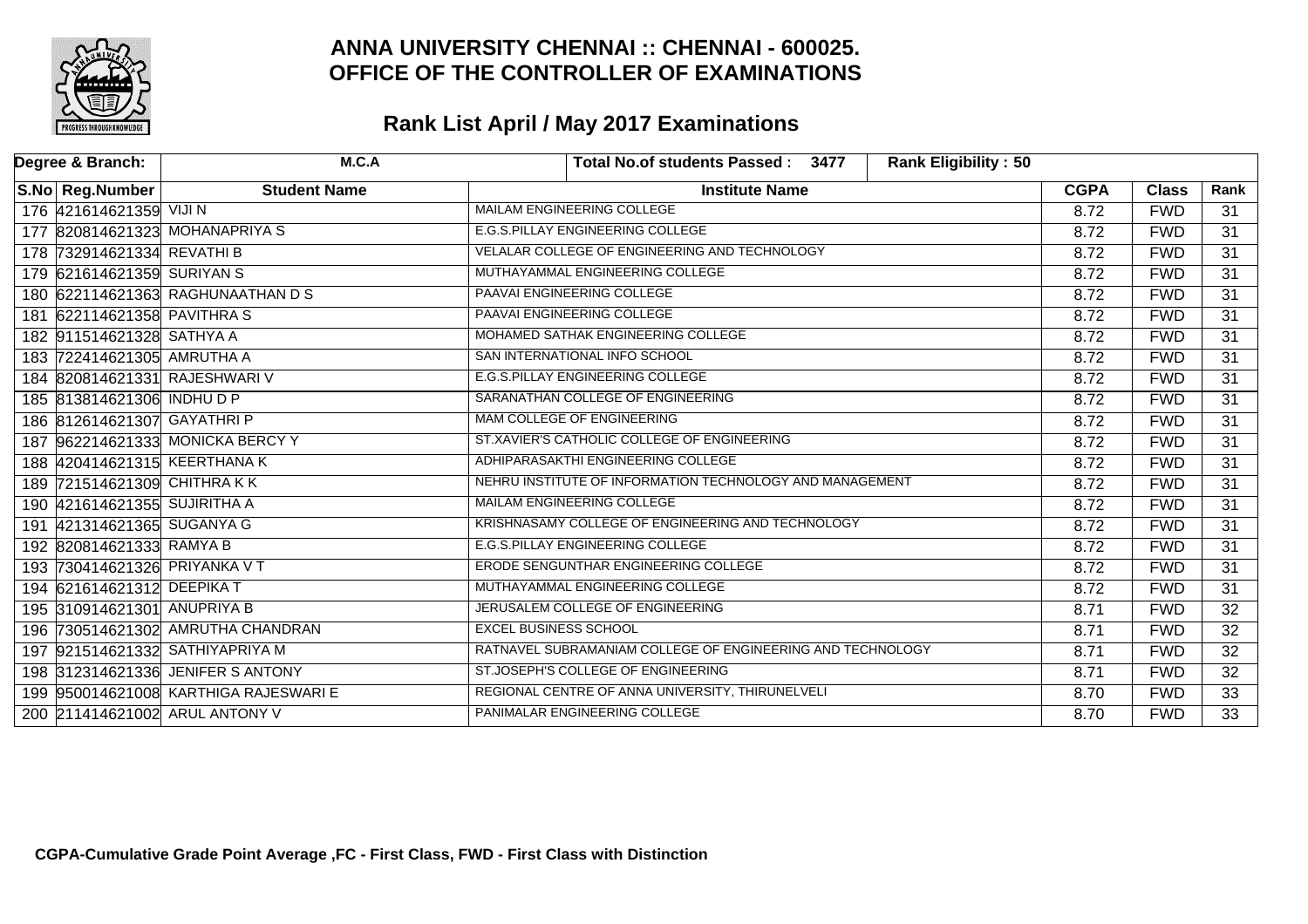

| Degree & Branch:                | M.C.A                              | <b>Rank Eligibility: 50</b><br>Total No.of students Passed: 3477   |             |              |                 |
|---------------------------------|------------------------------------|--------------------------------------------------------------------|-------------|--------------|-----------------|
| S.No Reg.Number                 | <b>Student Name</b>                | <b>Institute Name</b>                                              | <b>CGPA</b> | <b>Class</b> | Rank            |
| 201 730514621337 SRUTHITK       |                                    | <b>EXCEL BUSINESS SCHOOL</b>                                       | 8.69        | <b>FWD</b>   | 34              |
| 202 613314621340 KEERTHANA P    |                                    | VIVEKANANDHA INSTITUTE OF INFORMATION AND MANAGEMENT STUDIES       | 8.69        | <b>FWD</b>   | $\overline{34}$ |
| 203 732914621332 PAVITHRA M     |                                    | VELALAR COLLEGE OF ENGINEERING AND TECHNOLOGY                      | 8.69        | <b>FWD</b>   | $\overline{34}$ |
| 204 613114621318 GAYATHRI A     |                                    | VIVEKANANDHA INSTITUTE OF ENGINEERING & TECHNOLOGY FOR WOMEN       | 8.69        | <b>FWD</b>   | $\overline{34}$ |
|                                 | 205 820414621305 BHUVANESHWARIS    | ANJALAI AMMAL MAHALINGAM ENGINEERING COLLEGE                       | 8.69        | <b>FWD</b>   | $\overline{34}$ |
| 206 731714621301 ABINAYA M      |                                    | M.P. NACHIMUTHU M. JAGANATHAN ENGINEERING COLLEGE                  | 8.69        | <b>FWD</b>   | $\overline{34}$ |
|                                 | 207 411714621303 THAMIZHTHENDRAL V | PRINCE SHRI VENKATESHWARA PADMAVATHY ENGINEERING COLLEGE           | 8.69        | <b>FWD</b>   | $\overline{34}$ |
| 208 310614621340 THEERTHATG     |                                    | <b>EASWARI ENGINEERING COLLEGE</b>                                 | 8.69        | <b>FWD</b>   | $\overline{34}$ |
| 209 812614621012 SUGANYA S      |                                    | MAM COLLEGE OF ENGINEERING                                         | 8.69        | <b>FWD</b>   | $\overline{34}$ |
| 210 612714621305 BARKAVI M      |                                    | THE KAVERY ENGINEERING COLLEGE                                     | 8.69        | <b>FWD</b>   | $\overline{34}$ |
| 211 211614621326 MONICA S       |                                    | RAJALAKSHMI ENGINEERING COLLEGE                                    | 8.69        | <b>FWD</b>   | $\overline{34}$ |
| 212 622114621318 DINESHKUMARIS  |                                    | <b>PAAVAI ENGINEERING COLLEGE</b>                                  | 8.69        | <b>FWD</b>   | 34              |
| 213 622114621353 OBUSRIMATHY B  |                                    | PAAVAI ENGINEERING COLLEGE                                         | 8.69        | <b>FWD</b>   | $\overline{34}$ |
| 214 732914621304 DHARANI A      |                                    | VELALAR COLLEGE OF ENGINEERING AND TECHNOLOGY                      | 8.68        | <b>FWD</b>   | $\overline{35}$ |
| 215 722414621320 LAVANYA M      |                                    | SAN INTERNATIONAL INFO SCHOOL                                      | 8.68        | <b>FWD</b>   | $\overline{35}$ |
| 216 714214621309 SATHYA D       |                                    | <b>TAMILNADU COLLEGE OF ENGINEERING</b>                            | 8.68        | <b>FWD</b>   | $\overline{35}$ |
|                                 | 217 13014621312 KIRUBAI NESAM P    | VEL TECH HIGH TECH DR.RANGARAJAN DR.SAKUNTHALA ENGINEERING COLLEGE | 8.68        | <b>FWD</b>   | $\overline{35}$ |
| 218 511714621312 LAYAVARJITHA S |                                    | PALLAVAN COLLEGE OF ENGINEERING                                    | 8.68        | <b>FWD</b>   | $\overline{35}$ |
| 219 613314621417 SWETHAS        |                                    | VIVEKANANDHA INSTITUTE OF INFORMATION AND MANAGEMENT STUDIES       | 8.68        | <b>FWD</b>   | $\overline{35}$ |
|                                 | 220 921314621325 HELEN MERCINA J   | PSNA COLLEGE OF ENGINEERING AND TECHNOLOGY                         | 8.68        | <b>FWD</b>   | $\overline{35}$ |
| 221 730314621306 KALAIVANI D    |                                    | ERODE BUILDER EDUCATIONAL TRUST'S GROUP OF INSTITUTIONS            | 8.68        | <b>FWD</b>   | $\overline{35}$ |
| 222 710714621315 NANTHINI N     |                                    | DR.N G P INSTITUTE OF TECHNOLOGY                                   | 8.68        | <b>FWD</b>   | $\overline{35}$ |
| 223 312314621370 VIGNESH S      |                                    | ST.JOSEPH'S COLLEGE OF ENGINEERING                                 | 8.68        | <b>FWD</b>   | $\overline{35}$ |
| 224 421314621353 RATHI R        |                                    | KRISHNASAMY COLLEGE OF ENGINEERING AND TECHNOLOGY                  | 8.68        | <b>FWD</b>   | $\overline{35}$ |
| 225 962214621337 SAFRIN ASHNA J |                                    | ST.XAVIER'S CATHOLIC COLLEGE OF ENGINEERING                        | 8.68        | <b>FWD</b>   | $\overline{35}$ |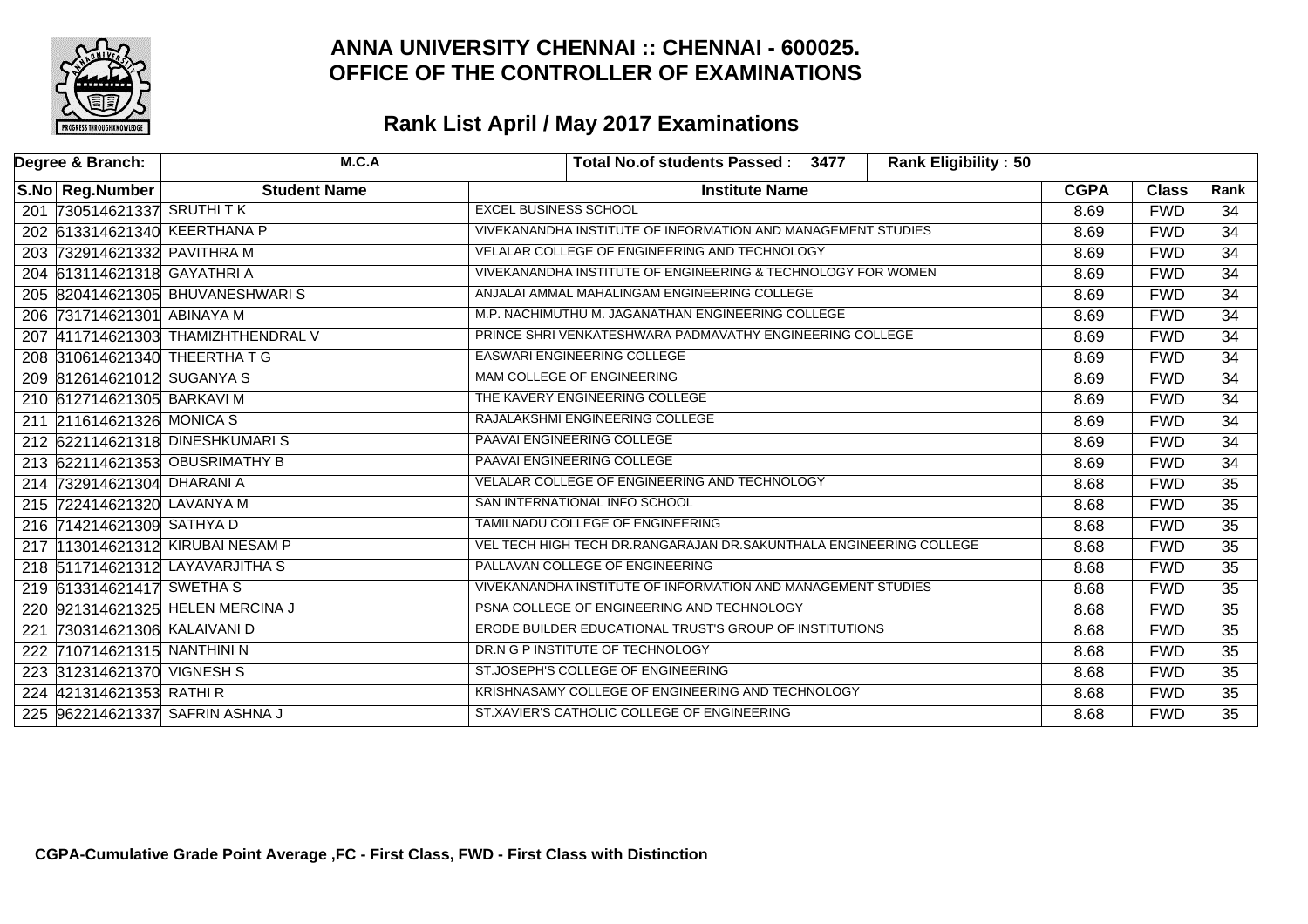

| Degree & Branch:           | M.C.A                                | <b>Rank Eligibility: 50</b><br>Total No.of students Passed: 3477 |             |              |                 |
|----------------------------|--------------------------------------|------------------------------------------------------------------|-------------|--------------|-----------------|
| S.No Reg.Number            | <b>Student Name</b>                  | <b>Institute Name</b>                                            | <b>CGPA</b> | <b>Class</b> | Rank            |
|                            | 226 730314621315 SINDHU PREETHA K    | ERODE BUILDER EDUCATIONAL TRUST'S GROUP OF INSTITUTIONS          | 8.68        | <b>FWD</b>   | 35              |
|                            | 227 820814621314 KIRUTHIKA K         | E.G.S.PILLAY ENGINEERING COLLEGE                                 | 8.68        | <b>FWD</b>   | $\overline{35}$ |
|                            | 228 921514621320 MANJULA G           | RATNAVEL SUBRAMANIAM COLLEGE OF ENGINEERING AND TECHNOLOGY       | 8.68        | <b>FWD</b>   | $\overline{35}$ |
|                            | 229 922514621314 SARANYA V           | V.S.B. ENGINEERING COLLEGE                                       | 8.68        | <b>FWD</b>   | $\overline{35}$ |
| 230 620814621336 PUNITHA G |                                      | <b>GNANAMANI COLLEGE OF TECHNOLOGY</b>                           | 8.68        | <b>FWD</b>   | $\overline{35}$ |
|                            | 231 952714621325 THARSANA S          | SARDAR RAJA COLLEGE OF ENGINEERING                               | 8.68        | <b>FWD</b>   | $\overline{35}$ |
|                            | 232 421614621312 BHAKIYA LAKSHMI D   | MAILAM ENGINEERING COLLEGE                                       | 8.68        | <b>FWD</b>   | $\overline{35}$ |
|                            | 233 730314621312 RAMYHAKL            | ERODE BUILDER EDUCATIONAL TRUST'S GROUP OF INSTITUTIONS          | 8.68        | <b>FWD</b>   | $\overline{35}$ |
|                            | 234 610814621317 LAKSHMI PRIYA A     | ER.PERUMAL MANIMEKALAI COLLEGE OF ENGINEERING                    | 8.68        | <b>FWD</b>   | $\overline{35}$ |
| 235 612714621317 KAVIYA R  |                                      | THE KAVERY ENGINEERING COLLEGE                                   | 8.68        | <b>FWD</b>   | $\overline{35}$ |
|                            | 236 952614621304 ISWARYA M           | S. VEERASAMY CHETTIAR COLLEGE OF ENGINEERING AND TECHNOLOGY      | 8.68        | <b>FWD</b>   | $\overline{35}$ |
| 237 421314621336 MEENA R   |                                      | KRISHNASAMY COLLEGE OF ENGINEERING AND TECHNOLOGY                | 8.68        | <b>FWD</b>   | $\overline{35}$ |
| 238 820814621339 SINDHUK   |                                      | E.G.S.PILLAY ENGINEERING COLLEGE                                 | 8.68        | <b>FWD</b>   | $\overline{35}$ |
|                            | 239 732914621337 SARANYA K           | VELALAR COLLEGE OF ENGINEERING AND TECHNOLOGY                    | 8.68        | <b>FWD</b>   | $\overline{35}$ |
| 240 731714621359 SUDHA N   |                                      | M.P. NACHIMUTHU M. JAGANATHAN ENGINEERING COLLEGE                | 8.68        | <b>FWD</b>   | $\overline{35}$ |
|                            | 241 730514621315 JUDIT ROSE THOMAS A | <b>EXCEL BUSINESS SCHOOL</b>                                     | 8.67        | <b>FWD</b>   | $\overline{36}$ |
|                            | 242 510614621024 YOGALAKSHMI E       | C.ABDUL HAKEEM COLLEGE OF ENGINEERING AND TECHNOLOGY             | 8.67        | <b>FWD</b>   | $\overline{36}$ |
|                            | 243 611014621325 VETRISELVIK         | JAYAM COLLEGE OF ENGINEERING AND TECHNOLOGY                      | 8.67        | <b>FWD</b>   | $\overline{36}$ |
|                            | 244 312214621003 EUCHARISTA MARY DJ  | SRI SIVASUBRAMANIYA NADAR COLLEGE OF ENGINEERING                 | 8.67        | <b>FWD</b>   | $\overline{36}$ |
| 245 950714621007 FRIEDA J  |                                      | <b>FRANCIS XAVIER ENGINEERING COLLEGE</b>                        | 8.66        | <b>FWD</b>   | $\overline{37}$ |
|                            | 246 733114621305 GOMATHI M           | VIDYAA VIKAS COLLEGE OF ENGINEERING AND TECHNOLOGY               | 8.65        | <b>FWD</b>   | $\overline{38}$ |
|                            | 247 620214621322 NANDHINI K          | ANNAI MATHAMMAL SHEELA ENGINEERING COLLEGE                       | 8.65        | <b>FWD</b>   | $\overline{38}$ |
|                            | 248 623214621352 SRIVIDHYA S         | VASAVI VIDYA TRUST "GROUP OF INSTITUTIONS"                       | 8.65        | <b>FWD</b>   | $\overline{38}$ |
| 249 732914621311 JANANII S |                                      | VELALAR COLLEGE OF ENGINEERING AND TECHNOLOGY                    | 8.65        | <b>FWD</b>   | $\overline{38}$ |
|                            | 250 510614621022 TAMILSELVIS         | C.ABDUL HAKEEM COLLEGE OF ENGINEERING AND TECHNOLOGY             | 8.65        | <b>FWD</b>   | $\overline{38}$ |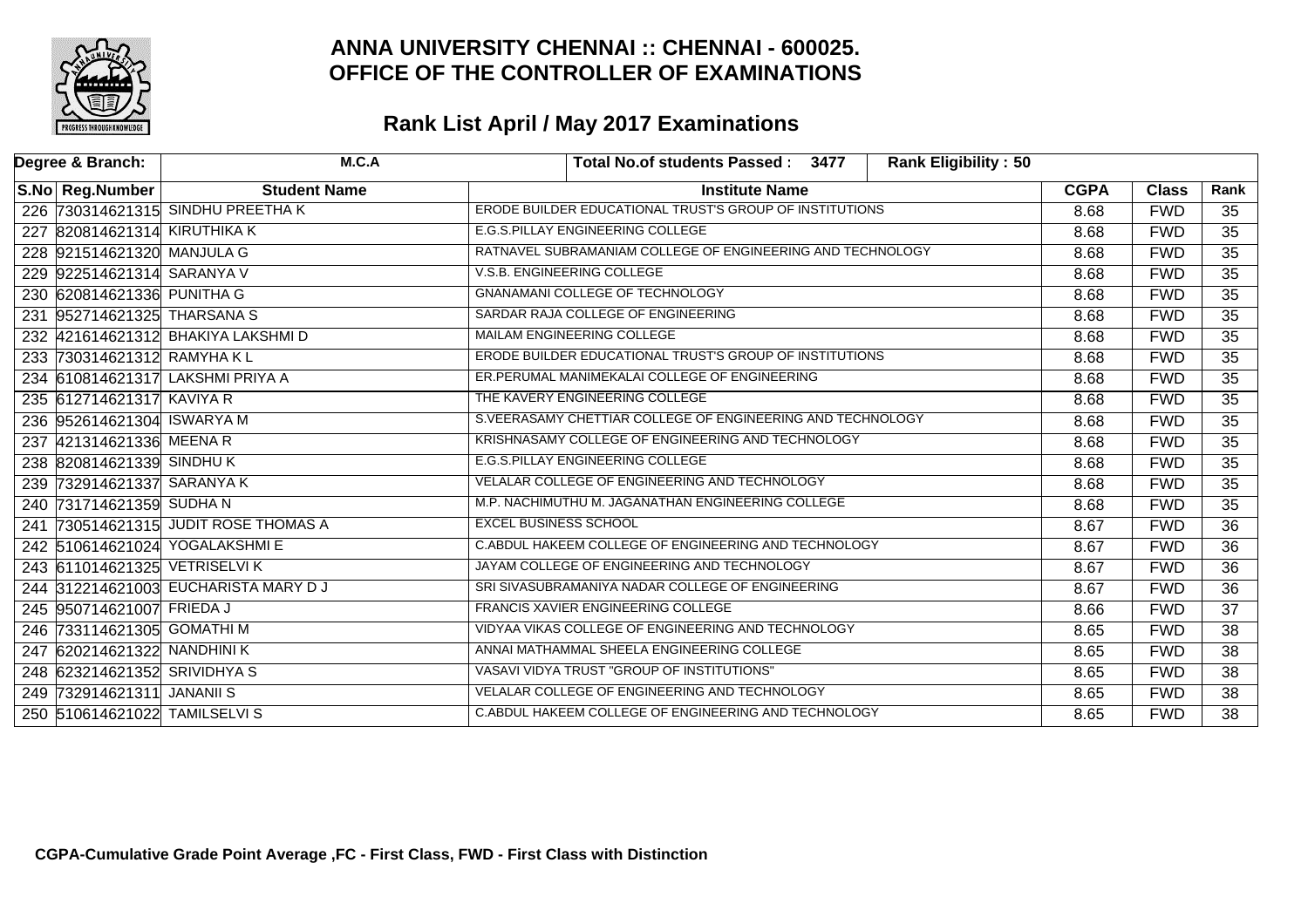

| Degree & Branch: |                             | M.C.A                           | <b>Rank Eligibility: 50</b><br>Total No.of students Passed: 3477   |             |              |                 |
|------------------|-----------------------------|---------------------------------|--------------------------------------------------------------------|-------------|--------------|-----------------|
|                  | S.No Reg.Number             | <b>Student Name</b>             | <b>Institute Name</b>                                              | <b>CGPA</b> | <b>Class</b> | Rank            |
|                  |                             | 251 820414621339 VISHNU PRIYA V | ANJALAI AMMAL MAHALINGAM ENGINEERING COLLEGE                       | 8.65        | <b>FWD</b>   | 38              |
|                  | 252 820414621307 DHIVYA M   |                                 | ANJALAI AMMAL MAHALINGAM ENGINEERING COLLEGE                       | 8.65        | <b>FWD</b>   | $\overline{38}$ |
|                  | 253 952614621314 ROHINI R   |                                 | S.VEERASAMY CHETTIAR COLLEGE OF ENGINEERING AND TECHNOLOGY         | 8.65        | <b>FWD</b>   | $\overline{38}$ |
|                  | 254 613314621394 SANKARI P  |                                 | VIVEKANANDHA INSTITUTE OF INFORMATION AND MANAGEMENT STUDIES       | 8.65        | <b>FWD</b>   | $\overline{38}$ |
|                  |                             | 255 812614621325 SELVAPRIYA M   | MAM COLLEGE OF ENGINEERING                                         | 8.65        | <b>FWD</b>   | 38              |
|                  |                             | 256 613114621369 VISHNUPRIYA G  | VIVEKANANDHA INSTITUTE OF ENGINEERING & TECHNOLOGY FOR WOMEN       | 8.65        | <b>FWD</b>   | $\overline{38}$ |
|                  | 257 412514621323 MAJISH K M |                                 | SRI SAIRAM ENGINEERING COLLEGE                                     | 8.64        | <b>FWD</b>   | $\overline{39}$ |
|                  | 258 733114621333 SARANYA S  |                                 | VIDYAA VIKAS COLLEGE OF ENGINEERING AND TECHNOLOGY                 | 8.64        | <b>FWD</b>   | $\overline{39}$ |
|                  |                             | 259 820814621313 KEERTHIKA A    | E.G.S.PILLAY ENGINEERING COLLEGE                                   | 8.64        | <b>FWD</b>   | $\overline{39}$ |
|                  |                             | 260 952714621315 RAJESHWARIS    | SARDAR RAJA COLLEGE OF ENGINEERING                                 | 8.64        | <b>FWD</b>   | $\overline{39}$ |
|                  | 261 510414621313 LAVANYA A  |                                 | ARUNAI ENGINEERING COLLEGE                                         | 8.64        | <b>FWD</b>   | $\overline{39}$ |
|                  |                             | 262 113014621327 RESHMI YADAV R | VEL TECH HIGH TECH DR.RANGARAJAN DR.SAKUNTHALA ENGINEERING COLLEGE | 8.64        | <b>FWD</b>   | $\overline{39}$ |
|                  |                             | 263 962214621340 SIVA SANKARIS  | ST.XAVIER'S CATHOLIC COLLEGE OF ENGINEERING                        | 8.64        | <b>FWD</b>   | $\overline{39}$ |
|                  |                             | 264 421314621330 KEERTHIGA J    | KRISHNASAMY COLLEGE OF ENGINEERING AND TECHNOLOGY                  | 8.64        | <b>FWD</b>   | $\overline{39}$ |
|                  |                             | 265 820114621340 YOGAPRIYA G    | A.R.J. COLLEGE OF ENGINEERING AND TECHNOLOGY                       | 8.64        | <b>FWD</b>   | $\overline{39}$ |
|                  |                             | 266 513114621303 GAYATHRIV      | THANTHAI PERIYAR GOVT INSTITUTE OF TECHNOLOGY                      | 8.64        | <b>FWD</b>   | 39              |
|                  | 267 733114621326 PREMA A    |                                 | VIDYAA VIKAS COLLEGE OF ENGINEERING AND TECHNOLOGY                 | 8.64        | <b>FWD</b>   | $\overline{39}$ |
|                  |                             | 268 421614621326 KEERTHANADEVIK | MAILAM ENGINEERING COLLEGE                                         | 8.64        | <b>FWD</b>   | $\overline{39}$ |
|                  | 269 732914621338 SARANYA M  |                                 | VELALAR COLLEGE OF ENGINEERING AND TECHNOLOGY                      | 8.64        | <b>FWD</b>   | $\overline{39}$ |
|                  |                             | 270 962514621321 SUBHASHINI P   | RAJAS ENGINEERING COLLEGE                                          | 8.64        | <b>FWD</b>   | 39              |
|                  | 271 420414621301 ABIRAMI K  |                                 | ADHIPARASAKTHI ENGINEERING COLLEGE                                 | 8.64        | <b>FWD</b>   | $\overline{39}$ |
|                  | 272 722414621327 RAHUL K B  |                                 | SAN INTERNATIONAL INFO SCHOOL                                      | 8.64        | <b>FWD</b>   | $\overline{39}$ |
|                  |                             | 273 712214621306 RAMALAKSHMIK   | PARK COLLEGE OF ENGINEERING AND TECHNOLOGY                         | 8.64        | <b>FWD</b>   | $\overline{39}$ |
|                  |                             | 274 821214621316 NANDHINIK      | <b>P.R.ENGINEERING COLLEGE</b>                                     | 8.64        | <b>FWD</b>   | $\overline{39}$ |
|                  | 275 510614621346 VELVIZHI K |                                 | C.ABDUL HAKEEM COLLEGE OF ENGINEERING AND TECHNOLOGY               | 8.64        | <b>FWD</b>   | $\overline{39}$ |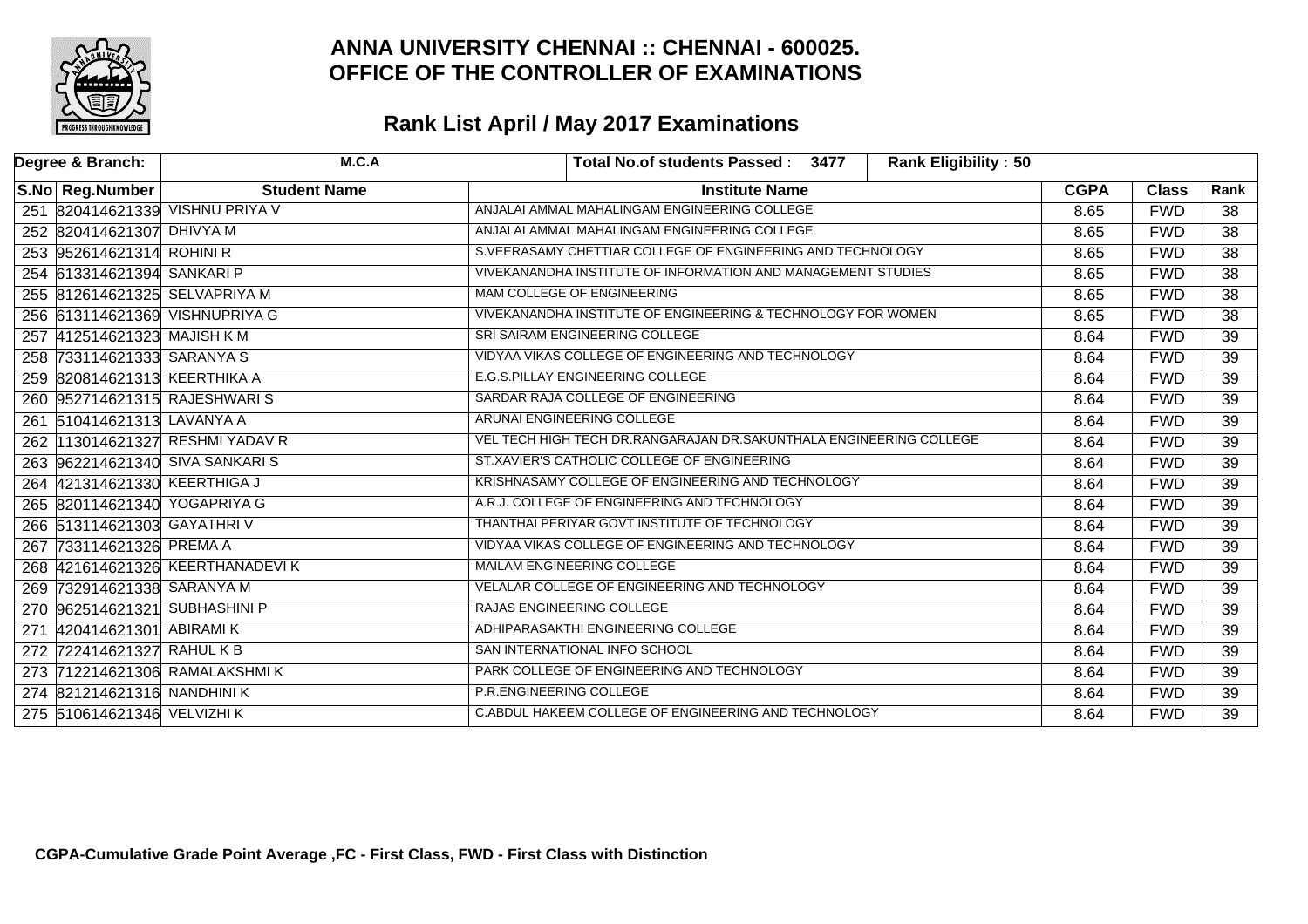

| Degree & Branch:                 | M.C.A                                 |                                            | Total No.of students Passed: 3477                   | Rank Eligibility: 50 |             |              |                 |
|----------------------------------|---------------------------------------|--------------------------------------------|-----------------------------------------------------|----------------------|-------------|--------------|-----------------|
| S.No Reg.Number                  | <b>Student Name</b>                   |                                            | <b>Institute Name</b>                               |                      | <b>CGPA</b> | <b>Class</b> | Rank            |
| 276 921314621382 SUBALAKSHMI J   |                                       | PSNA COLLEGE OF ENGINEERING AND TECHNOLOGY |                                                     |                      | 8.64        | <b>FWD</b>   | 39              |
| 277 421314621347 RADHIKA R       |                                       |                                            | KRISHNASAMY COLLEGE OF ENGINEERING AND TECHNOLOGY   |                      | 8.64        | <b>FWD</b>   | $\overline{39}$ |
| 278 710714621307 JOSHUA FINNEY J |                                       |                                            | DR.N G P INSTITUTE OF TECHNOLOGY                    |                      | 8.64        | <b>FWD</b>   | $\overline{39}$ |
| 279 610814621322 NANDHINI K      |                                       |                                            | ER.PERUMAL MANIMEKALAI COLLEGE OF ENGINEERING       |                      | 8.64        | <b>FWD</b>   | $\overline{39}$ |
| 280 421314621359 SELVAKUMAR S    |                                       |                                            | KRISHNASAMY COLLEGE OF ENGINEERING AND TECHNOLOGY   |                      | 8.64        | <b>FWD</b>   | $\overline{39}$ |
| 281 422314621347 TAMIZHARASI E   |                                       |                                            | THIRUVALLUVAR COLLEGE OF ENGINEERING AND TECHNOLOGY |                      | 8.64        | <b>FWD</b>   | $\overline{39}$ |
| 282 952714621316 RAMALAKSHMI I   |                                       |                                            | SARDAR RAJA COLLEGE OF ENGINEERING                  |                      | 8.64        | <b>FWD</b>   | $\overline{39}$ |
|                                  | 283 911514621302 BALASARAVANAN B      |                                            | MOHAMED SATHAK ENGINEERING COLLEGE                  |                      | 8.64        | <b>FWD</b>   | $\overline{39}$ |
| 284 621614621328 MANIKANDAN D    |                                       |                                            | MUTHAYAMMAL ENGINEERING COLLEGE                     |                      | 8.64        | <b>FWD</b>   | $\overline{39}$ |
|                                  | 285 950714621304 BHACKIA SAROJINI R   |                                            | FRANCIS XAVIER ENGINEERING COLLEGE                  |                      | 8.63        | <b>FWD</b>   | 40              |
| 286 730414621331 REVATHIC        |                                       |                                            | <b>ERODE SENGUNTHAR ENGINEERING COLLEGE</b>         |                      | 8.63        | <b>FWD</b>   | 40              |
| 287 820114621001 KARTHIKA A      |                                       |                                            | A.R.J. COLLEGE OF ENGINEERING AND TECHNOLOGY        |                      | 8.63        | <b>FWD</b>   | 40              |
| 288 511914621337 SANDHIYA P      |                                       |                                            | PRIYADARSHINI ENGINEERING COLLEGE                   |                      | 8.63        | <b>FWD</b>   | 40              |
| 289 732914621327 NATHIYA P       |                                       |                                            | VELALAR COLLEGE OF ENGINEERING AND TECHNOLOGY       |                      | 8.63        | <b>FWD</b>   | $\overline{40}$ |
| 290 311414621304 GAYATHRIR       |                                       |                                            | MEENAKSHI COLLEGE OF ENGINEERING                    |                      | 8.63        | <b>FWD</b>   | 40              |
| 291 510814621337 RAJESH A        |                                       |                                            | <b>GANADIPATHY TULSI'S JAIN ENGINEERING COLLEGE</b> |                      | 8.63        | <b>FWD</b>   | 40              |
|                                  | 292 312314621338 JESU SAHAYA MONICA J |                                            | ST.JOSEPH'S COLLEGE OF ENGINEERING                  |                      | 8.63        | <b>FWD</b>   | 40              |
| 293 312214621011 SAMYUKTA A      |                                       |                                            | SRI SIVASUBRAMANIYA NADAR COLLEGE OF ENGINEERING    |                      | 8.62        | <b>FWD</b>   | 41              |
| 294 950714621015 KAVITHA A       |                                       |                                            | <b>FRANCIS XAVIER ENGINEERING COLLEGE</b>           |                      | 8.61        | <b>FWD</b>   | 42              |
| 295 611014621306 KARTHIGA S      |                                       |                                            | JAYAM COLLEGE OF ENGINEERING AND TECHNOLOGY         |                      | 8.61        | <b>FWD</b>   | 42              |
| 296 820314621003 BHARGHAVI B     |                                       |                                            | A.V.C COLLEGE OF ENGINEERING                        |                      | 8.61        | <b>FWD</b>   | $\overline{42}$ |
| 297 211414621010 PREETHI M       |                                       | PANIMALAR ENGINEERING COLLEGE              |                                                     |                      | 8.61        | <b>FWD</b>   | 42              |
| 298 922514621309 NANDHINI M      |                                       | V.S.B. ENGINEERING COLLEGE                 |                                                     |                      | 8.61        | <b>FWD</b>   | 42              |
| 299 421314621349 RAMAJAYAM P     |                                       |                                            | KRISHNASAMY COLLEGE OF ENGINEERING AND TECHNOLOGY   |                      | 8.61        | <b>FWD</b>   | 42              |
| 300 812614621301 ABINAYA R       |                                       |                                            | <b>MAM COLLEGE OF ENGINEERING</b>                   |                      | 8.61        | <b>FWD</b>   | $\overline{42}$ |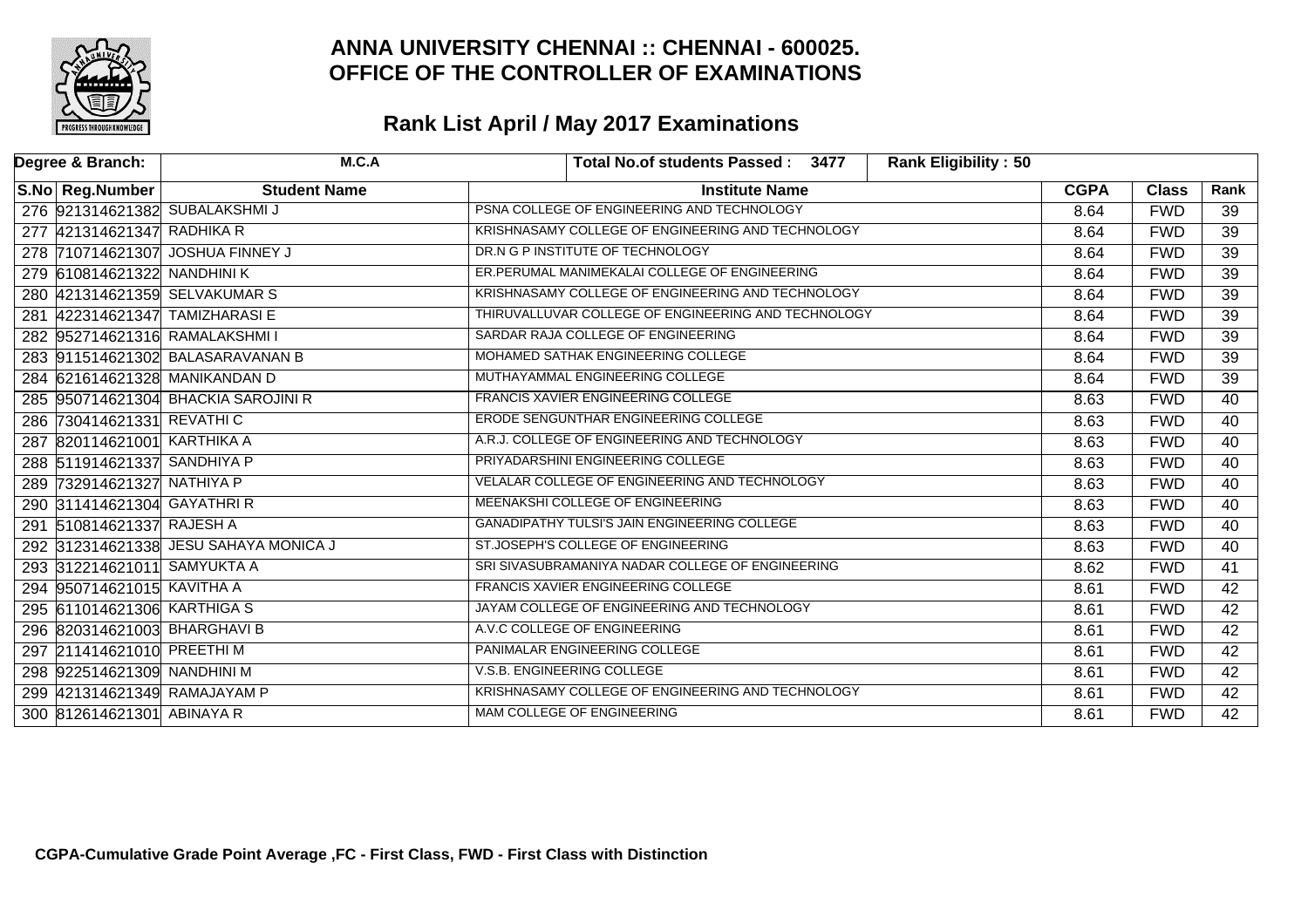

| Degree & Branch: |                              | M.C.A                           | <b>Rank Eligibility: 50</b><br>Total No.of students Passed: 3477   |             |              |                 |
|------------------|------------------------------|---------------------------------|--------------------------------------------------------------------|-------------|--------------|-----------------|
|                  | S.No Reg.Number              | <b>Student Name</b>             | <b>Institute Name</b>                                              | <b>CGPA</b> | <b>Class</b> | Rank            |
|                  | 301 820114621329 SUGANYA C   |                                 | A.R.J. COLLEGE OF ENGINEERING AND TECHNOLOGY                       | 8.61        | <b>FWD</b>   | 42              |
|                  | 302 511914621307 DHIVYA Y    |                                 | PRIYADARSHINI ENGINEERING COLLEGE                                  | 8.61        | <b>FWD</b>   | 42              |
|                  | 303 962214621305 AHALYA M S  |                                 | ST.XAVIER'S CATHOLIC COLLEGE OF ENGINEERING                        | 8.61        | <b>FWD</b>   | $\overline{42}$ |
|                  |                              | 304 421314621368 THILAGAVATHY V | KRISHNASAMY COLLEGE OF ENGINEERING AND TECHNOLOGY                  | 8.61        | <b>FWD</b>   | 42              |
|                  | 305 820814621332 RAJESWARIS  |                                 | <b>E.G.S.PILLAY ENGINEERING COLLEGE</b>                            | 8.61        | <b>FWD</b>   | 42              |
|                  | 306 622114621325 GURUPRIYA V |                                 | <b>PAAVAI ENGINEERING COLLEGE</b>                                  | 8.61        | <b>FWD</b>   | 42              |
|                  | 307 510614621338 ROHINI V    |                                 | C.ABDUL HAKEEM COLLEGE OF ENGINEERING AND TECHNOLOGY               | 8.61        | <b>FWD</b>   | $\overline{42}$ |
|                  |                              | 308 712714621312 PREMALATHAS    | PROFESSIONAL GROUP OF INSTITUTIONS                                 | 8.61        | <b>FWD</b>   | 42              |
|                  | 309 731114621309 NIVETHAS    |                                 | INSTITUTE OF ROAD AND TRANSPORT TECHNOLOGY                         | 8.61        | <b>FWD</b>   | $\overline{42}$ |
|                  |                              | 310 312214621302 AKSHAYA RUBEN  | SRI SIVASUBRAMANIYA NADAR COLLEGE OF ENGINEERING                   | 8.61        | <b>FWD</b>   | $\overline{42}$ |
|                  |                              | 311 731714621302 AJANTHARANI A  | M.P. NACHIMUTHU M. JAGANATHAN ENGINEERING COLLEGE                  | 8.61        | <b>FWD</b>   | 42              |
|                  | 312 13014621321 PORKALAI M   |                                 | VEL TECH HIGH TECH DR.RANGARAJAN DR.SAKUNTHALA ENGINEERING COLLEGE | 8.60        | <b>FWD</b>   | 43              |
|                  | 313 421314621307 ASWINI G    |                                 | KRISHNASAMY COLLEGE OF ENGINEERING AND TECHNOLOGY                  | 8.60        | <b>FWD</b>   | 43              |
|                  | 314 732914621305 DHIVYA C    |                                 | VELALAR COLLEGE OF ENGINEERING AND TECHNOLOGY                      | 8.60        | <b>FWD</b>   | 43              |
|                  | 315 722914621322 MAHADEVIK   |                                 | SRI VENKATESWARA COLLEGE OF COMPUTER APPLICATIONS AND MANAGEMENT   | 8.60        | <b>FWD</b>   | 43              |
|                  |                              | 316 722914621351 VISALAKSCHIR   | SRI VENKATESWARA COLLEGE OF COMPUTER APPLICATIONS AND MANAGEMENT   | 8.60        | <b>FWD</b>   | 43              |
|                  | 317 310914621306 NAGARAJ K   |                                 | JERUSALEM COLLEGE OF ENGINEERING                                   | 8.60        | <b>FWD</b>   | 43              |
|                  |                              | 318 513214621326 SURYAPRABHA P  | THIRUMALAI ENGINEERING COLLEGE                                     | 8.60        | <b>FWD</b>   | 43              |
|                  |                              | 319 620814621326 MANOSAKTHIS    | <b>GNANAMANI COLLEGE OF TECHNOLOGY</b>                             | 8.60        | <b>FWD</b>   | 43              |
|                  | 320 731214621304 SATHYA P    |                                 | J K K MUNIRAJAH COLLEGE OF TECHNOLOGY                              | 8.60        | <b>FWD</b>   | 43              |
|                  | 321 712714621310 NIVASH S    |                                 | PROFESSIONAL GROUP OF INSTITUTIONS                                 | 8.60        | <b>FWD</b>   | 43              |
|                  | 322 820314621307 GIRIJA J    |                                 | A.V.C COLLEGE OF ENGINEERING                                       | 8.60        | <b>FWD</b>   | 43              |
|                  | 323 722914621316 JANAKI G    |                                 | SRI VENKATESWARA COLLEGE OF COMPUTER APPLICATIONS AND MANAGEMENT   | 8.60        | <b>FWD</b>   | 43              |
|                  |                              | 324 421314621312 DHANALAKSHMIK  | KRISHNASAMY COLLEGE OF ENGINEERING AND TECHNOLOGY                  | 8.60        | <b>FWD</b>   | 43              |
|                  |                              | 325 412514621333 RENUKADEVI P   | SRI SAIRAM ENGINEERING COLLEGE                                     | 8.60        | <b>FWD</b>   | 43              |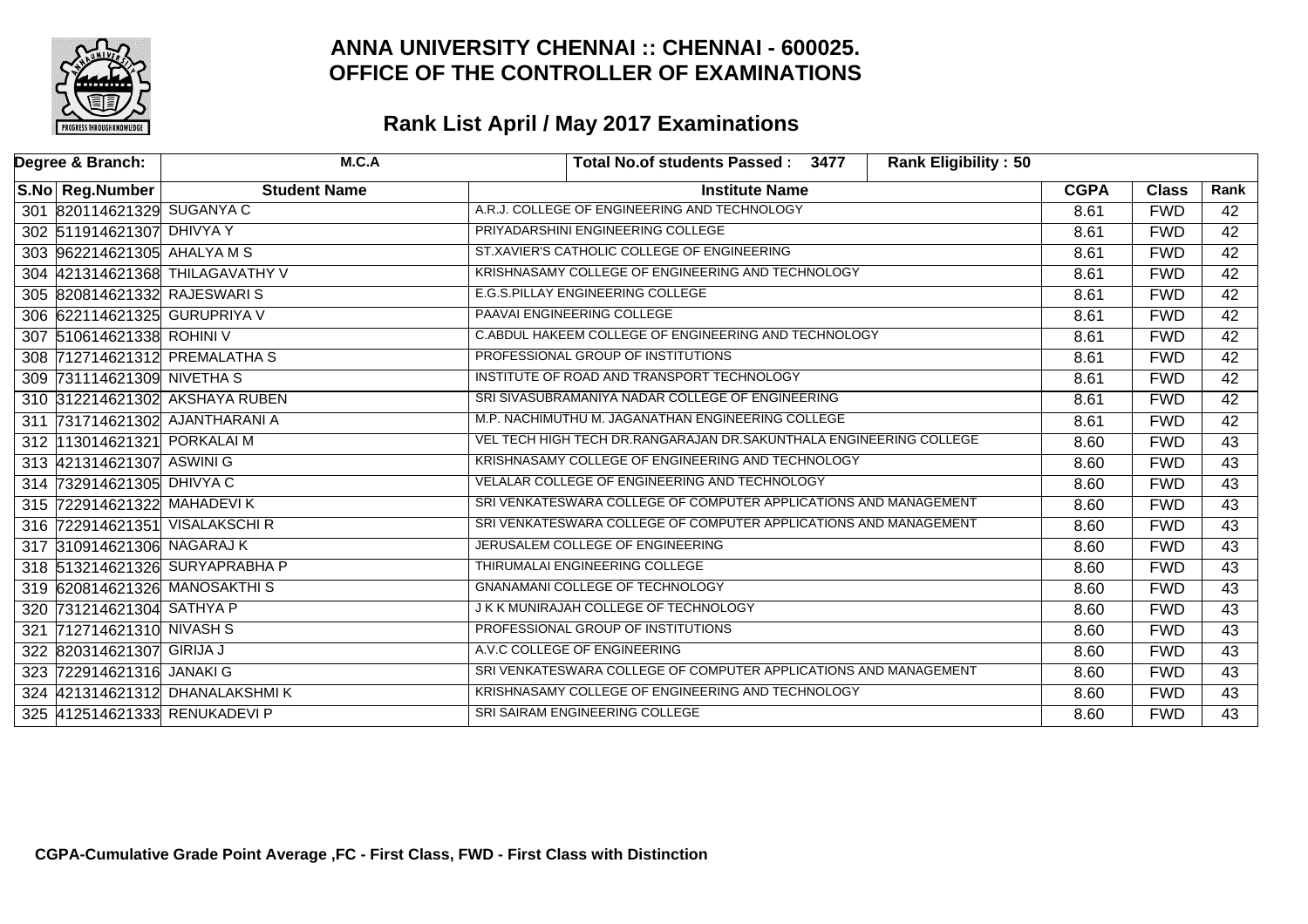

| Degree & Branch: |                               | M.C.A                               | <b>Rank Eligibility: 50</b><br>Total No.of students Passed: 3477 |             |              |                 |
|------------------|-------------------------------|-------------------------------------|------------------------------------------------------------------|-------------|--------------|-----------------|
|                  | S.No Reg.Number               | <b>Student Name</b>                 | <b>Institute Name</b>                                            | <b>CGPA</b> | <b>Class</b> | Rank            |
|                  |                               | 326 920214621302 PRIYADHARSHINIS    | CHETTINAD COLLEGE OF ENGINEERING AND TECHNOLOGY                  | 8.60        | <b>FWD</b>   | 43              |
|                  | 327 722414621338 SUJA J       |                                     | SAN INTERNATIONAL INFO SCHOOL                                    | 8.60        | <b>FWD</b>   | 43              |
|                  | 328 512714621315 SARITHA P    |                                     | SRI BALAJI CHOCKALINGAM ENGINEERING COLLEGE                      | 8.60        | <b>FWD</b>   | $\overline{43}$ |
|                  |                               | 329 950714621032 THANGA SURYA J     | <b>FRANCIS XAVIER ENGINEERING COLLEGE</b>                        | 8.60        | <b>FWD</b>   | 43              |
|                  | 330 730514621301 ABHIJITH A   |                                     | <b>EXCEL BUSINESS SCHOOL</b>                                     | 8.60        | <b>FWD</b>   | 43              |
|                  | 331 810414621319 KANIMOZHI M  |                                     | DHANALAKSHMI SRINIVASAN ENGINEERING COLLEGE                      | 8.60        | <b>FWD</b>   | 43              |
|                  | 332 510814621305 ASHA G S     |                                     | <b>GANADIPATHY TULSI'S JAIN ENGINEERING COLLEGE</b>              | 8.60        | <b>FWD</b>   | $\overline{43}$ |
|                  |                               | 333 820814621320 MATHUBALA S        | <b>E.G.S.PILLAY ENGINEERING COLLEGE</b>                          | 8.60        | <b>FWD</b>   | 43              |
|                  | 334 820414621316 MEENATCHIK   |                                     | ANJALAI AMMAL MAHALINGAM ENGINEERING COLLEGE                     | 8.60        | <b>FWD</b>   | 43              |
|                  | 335 820414621328 RAMYA R      |                                     | ANJALAI AMMAL MAHALINGAM ENGINEERING COLLEGE                     | 8.60        | <b>FWD</b>   | 43              |
|                  |                               | 336 950714621307 GOMATHI KARTHIKA T | FRANCIS XAVIER ENGINEERING COLLEGE                               | 8.60        | <b>FWD</b>   | 43              |
|                  |                               | 337 921314621345 MATHUMATHIS        | PSNA COLLEGE OF ENGINEERING AND TECHNOLOGY                       | 8.60        | <b>FWD</b>   | 43              |
|                  | 338 421614621334 NANTHINIS    |                                     | MAILAM ENGINEERING COLLEGE                                       | 8.60        | <b>FWD</b>   | 43              |
|                  |                               | 339 421614621349 SHAMSATH BEGAM A   | MAILAM ENGINEERING COLLEGE                                       | 8.60        | <b>FWD</b>   | 43              |
|                  | 340 732914621318 KOKILA A     |                                     | VELALAR COLLEGE OF ENGINEERING AND TECHNOLOGY                    | 8.60        | <b>FWD</b>   | 43              |
|                  | 341 722414621337 SREETHUR     |                                     | SAN INTERNATIONAL INFO SCHOOL                                    | 8.60        | <b>FWD</b>   | 43              |
|                  | 342 722414621334 SHEENA G     |                                     | SAN INTERNATIONAL INFO SCHOOL                                    | 8.60        | <b>FWD</b>   | 43              |
|                  | 343 721414621303 AMNA V       |                                     | NEHRU INSTITUTE OF ENGINEERING AND TECHNOLOGY                    | 8.60        | <b>FWD</b>   | 43              |
|                  | 344 421314621375 VISALAKSHI M |                                     | KRISHNASAMY COLLEGE OF ENGINEERING AND TECHNOLOGY                | 8.60        | <b>FWD</b>   | 43              |
|                  | 345 811414621318 RADHIKA R    |                                     | JAYARAM COLLEGE OF ENGINEERING AND TECHNOLOGY                    | 8.60        | <b>FWD</b>   | 43              |
|                  | 346 730514621326 PRIYA S      |                                     | <b>EXCEL BUSINESS SCHOOL</b>                                     | 8.59        | <b>FWD</b>   | 44              |
|                  | 347 511914621332 RADHIKA S    |                                     | PRIYADARSHINI ENGINEERING COLLEGE                                | 8.59        | <b>FWD</b>   | 44              |
|                  |                               | 348 211414621309 VENKATESH D        | PANIMALAR ENGINEERING COLLEGE                                    | 8.59        | <b>FWD</b>   | 44              |
|                  | 349 511914621002 HEMIMAL S    |                                     | PRIYADARSHINI ENGINEERING COLLEGE                                | 8.59        | <b>FWD</b>   | 44              |
|                  | 350 613114621327 KOWSALYA V   |                                     | VIVEKANANDHA INSTITUTE OF ENGINEERING & TECHNOLOGY FOR WOMEN     | 8.59        | <b>FWD</b>   | 44              |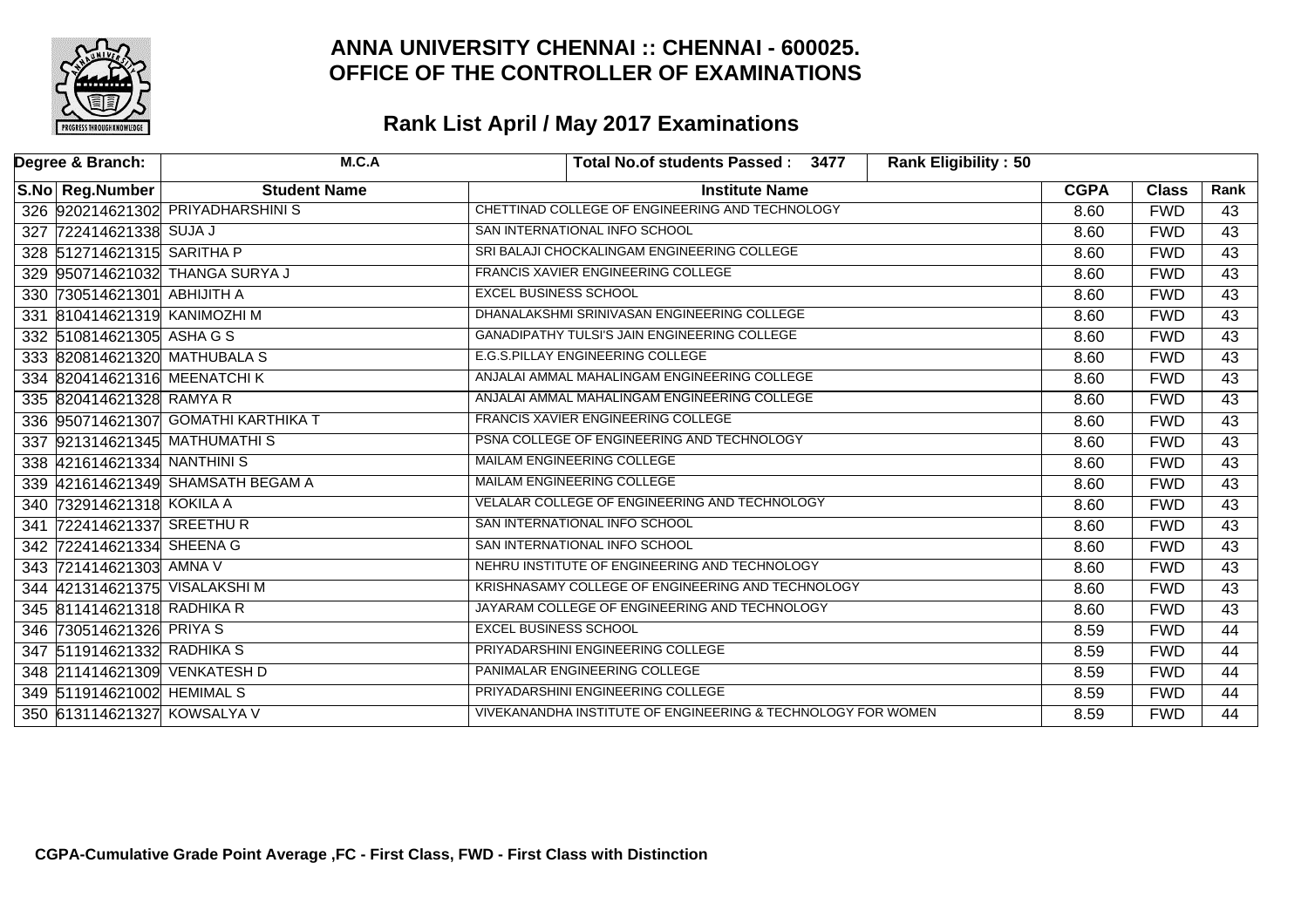

| Degree & Branch:                       |                               | M.C.A                             | <b>Rank Eligibility: 50</b><br>Total No.of students Passed: 3477 |             |              |                 |
|----------------------------------------|-------------------------------|-----------------------------------|------------------------------------------------------------------|-------------|--------------|-----------------|
| S.No Reg.Number<br><b>Student Name</b> |                               |                                   | <b>Institute Name</b>                                            | <b>CGPA</b> | <b>Class</b> | Rank            |
|                                        | 351 610814621337 SUMA R       |                                   | ER. PERUMAL MANIMEKALAI COLLEGE OF ENGINEERING                   | 8.59        | <b>FWD</b>   | 44              |
|                                        |                               | 352 950714621019 РЕТСНІРКАВНА М   | FRANCIS XAVIER ENGINEERING COLLEGE                               | 8.59        | <b>FWD</b>   | 44              |
|                                        | 353 610814621312 JANU PRIYA A |                                   | ER.PERUMAL MANIMEKALAI COLLEGE OF ENGINEERING                    | 8.59        | <b>FWD</b>   | $\overline{44}$ |
|                                        | 354 421314621313 DHIVYA N     |                                   | KRISHNASAMY COLLEGE OF ENGINEERING AND TECHNOLOGY                | 8.59        | <b>FWD</b>   | 44              |
|                                        | 355 820414621008 ISWARYA S    |                                   | ANJALAI AMMAL MAHALINGAM ENGINEERING COLLEGE                     | 8.59        | <b>FWD</b>   | $\overline{44}$ |
|                                        | 356 421614621002 GUNAVATHI K  |                                   | <b>MAILAM ENGINEERING COLLEGE</b>                                | 8.59        | <b>FWD</b>   | 44              |
|                                        | 357 820314621018 KOWSALYA S   |                                   | A.V.C COLLEGE OF ENGINEERING                                     | 8.58        | <b>FWD</b>   | $\overline{45}$ |
|                                        |                               | 358 950714621012 KAJALAKSHMIS     | <b>FRANCIS XAVIER ENGINEERING COLLEGE</b>                        | 8.57        | <b>FWD</b>   | $\overline{46}$ |
|                                        |                               | 359 511914621321 MOHAMMED ZAID K  | PRIYADARSHINI ENGINEERING COLLEGE                                | 8.57        | <b>FWD</b>   | 46              |
|                                        | 360 513114621311 SUSHMITHA V  |                                   | THANTHAI PERIYAR GOVT INSTITUTE OF TECHNOLOGY                    | 8.57        | <b>FWD</b>   | 46              |
|                                        | 361 732914621336 SARANYA C S  |                                   | VELALAR COLLEGE OF ENGINEERING AND TECHNOLOGY                    | 8.57        | <b>FWD</b>   | 46              |
|                                        | 362  110814621321  VIGNESH A  |                                   | JAYA ENGINEERING COLLEGE                                         | 8.57        | <b>FWD</b>   | 46              |
|                                        |                               | 363 613114621308 ARIFABEGAM N     | VIVEKANANDHA INSTITUTE OF ENGINEERING & TECHNOLOGY FOR WOMEN     | 8.57        | <b>FWD</b>   | 46              |
|                                        |                               | 364 613114621370 VIVEKAPRIYA R    | VIVEKANANDHA INSTITUTE OF ENGINEERING & TECHNOLOGY FOR WOMEN     |             |              | $\overline{46}$ |
|                                        |                               | 365 950714621317 SANKARESWARIM    | FRANCIS XAVIER ENGINEERING COLLEGE                               | 8.57        | <b>FWD</b>   | 46              |
|                                        | 366 920214621301 PRIYA I      |                                   | CHETTINAD COLLEGE OF ENGINEERING AND TECHNOLOGY                  | 8.57        | <b>FWD</b>   | $\overline{46}$ |
|                                        |                               | 367 421314621329 KEERTHANA S      | KRISHNASAMY COLLEGE OF ENGINEERING AND TECHNOLOGY                | 8.57        | <b>FWD</b>   | 46              |
|                                        | 368 820414621337 VINITHAS     |                                   | ANJALAI AMMAL MAHALINGAM ENGINEERING COLLEGE                     | 8.57        | <b>FWD</b>   | 46              |
|                                        | 369 820114621331 SUVETHA M    |                                   | A.R.J. COLLEGE OF ENGINEERING AND TECHNOLOGY                     | 8.57        | <b>FWD</b>   | $\overline{46}$ |
|                                        |                               | 370 312314621346 MAHALAKSHMIS     | ST.JOSEPH'S COLLEGE OF ENGINEERING                               | 8.57        | <b>FWD</b>   | 46              |
|                                        |                               | 371 312314621371 VIJAYRAGHAVAN KN | ST.JOSEPH'S COLLEGE OF ENGINEERING                               | 8.57        | <b>FWD</b>   | $\overline{46}$ |
|                                        | 372 510814621317 KIRUTHIGA G  |                                   | <b>GANADIPATHY TULSI'S JAIN ENGINEERING COLLEGE</b>              | 8.57        | <b>FWD</b>   | 46              |
|                                        | 373 733114621318 MEENA M      |                                   | VIDYAA VIKAS COLLEGE OF ENGINEERING AND TECHNOLOGY               | 8.57        | <b>FWD</b>   | 46              |
|                                        |                               | 374 420414621333 SANTHIPRIYA G    | ADHIPARASAKTHI ENGINEERING COLLEGE                               | 8.57        | <b>FWD</b>   | 46              |
|                                        |                               | 375 510414621324 SANGEETHA R      | ARUNAI ENGINEERING COLLEGE                                       | 8.57        | <b>FWD</b>   | $\overline{46}$ |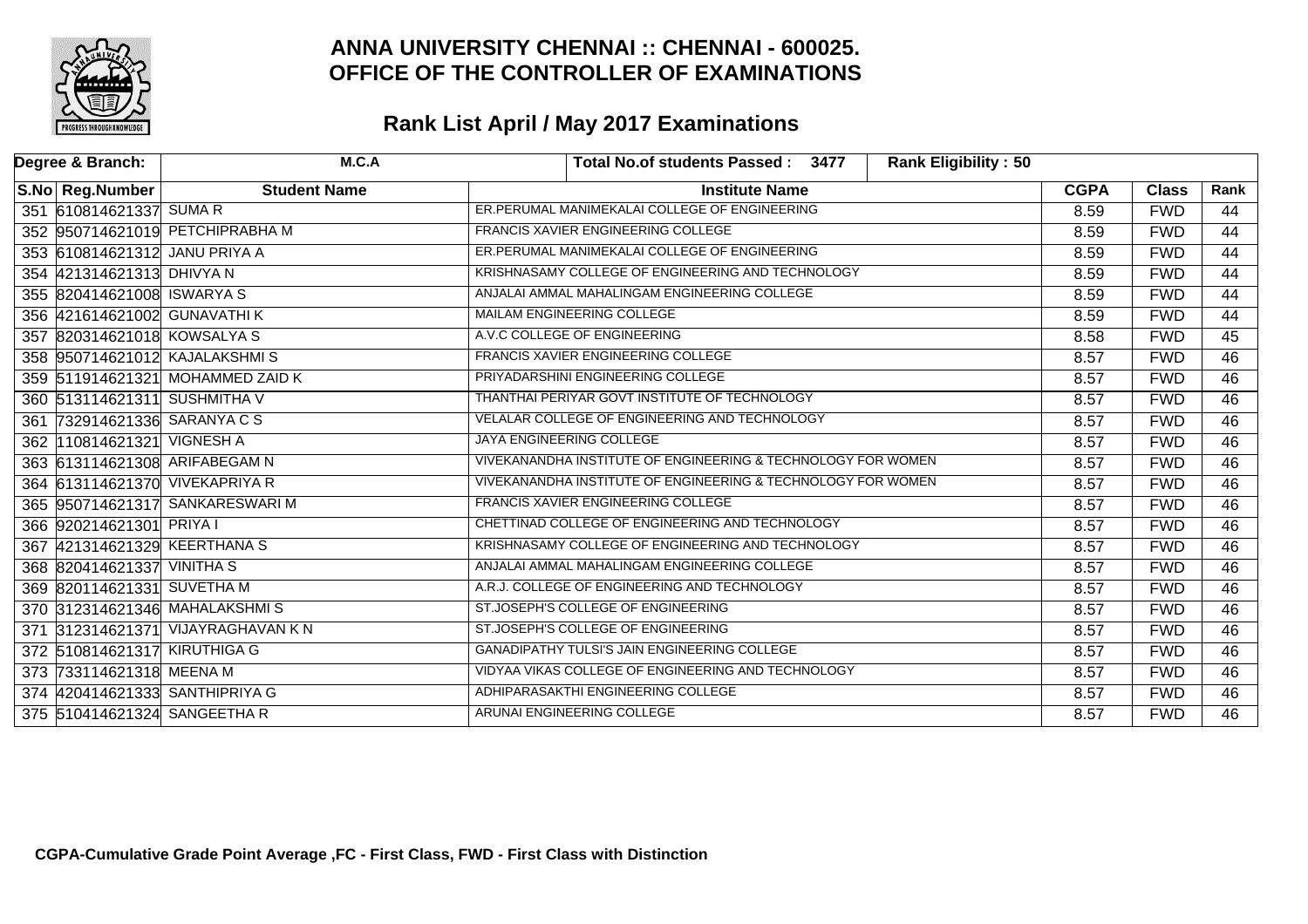

| Degree & Branch: |                              | M.C.A                               |                                                                    | Total No.of students Passed: 3477             | <b>Rank Eligibility: 50</b> |             |              |                 |
|------------------|------------------------------|-------------------------------------|--------------------------------------------------------------------|-----------------------------------------------|-----------------------------|-------------|--------------|-----------------|
|                  | S.No Reg.Number              | <b>Student Name</b>                 | <b>Institute Name</b>                                              |                                               |                             | <b>CGPA</b> | <b>Class</b> | Rank            |
|                  |                              | 376 613314621419 THILAGAVATHI S P   | VIVEKANANDHA INSTITUTE OF INFORMATION AND MANAGEMENT STUDIES       |                                               |                             | 8.57        | <b>FWD</b>   | 46              |
|                  | 377 820814621328 PUNITHA M   |                                     | E.G.S.PILLAY ENGINEERING COLLEGE                                   |                                               |                             | 8.57        | <b>FWD</b>   | 46              |
|                  |                              | 378 622114621315 DELPIN SUSAI RAJ M | PAAVAI ENGINEERING COLLEGE                                         |                                               |                             | 8.57        | <b>FWD</b>   | $\overline{46}$ |
|                  |                              | 379 710714621320 POOJA BASKARAN     | DR.N G P INSTITUTE OF TECHNOLOGY                                   |                                               |                             | 8.56        | <b>FWD</b>   | 47              |
|                  | 380 421614621336 NITHIYA S   |                                     | MAILAM ENGINEERING COLLEGE                                         |                                               |                             | 8.56        | <b>FWD</b>   | 47              |
|                  | 381 920114621308 RUBINI V    |                                     | <b>BHARATH NIKETAN ENGINEERING COLLEGE</b>                         |                                               |                             | 8.56        | <b>FWD</b>   | 47              |
|                  | 382 811414621323 SOBANA S    |                                     |                                                                    | JAYARAM COLLEGE OF ENGINEERING AND TECHNOLOGY |                             | 8.56        | <b>FWD</b>   | $\overline{47}$ |
|                  |                              | 383 111914621318 HEMA LATHA K       | S.A. ENGINEERING COLLEGE                                           |                                               |                             | 8.56        | <b>FWD</b>   | $\overline{47}$ |
|                  | 384 110814621303 ATCHAYA A   |                                     | <b>JAYA ENGINEERING COLLEGE</b>                                    |                                               |                             | 8.56        | <b>FWD</b>   | $\overline{47}$ |
|                  | 385 713314621306 KARTHIK S   |                                     | S N S COLLEGE OF ENGINEERING                                       |                                               |                             | 8.56        | <b>FWD</b>   | $\overline{47}$ |
|                  |                              | 386 911514621323 RAJALAKSHMIS       | MOHAMED SATHAK ENGINEERING COLLEGE                                 |                                               |                             | 8.56        | <b>FWD</b>   | $\overline{47}$ |
|                  | 387 713314621312 ROHINI N    |                                     | S N S COLLEGE OF ENGINEERING                                       |                                               |                             | 8.56        | <b>FWD</b>   | $\overline{47}$ |
|                  | 388 720714621319 KIRUTHIKA T |                                     | HINDUSTHAN COLLEGE OF ENGINEERING AND TECHNOLOGY                   |                                               |                             | 8.56        | <b>FWD</b>   | $\overline{47}$ |
|                  |                              | 389 621614621308 AYYANDURAIG        | MUTHAYAMMAL ENGINEERING COLLEGE                                    |                                               |                             | 8.56        | <b>FWD</b>   | $\overline{47}$ |
|                  | 390 711014621306 JANANI N    |                                     | <b>INFO INSTITUTE OF ENGINEERING</b>                               |                                               |                             | 8.56        | <b>FWD</b>   | $\overline{47}$ |
|                  | 391 622114621371 SARANYA P   |                                     | PAAVAI ENGINEERING COLLEGE                                         |                                               |                             | 8.56        | <b>FWD</b>   | $\overline{47}$ |
|                  |                              | 392 820114621335 THAMIZH MANGAI N   |                                                                    | A.R.J. COLLEGE OF ENGINEERING AND TECHNOLOGY  |                             | 8.56        | <b>FWD</b>   | $\overline{47}$ |
|                  |                              | 393 911514621312 MAGESHWARID        | MOHAMED SATHAK ENGINEERING COLLEGE                                 |                                               |                             | 8.56        | <b>FWD</b>   | $\overline{47}$ |
|                  |                              | 394 713314621313 SHANMATHI DURGA J  | S N S COLLEGE OF ENGINEERING                                       |                                               |                             | 8.56        | <b>FWD</b>   | 47              |
|                  | 395 113014621324 PREETHIR    |                                     | VEL TECH HIGH TECH DR.RANGARAJAN DR.SAKUNTHALA ENGINEERING COLLEGE |                                               |                             | 8.56        | <b>FWD</b>   | 47              |
|                  |                              | 396 821214621318 PRAVEENA G         | P.R.ENGINEERING COLLEGE                                            |                                               |                             | 8.56        | <b>FWD</b>   | $\overline{47}$ |
|                  | 397 510614621330 MANJULA V   |                                     | C. ABDUL HAKEEM COLLEGE OF ENGINEERING AND TECHNOLOGY              |                                               |                             | 8.56        | <b>FWD</b>   | $\overline{47}$ |
|                  |                              | 398 733114621325 PRAVEENA K         | VIDYAA VIKAS COLLEGE OF ENGINEERING AND TECHNOLOGY                 |                                               |                             | 8.56        | <b>FWD</b>   | $\overline{47}$ |
|                  | 399 621614621346 SARANYA R   |                                     | MUTHAYAMMAL ENGINEERING COLLEGE                                    |                                               |                             | 8.56        | <b>FWD</b>   | 47              |
|                  |                              | 400 911514621305 JENIFAR INIYA K    | MOHAMED SATHAK ENGINEERING COLLEGE                                 |                                               |                             | 8.56        | <b>FWD</b>   | $\overline{47}$ |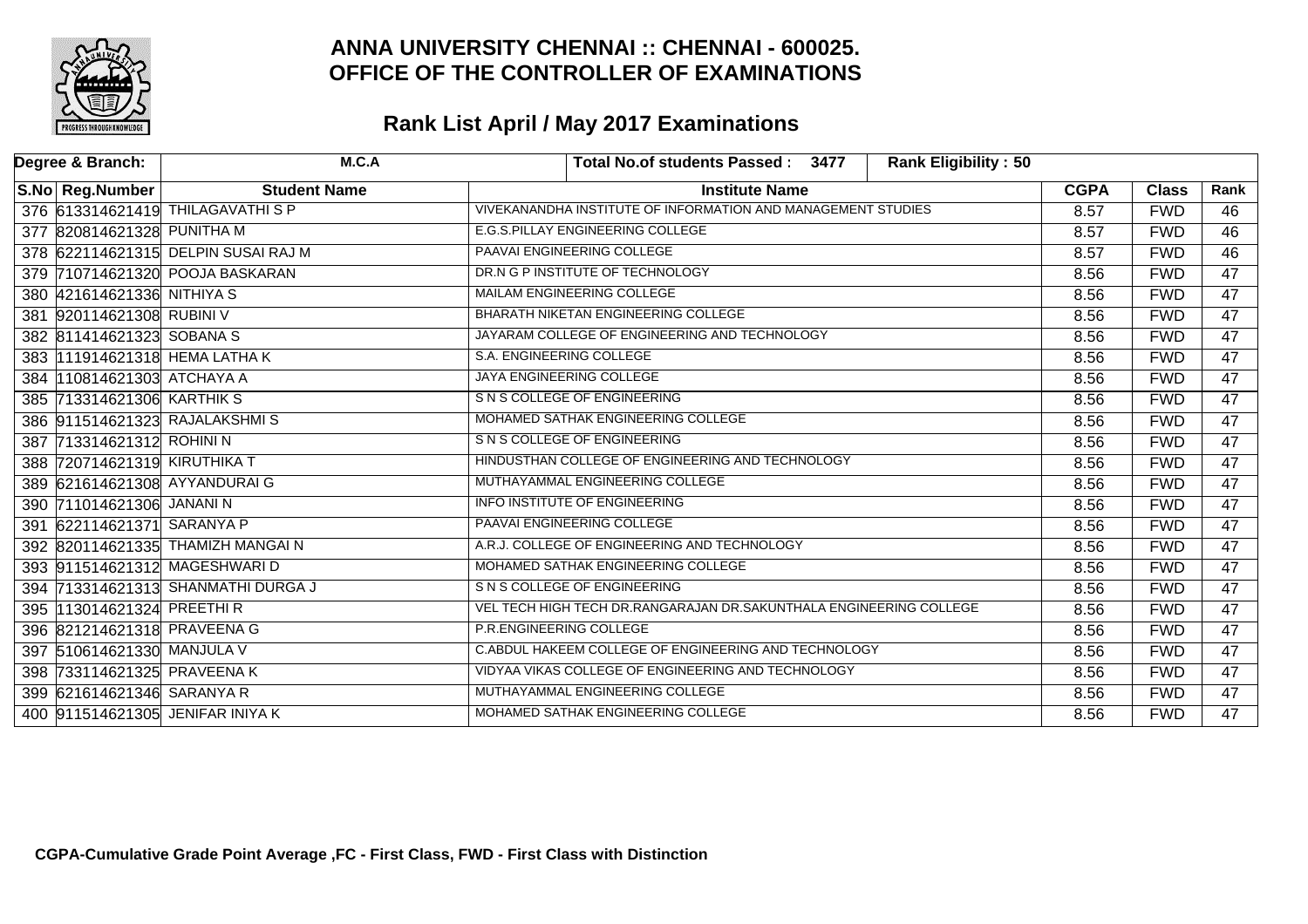

| Degree & Branch:                 | M.C.A                               | <b>Rank Eligibility: 50</b><br>Total No.of students Passed: 3477     |             |              |                 |
|----------------------------------|-------------------------------------|----------------------------------------------------------------------|-------------|--------------|-----------------|
| S.No Reg.Number                  | <b>Student Name</b>                 | <b>Institute Name</b>                                                | <b>CGPA</b> | <b>Class</b> | Rank            |
| 401 312314621327 GAYATHRIS       |                                     | ST.JOSEPH'S COLLEGE OF ENGINEERING                                   | 8.56        | <b>FWD</b>   | 47              |
|                                  | 402 421614621340 PRIYADHARSHINI P   | <b>MAILAM ENGINEERING COLLEGE</b>                                    | 8.56        | <b>FWD</b>   | $\overline{47}$ |
| 403 420414621329 PUNITHAVATHI K  |                                     | ADHIPARASAKTHI ENGINEERING COLLEGE                                   | 8.56        | <b>FWD</b>   | $\overline{47}$ |
| 404 622114621393 VINODHAS        |                                     | PAAVAI ENGINEERING COLLEGE                                           | 8.56        | <b>FWD</b>   | 47              |
|                                  | 405 820414621331 SHIYAMALADEVIS     | ANJALAI AMMAL MAHALINGAM ENGINEERING COLLEGE                         | 8.56        | <b>FWD</b>   | 47              |
| 406 713314621310 MURUGESWARIC    |                                     | S N S COLLEGE OF ENGINEERING                                         | 8.56        | <b>FWD</b>   | 47              |
| 407 110814621309 MANISHA M       |                                     | JAYA ENGINEERING COLLEGE                                             | 8.56        | <b>FWD</b>   | $\overline{47}$ |
| 408 211414621306 POOJA R         |                                     | PANIMALAR ENGINEERING COLLEGE                                        | 8.56        | <b>FWD</b>   | $\overline{47}$ |
|                                  | 409 714014621302 ILAKKIYA LAKSHMI V | SRI SHAKTHI INSTITUTE OF ENGINEERING AND TECHNOLOGY                  | 8.56        | <b>FWD</b>   | 47              |
| 410 613114621301 ABINAYA K       |                                     | VIVEKANANDHA INSTITUTE OF ENGINEERING & TECHNOLOGY FOR WOMEN         | 8.56        | <b>FWD</b>   | 47              |
| 411 730414621317 MENAKA R        |                                     | ERODE SENGUNTHAR ENGINEERING COLLEGE                                 |             | <b>FWD</b>   | $\overline{47}$ |
| 412 621614621330 MARY DEEPA S    |                                     | MUTHAYAMMAL ENGINEERING COLLEGE                                      | 8.56        | <b>FWD</b>   | 47              |
| 413 952714621312 MANSIYA PALIN Y |                                     | SARDAR RAJA COLLEGE OF ENGINEERING                                   | 8.56        | <b>FWD</b>   | $\overline{47}$ |
| 414 813114621322 SOBITHA P       |                                     | PAVENDAR BHARATHIDASAN COLLEGE OF ENGINEERING AND TECHNOLOGY         | 8.56        | <b>FWD</b>   | $\overline{47}$ |
|                                  | 415 721414621318 NITHIN MOHAN K M   | NEHRU INSTITUTE OF ENGINEERING AND TECHNOLOGY                        | 8.55        | <b>FWD</b>   | $\overline{48}$ |
| 416 613314621329 INDHUR          |                                     | VIVEKANANDHA INSTITUTE OF INFORMATION AND MANAGEMENT STUDIES         | 8.55        | <b>FWD</b>   | $\overline{48}$ |
| 417 922514621310 PONMANIS        |                                     | V.S.B. ENGINEERING COLLEGE                                           | 8.55        | <b>FWD</b>   | 48              |
| 418 310914621307 PRIYAL          |                                     | JERUSALEM COLLEGE OF ENGINEERING                                     | 8.55        | <b>FWD</b>   | $\overline{48}$ |
| 419 730314621305 JESISNEKA J     |                                     | ERODE BUILDER EDUCATIONAL TRUST'S GROUP OF INSTITUTIONS              | 8.55        | <b>FWD</b>   | $\overline{48}$ |
| 420 711014621309 KOWSALYA R      |                                     | INFO INSTITUTE OF ENGINEERING                                        | 8.55        | <b>FWD</b>   | $\overline{48}$ |
|                                  | 421 732914621328 NITHIYANANTHAN V   | VELALAR COLLEGE OF ENGINEERING AND TECHNOLOGY                        | 8.55        | <b>FWD</b>   | $\overline{48}$ |
| 422 211414621305 NIRMALA DEVI U  |                                     | PANIMALAR ENGINEERING COLLEGE                                        |             | <b>FWD</b>   | $\overline{48}$ |
|                                  | 423 711514621337 UMAMAHESWARIS      | KALAIGNAR KARUNANIDHI INSTITUTE OF TECHNOLOGY                        |             | <b>FWD</b>   | $\overline{48}$ |
| 424 312314621364 SHABANA Y       |                                     | ST.JOSEPH'S COLLEGE OF ENGINEERING                                   | 8.55        | <b>FWD</b>   | $\overline{48}$ |
| 425 113014621005 MUZHUMATHI J    |                                     | VEL TECH HIGH TECH DR. RANGARAJAN DR. SAKUNTHALA ENGINEERING COLLEGE | 8.54        | <b>FWD</b>   | 49              |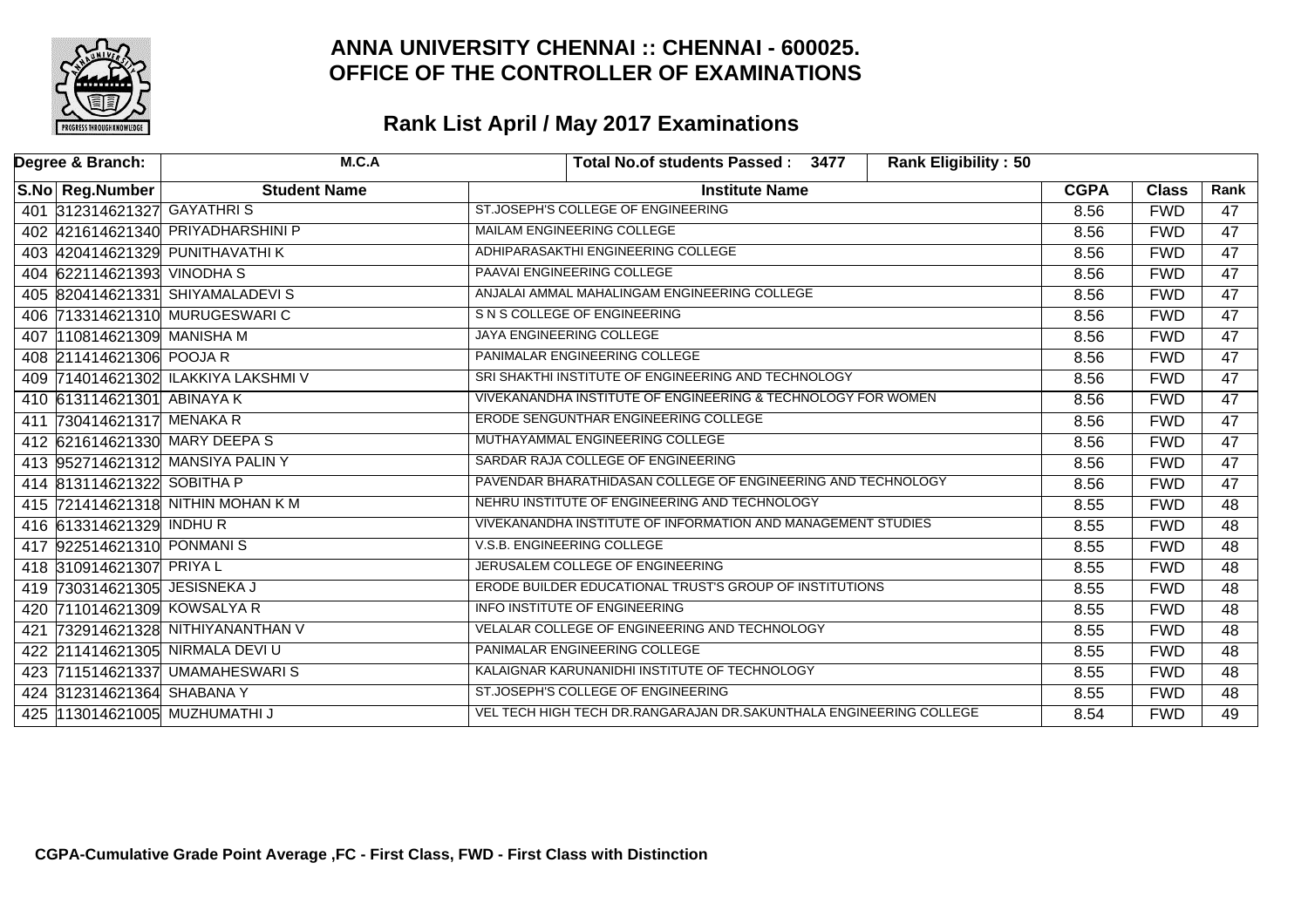

| Degree & Branch: |                              | M.C.A                                     | Total No.of students Passed: 3477                            | <b>Rank Eligibility: 50</b> |             |              |                 |
|------------------|------------------------------|-------------------------------------------|--------------------------------------------------------------|-----------------------------|-------------|--------------|-----------------|
|                  | S.No Reg.Number              | <b>Student Name</b>                       | <b>Institute Name</b>                                        |                             | <b>CGPA</b> | <b>Class</b> | Rank            |
|                  |                              | 426 950714621010 JOEL DHARANSINGH P       | <b>FRANCIS XAVIER ENGINEERING COLLEGE</b>                    |                             |             | <b>FWD</b>   | 49              |
|                  |                              | 427 720714621009 PRIYADHARSHINI G         | HINDUSTHAN COLLEGE OF ENGINEERING AND TECHNOLOGY             |                             |             | <b>FWD</b>   | 49              |
|                  | 428 610814621302 AKILA S     |                                           | ER.PERUMAL MANIMEKALAI COLLEGE OF ENGINEERING                |                             | 8.53        | <b>FWD</b>   | $\overline{50}$ |
|                  |                              | 429 820414621327 RAJAVARTHINI D           | ANJALAI AMMAL MAHALINGAM ENGINEERING COLLEGE                 |                             | 8.53        | <b>FWD</b>   | $\overline{50}$ |
|                  |                              | 430 312314621001 CHANDRA UDAYA KUMARI K   | ST.JOSEPH'S COLLEGE OF ENGINEERING                           |                             | 8.53        | <b>FWD</b>   | 50              |
|                  |                              | 431 210914621309 JENIFER AROKIYA MARY A   | LOYOLA INSTITUTE OF TECHNOLOGY                               |                             | 8.53        | <b>FWD</b>   | 50              |
|                  | 432 613114621350 SANTHIYA M  |                                           | VIVEKANANDHA INSTITUTE OF ENGINEERING & TECHNOLOGY FOR WOMEN |                             | 8.53        | <b>FWD</b>   | $\overline{50}$ |
|                  | 433 421314621370 VEMBARASI V |                                           | KRISHNASAMY COLLEGE OF ENGINEERING AND TECHNOLOGY            |                             | 8.53        | <b>FWD</b>   | $\overline{50}$ |
|                  | 434 730414621005 GOWRIS      |                                           | ERODE SENGUNTHAR ENGINEERING COLLEGE                         |                             | 8.53        | <b>FWD</b>   | 50              |
|                  | 435 211414621308 SNEHA MOL G |                                           | PANIMALAR ENGINEERING COLLEGE                                |                             | 8.53        | <b>FWD</b>   | 50              |
|                  | 436 510414621319 MONISHA S   |                                           | ARUNAI ENGINEERING COLLEGE                                   |                             |             | <b>FWD</b>   | $\overline{50}$ |
|                  | 437 310614621344 VINITHRA G  |                                           | <b>EASWARI ENGINEERING COLLEGE</b>                           |                             |             | <b>FWD</b>   | $\overline{50}$ |
|                  | 438 510614621334 NATHIYA V   |                                           | C.ABDUL HAKEEM COLLEGE OF ENGINEERING AND TECHNOLOGY         |                             |             | <b>FWD</b>   | 50              |
|                  | 439 820114621332 SUVITHA R   |                                           | A.R.J. COLLEGE OF ENGINEERING AND TECHNOLOGY                 |                             |             | <b>FWD</b>   | 50              |
|                  |                              | 440 312314621368 VASUDEVAN S              | ST.JOSEPH'S COLLEGE OF ENGINEERING                           |                             |             | <b>FWD</b>   | 50              |
|                  |                              | 441 312314621356 PREETHI SWEETLIN J M     | ST.JOSEPH'S COLLEGE OF ENGINEERING                           |                             | 8.53        | <b>FWD</b>   | $\overline{50}$ |
|                  | 442 412514621329 PRIYANKA R  |                                           | SRI SAIRAM ENGINEERING COLLEGE                               |                             | 8.53        | <b>FWD</b>   | $\overline{50}$ |
|                  | 443 211614621338 SUGAPRIYA P |                                           | RAJALAKSHMI ENGINEERING COLLEGE                              |                             | 8.53        | <b>FWD</b>   | $\overline{50}$ |
|                  | 444 613314621318 DEVIKA S    |                                           | VIVEKANANDHA INSTITUTE OF INFORMATION AND MANAGEMENT STUDIES |                             | 8.53        | <b>FWD</b>   | $\overline{50}$ |
|                  |                              | 445 730314621307 LACHUMIRAJA U            | ERODE BUILDER EDUCATIONAL TRUST'S GROUP OF INSTITUTIONS      |                             |             | <b>FWD</b>   | 50              |
|                  | 446 730414621313 MANJULA S   |                                           | ERODE SENGUNTHAR ENGINEERING COLLEGE                         |                             |             | <b>FWD</b>   | $\overline{50}$ |
|                  |                              | 447 921314621318 DIVYA BHARATHI R         | PSNA COLLEGE OF ENGINEERING AND TECHNOLOGY                   |                             |             | <b>FWD</b>   | 50              |
|                  |                              | 448 911514621003 USSAIN KADHER IBRAHIMA A | MOHAMED SATHAK ENGINEERING COLLEGE                           |                             |             | <b>FWD</b>   | 50              |
|                  | 449 950714621033 THILAGA R   |                                           | <b>FRANCIS XAVIER ENGINEERING COLLEGE</b>                    |                             |             | <b>FWD</b>   | 50              |
|                  | 450 510814621341 SANGEETHA J |                                           | <b>GANADIPATHY TULSI'S JAIN ENGINEERING COLLEGE</b>          |                             |             | <b>FWD</b>   | 50              |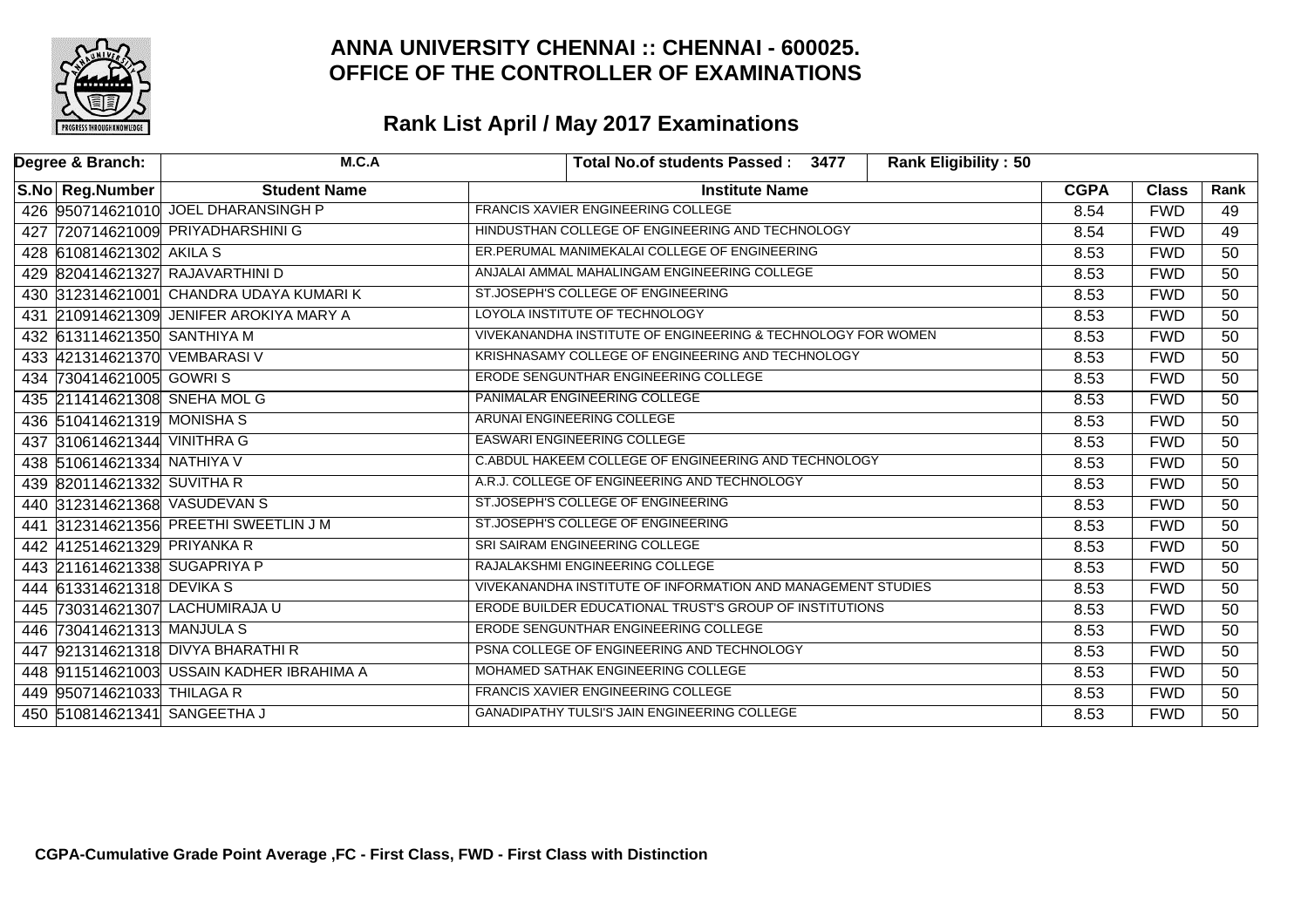

|     | Degree & Branch: | M.C.A                         |                | ⊤ Total No.of students Passed <sup>⊹</sup>   | 3477        | <b>Rank Eligibility: 50</b> |      |     |    |
|-----|------------------|-------------------------------|----------------|----------------------------------------------|-------------|-----------------------------|------|-----|----|
|     | S.No Reg.Number  | <b>Student Name</b>           | Institute Name |                                              | <b>CGPA</b> | <b>Class</b>                | Rank |     |    |
| 451 |                  | 820414621329 RISHVANA BEGAM S |                | ANJALAI AMMAL MAHALINGAM ENGINEERING COLLEGE |             |                             | 8.53 | FWD | БC |